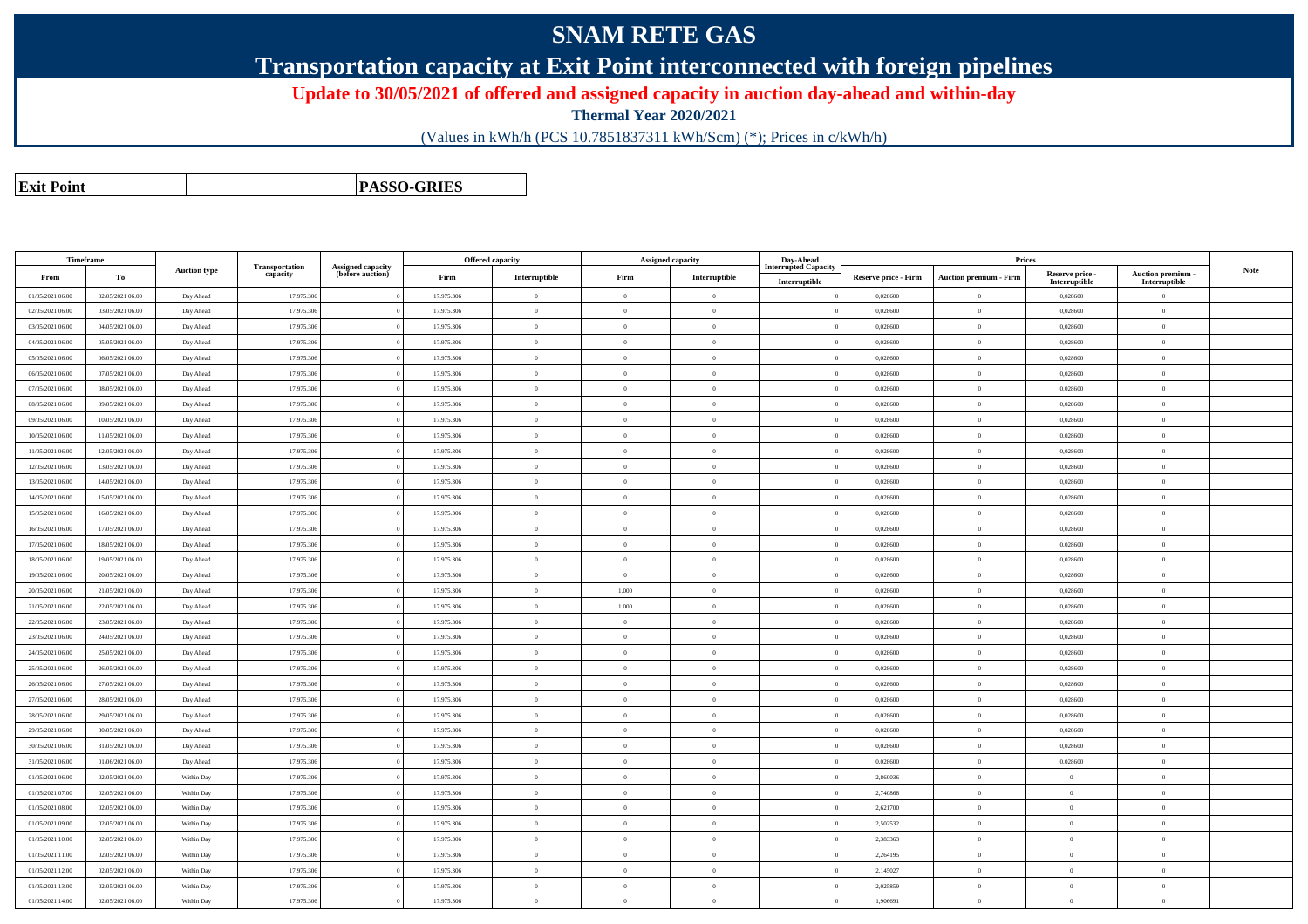| 01/05/2021 15:00 | 02/05/2021 06:00 | Within Day | 17.975.306 | 17.975.306 | $\,0\,$                | $\bf{0}$       | $\bf{0}$       |                | 1,787523 | $\,$ 0 $\,$    | $\overline{0}$ | $\,$ 0 $\,$    |  |
|------------------|------------------|------------|------------|------------|------------------------|----------------|----------------|----------------|----------|----------------|----------------|----------------|--|
| 01/05/2021 16:00 | 02/05/2021 06:00 | Within Day | 17.975.306 | 17.975.306 | $\overline{0}$         | $\mathbf{0}$   | $\overline{0}$ |                | 1,668354 | $\theta$       | $\overline{0}$ | $\theta$       |  |
| 01/05/2021 17:00 | 02/05/2021 06:00 | Within Day | 17.975.306 | 17.975.306 | $\mathbf{0}$           | $\overline{0}$ | $\overline{0}$ |                | 1,549186 | $\theta$       | $\overline{0}$ | $\overline{0}$ |  |
| 01/05/2021 18:00 | 02/05/2021 06:00 | Within Day | 17.975.306 | 17.975.306 | $\bf{0}$               | $\overline{0}$ | $\bf{0}$       |                | 1,430018 | $\bf{0}$       | $\overline{0}$ | $\bf{0}$       |  |
| 01/05/2021 19:00 | 02/05/2021 06:00 | Within Day | 17.975.306 | 17.975.306 | $\bf{0}$               | $\overline{0}$ | $\overline{0}$ |                | 1,310850 | $\,$ 0 $\,$    | $\bf{0}$       | $\bf{0}$       |  |
| 01/05/2021 20:00 | 02/05/2021 06:00 | Within Day | 17.975.306 | 17.975.306 | $\overline{0}$         | $\overline{0}$ | $\overline{0}$ |                | 1,191682 | $\theta$       | $\overline{0}$ | $\theta$       |  |
| 01/05/2021 21:00 |                  |            | 17.975.306 |            | $\mathbf{0}$           | $\overline{0}$ | $\overline{0}$ |                | 1,072514 | $\bf{0}$       | $\overline{0}$ | $\theta$       |  |
|                  | 02/05/2021 06:00 | Within Day |            | 17.975.306 |                        |                |                |                |          |                |                |                |  |
| 01/05/2021 22:00 | 02/05/2021 06:00 | Within Day | 17.975.306 | 17.975.306 | $\overline{0}$         | $\mathbf{0}$   | $\overline{0}$ |                | 0,953345 | $\,$ 0 $\,$    | $\overline{0}$ | $\theta$       |  |
| 01/05/2021 23:00 | 02/05/2021 06:00 | Within Day | 17.975.306 | 17.975.306 | $\mathbf{0}$           | $\overline{0}$ | $\overline{0}$ |                | 0,834177 | $\theta$       | $\overline{0}$ | $\overline{0}$ |  |
| 02/05/2021 00:00 | 02/05/2021 06:00 | Within Day | 17.975.306 | 17.975.306 | $\bf{0}$               | $\overline{0}$ | $\overline{0}$ |                | 0,715009 | $\bf{0}$       | $\overline{0}$ | $\bf{0}$       |  |
| 02/05/2021 01:00 | 02/05/2021 06:00 | Within Day | 17.975.306 | 17.975.306 | $\bf{0}$               | $\overline{0}$ | $\overline{0}$ |                | 0,595841 | $\,$ 0         | $\theta$       | $\theta$       |  |
| 02/05/2021 02:00 | 02/05/2021 06:00 | Within Day | 17.975.306 | 17.975.306 | $\mathbf{0}$           | $\overline{0}$ | $\overline{0}$ |                | 0,476673 | $\theta$       | $\overline{0}$ | $\theta$       |  |
| 02/05/2021 03:00 | 02/05/2021 06:00 | Within Day | 17.975.306 | 17.975.306 | $\bf{0}$               | $\overline{0}$ | $\bf{0}$       |                | 0,357505 | $\bf{0}$       | $\overline{0}$ | $\bf{0}$       |  |
| 02/05/2021 04:00 | 02/05/2021 06:00 | Within Day | 17.975.306 | 17.975.306 | $\overline{0}$         | $\mathbf{0}$   | $\overline{0}$ |                | 0,238336 | $\,$ 0 $\,$    | $\overline{0}$ | $\theta$       |  |
| 02/05/2021 05:00 | 02/05/2021 06:00 | Within Day | 17.975.306 | 17.975.306 | $\mathbf{0}$           | $\overline{0}$ | $\overline{0}$ |                | 0,119168 | $\theta$       | $\overline{0}$ | $\overline{0}$ |  |
| 02/05/2021 06:00 | 03/05/2021 06:00 | Within Day | 17.975.306 | 17.975.306 | $\mathbf{0}$           | $\overline{0}$ | $\overline{0}$ |                | 2,860036 | $\bf{0}$       | $\overline{0}$ | $\bf{0}$       |  |
| 02/05/2021 07:00 | 03/05/2021 06:00 | Within Day | 17.975.306 | 17.975.306 | $\bf{0}$               | $\overline{0}$ | $\overline{0}$ |                | 2,740868 | $\,$ 0 $\,$    | $\mathbf{0}$   | $\overline{0}$ |  |
| 02/05/2021 08:00 | 03/05/2021 06:00 | Within Day | 17.975.306 | 17.975.306 | $\mathbf{0}$           | $\overline{0}$ | $\overline{0}$ |                | 2,621700 | $\theta$       | $\overline{0}$ | $\theta$       |  |
| 02/05/2021 09:00 | 03/05/2021 06:00 | Within Day | 17.975.306 | 17.975.306 | $\bf{0}$               | $\overline{0}$ | $\bf{0}$       |                | 2,502532 | $\bf{0}$       | $\overline{0}$ | $\bf{0}$       |  |
| 02/05/2021 11:00 | 03/05/2021 06:00 | Within Day | 17.975.306 | 17.975.306 | $\bf{0}$               | $\overline{0}$ | $\overline{0}$ |                | 2,264195 | $\,$ 0         | $\mathbf{0}$   | $\bf{0}$       |  |
| 02/05/2021 12:00 | 03/05/2021 06:00 | Within Day | 17.975.306 | 17.975.306 | $\mathbf{0}$           | $\overline{0}$ | $\overline{0}$ |                | 2,145027 | $\theta$       | $\overline{0}$ | $\overline{0}$ |  |
| 02/05/2021 13:00 | 03/05/2021 06:00 | Within Day | 17.975.306 | 17.975.306 | $\mathbf{0}$           | $\theta$       | $\overline{0}$ |                | 2,025859 | $\bf{0}$       | $\theta$       | $\theta$       |  |
| 02/05/2021 14:00 | 03/05/2021 06:00 | Within Day | 17.975.306 | 17.975.306 | $\overline{0}$         | $\mathbf{0}$   | $\overline{0}$ |                | 1,906691 | $\,$ 0 $\,$    | $\overline{0}$ | $\overline{0}$ |  |
| 02/05/2021 15:00 | 03/05/2021 06:00 | Within Day | 17.975.306 | 17.975.306 | $\mathbf{0}$           | $\overline{0}$ | $\overline{0}$ |                | 1,787523 | $\theta$       | $\overline{0}$ | $\overline{0}$ |  |
| 02/05/2021 16:00 | 03/05/2021 06:00 | Within Day | 17.975.306 | 17.975.306 | $\bf{0}$               | $\overline{0}$ | $\overline{0}$ |                | 1,668354 | $\bf{0}$       | $\overline{0}$ | $\bf{0}$       |  |
| 02/05/2021 17:00 | 03/05/2021 06:00 | Within Day | 17.975.306 | 17.975.306 | $\bf{0}$               | $\overline{0}$ | $\overline{0}$ |                | 1,549186 | $\,$ 0         | $\mathbf{0}$   | $\bf{0}$       |  |
| 02/05/2021 18:00 | 03/05/2021 06:00 | Within Day | 17.975.306 | 17.975.306 | $\overline{0}$         | $\overline{0}$ | $\overline{0}$ |                | 1,430018 | $\theta$       | $\overline{0}$ | $\theta$       |  |
| 02/05/2021 19:00 | 03/05/2021 06:00 | Within Day | 17.975.306 | 17.975.306 | $\,0\,$                | $\overline{0}$ | $\overline{0}$ |                | 1,310850 | $\bf{0}$       | $\overline{0}$ | $\bf{0}$       |  |
|                  |                  |            | 17.975.306 |            | $\bf{0}$               | $\overline{0}$ |                |                |          | $\,$ 0 $\,$    | $\overline{0}$ | $\overline{0}$ |  |
| 02/05/2021 20:00 | 03/05/2021 06:00 | Within Day |            | 17.975.306 |                        |                | $\overline{0}$ |                | 1,191682 |                |                |                |  |
| 02/05/2021 21:00 | 03/05/2021 06:00 | Within Day | 17.975.306 | 17.975.306 | $\mathbf{0}$           | $\overline{0}$ | $\overline{0}$ |                | 1,072514 | $\theta$       | $\overline{0}$ | $\overline{0}$ |  |
| 02/05/2021 22:00 | 03/05/2021 06:00 | Within Day | 17.975.306 | 17.975.306 | $\mathbf{0}$           | $\overline{0}$ | $\overline{0}$ |                | 0,953345 | $\,$ 0 $\,$    | $\overline{0}$ | $\theta$       |  |
| 02/05/2021 23:00 | 03/05/2021 06:00 | Within Day | 17.975.306 | 17.975.306 | $\bf{0}$               | $\overline{0}$ | $\overline{0}$ |                | 0,834177 | $\bf{0}$       | $\mathbf{0}$   | $\overline{0}$ |  |
| 03/05/2021 00:00 | 03/05/2021 06:00 | Within Day | 17.975.306 | 17.975.306 | $\mathbf{0}$           | $\overline{0}$ | $\overline{0}$ |                | 0,715009 | $\theta$       | $\overline{0}$ | $\theta$       |  |
| 03/05/2021 01:00 | 03/05/2021 06:00 | Within Day | 17.975.306 | 17.975.306 | $\mathbf{0}$           | $\overline{0}$ | $\theta$       |                | 0,595841 | $\,$ 0 $\,$    | $\overline{0}$ | $\theta$       |  |
| 03/05/2021 02:00 | 03/05/2021 06:00 | Within Day | 17.975.306 | 17.975.306 | $\bf{0}$               | $\overline{0}$ | $\overline{0}$ |                | 0,476673 | $\,$ 0 $\,$    | $\overline{0}$ | $\overline{0}$ |  |
| 03/05/2021 03:00 | 03/05/2021 06:00 | Within Day | 17.975.306 | 17.975.306 | $\mathbf{0}$           | $\overline{0}$ | $\overline{0}$ |                | 0,357505 | $\theta$       | $\overline{0}$ | $\overline{0}$ |  |
| 03/05/2021 04:00 | 03/05/2021 06:00 | Within Day | 17.975.306 | 17.975.306 | $\mathbf{0}$           | $\overline{0}$ | $\theta$       |                | 0,238336 | $\,$ 0 $\,$    | $\overline{0}$ | $\theta$       |  |
| 03/05/2021 05:00 | 03/05/2021 06:00 | Within Day | 17.975.306 | 17.975.306 | $\overline{0}$         | $\mathbf{0}$   | $\overline{0}$ |                | 0,119168 | $\,$ 0 $\,$    | $\mathbf{0}$   | $\overline{0}$ |  |
| 03/05/2021 06:00 | 04/05/2021 06:00 | Within Day | 17.975.306 | 17.975.306 | $\mathbf{0}$           | $\overline{0}$ | $\overline{0}$ |                | 2,860036 | $\theta$       | $\overline{0}$ | $\overline{0}$ |  |
| 03/05/2021 07:00 | 04/05/2021 06:00 | Within Day | 17.975.306 | 17.975.306 | $\mathbf{0}$           | $\overline{0}$ | $\bf{0}$       |                | 2,740868 | $\,$ 0 $\,$    | $\overline{0}$ | $\,$ 0 $\,$    |  |
| 03/05/2021 08:00 | 04/05/2021 06:00 | Within Day | 17.975.306 | 17.975.306 | $\bf{0}$               | $\overline{0}$ | $\overline{0}$ |                | 2,621700 | $\,$ 0 $\,$    | $\overline{0}$ | $\bf{0}$       |  |
| 03/05/2021 09:00 | 04/05/2021 06:00 | Within Day | 17.975.306 | 17.975.306 | $\mathbf{0}$           | $\overline{0}$ | $\overline{0}$ |                | 2,502532 | $\theta$       | $\overline{0}$ | $\theta$       |  |
| 03/05/2021 10:00 | 04/05/2021 06:00 | Within Day | 17.975.306 | 17.975.306 | $\mathbf{0}$           | $\overline{0}$ | $\overline{0}$ |                | 2,383363 | $\,$ 0 $\,$    | $\overline{0}$ | $\theta$       |  |
| 03/05/2021 11:00 | 04/05/2021 06:00 | Within Day | 17.975.306 | 17.975.306 | $\bf{0}$               | $\overline{0}$ | $\overline{0}$ |                | 2,264195 | $\,$ 0 $\,$    | $\overline{0}$ | $\overline{0}$ |  |
| 03/05/2021 12:00 | 04/05/2021 06:00 | Within Day | 17.975.306 | 17.975.306 | $\mathbf{0}$           | $\overline{0}$ | $\overline{0}$ |                | 2,145027 | $\overline{0}$ | $^{\circ}$     | $\theta$       |  |
| 03/05/2021 13:00 | 04/05/2021 06:00 | Within Day | 17.975.306 | 17.975.306 | $\,$ 0                 | $\overline{0}$ | $\bf{0}$       |                | 2,025859 | $\,$ 0 $\,$    | $\overline{0}$ | $\theta$       |  |
| 03/05/2021 14:00 | 04/05/2021 06:00 | Within Day | 17.975.306 | 17.975.306 | $\bf{0}$               | $\overline{0}$ | $\overline{0}$ |                | 1,906691 | $\,$ 0 $\,$    | $\overline{0}$ | $\overline{0}$ |  |
| 03/05/2021 15:00 | 04/05/2021 06:00 | Within Day | 17.975.306 | 17.975.306 | $\mathbf{0}$           | $\overline{0}$ | $\overline{0}$ |                | 1,787523 | $\mathbf{0}$   | $\overline{0}$ | $\mathbf{0}$   |  |
| 03/05/2021 16:00 | 04/05/2021 06:00 | Within Day | 17.975.306 | 17.975.306 | $\,$ 0                 | $\overline{0}$ | $\overline{0}$ | $\overline{0}$ | 1,668354 | $\,$ 0 $\,$    | $\overline{0}$ | $\,$ 0 $\,$    |  |
| 03/05/2021 17:00 | 04/05/2021 06:00 | Within Day | 17.975.306 | 17.975.306 | $\hspace{0.1mm}\bm{0}$ | $\overline{0}$ | $\overline{0}$ |                | 1,549186 | $\,$ 0 $\,$    | $\overline{0}$ | $\overline{0}$ |  |
| 03/05/2021 18:00 | 04/05/2021 06:00 | Within Day | 17.975.306 | 17.975.306 | $\mathbf{0}$           | $\overline{0}$ | $\overline{0}$ |                | 1,430018 | $\overline{0}$ | $\overline{0}$ | $\overline{0}$ |  |
| 03/05/2021 19:00 | 04/05/2021 06:00 | Within Day | 17.975.306 | 17.975.306 | $\,$ 0 $\,$            | $\overline{0}$ | $\overline{0}$ |                | 1,310850 | $\,$ 0 $\,$    | $\bf{0}$       | $\,$ 0 $\,$    |  |
| 03/05/2021 20:00 | 04/05/2021 06:00 | Within Day | 17.975.306 | 17.975.306 | $\overline{0}$         | $\overline{0}$ | $\overline{0}$ |                | 1,191682 | $\overline{0}$ | $\overline{0}$ | $\overline{0}$ |  |
| 03/05/2021 21:00 | 04/05/2021 06:00 | Within Day | 17.975.306 | 17.975.306 | $\mathbf{0}$           | $\overline{0}$ | $\overline{0}$ |                | 1,072514 | $\mathbf{0}$   | $\overline{0}$ | $\overline{0}$ |  |
| 03/05/2021 22:00 | 04/05/2021 06:00 | Within Day | 17.975.306 | 17.975.306 | $\,$ 0 $\,$            | $\overline{0}$ | $\overline{0}$ |                | 0,953345 | $\,$ 0 $\,$    | $\overline{0}$ | $\,$ 0 $\,$    |  |
| 03/05/2021 23:00 | 04/05/2021 06:00 | Within Day | 17.975.306 | 17.975.306 | $\bf{0}$               | $\overline{0}$ | $\overline{0}$ |                | 0,834177 | $\,$ 0 $\,$    | $\overline{0}$ | $\bf{0}$       |  |
| 04/05/2021 00:00 |                  |            |            | 17.975.306 | $\mathbf{0}$           |                |                |                |          | $\,$ 0 $\,$    |                |                |  |
|                  | 04/05/2021 06:00 | Within Day | 17.975.306 |            |                        | $\overline{0}$ | $\overline{0}$ |                | 0,715009 |                | $\overline{0}$ | $\overline{0}$ |  |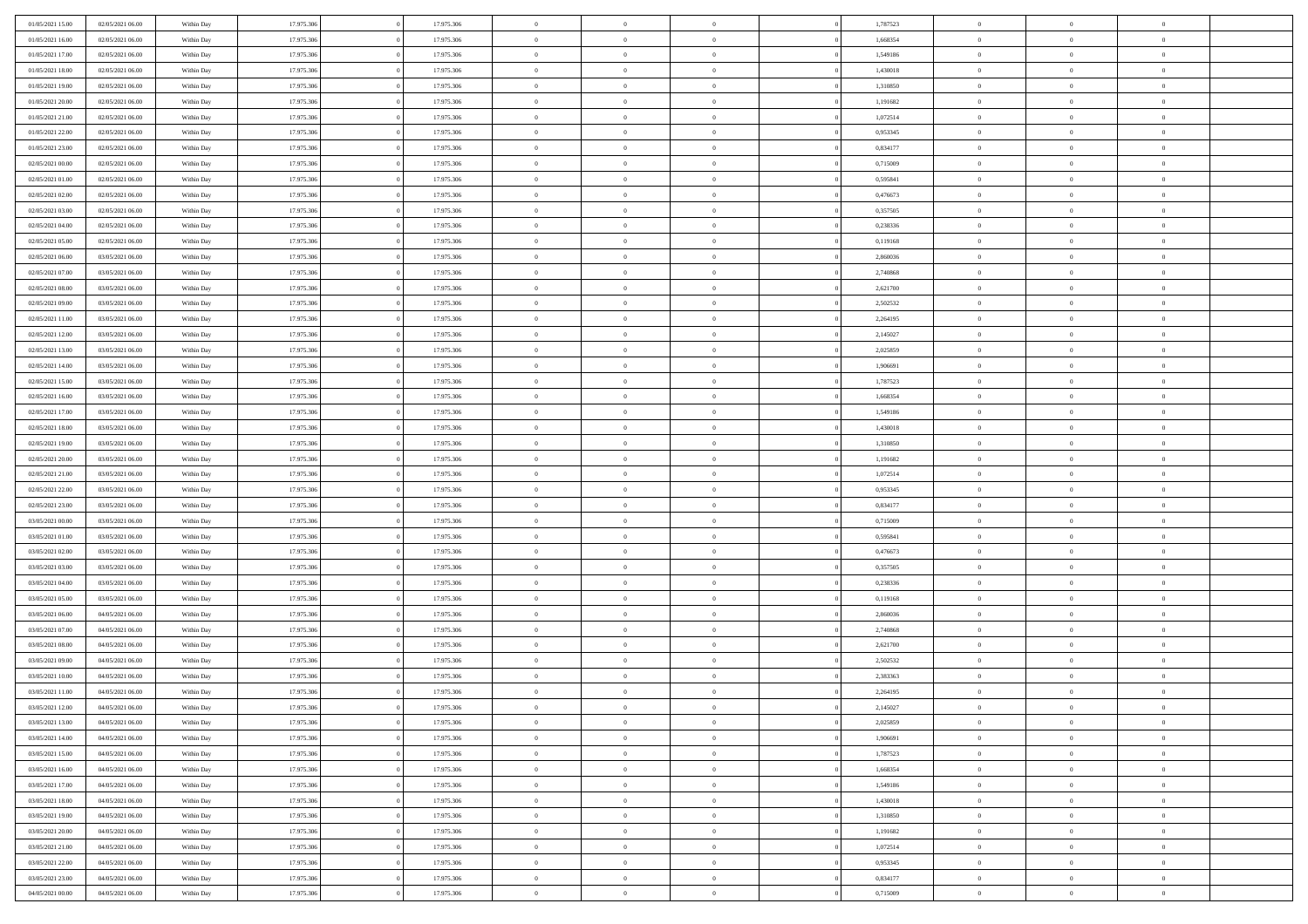| 04/05/2021 01:00 | 04/05/2021 06:00                     | Within Day | 17.975.306 | 17.975.306 | $\,$ 0 $\,$    | $\overline{0}$ | $\overline{0}$ | 0,595841 | $\bf{0}$              | $\overline{0}$                   | $\,0\,$        |  |
|------------------|--------------------------------------|------------|------------|------------|----------------|----------------|----------------|----------|-----------------------|----------------------------------|----------------|--|
| 04/05/2021 02:00 | 04/05/2021 06:00                     | Within Day | 17.975.306 | 17.975.306 | $\overline{0}$ | $\overline{0}$ | $\mathbf{0}$   | 0,476673 | $\theta$              | $\overline{0}$                   | $\theta$       |  |
| 04/05/2021 03:00 | 04/05/2021 06:00                     | Within Day | 17.975.306 | 17.975.306 | $\theta$       | $\overline{0}$ | $\overline{0}$ | 0,357505 | $\mathbf{0}$          | $\overline{0}$                   | $\overline{0}$ |  |
| 04/05/2021 04:00 | 04/05/2021 06:00                     | Within Day | 17.975.306 | 17.975.306 | $\,$ 0 $\,$    | $\overline{0}$ | $\overline{0}$ | 0,238336 | $\bf{0}$              | $\overline{0}$                   | $\bf{0}$       |  |
| 04/05/2021 05:00 | 04/05/2021 06:00                     | Within Day | 17.975.306 | 17.975.306 | $\bf{0}$       | $\overline{0}$ | $\mathbf{0}$   | 0,119168 | $\bf{0}$              | $\mathbf{0}$                     | $\,0\,$        |  |
| 04/05/2021 06:00 | 05/05/2021 06:00                     | Within Day | 17.975.306 | 17.975.306 | $\theta$       | $\overline{0}$ | $\mathbf{0}$   | 2,860036 | $\mathbf{0}$          | $\overline{0}$                   | $\overline{0}$ |  |
| 04/05/2021 07:00 | 05/05/2021 06:00                     | Within Day | 17.975.306 | 17.975.306 | $\,$ 0 $\,$    | $\overline{0}$ | $\overline{0}$ | 2,740868 | $\bf{0}$              | $\overline{0}$                   | $\bf{0}$       |  |
| 04/05/2021 08:00 |                                      | Within Day | 17.975.306 | 17.975.306 | $\overline{0}$ | $\overline{0}$ | $\mathbf{0}$   |          | $\,$ 0 $\,$           | $\overline{0}$                   | $\overline{0}$ |  |
|                  | 05/05/2021 06:00                     |            |            |            |                |                |                | 2,621700 |                       |                                  |                |  |
| 04/05/2021 09:00 | 05/05/2021 06:00                     | Within Day | 17.975.306 | 17.975.306 | $\theta$       | $\overline{0}$ | $\mathbf{0}$   | 2,502532 | $\mathbf{0}$          | $\overline{0}$                   | $\overline{0}$ |  |
| 04/05/2021 10:00 | 05/05/2021 06:00                     | Within Day | 17.975.306 | 17.975.306 | $\,$ 0 $\,$    | $\overline{0}$ | $\Omega$       | 2,383363 | $\bf{0}$              | $\overline{0}$                   | $\,0\,$        |  |
| 04/05/2021 11:00 | 05/05/2021 06:00                     | Within Day | 17.975.306 | 17.975.306 | $\bf{0}$       | $\overline{0}$ | $\mathbf{0}$   | 2,264195 | $\bf{0}$              | $\overline{0}$                   | $\theta$       |  |
| 04/05/2021 12:00 | 05/05/2021 06:00                     | Within Day | 17.975.306 | 17.975.306 | $\theta$       | $\overline{0}$ | $\overline{0}$ | 2,145027 | $\mathbf{0}$          | $\overline{0}$                   | $\overline{0}$ |  |
| 04/05/2021 13:00 | 05/05/2021 06:00                     | Within Day | 17.975.306 | 17.975.306 | $\,$ 0 $\,$    | $\overline{0}$ | $\overline{0}$ | 2,025859 | $\bf{0}$              | $\overline{0}$                   | $\bf{0}$       |  |
| 04/05/2021 14:00 | 05/05/2021 06:00                     | Within Day | 17.975.306 | 17.975.306 | $\bf{0}$       | $\overline{0}$ | $\mathbf{0}$   | 1,906691 | $\bf{0}$              | $\mathbf{0}$                     | $\,0\,$        |  |
| 04/05/2021 15:00 | 05/05/2021 06:00                     | Within Day | 17.975.306 | 17.975.306 | $\theta$       | $\overline{0}$ | $\overline{0}$ | 1,787523 | $\mathbf{0}$          | $\overline{0}$                   | $\overline{0}$ |  |
| 04/05/2021 16:00 | 05/05/2021 06:00                     | Within Day | 17.975.306 | 17.975.306 | $\,$ 0 $\,$    | $\overline{0}$ | $\Omega$       | 1,668354 | $\bf{0}$              | $\overline{0}$                   | $\bf{0}$       |  |
| 04/05/2021 17:00 | 05/05/2021 06:00                     | Within Day | 17.975.306 | 17.975.306 | $\overline{0}$ | $\overline{0}$ | $\mathbf{0}$   | 1,549186 | $\,$ 0 $\,$           | $\overline{0}$                   | $\theta$       |  |
| 04/05/2021 18:00 | 05/05/2021 06:00                     | Within Day | 17.975.306 | 17.975.306 | $\theta$       | $\overline{0}$ | $\mathbf{0}$   | 1,430018 | $\mathbf{0}$          | $\overline{0}$                   | $\overline{0}$ |  |
| 04/05/2021 19:00 | 05/05/2021 06:00                     | Within Day | 17.975.306 | 17.975.306 | $\,$ 0 $\,$    | $\overline{0}$ | $\Omega$       | 1,310850 | $\bf{0}$              | $\overline{0}$                   | $\,0\,$        |  |
| 04/05/2021 20:00 | 05/05/2021 06:00                     | Within Day | 17.975.306 | 17.975.306 | $\overline{0}$ | $\overline{0}$ | $\mathbf{0}$   | 1,191682 | $\bf{0}$              | $\mathbf{0}$                     | $\overline{0}$ |  |
| 04/05/2021 21:00 | 05/05/2021 06:00                     | Within Day | 17.975.306 | 17.975.306 | $\theta$       | $\overline{0}$ | $\overline{0}$ | 1,072514 | $\mathbf{0}$          | $\overline{0}$                   | $\overline{0}$ |  |
| 04/05/2021 22:00 | 05/05/2021 06:00                     | Within Day | 17.975.306 | 17.975.306 | $\,$ 0 $\,$    | $\overline{0}$ | $\overline{0}$ | 0,953345 | $\bf{0}$              | $\overline{0}$                   | $\bf{0}$       |  |
| 04/05/2021 23:00 | 05/05/2021 06:00                     | Within Day | 17.975.306 | 17.975.306 | $\bf{0}$       | $\overline{0}$ | $\mathbf{0}$   | 0,834177 | $\bf{0}$              | $\bf{0}$                         | $\,0\,$        |  |
| 05/05/2021 00:00 | 05/05/2021 06:00                     | Within Day | 17.975.306 | 17.975.306 | $\theta$       | $\overline{0}$ | $\mathbf{0}$   | 0,715009 | $\mathbf{0}$          | $\overline{0}$                   | $\overline{0}$ |  |
| 05/05/2021 01:00 | 05/05/2021 06:00                     | Within Day | 17.975.306 | 17.975.306 | $\,$ 0 $\,$    | $\overline{0}$ | $\overline{0}$ | 0,595841 | $\bf{0}$              | $\overline{0}$                   | $\bf{0}$       |  |
| 05/05/2021 02:00 | 05/05/2021 06:00                     | Within Day | 17.975.306 | 17.975.306 | $\overline{0}$ | $\overline{0}$ | $\mathbf{0}$   | 0,476673 | $\bf{0}$              | $\overline{0}$                   | $\overline{0}$ |  |
| 05/05/2021 03:00 | 05/05/2021 06:00                     | Within Day | 17.975.306 | 17.975.306 | $\theta$       | $\overline{0}$ | $\mathbf{0}$   | 0,357505 | $\mathbf{0}$          | $\overline{0}$                   | $\overline{0}$ |  |
| 05/05/2021 04:00 | 05/05/2021 06:00                     | Within Day | 17.975.306 | 17.975.306 | $\,$ 0 $\,$    | $\overline{0}$ | $\Omega$       | 0,238336 | $\bf{0}$              | $\overline{0}$                   | $\bf{0}$       |  |
| 05/05/2021 05:00 | 05/05/2021 06:00                     | Within Day | 17.975.306 | 17.975.306 | $\bf{0}$       | $\overline{0}$ | $\mathbf{0}$   | 0,119168 | $\bf{0}$              | $\mathbf{0}$                     | $\overline{0}$ |  |
| 05/05/2021 06:00 | 06/05/2021 06:00                     | Within Day | 17.975.306 | 17.975.306 | $\theta$       | $\overline{0}$ | $\overline{0}$ | 2,860036 | $\mathbf{0}$          | $\overline{0}$                   | $\overline{0}$ |  |
| 05/05/2021 07:00 | 06/05/2021 06:00                     | Within Day | 17.975.306 | 17.975.306 | $\theta$       | $\overline{0}$ | $\overline{0}$ | 2,740868 | $\,$ 0                | $\overline{0}$                   | $\,$ 0 $\,$    |  |
| 05/05/2021 08:00 | 06/05/2021 06:00                     | Within Day | 17.975.306 | 17.975.306 | $\bf{0}$       | $\overline{0}$ | $\mathbf{0}$   | 2,621700 | $\bf{0}$              | $\mathbf{0}$                     | $\bf{0}$       |  |
| 05/05/2021 09:00 | 06/05/2021 06:00                     | Within Day | 17.975.306 | 17.975.306 | $\theta$       | $\overline{0}$ | $\overline{0}$ | 2,502532 | $\mathbf{0}$          | $\overline{0}$                   | $\overline{0}$ |  |
| 05/05/2021 10:00 | 06/05/2021 06:00                     | Within Day | 17.975.306 | 17.975.306 | $\theta$       | $\overline{0}$ | $\overline{0}$ | 2,383363 | $\,$ 0                | $\overline{0}$                   | $\theta$       |  |
| 05/05/2021 11:00 | 06/05/2021 06:00                     | Within Day | 17.975.306 | 17.975.306 | $\bf{0}$       | $\overline{0}$ | $\mathbf{0}$   | 2,264195 | $\mathbf{0}$          | $\overline{0}$                   | $\overline{0}$ |  |
| 05/05/2021 12:00 | 06/05/2021 06:00                     | Within Day | 17.975.306 | 17.975.306 | $\theta$       | $\overline{0}$ | $\mathbf{0}$   | 2,145027 | $\mathbf{0}$          | $\overline{0}$                   | $\overline{0}$ |  |
| 05/05/2021 13:00 | 06/05/2021 06:00                     | Within Day | 17.975.306 | 17.975.306 | $\theta$       | $\overline{0}$ | $\overline{0}$ | 2,025859 | $\,$ 0                | $\overline{0}$                   | $\theta$       |  |
| 05/05/2021 14:00 | 06/05/2021 06:00                     | Within Day | 17.975.306 | 17.975.306 | $\bf{0}$       | $\overline{0}$ | $\mathbf{0}$   | 1,906691 | $\bf{0}$              | $\mathbf{0}$                     | $\bf{0}$       |  |
| 05/05/2021 15:00 | 06/05/2021 06:00                     | Within Day | 17.975.306 | 17.975.306 | $\theta$       | $\overline{0}$ | $\overline{0}$ | 1,787523 | $\mathbf{0}$          | $\overline{0}$                   | $\overline{0}$ |  |
| 05/05/2021 16:00 | 06/05/2021 06:00                     | Within Day | 17.975.306 | 17.975.306 | $\,$ 0 $\,$    | $\overline{0}$ | $\overline{0}$ | 1,668354 | $\,$ 0                | $\overline{0}$                   | $\,$ 0 $\,$    |  |
| 05/05/2021 17:00 | 06/05/2021 06:00                     | Within Day | 17.975.306 | 17.975.306 | $\bf{0}$       | $\,$ 0 $\,$    | $\mathbf{0}$   | 1,549186 | $\,$ 0 $\,$           | $\overline{0}$                   | $\bf{0}$       |  |
| 05/05/2021 18:00 | 06/05/2021 06:00                     | Within Day | 17.975.306 | 17.975.306 | $\theta$       | $\overline{0}$ | $\mathbf{0}$   | 1,430018 | $\mathbf{0}$          | $\overline{0}$                   | $\overline{0}$ |  |
|                  |                                      |            |            |            |                |                |                |          |                       |                                  | $\theta$       |  |
| 05/05/2021 19:00 | 06/05/2021 06:00                     | Within Day | 17.975.306 | 17.975.306 | $\theta$       | $\overline{0}$ | $\overline{0}$ | 1,310850 | $\,$ 0<br>$\,$ 0 $\,$ | $\overline{0}$<br>$\overline{0}$ |                |  |
| 05/05/2021 20:00 | 06/05/2021 06:00<br>06/05/2021 06:00 | Within Day | 17.975.306 | 17.975.306 | $\bf{0}$       | $\overline{0}$ | $\mathbf{0}$   | 1,191682 |                       |                                  | $\overline{0}$ |  |
| 05/05/2021 21:00 |                                      | Within Day | 17.975.306 | 17.975.306 | $\overline{0}$ | $\theta$       |                | 1,072514 | $\overline{0}$        | $\theta$                         | $\theta$       |  |
| 05/05/2021 22:00 | 06/05/2021 06:00                     | Within Day | 17.975.306 | 17.975.306 | $\,$ 0 $\,$    | $\overline{0}$ | $\overline{0}$ | 0,953345 | $\,$ 0 $\,$           | $\bf{0}$                         | $\,$ 0 $\,$    |  |
| 05/05/2021 23:00 | 06/05/2021 06:00                     | Within Day | 17.975.306 | 17.975.306 | $\bf{0}$       | $\overline{0}$ | $\overline{0}$ | 0,834177 | $\,$ 0 $\,$           | $\overline{0}$                   | $\overline{0}$ |  |
| 06/05/2021 00:00 | 06/05/2021 06:00                     | Within Day | 17.975.306 | 17.975.306 | $\,$ 0 $\,$    | $\overline{0}$ | $\overline{0}$ | 0,715009 | $\,$ 0 $\,$           | $\bf{0}$                         | $\mathbf{0}$   |  |
| 06/05/2021 01:00 | 06/05/2021 06:00                     | Within Day | 17.975.306 | 17.975.306 | $\,$ 0 $\,$    | $\overline{0}$ | $\overline{0}$ | 0,595841 | $\,$ 0 $\,$           | $\bf{0}$                         | $\,$ 0 $\,$    |  |
| 06/05/2021 02:00 | 06/05/2021 06:00                     | Within Day | 17.975.306 | 17.975.306 | $\mathbf{0}$   | $\,$ 0 $\,$    | $\overline{0}$ | 0,476673 | $\,$ 0 $\,$           | $\overline{0}$                   | $\overline{0}$ |  |
| 06/05/2021 03:00 | 06/05/2021 06:00                     | Within Day | 17.975.306 | 17.975.306 | $\mathbf{0}$   | $\overline{0}$ | $\overline{0}$ | 0,357505 | $\mathbf{0}$          | $\bf{0}$                         | $\overline{0}$ |  |
| 06/05/2021 04:00 | 06/05/2021 06:00                     | Within Day | 17.975.306 | 17.975.306 | $\,$ 0 $\,$    | $\overline{0}$ | $\overline{0}$ | 0,238336 | $\,$ 0 $\,$           | $\bf{0}$                         | $\,$ 0 $\,$    |  |
| 06/05/2021 05:00 | 06/05/2021 06:00                     | Within Day | 17.975.306 | 17.975.306 | $\bf{0}$       | $\overline{0}$ | $\overline{0}$ | 0,119168 | $\,$ 0 $\,$           | $\overline{0}$                   | $\overline{0}$ |  |
| 06/05/2021 06:00 | 07/05/2021 06:00                     | Within Day | 17.975.306 | 17.975.306 | $\,$ 0 $\,$    | $\overline{0}$ | $\overline{0}$ | 2,860036 | $\,$ 0 $\,$           | $\bf{0}$                         | $\overline{0}$ |  |
| 06/05/2021 07:00 | 07/05/2021 06:00                     | Within Day | 17.975.306 | 17.975.306 | $\,$ 0 $\,$    | $\overline{0}$ | $\overline{0}$ | 2,740868 | $\,$ 0 $\,$           | $\bf{0}$                         | $\,$ 0 $\,$    |  |
| 06/05/2021 08:00 | 07/05/2021 06:00                     | Within Day | 17.975.306 | 17.975.306 | $\,$ 0 $\,$    | $\,$ 0 $\,$    | $\overline{0}$ | 2,621700 | $\,$ 0 $\,$           | $\overline{0}$                   | $\overline{0}$ |  |
| 06/05/2021 09:00 | 07/05/2021 06:00                     | Within Day | 17.975.306 | 17.975.306 | $\theta$       | $\overline{0}$ | $\overline{0}$ | 2,502532 | $\mathbf{0}$          | $\overline{0}$                   | $\overline{0}$ |  |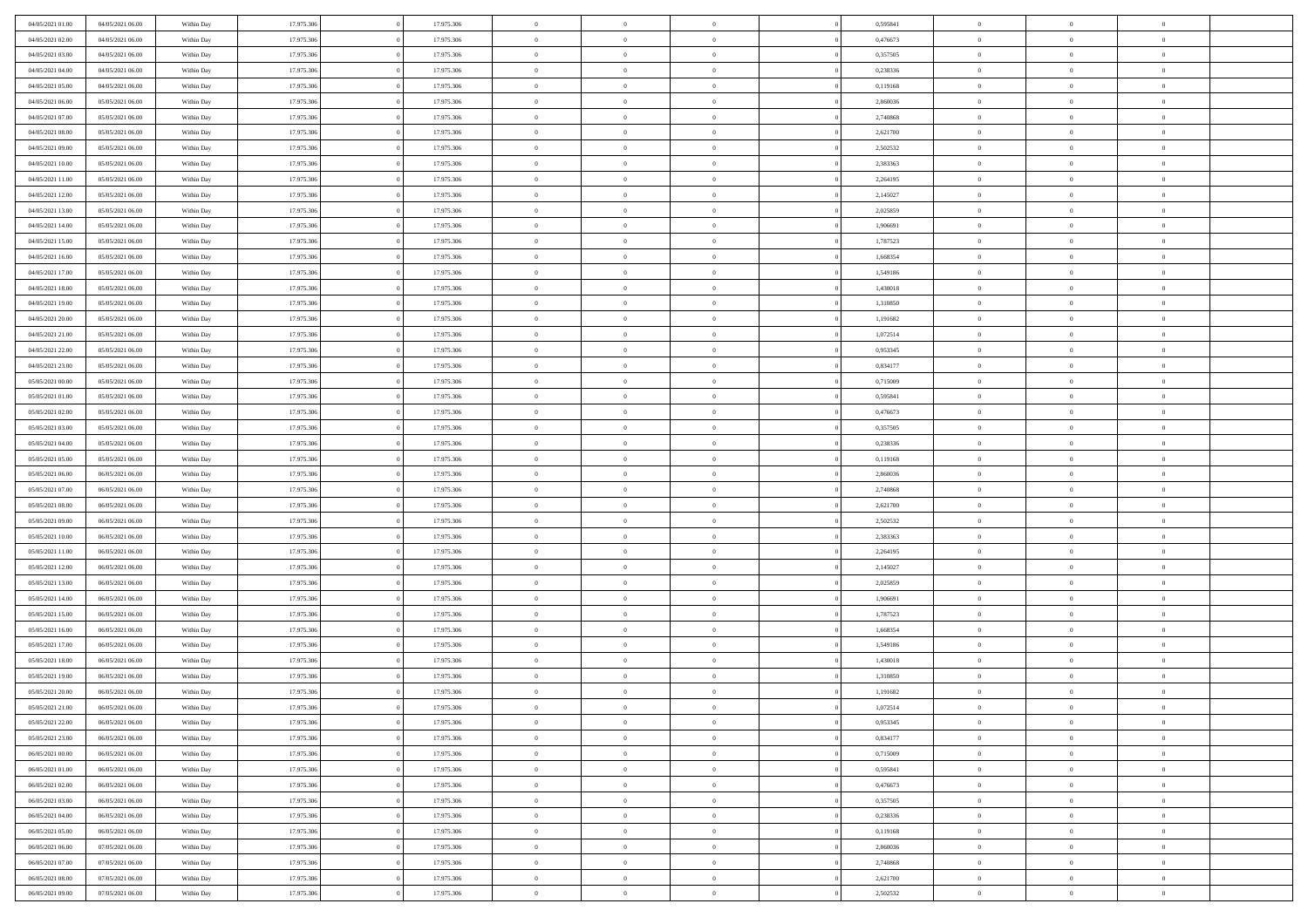| 06/05/2021 10:00 | 07/05/2021 06:00 | Within Day | 17.975.306 | 17.975.306 | $\,$ 0         | $\bf{0}$       | $\theta$       |          | 2,383363 | $\bf{0}$       | $\overline{0}$ | $\,0\,$        |  |
|------------------|------------------|------------|------------|------------|----------------|----------------|----------------|----------|----------|----------------|----------------|----------------|--|
| 06/05/2021 11:00 | 07/05/2021 06:00 | Within Day | 17.975.306 | 17.975.306 | $\overline{0}$ | $\overline{0}$ | $\overline{0}$ |          | 2,264195 | $\overline{0}$ | $\overline{0}$ | $\theta$       |  |
| 06/05/2021 12:00 | 07/05/2021 06:00 | Within Day | 17.975.306 | 17.975.306 | $\mathbf{0}$   | $\overline{0}$ | $\overline{0}$ |          | 2,145027 | $\mathbf{0}$   | $\overline{0}$ | $\overline{0}$ |  |
| 06/05/2021 13:00 | 07/05/2021 06:00 | Within Day | 17.975.306 | 17.975.306 | $\bf{0}$       | $\overline{0}$ | $\overline{0}$ |          | 2,025859 | $\bf{0}$       | $\overline{0}$ | $\bf{0}$       |  |
| 06/05/2021 14:00 | 07/05/2021 06:00 | Within Day | 17.975.306 | 17.975.306 | $\bf{0}$       | $\bf{0}$       | $\overline{0}$ |          | 1,906691 | $\bf{0}$       | $\mathbf{0}$   | $\theta$       |  |
| 06/05/2021 15:00 | 07/05/2021 06:00 | Within Dav | 17.975.306 | 17.975.306 | $\mathbf{0}$   | $\overline{0}$ | $\overline{0}$ |          | 1,787523 | $\mathbf{0}$   | $\overline{0}$ | $\overline{0}$ |  |
| 06/05/2021 16:00 | 07/05/2021 06:00 | Within Day | 17.975.306 | 17.975.306 | $\bf{0}$       | $\bf{0}$       | $\overline{0}$ |          | 1,668354 | $\bf{0}$       | $\overline{0}$ | $\,0\,$        |  |
| 06/05/2021 17:00 | 07/05/2021 06:00 | Within Day | 17.975.306 | 17.975.306 | $\overline{0}$ | $\overline{0}$ | $\overline{0}$ |          | 1,549186 | $\,$ 0 $\,$    | $\overline{0}$ | $\theta$       |  |
| 06/05/2021 18:00 | 07/05/2021 06:00 | Within Day | 17.975.306 | 17.975.306 | $\mathbf{0}$   | $\overline{0}$ | $\overline{0}$ |          | 1,430018 | $\mathbf{0}$   | $\overline{0}$ | $\overline{0}$ |  |
| 06/05/2021 19:00 | 07/05/2021 06:00 |            | 17.975.306 | 17.975.306 | $\bf{0}$       | $\bf{0}$       | $\overline{0}$ |          | 1,310850 | $\bf{0}$       | $\overline{0}$ | $\,0\,$        |  |
|                  |                  | Within Day |            |            | $\overline{0}$ | $\overline{0}$ |                |          |          |                | $\overline{0}$ | $\overline{0}$ |  |
| 06/05/2021 20:00 | 07/05/2021 06:00 | Within Day | 17.975.306 | 17.975.306 |                |                | $\overline{0}$ |          | 1,191682 | $\bf{0}$       |                |                |  |
| 06/05/2021 21:00 | 07/05/2021 06:00 | Within Dav | 17.975.306 | 17.975.306 | $\mathbf{0}$   | $\overline{0}$ | $\overline{0}$ |          | 1,072514 | $\mathbf{0}$   | $\overline{0}$ | $\overline{0}$ |  |
| 06/05/2021 22.00 | 07/05/2021 06:00 | Within Day | 17.975.306 | 17.975.306 | $\bf{0}$       | $\overline{0}$ | $\bf{0}$       |          | 0,953345 | $\bf{0}$       | $\overline{0}$ | $\bf{0}$       |  |
| 06/05/2021 23:00 | 07/05/2021 06:00 | Within Day | 17.975.306 | 17.975.306 | $\bf{0}$       | $\overline{0}$ | $\overline{0}$ |          | 0,834177 | $\bf{0}$       | $\mathbf{0}$   | $\,0\,$        |  |
| 07/05/2021 00:00 | 07/05/2021 06:00 | Within Dav | 17.975.306 | 17.975.306 | $\overline{0}$ | $\overline{0}$ | $\overline{0}$ |          | 0,715009 | $\mathbf{0}$   | $\overline{0}$ | $\overline{0}$ |  |
| 07/05/2021 01:00 | 07/05/2021 06:00 | Within Day | 17.975.306 | 17.975.306 | $\bf{0}$       | $\bf{0}$       | $\overline{0}$ |          | 0,595841 | $\bf{0}$       | $\overline{0}$ | $\bf{0}$       |  |
| 07/05/2021 02:00 | 07/05/2021 06:00 | Within Day | 17.975.306 | 17.975.306 | $\overline{0}$ | $\overline{0}$ | $\overline{0}$ |          | 0,476673 | $\,$ 0 $\,$    | $\overline{0}$ | $\overline{0}$ |  |
| 07/05/2021 03:00 | 07/05/2021 06:00 | Within Day | 17.975.306 | 17.975.306 | $\mathbf{0}$   | $\overline{0}$ | $\overline{0}$ |          | 0,357505 | $\mathbf{0}$   | $\overline{0}$ | $\overline{0}$ |  |
| 07/05/2021 04:00 | 07/05/2021 06:00 | Within Day | 17.975.306 | 17.975.306 | $\,$ 0         | $\bf{0}$       | $\overline{0}$ |          | 0,238336 | $\bf{0}$       | $\overline{0}$ | $\,0\,$        |  |
| 07/05/2021 05:00 | 07/05/2021 06:00 | Within Day | 17.975.306 | 17.975.306 | $\overline{0}$ | $\overline{0}$ | $\overline{0}$ |          | 0,119168 | $\bf{0}$       | $\overline{0}$ | $\overline{0}$ |  |
| 07/05/2021 06:00 | 08/05/2021 06:00 | Within Dav | 17.975.306 | 17.975.306 | $\mathbf{0}$   | $\overline{0}$ | $\overline{0}$ |          | 2,860036 | $\mathbf{0}$   | $\overline{0}$ | $\overline{0}$ |  |
| 07/05/2021 07:00 | 08/05/2021 06:00 | Within Day | 17.975.306 | 17.975.306 | $\bf{0}$       | $\overline{0}$ | $\overline{0}$ |          | 2,740868 | $\bf{0}$       | $\overline{0}$ | $\bf{0}$       |  |
| 07/05/2021 08:00 | 08/05/2021 06:00 | Within Day | 17.975.306 | 17.975.306 | $\bf{0}$       | $\bf{0}$       | $\overline{0}$ |          | 2,621700 | $\bf{0}$       | $\overline{0}$ | $\,0\,$        |  |
| 07/05/2021 09:00 | 08/05/2021 06:00 | Within Dav | 17.975.306 | 17.975.306 | $\mathbf{0}$   | $\overline{0}$ | $\overline{0}$ |          | 2,502532 | $\mathbf{0}$   | $\overline{0}$ | $\overline{0}$ |  |
| 07/05/2021 10:00 | 08/05/2021 06:00 | Within Day | 17.975.306 | 17.975.306 | $\bf{0}$       | $\bf{0}$       | $\overline{0}$ |          | 2,383363 | $\bf{0}$       | $\overline{0}$ | $\,0\,$        |  |
| 07/05/2021 11:00 | 08/05/2021 06:00 | Within Day | 17.975.306 | 17.975.306 | $\overline{0}$ | $\overline{0}$ | $\overline{0}$ |          | 2,264195 | $\bf{0}$       | $\mathbf{0}$   | $\overline{0}$ |  |
| 07/05/2021 12:00 | 08/05/2021 06:00 | Within Day | 17.975.306 | 17.975.306 | $\mathbf{0}$   | $\overline{0}$ | $\overline{0}$ |          | 2,145027 | $\mathbf{0}$   | $\overline{0}$ | $\overline{0}$ |  |
| 07/05/2021 13:00 | 08/05/2021 06:00 | Within Day | 17.975.306 | 17.975.306 | $\bf{0}$       | $\bf{0}$       | $\overline{0}$ |          | 2,025859 | $\bf{0}$       | $\overline{0}$ | $\,0\,$        |  |
| 07/05/2021 14:00 | 08/05/2021 06:00 | Within Day | 17.975.306 | 17.975.306 | $\bf{0}$       | $\overline{0}$ | $\overline{0}$ |          | 1,906691 | $\bf{0}$       | $\mathbf{0}$   | $\overline{0}$ |  |
| 07/05/2021 15:00 | 08/05/2021 06:00 | Within Dav | 17.975.306 | 17.975.306 | $\mathbf{0}$   | $\overline{0}$ | $\overline{0}$ |          | 1,787523 | $\mathbf{0}$   | $\overline{0}$ | $\overline{0}$ |  |
| 07/05/2021 16:00 | 08/05/2021 06:00 | Within Day | 17.975.306 | 17.975.306 | $\bf{0}$       | $\overline{0}$ | $\overline{0}$ |          | 1,668354 | $\,$ 0         | $\overline{0}$ | $\,$ 0 $\,$    |  |
| 07/05/2021 17:00 | 08/05/2021 06:00 | Within Day | 17.975.306 | 17.975.306 | $\bf{0}$       | $\overline{0}$ | $\overline{0}$ |          | 1,549186 | $\bf{0}$       | $\mathbf{0}$   | $\bf{0}$       |  |
| 07/05/2021 18:00 | 08/05/2021 06:00 | Within Dav | 17.975.306 | 17.975.306 | $\overline{0}$ | $\overline{0}$ | $\overline{0}$ |          | 1,430018 | $\mathbf{0}$   | $\overline{0}$ | $\overline{0}$ |  |
| 07/05/2021 19:00 | 08/05/2021 06:00 | Within Day | 17.975.306 | 17.975.306 | $\bf{0}$       | $\overline{0}$ | $\theta$       |          | 1,310850 | $\,$ 0         | $\overline{0}$ | $\theta$       |  |
| 07/05/2021 20:00 | 08/05/2021 06:00 | Within Day | 17.975.306 | 17.975.306 | $\overline{0}$ | $\overline{0}$ | $\overline{0}$ |          | 1,191682 | $\bf{0}$       | $\overline{0}$ | $\overline{0}$ |  |
| 07/05/2021 21:00 | 08/05/2021 06:00 | Within Day | 17.975.306 | 17.975.306 | $\mathbf{0}$   | $\overline{0}$ | $\overline{0}$ |          | 1,072514 | $\mathbf{0}$   | $\overline{0}$ | $\overline{0}$ |  |
| 07/05/2021 22.00 | 08/05/2021 06:00 | Within Day | 17.975.306 | 17.975.306 | $\bf{0}$       | $\overline{0}$ | $\theta$       |          | 0,953345 | $\,$ 0         | $\overline{0}$ | $\theta$       |  |
| 07/05/2021 23.00 | 08/05/2021 06:00 | Within Day | 17.975.306 | 17.975.306 | $\bf{0}$       | $\overline{0}$ | $\overline{0}$ |          | 0,834177 | $\bf{0}$       | $\mathbf{0}$   | $\bf{0}$       |  |
| 08/05/2021 00:00 | 08/05/2021 06:00 | Within Dav | 17.975.306 | 17.975.306 | $\mathbf{0}$   | $\overline{0}$ | $\overline{0}$ |          | 0,715009 | $\mathbf{0}$   | $\overline{0}$ | $\overline{0}$ |  |
| 08/05/2021 01:00 | 08/05/2021 06:00 | Within Day | 17.975.306 | 17.975.306 | $\bf{0}$       | $\overline{0}$ | $\theta$       |          | 0,595841 | $\,$ 0         | $\overline{0}$ | $\theta$       |  |
| 08/05/2021 02:00 | 08/05/2021 06:00 | Within Day | 17.975.306 | 17.975.306 | $\bf{0}$       | $\overline{0}$ | $\overline{0}$ |          | 0,476673 | $\bf{0}$       | $\overline{0}$ | $\bf{0}$       |  |
| 08/05/2021 03:00 | 08/05/2021 06:00 | Within Day | 17.975.306 | 17.975.306 | $\mathbf{0}$   | $\overline{0}$ | $\overline{0}$ |          | 0,357505 | $\mathbf{0}$   | $\overline{0}$ | $\overline{0}$ |  |
| 08/05/2021 04:00 | 08/05/2021 06:00 | Within Day | 17.975.306 | 17.975.306 | $\bf{0}$       | $\overline{0}$ | $\theta$       |          | 0,238336 | $\,$ 0         | $\overline{0}$ | $\theta$       |  |
| 08/05/2021 05:00 | 08/05/2021 06:00 | Within Day | 17.975.306 | 17.975.306 | $\bf{0}$       | $\overline{0}$ | $\overline{0}$ |          | 0,119168 | $\bf{0}$       | $\overline{0}$ | $\bf{0}$       |  |
| 08/05/2021 06:00 | 09/05/2021 06:00 | Within Day | 17.975.306 | 17.975.306 | $\bf{0}$       | $\overline{0}$ | $\Omega$       |          | 2,860036 | $\overline{0}$ | $\theta$       | $\theta$       |  |
| 08/05/2021 07:00 | 09/05/2021 06:00 | Within Day | 17.975.306 | 17.975.306 | $\,0\,$        | $\overline{0}$ | $\theta$       |          | 2,740868 | $\,$ 0 $\,$    | $\bf{0}$       | $\theta$       |  |
| 08/05/2021 08:00 | 09/05/2021 06:00 | Within Day | 17.975.306 | 17.975.306 | $\overline{0}$ | $\overline{0}$ | $\overline{0}$ |          | 2,621700 | $\overline{0}$ | $\overline{0}$ | $\overline{0}$ |  |
|                  |                  |            | 17.975.306 |            |                |                |                |          |          | $\overline{0}$ |                |                |  |
| 08/05/2021 09:00 | 09/05/2021 06:00 | Within Day |            | 17.975.306 | $\bf{0}$       | $\overline{0}$ | $\overline{0}$ |          | 2,502532 |                | $\bf{0}$       | $\mathbf{0}$   |  |
| 08/05/2021 10:00 | 09/05/2021 06:00 | Within Day | 17.975.306 | 17.975.306 | $\bf{0}$       | $\overline{0}$ | $\overline{0}$ | $\theta$ | 2,383363 | $\,$ 0 $\,$    | $\bf{0}$       | $\,$ 0 $\,$    |  |
| 08/05/2021 11:00 | 09/05/2021 06:00 | Within Day | 17.975.306 | 17.975.306 | $\bf{0}$       | $\overline{0}$ | $\overline{0}$ |          | 2,264195 | $\,$ 0 $\,$    | $\overline{0}$ | $\overline{0}$ |  |
| 08/05/2021 12:00 | 09/05/2021 06:00 | Within Day | 17.975.306 | 17.975.306 | $\bf{0}$       | $\overline{0}$ | $\overline{0}$ |          | 2,145027 | $\mathbf{0}$   | $\overline{0}$ | $\overline{0}$ |  |
| 08/05/2021 13:00 | 09/05/2021 06:00 | Within Day | 17.975.306 | 17.975.306 | $\,0\,$        | $\overline{0}$ | $\overline{0}$ | $\theta$ | 2,025859 | $\,$ 0 $\,$    | $\overline{0}$ | $\,$ 0 $\,$    |  |
| 08/05/2021 14:00 | 09/05/2021 06:00 | Within Day | 17.975.306 | 17.975.306 | $\bf{0}$       | $\overline{0}$ | $\overline{0}$ |          | 1,906691 | $\overline{0}$ | $\overline{0}$ | $\overline{0}$ |  |
| 08/05/2021 15:00 | 09/05/2021 06:00 | Within Day | 17.975.306 | 17.975.306 | $\bf{0}$       | $\overline{0}$ | $\overline{0}$ |          | 1,787523 | $\mathbf{0}$   | $\overline{0}$ | $\overline{0}$ |  |
| 08/05/2021 16:00 | 09/05/2021 06:00 | Within Day | 17.975.306 | 17.975.306 | $\,0\,$        | $\overline{0}$ | $\overline{0}$ |          | 1,668354 | $\,$ 0 $\,$    | $\mathbf{0}$   | $\,$ 0 $\,$    |  |
| 08/05/2021 17:00 | 09/05/2021 06:00 | Within Day | 17.975.306 | 17.975.306 | $\overline{0}$ | $\overline{0}$ | $\overline{0}$ |          | 1,549186 | $\bf{0}$       | $\mathbf{0}$   | $\overline{0}$ |  |
| 08/05/2021 18:00 | 09/05/2021 06:00 | Within Day | 17.975.306 | 17.975.306 | $\overline{0}$ | $\overline{0}$ | $\overline{0}$ |          | 1,430018 | $\mathbf{0}$   | $\overline{0}$ | $\overline{0}$ |  |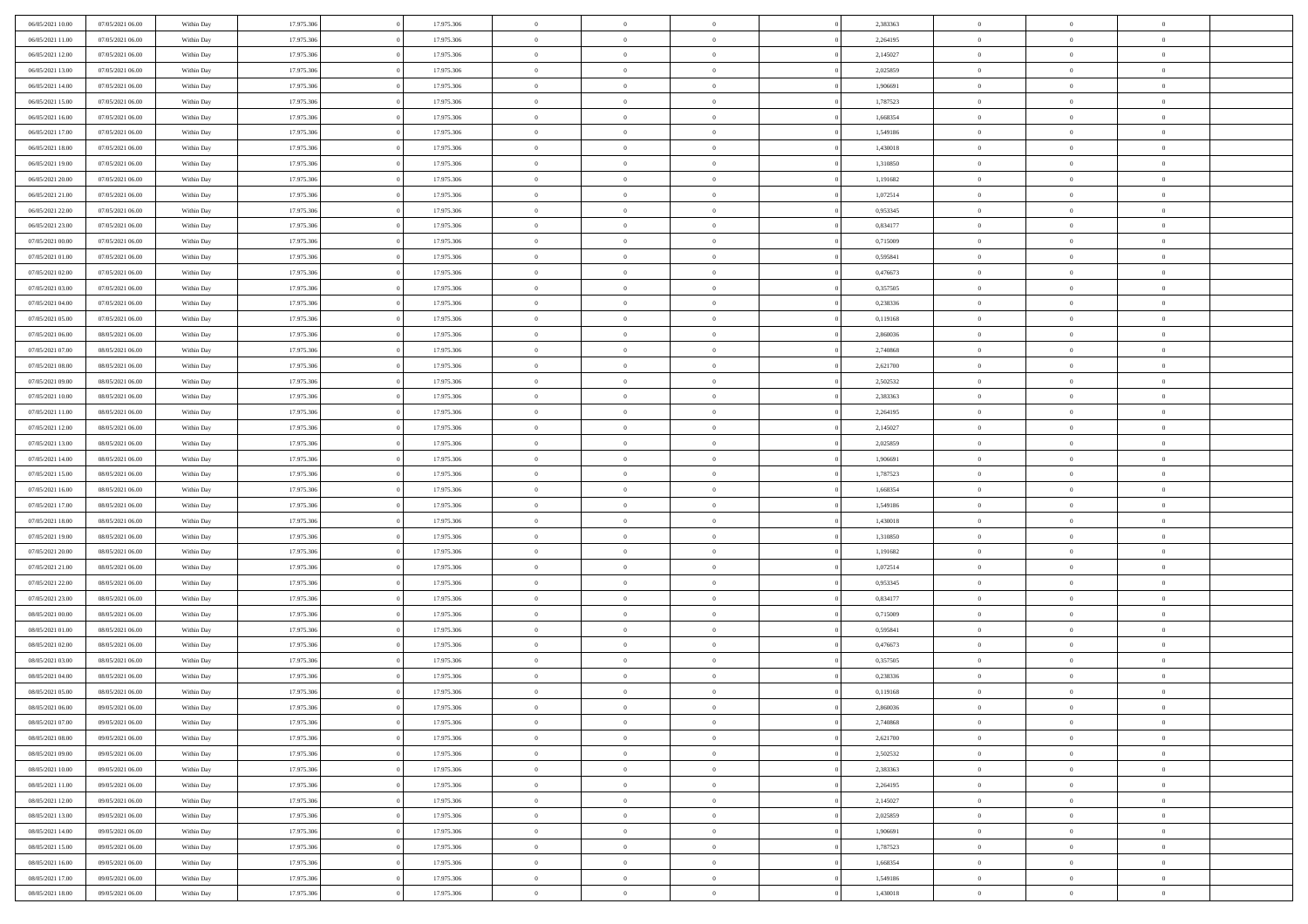| 08/05/2021 19:00 | 09/05/2021 06:00 | Within Day               | 17.975.306 | 17.975.306 | $\,$ 0 $\,$    | $\overline{0}$                    | $\overline{0}$ |          | 1,310850 | $\bf{0}$       | $\overline{0}$ | $\,0\,$        |  |
|------------------|------------------|--------------------------|------------|------------|----------------|-----------------------------------|----------------|----------|----------|----------------|----------------|----------------|--|
| 08/05/2021 20:00 | 09/05/2021 06:00 | Within Day               | 17.975.306 | 17.975.306 | $\overline{0}$ | $\overline{0}$                    | $\mathbf{0}$   |          | 1,191682 | $\theta$       | $\overline{0}$ | $\theta$       |  |
| 08/05/2021 21:00 | 09/05/2021 06:00 | Within Day               | 17.975.306 | 17.975.306 | $\theta$       | $\overline{0}$                    | $\overline{0}$ |          | 1,072514 | $\mathbf{0}$   | $\overline{0}$ | $\overline{0}$ |  |
| 08/05/2021 22:00 | 09/05/2021 06:00 | Within Day               | 17.975.306 | 17.975.306 | $\,$ 0 $\,$    | $\overline{0}$                    | $\overline{0}$ |          | 0,953345 | $\bf{0}$       | $\overline{0}$ | $\bf{0}$       |  |
| 08/05/2021 23:00 | 09/05/2021 06:00 | Within Day               | 17.975.306 | 17.975.306 | $\bf{0}$       | $\overline{0}$                    | $\mathbf{0}$   |          | 0,834177 | $\bf{0}$       | $\mathbf{0}$   | $\,0\,$        |  |
| 09/05/2021 00:00 | 09/05/2021 06:00 | Within Day               | 17.975.306 | 17.975.306 | $\theta$       | $\overline{0}$                    | $\mathbf{0}$   |          | 0,715009 | $\mathbf{0}$   | $\overline{0}$ | $\overline{0}$ |  |
| 09/05/2021 01:00 | 09/05/2021 06:00 | Within Day               | 17.975.306 | 17.975.306 | $\,$ 0 $\,$    | $\overline{0}$                    | $\overline{0}$ |          | 0,595841 | $\bf{0}$       | $\overline{0}$ | $\bf{0}$       |  |
| 09/05/2021 02:00 | 09/05/2021 06:00 | Within Day               | 17.975.306 | 17.975.306 | $\overline{0}$ | $\overline{0}$                    | $\mathbf{0}$   |          | 0,476673 | $\,$ 0 $\,$    | $\overline{0}$ | $\overline{0}$ |  |
| 09/05/2021 03:00 | 09/05/2021 06:00 | Within Day               | 17.975.306 | 17.975.306 | $\theta$       | $\overline{0}$                    | $\mathbf{0}$   |          | 0,357505 | $\mathbf{0}$   | $\overline{0}$ | $\overline{0}$ |  |
|                  | 09/05/2021 06:00 |                          | 17.975.306 | 17.975.306 | $\,$ 0 $\,$    | $\overline{0}$                    | $\Omega$       |          | 0,238336 | $\bf{0}$       | $\overline{0}$ | $\,0\,$        |  |
| 09/05/2021 04:00 |                  | Within Day               |            |            |                |                                   |                |          |          |                |                |                |  |
| 09/05/2021 05:00 | 09/05/2021 06:00 | Within Day               | 17.975.306 | 17.975.306 | $\bf{0}$       | $\overline{0}$                    | $\mathbf{0}$   |          | 0,119168 | $\bf{0}$       | $\overline{0}$ | $\theta$       |  |
| 09/05/2021 06:00 | 10/05/2021 06:00 | Within Day               | 17.975.306 | 17.975.306 | $\theta$       | $\overline{0}$                    | $\overline{0}$ |          | 2,860036 | $\mathbf{0}$   | $\overline{0}$ | $\overline{0}$ |  |
| 09/05/2021 07:00 | 10/05/2021 06:00 | Within Day               | 17.975.306 | 17.975.306 | $\,$ 0 $\,$    | $\overline{0}$                    | $\overline{0}$ |          | 2,740868 | $\bf{0}$       | $\overline{0}$ | $\overline{0}$ |  |
| 09/05/2021 08:00 | 10/05/2021 06:00 | Within Day               | 17.975.306 | 17.975.306 | $\bf{0}$       | $\overline{0}$                    | $\mathbf{0}$   |          | 2,621700 | $\bf{0}$       | $\mathbf{0}$   | $\,0\,$        |  |
| 09/05/2021 09:00 | 10/05/2021 06:00 | Within Day               | 17.975.306 | 17.975.306 | $\theta$       | $\overline{0}$                    | $\overline{0}$ |          | 2,502532 | $\mathbf{0}$   | $\overline{0}$ | $\overline{0}$ |  |
| 09/05/2021 11:00 | 10/05/2021 06:00 | Within Day               | 17.975.306 | 17.975.306 | $\,$ 0 $\,$    | $\overline{0}$                    | $\Omega$       |          | 2,264195 | $\bf{0}$       | $\overline{0}$ | $\bf{0}$       |  |
| 09/05/2021 12:00 | 10/05/2021 06:00 | Within Day               | 17.975.306 | 17.975.306 | $\,$ 0         | $\overline{0}$                    | $\mathbf{0}$   |          | 2,145027 | $\,$ 0 $\,$    | $\overline{0}$ | $\theta$       |  |
| 09/05/2021 13:00 | 10/05/2021 06:00 | Within Day               | 17.975.306 | 17.975.306 | $\theta$       | $\overline{0}$                    | $\mathbf{0}$   |          | 2,025859 | $\mathbf{0}$   | $\overline{0}$ | $\overline{0}$ |  |
| 09/05/2021 14:00 | 10/05/2021 06:00 | Within Day               | 17.975.306 | 17.975.306 | $\,$ 0 $\,$    | $\overline{0}$                    | $\Omega$       |          | 1,906691 | $\bf{0}$       | $\overline{0}$ | $\bf{0}$       |  |
| 09/05/2021 15:00 | 10/05/2021 06:00 | Within Day               | 17.975.306 | 17.975.306 | $\overline{0}$ | $\overline{0}$                    | $\mathbf{0}$   |          | 1,787523 | $\bf{0}$       | $\mathbf{0}$   | $\overline{0}$ |  |
| 09/05/2021 16:00 | 10/05/2021 06:00 | Within Day               | 17.975.306 | 17.975.306 | $\theta$       | $\overline{0}$                    | $\overline{0}$ |          | 1,668354 | $\mathbf{0}$   | $\overline{0}$ | $\overline{0}$ |  |
| 09/05/2021 17:00 | 10/05/2021 06:00 | Within Day               | 17.975.306 | 17.975.306 | $\,$ 0 $\,$    | $\overline{0}$                    | $\overline{0}$ |          | 1,549186 | $\bf{0}$       | $\overline{0}$ | $\bf{0}$       |  |
| 09/05/2021 18:00 | 10/05/2021 06:00 | Within Day               | 17.975.306 | 17.975.306 | $\bf{0}$       | $\overline{0}$                    | $\mathbf{0}$   |          | 1,430018 | $\bf{0}$       | $\bf{0}$       | $\,0\,$        |  |
| 09/05/2021 19:00 | 10/05/2021 06:00 | Within Day               | 17.975.306 | 17.975.306 | $\theta$       | $\overline{0}$                    | $\mathbf{0}$   |          | 1,310850 | $\mathbf{0}$   | $\overline{0}$ | $\overline{0}$ |  |
| 09/05/2021 20:00 | 10/05/2021 06:00 | Within Day               | 17.975.306 | 17.975.306 | $\,$ 0 $\,$    | $\overline{0}$                    | $\overline{0}$ |          | 1,191682 | $\bf{0}$       | $\overline{0}$ | $\bf{0}$       |  |
| 09/05/2021 21:00 | 10/05/2021 06:00 | Within Day               | 17.975.306 | 17.975.306 | $\overline{0}$ | $\overline{0}$                    | $\mathbf{0}$   |          | 1,072514 | $\bf{0}$       | $\overline{0}$ | $\overline{0}$ |  |
| 09/05/2021 22:00 | 10/05/2021 06:00 | Within Day               | 17.975.306 | 17.975.306 | $\theta$       | $\overline{0}$                    | $\mathbf{0}$   |          | 0,953345 | $\mathbf{0}$   | $\overline{0}$ | $\overline{0}$ |  |
| 09/05/2021 23:00 | 10/05/2021 06:00 | Within Day               | 17.975.306 | 17.975.306 | $\,$ 0 $\,$    | $\overline{0}$                    | $\Omega$       |          | 0,834177 | $\bf{0}$       | $\overline{0}$ | $\bf{0}$       |  |
| 10/05/2021 00:00 | 10/05/2021 06:00 | Within Day               | 17.975.306 | 17.975.306 | $\bf{0}$       | $\overline{0}$                    | $\mathbf{0}$   |          | 0,715009 | $\bf{0}$       | $\mathbf{0}$   | $\overline{0}$ |  |
| 10/05/2021 01:00 | 10/05/2021 06:00 | Within Day               | 17.975.306 | 17.975.306 | $\theta$       | $\overline{0}$                    | $\overline{0}$ |          | 0,595841 | $\mathbf{0}$   | $\overline{0}$ | $\overline{0}$ |  |
| 10/05/2021 02:00 | 10/05/2021 06:00 | Within Day               | 17.975.306 | 17.975.306 | $\theta$       | $\overline{0}$                    | $\overline{0}$ |          | 0,476673 | $\,$ 0         | $\overline{0}$ | $\,$ 0 $\,$    |  |
| 10/05/2021 03:00 | 10/05/2021 06:00 | Within Day               | 17.975.306 | 17.975.306 | $\bf{0}$       | $\overline{0}$                    | $\mathbf{0}$   |          | 0,357505 | $\bf{0}$       | $\mathbf{0}$   | $\bf{0}$       |  |
| 10/05/2021 04:00 | 10/05/2021 06:00 | Within Day               | 17.975.306 | 17.975.306 | $\theta$       | $\overline{0}$                    | $\overline{0}$ |          | 0,238336 | $\mathbf{0}$   | $\overline{0}$ | $\overline{0}$ |  |
| 10/05/2021 05:00 | 10/05/2021 06:00 | Within Day               | 17.975.306 | 17.975.306 | $\theta$       | $\overline{0}$                    | $\overline{0}$ |          | 0,119168 | $\,$ 0         | $\overline{0}$ | $\theta$       |  |
| 10/05/2021 06:00 | 11/05/2021 06:00 | Within Day               | 17.975.306 | 17.975.306 | $\bf{0}$       | $\overline{0}$                    | $\mathbf{0}$   |          | 2,860036 | $\mathbf{0}$   | $\overline{0}$ | $\overline{0}$ |  |
| 10/05/2021 07:00 | 11/05/2021 06:00 | Within Day               | 17.975.306 | 17.975.306 | $\theta$       | $\overline{0}$                    | $\mathbf{0}$   |          | 2,740868 | $\mathbf{0}$   | $\overline{0}$ | $\overline{0}$ |  |
| 10/05/2021 08:00 | 11/05/2021 06:00 | Within Day               | 17.975.306 | 17.975.306 | $\theta$       | $\overline{0}$                    | $\overline{0}$ |          | 2,621700 | $\,$ 0         | $\overline{0}$ | $\theta$       |  |
| 10/05/2021 09:00 | 11/05/2021 06:00 | Within Day               | 17.975.306 | 17.975.306 | $\bf{0}$       | $\overline{0}$                    | $\mathbf{0}$   |          | 2,502532 | $\bf{0}$       | $\mathbf{0}$   | $\bf{0}$       |  |
| 10/05/2021 10:00 | 11/05/2021 06:00 | Within Day               | 17.975.306 | 17.975.306 | $\theta$       | $\overline{0}$                    | $\overline{0}$ |          | 2,383363 | $\mathbf{0}$   | $\overline{0}$ | $\overline{0}$ |  |
| 10/05/2021 11:00 | 11/05/2021 06:00 | Within Day               | 17.975.306 | 17.975.306 | $\,$ 0 $\,$    | $\overline{0}$                    | $\overline{0}$ |          | 2,264195 | $\,$ 0         | $\overline{0}$ | $\,$ 0 $\,$    |  |
| 10/05/2021 12:00 | 11/05/2021 06:00 | Within Day               | 17.975.306 | 17.975.306 | $\bf{0}$       | $\,$ 0 $\,$                       | $\mathbf{0}$   |          | 2,145027 | $\,$ 0 $\,$    | $\overline{0}$ | $\bf{0}$       |  |
| 10/05/2021 13:00 | 11/05/2021 06:00 | Within Day               | 17.975.306 | 17.975.306 | $\theta$       | $\overline{0}$                    | $\mathbf{0}$   |          | 2,025859 | $\mathbf{0}$   | $\overline{0}$ | $\overline{0}$ |  |
| 10/05/2021 14:00 | 11/05/2021 06:00 | Within Day               | 17.975.306 | 17.975.306 | $\theta$       | $\overline{0}$                    | $\overline{0}$ |          | 1,906691 | $\,$ 0         | $\overline{0}$ | $\theta$       |  |
| 10/05/2021 15:00 | 11/05/2021 06:00 |                          | 17.975.306 | 17.975.306 | $\bf{0}$       | $\overline{0}$                    | $\mathbf{0}$   |          | 1,787523 | $\,$ 0 $\,$    | $\overline{0}$ | $\bf{0}$       |  |
| 10/05/2021 16:00 | 11/05/2021 06:00 | Within Day<br>Within Day | 17.975.306 | 17.975.306 | $\overline{0}$ | $\theta$                          |                |          | 1,668354 | $\overline{0}$ |                | $\theta$       |  |
|                  |                  |                          |            |            |                |                                   |                |          |          |                | $^{\circ}$     |                |  |
| 10/05/2021 17:00 | 11/05/2021 06:00 | Within Day               | 17.975.306 | 17.975.306 | $\,$ 0 $\,$    | $\overline{0}$                    | $\overline{0}$ |          | 1,549186 | $\,$ 0 $\,$    | $\bf{0}$       | $\,$ 0 $\,$    |  |
| 10/05/2021 18:00 | 11/05/2021 06:00 | Within Day               | 17.975.306 | 17.975.306 | $\bf{0}$       | $\hspace{0.1cm} 0 \hspace{0.1cm}$ | $\overline{0}$ |          | 1,430018 | $\,$ 0 $\,$    | $\overline{0}$ | $\overline{0}$ |  |
| 10/05/2021 19:00 | 11/05/2021 06:00 | Within Day               | 17.975.306 | 17.975.306 | $\,$ 0 $\,$    | $\overline{0}$                    | $\overline{0}$ |          | 1,310850 | $\,$ 0 $\,$    | $\bf{0}$       | $\overline{0}$ |  |
| 10/05/2021 20:00 | 11/05/2021 06:00 | Within Day               | 17.975.306 | 17.975.306 | $\,$ 0 $\,$    | $\overline{0}$                    | $\overline{0}$ | $\theta$ | 1,191682 | $\,$ 0 $\,$    | $\bf{0}$       | $\,$ 0 $\,$    |  |
| 10/05/2021 21:00 | 11/05/2021 06:00 | Within Day               | 17.975.306 | 17.975.306 | $\,$ 0 $\,$    | $\,$ 0 $\,$                       | $\overline{0}$ |          | 1,072514 | $\,$ 0 $\,$    | $\overline{0}$ | $\mathbf{0}$   |  |
| 10/05/2021 22:00 | 11/05/2021 06:00 | Within Day               | 17.975.306 | 17.975.306 | $\mathbf{0}$   | $\overline{0}$                    | $\overline{0}$ |          | 0,953345 | $\mathbf{0}$   | $\bf{0}$       | $\overline{0}$ |  |
| 10/05/2021 23:00 | 11/05/2021 06:00 | Within Day               | 17.975.306 | 17.975.306 | $\,$ 0 $\,$    | $\overline{0}$                    | $\overline{0}$ |          | 0,834177 | $\,$ 0 $\,$    | $\bf{0}$       | $\,$ 0 $\,$    |  |
| 11/05/2021 00:00 | 11/05/2021 06:00 | Within Day               | 17.975.306 | 17.975.306 | $\bf{0}$       | $\overline{0}$                    | $\overline{0}$ |          | 0,715009 | $\,$ 0 $\,$    | $\overline{0}$ | $\overline{0}$ |  |
| 11/05/2021 01:00 | 11/05/2021 06:00 | Within Day               | 17.975.306 | 17.975.306 | $\,$ 0 $\,$    | $\overline{0}$                    | $\overline{0}$ |          | 0,595841 | $\,$ 0 $\,$    | $\bf{0}$       | $\overline{0}$ |  |
| 11/05/2021 02:00 | 11/05/2021 06:00 | Within Day               | 17.975.306 | 17.975.306 | $\,$ 0 $\,$    | $\overline{0}$                    | $\overline{0}$ |          | 0,476673 | $\,$ 0 $\,$    | $\bf{0}$       | $\,$ 0 $\,$    |  |
| 11/05/2021 03:00 | 11/05/2021 06:00 | Within Day               | 17.975.306 | 17.975.306 | $\mathbf{0}$   | $\,$ 0 $\,$                       | $\overline{0}$ |          | 0,357505 | $\,$ 0 $\,$    | $\overline{0}$ | $\overline{0}$ |  |
| 11/05/2021 04:00 | 11/05/2021 06:00 | Within Day               | 17.975.306 | 17.975.306 | $\theta$       | $\overline{0}$                    | $\overline{0}$ |          | 0,238336 | $\,$ 0 $\,$    | $\overline{0}$ | $\overline{0}$ |  |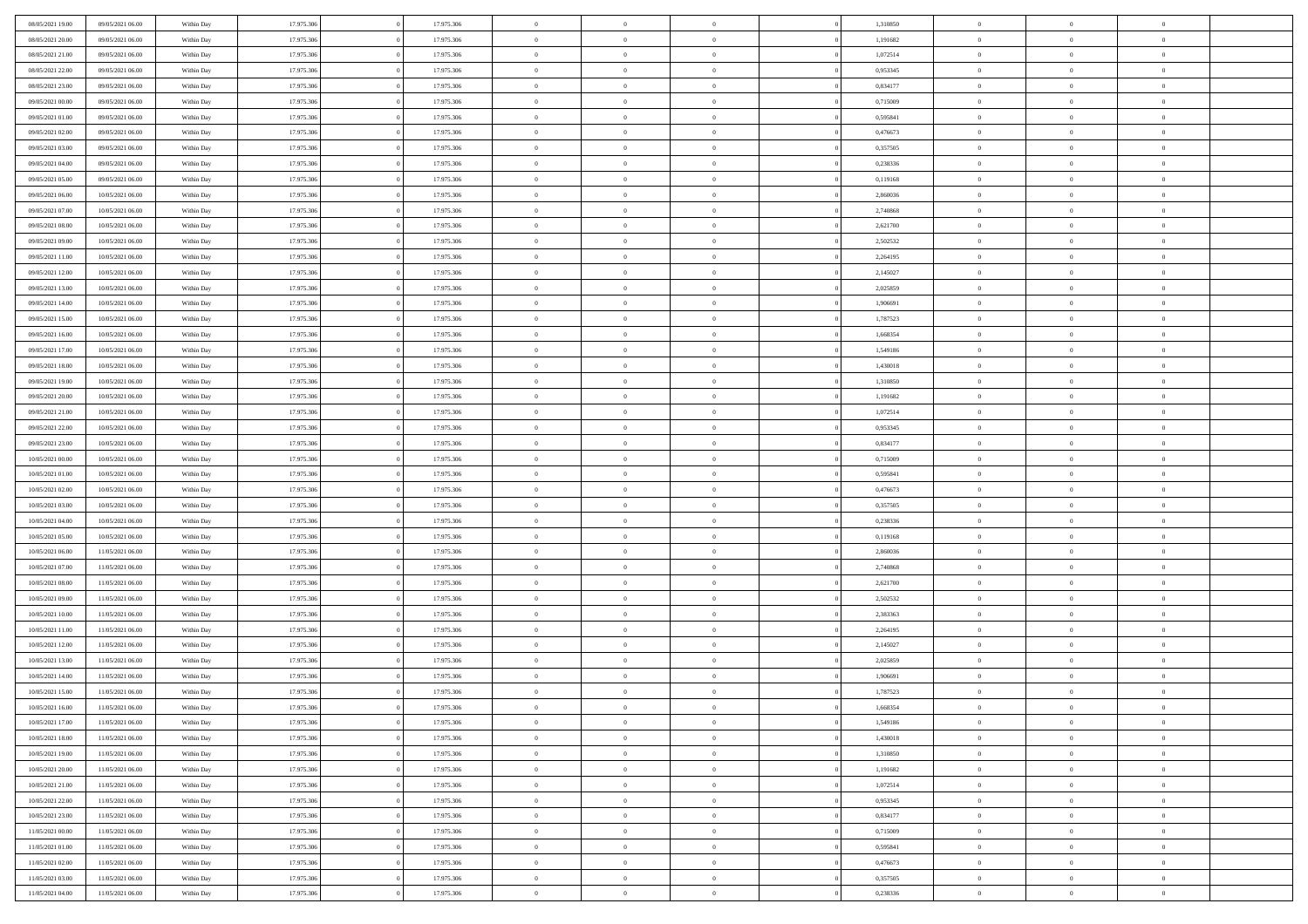| 11/05/2021 05:00 | 11/05/2021 06:00                     | Within Day               | 17.975.306 | 17.975.306 | $\,$ 0 $\,$          | $\overline{0}$                    | $\overline{0}$ |          | 0,119168 | $\bf{0}$                    | $\overline{0}$ | $\,0\,$                   |  |
|------------------|--------------------------------------|--------------------------|------------|------------|----------------------|-----------------------------------|----------------|----------|----------|-----------------------------|----------------|---------------------------|--|
| 11/05/2021 06:00 | 12/05/2021 06:00                     | Within Day               | 17.975.306 | 17.975.306 | $\overline{0}$       | $\overline{0}$                    | $\mathbf{0}$   |          | 2,860036 | $\theta$                    | $\overline{0}$ | $\theta$                  |  |
| 11/05/2021 07:00 | 12/05/2021 06:00                     | Within Day               | 17.975.306 | 17.975.306 | $\theta$             | $\overline{0}$                    | $\overline{0}$ |          | 2,740868 | $\mathbf{0}$                | $\overline{0}$ | $\overline{0}$            |  |
| 11/05/2021 08:00 | 12/05/2021 06:00                     | Within Day               | 17.975.306 | 17.975.306 | $\,$ 0 $\,$          | $\overline{0}$                    | $\overline{0}$ |          | 2,621700 | $\mathbf{0}$                | $\overline{0}$ | $\bf{0}$                  |  |
| 11/05/2021 09:00 | 12/05/2021 06:00                     | Within Day               | 17.975.306 | 17.975.306 | $\bf{0}$             | $\overline{0}$                    | $\mathbf{0}$   |          | 2,502532 | $\bf{0}$                    | $\overline{0}$ | $\,0\,$                   |  |
| 11/05/2021 10:00 | 12/05/2021 06:00                     | Within Day               | 17.975.306 | 17.975.306 | $\theta$             | $\overline{0}$                    | $\mathbf{0}$   |          | 2,383363 | $\mathbf{0}$                | $\overline{0}$ | $\overline{0}$            |  |
| 11/05/2021 11:00 | 12/05/2021 06:00                     | Within Day               | 17.975.306 | 17.975.306 | $\,$ 0 $\,$          | $\overline{0}$                    | $\overline{0}$ |          | 2,264195 | $\bf{0}$                    | $\overline{0}$ | $\bf{0}$                  |  |
| 11/05/2021 12:00 | 12/05/2021 06:00                     | Within Day               | 17.975.306 | 17.975.306 | $\overline{0}$       | $\overline{0}$                    | $\mathbf{0}$   |          | 2,145027 | $\,$ 0 $\,$                 | $\overline{0}$ | $\overline{0}$            |  |
| 11/05/2021 13:00 | 12/05/2021 06:00                     | Within Day               | 17.975.306 | 17.975.306 | $\theta$             | $\overline{0}$                    | $\mathbf{0}$   |          | 2,025859 | $\mathbf{0}$                | $\overline{0}$ | $\overline{0}$            |  |
| 11/05/2021 14:00 | 12/05/2021 06:00                     | Within Day               | 17.975.306 | 17.975.306 | $\,$ 0 $\,$          | $\overline{0}$                    | $\Omega$       |          | 1,906691 | $\bf{0}$                    | $\overline{0}$ | $\bf{0}$                  |  |
| 11/05/2021 15:00 | 12/05/2021 06:00                     | Within Day               | 17.975.306 | 17.975.306 | $\bf{0}$             | $\overline{0}$                    | $\mathbf{0}$   |          | 1,787523 | $\bf{0}$                    | $\overline{0}$ | $\theta$                  |  |
| 11/05/2021 16:00 | 12/05/2021 06:00                     | Within Day               | 17.975.306 | 17.975.306 | $\theta$             | $\overline{0}$                    | $\overline{0}$ |          | 1,668354 | $\mathbf{0}$                | $\overline{0}$ | $\overline{0}$            |  |
| 11/05/2021 17:00 | 12/05/2021 06:00                     | Within Day               | 17.975.306 | 17.975.306 | $\,$ 0 $\,$          | $\overline{0}$                    | $\overline{0}$ |          | 1,549186 | $\bf{0}$                    | $\overline{0}$ | $\overline{0}$            |  |
| 11/05/2021 18:00 | 12/05/2021 06:00                     | Within Day               | 17.975.306 | 17.975.306 | $\bf{0}$             | $\overline{0}$                    | $\mathbf{0}$   |          | 1,430018 | $\bf{0}$                    | $\mathbf{0}$   | $\,0\,$                   |  |
| 11/05/2021 19:00 | 12/05/2021 06:00                     | Within Day               | 17.975.306 | 17.975.306 | $\overline{0}$       | $\overline{0}$                    | $\overline{0}$ |          | 1,310850 | $\mathbf{0}$                | $\overline{0}$ | $\overline{0}$            |  |
| 11/05/2021 20:00 | 12/05/2021 06:00                     | Within Day               | 17.975.306 | 17.975.306 | $\,$ 0 $\,$          | $\overline{0}$                    | $\Omega$       |          | 1,191682 | $\bf{0}$                    | $\overline{0}$ | $\bf{0}$                  |  |
| 11/05/2021 21:00 | 12/05/2021 06:00                     | Within Day               | 17.975.306 | 17.975.306 | $\,$ 0               | $\overline{0}$                    | $\mathbf{0}$   |          | 1,072514 | $\,$ 0 $\,$                 | $\overline{0}$ | $\overline{0}$            |  |
| 11/05/2021 22:00 | 12/05/2021 06:00                     | Within Day               | 17.975.306 | 17.975.306 | $\theta$             | $\overline{0}$                    | $\mathbf{0}$   |          | 0,953345 | $\mathbf{0}$                | $\overline{0}$ | $\overline{0}$            |  |
| 11/05/2021 23:00 | 12/05/2021 06:00                     | Within Day               | 17.975.306 | 17.975.306 | $\,$ 0 $\,$          | $\overline{0}$                    | $\Omega$       |          | 0,834177 | $\bf{0}$                    | $\overline{0}$ | $\bf{0}$                  |  |
| 12/05/2021 00:00 | 12/05/2021 06:00                     |                          | 17.975.306 | 17.975.306 | $\overline{0}$       | $\overline{0}$                    | $\mathbf{0}$   |          | 0,715009 | $\bf{0}$                    | $\overline{0}$ | $\overline{0}$            |  |
| 12/05/2021 01:00 | 12/05/2021 06:00                     | Within Day<br>Within Day | 17.975.306 | 17.975.306 | $\theta$             | $\overline{0}$                    | $\overline{0}$ |          | 0,595841 | $\mathbf{0}$                | $\overline{0}$ | $\overline{0}$            |  |
| 12/05/2021 02:00 |                                      |                          |            |            | $\,$ 0 $\,$          |                                   |                |          |          | $\bf{0}$                    |                | $\bf{0}$                  |  |
|                  | 12/05/2021 06:00                     | Within Day               | 17.975.306 | 17.975.306 |                      | $\overline{0}$                    | $\overline{0}$ |          | 0,476673 |                             | $\overline{0}$ |                           |  |
| 12/05/2021 03:00 | 12/05/2021 06:00<br>12/05/2021 06:00 | Within Day               | 17.975.306 | 17.975.306 | $\bf{0}$<br>$\theta$ | $\overline{0}$                    | $\mathbf{0}$   |          | 0,357505 | $\,$ 0 $\,$<br>$\mathbf{0}$ | $\overline{0}$ | $\,0\,$<br>$\overline{0}$ |  |
| 12/05/2021 04:00 |                                      | Within Day               | 17.975.306 | 17.975.306 |                      | $\overline{0}$                    | $\mathbf{0}$   |          | 0,238336 |                             | $\overline{0}$ |                           |  |
| 12/05/2021 05:00 | 12/05/2021 06:00                     | Within Day               | 17.975.306 | 17.975.306 | $\,$ 0 $\,$          | $\overline{0}$                    | $\overline{0}$ |          | 0,119168 | $\bf{0}$                    | $\overline{0}$ | $\bf{0}$                  |  |
| 12/05/2021 06:00 | 13/05/2021 06:00                     | Within Day               | 17.975.306 | 17.975.306 | $\,$ 0               | $\overline{0}$                    | $\mathbf{0}$   |          | 2,860036 | $\bf{0}$                    | $\overline{0}$ | $\overline{0}$            |  |
| 12/05/2021 07:00 | 13/05/2021 06:00                     | Within Day               | 17.975.306 | 17.975.306 | $\theta$             | $\overline{0}$                    | $\mathbf{0}$   |          | 2,740868 | $\mathbf{0}$                | $\overline{0}$ | $\overline{0}$            |  |
| 12/05/2021 08:00 | 13/05/2021 06:00                     | Within Day               | 17.975.306 | 17.975.306 | $\,$ 0 $\,$          | $\overline{0}$                    | $\Omega$       |          | 2,621700 | $\bf{0}$                    | $\overline{0}$ | $\bf{0}$                  |  |
| 12/05/2021 09:00 | 13/05/2021 06:00                     | Within Day               | 17.975.306 | 17.975.306 | $\bf{0}$             | $\overline{0}$                    | $\mathbf{0}$   |          | 2,502532 | $\bf{0}$                    | $\mathbf{0}$   | $\overline{0}$            |  |
| 12/05/2021 10:00 | 13/05/2021 06:00                     | Within Day               | 17.975.306 | 17.975.306 | $\theta$             | $\overline{0}$                    | $\overline{0}$ |          | 2,383363 | $\mathbf{0}$                | $\overline{0}$ | $\overline{0}$            |  |
| 12/05/2021 11:00 | 13/05/2021 06:00                     | Within Day               | 17.975.306 | 17.975.306 | $\theta$             | $\overline{0}$                    | $\overline{0}$ |          | 2,264195 | $\,$ 0                      | $\overline{0}$ | $\,$ 0 $\,$               |  |
| 12/05/2021 12:00 | 13/05/2021 06:00                     | Within Day               | 17.975.306 | 17.975.306 | $\bf{0}$             | $\overline{0}$                    | $\mathbf{0}$   |          | 2,145027 | $\bf{0}$                    | $\mathbf{0}$   | $\bf{0}$                  |  |
| 12/05/2021 13:00 | 13/05/2021 06:00                     | Within Day               | 17.975.306 | 17.975.306 | $\theta$             | $\overline{0}$                    | $\overline{0}$ |          | 2,025859 | $\mathbf{0}$                | $\overline{0}$ | $\overline{0}$            |  |
| 12/05/2021 14:00 | 13/05/2021 06:00                     | Within Day               | 17.975.306 | 17.975.306 | $\theta$             | $\overline{0}$                    | $\overline{0}$ |          | 1,906691 | $\,$ 0                      | $\overline{0}$ | $\theta$                  |  |
| 12/05/2021 15:00 | 13/05/2021 06:00                     | Within Day               | 17.975.306 | 17.975.306 | $\bf{0}$             | $\overline{0}$                    | $\mathbf{0}$   |          | 1,787523 | $\overline{0}$              | $\overline{0}$ | $\overline{0}$            |  |
| 12/05/2021 16:00 | 13/05/2021 06:00                     | Within Day               | 17.975.306 | 17.975.306 | $\theta$             | $\overline{0}$                    | $\mathbf{0}$   |          | 1,668354 | $\mathbf{0}$                | $\overline{0}$ | $\overline{0}$            |  |
| 12/05/2021 17:00 | 13/05/2021 06:00                     | Within Day               | 17.975.306 | 17.975.306 | $\theta$             | $\overline{0}$                    | $\overline{0}$ |          | 1,549186 | $\,$ 0                      | $\overline{0}$ | $\theta$                  |  |
| 12/05/2021 18:00 | 13/05/2021 06:00                     | Within Day               | 17.975.306 | 17.975.306 | $\bf{0}$             | $\overline{0}$                    | $\mathbf{0}$   |          | 1,430018 | $\bf{0}$                    | $\mathbf{0}$   | $\overline{0}$            |  |
| 12/05/2021 19:00 | 13/05/2021 06:00                     | Within Day               | 17.975.306 | 17.975.306 | $\theta$             | $\overline{0}$                    | $\overline{0}$ |          | 1,310850 | $\mathbf{0}$                | $\overline{0}$ | $\overline{0}$            |  |
| 12/05/2021 20:00 | 13/05/2021 06:00                     | Within Day               | 17.975.306 | 17.975.306 | $\,$ 0 $\,$          | $\overline{0}$                    | $\overline{0}$ |          | 1,191682 | $\,$ 0                      | $\overline{0}$ | $\,$ 0 $\,$               |  |
| 12/05/2021 21:00 | 13/05/2021 06:00                     | Within Day               | 17.975.306 | 17.975.306 | $\bf{0}$             | $\,$ 0 $\,$                       | $\overline{0}$ |          | 1,072514 | $\,$ 0 $\,$                 | $\overline{0}$ | $\overline{0}$            |  |
| 12/05/2021 22:00 | 13/05/2021 06:00                     | Within Day               | 17.975.306 | 17.975.306 | $\theta$             | $\overline{0}$                    | $\mathbf{0}$   |          | 0,953345 | $\mathbf{0}$                | $\overline{0}$ | $\overline{0}$            |  |
| 12/05/2021 23:00 | 13/05/2021 06:00                     | Within Day               | 17.975.306 | 17.975.306 | $\theta$             | $\overline{0}$                    | $\overline{0}$ |          | 0,834177 | $\,$ 0                      | $\overline{0}$ | $\theta$                  |  |
| 13/05/2021 00:00 | 13/05/2021 06:00<br>13/05/2021 06:00 | Within Day               | 17.975.306 | 17.975.306 | $\bf{0}$             | $\overline{0}$                    | $\mathbf{0}$   |          | 0,715009 | $\,$ 0 $\,$                 | $\overline{0}$ | $\overline{0}$            |  |
| 13/05/2021 01:00 |                                      | Within Day               | 17.975.306 | 17.975.306 | $\overline{0}$       | $\theta$                          |                |          | 0,595841 | $\overline{0}$              | $\theta$       | $\theta$                  |  |
| 13/05/2021 02:00 | 13/05/2021 06:00                     | Within Day               | 17.975.306 | 17.975.306 | $\,$ 0 $\,$          | $\overline{0}$                    | $\overline{0}$ |          | 0,476673 | $\,$ 0 $\,$                 | $\bf{0}$       | $\,$ 0 $\,$               |  |
| 13/05/2021 03:00 | 13/05/2021 06:00                     | Within Day               | 17.975.306 | 17.975.306 | $\bf{0}$             | $\hspace{0.1cm} 0 \hspace{0.1cm}$ | $\overline{0}$ |          | 0,357505 | $\,$ 0 $\,$                 | $\overline{0}$ | $\overline{0}$            |  |
| 13/05/2021 04:00 | 13/05/2021 06:00                     | Within Day               | 17.975.306 | 17.975.306 | $\,$ 0 $\,$          | $\overline{0}$                    | $\overline{0}$ |          | 0,238336 | $\,$ 0 $\,$                 | $\bf{0}$       | $\overline{0}$            |  |
| 13/05/2021 05:00 | 13/05/2021 06:00                     | Within Day               | 17.975.306 | 17.975.306 | $\,$ 0 $\,$          | $\overline{0}$                    | $\overline{0}$ | $\theta$ | 0,119168 | $\,$ 0 $\,$                 | $\bf{0}$       | $\,$ 0 $\,$               |  |
| 13/05/2021 06:00 | 14/05/2021 06:00                     | Within Day               | 17.975.306 | 17.975.306 | $\,$ 0 $\,$          | $\,$ 0 $\,$                       | $\overline{0}$ |          | 2,860036 | $\,$ 0 $\,$                 | $\overline{0}$ | $\overline{0}$            |  |
| 13/05/2021 07:00 | 14/05/2021 06:00                     | Within Day               | 17.975.306 | 17.975.306 | $\overline{0}$       | $\overline{0}$                    | $\overline{0}$ |          | 2,740868 | $\mathbf{0}$                | $\bf{0}$       | $\overline{0}$            |  |
| 13/05/2021 08:00 | 14/05/2021 06:00                     | Within Day               | 17.975.306 | 17.975.306 | $\,$ 0 $\,$          | $\overline{0}$                    | $\overline{0}$ |          | 2,621700 | $\,$ 0 $\,$                 | $\bf{0}$       | $\,$ 0 $\,$               |  |
| 13/05/2021 09:00 | 14/05/2021 06:00                     | Within Day               | 17.975.306 | 17.975.306 | $\bf{0}$             | $\overline{0}$                    | $\overline{0}$ |          | 2,502532 | $\,$ 0 $\,$                 | $\overline{0}$ | $\overline{0}$            |  |
| 13/05/2021 10:00 | 14/05/2021 06:00                     | Within Day               | 17.975.306 | 17.975.306 | $\mathbf{0}$         | $\overline{0}$                    | $\overline{0}$ |          | 2,383363 | $\,$ 0 $\,$                 | $\bf{0}$       | $\overline{0}$            |  |
| 13/05/2021 11:00 | 14/05/2021 06:00                     | Within Day               | 17.975.306 | 17.975.306 | $\,$ 0 $\,$          | $\overline{0}$                    | $\overline{0}$ |          | 2,264195 | $\,$ 0 $\,$                 | $\bf{0}$       | $\,$ 0 $\,$               |  |
| 13/05/2021 12:00 | 14/05/2021 06:00                     | Within Day               | 17.975.306 | 17.975.306 | $\mathbf{0}$         | $\,$ 0 $\,$                       | $\overline{0}$ |          | 2,145027 | $\,$ 0 $\,$                 | $\overline{0}$ | $\overline{0}$            |  |
| 13/05/2021 13:00 | 14/05/2021 06:00                     | Within Day               | 17.975.306 | 17.975.306 | $\theta$             | $\overline{0}$                    | $\overline{0}$ |          | 2,025859 | $\mathbf{0}$                | $\overline{0}$ | $\overline{0}$            |  |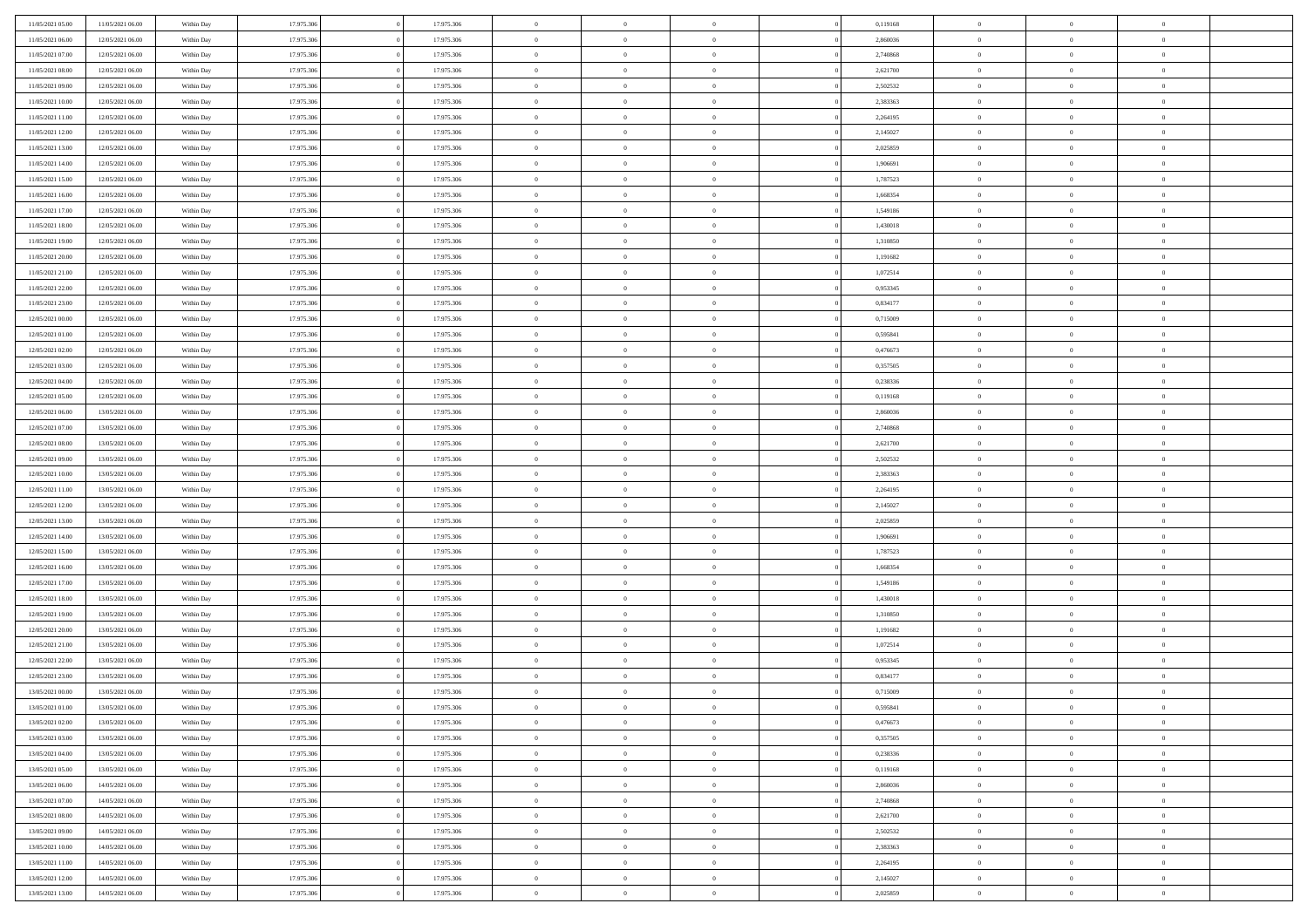| 13/05/2021 14:00                     | 14/05/2021 06:00                     | Within Day | 17.975.306 | 17.975.306 | $\,$ 0 $\,$    | $\overline{0}$                    | $\overline{0}$ |          | 1,906691 | $\bf{0}$       | $\overline{0}$ | $\,0\,$        |  |
|--------------------------------------|--------------------------------------|------------|------------|------------|----------------|-----------------------------------|----------------|----------|----------|----------------|----------------|----------------|--|
| 13/05/2021 15:00                     | 14/05/2021 06:00                     | Within Day | 17.975.306 | 17.975.306 | $\overline{0}$ | $\overline{0}$                    | $\mathbf{0}$   |          | 1,787523 | $\theta$       | $\overline{0}$ | $\theta$       |  |
| 13/05/2021 16:00                     | 14/05/2021 06:00                     | Within Day | 17.975.306 | 17.975.306 | $\theta$       | $\overline{0}$                    | $\overline{0}$ |          | 1,668354 | $\mathbf{0}$   | $\overline{0}$ | $\overline{0}$ |  |
| 13/05/2021 17:00                     | 14/05/2021 06:00                     | Within Day | 17.975.306 | 17.975.306 | $\,$ 0 $\,$    | $\overline{0}$                    | $\overline{0}$ |          | 1,549186 | $\bf{0}$       | $\overline{0}$ | $\bf{0}$       |  |
| 13/05/2021 18:00                     | 14/05/2021 06:00                     | Within Day | 17.975.306 | 17.975.306 | $\bf{0}$       | $\overline{0}$                    | $\mathbf{0}$   |          | 1,430018 | $\bf{0}$       | $\overline{0}$ | $\,0\,$        |  |
| 13/05/2021 19:00                     | 14/05/2021 06:00                     | Within Day | 17.975.306 | 17.975.306 | $\theta$       | $\overline{0}$                    | $\mathbf{0}$   |          | 1,310850 | $\mathbf{0}$   | $\overline{0}$ | $\overline{0}$ |  |
| 13/05/2021 20:00                     | 14/05/2021 06:00                     | Within Day | 17.975.306 | 17.975.306 | $\,$ 0 $\,$    | $\overline{0}$                    | $\overline{0}$ |          | 1,191682 | $\bf{0}$       | $\overline{0}$ | $\bf{0}$       |  |
| 13/05/2021 21:00                     | 14/05/2021 06:00                     | Within Day | 17.975.306 | 17.975.306 | $\overline{0}$ | $\overline{0}$                    | $\mathbf{0}$   |          | 1,072514 | $\,$ 0 $\,$    | $\overline{0}$ | $\overline{0}$ |  |
| 13/05/2021 22:00                     | 14/05/2021 06:00                     | Within Day | 17.975.306 | 17.975.306 | $\theta$       | $\overline{0}$                    | $\mathbf{0}$   |          | 0,953345 | $\mathbf{0}$   | $\overline{0}$ | $\overline{0}$ |  |
|                                      | 14/05/2021 06:00                     |            | 17.975.306 | 17.975.306 | $\,$ 0 $\,$    | $\overline{0}$                    | $\Omega$       |          | 0,834177 | $\bf{0}$       | $\overline{0}$ | $\bf{0}$       |  |
| 13/05/2021 23:00                     |                                      | Within Day |            |            |                |                                   |                |          |          |                | $\overline{0}$ | $\theta$       |  |
| 14/05/2021 00:00<br>14/05/2021 01:00 | 14/05/2021 06:00<br>14/05/2021 06:00 | Within Day | 17.975.306 | 17.975.306 | $\bf{0}$       | $\overline{0}$                    | $\mathbf{0}$   |          | 0,715009 | $\bf{0}$       |                |                |  |
|                                      |                                      | Within Day | 17.975.306 | 17.975.306 | $\theta$       | $\overline{0}$                    | $\overline{0}$ |          | 0,595841 | $\mathbf{0}$   | $\overline{0}$ | $\overline{0}$ |  |
| 14/05/2021 02:00                     | 14/05/2021 06:00                     | Within Day | 17.975.306 | 17.975.306 | $\,$ 0 $\,$    | $\overline{0}$                    | $\overline{0}$ |          | 0,476673 | $\bf{0}$       | $\overline{0}$ | $\bf{0}$       |  |
| 14/05/2021 03:00                     | 14/05/2021 06:00                     | Within Day | 17.975.306 | 17.975.306 | $\bf{0}$       | $\overline{0}$                    | $\mathbf{0}$   |          | 0,357505 | $\bf{0}$       | $\mathbf{0}$   | $\,0\,$        |  |
| 14/05/2021 04:00                     | 14/05/2021 06:00                     | Within Day | 17.975.306 | 17.975.306 | $\theta$       | $\overline{0}$                    | $\overline{0}$ |          | 0,238336 | $\mathbf{0}$   | $\overline{0}$ | $\overline{0}$ |  |
| 14/05/2021 05:00                     | 14/05/2021 06:00                     | Within Day | 17.975.306 | 17.975.306 | $\,$ 0 $\,$    | $\overline{0}$                    | $\Omega$       |          | 0,119168 | $\bf{0}$       | $\overline{0}$ | $\bf{0}$       |  |
| 14/05/2021 06:00                     | 15/05/2021 06:00                     | Within Day | 17.975.306 | 17.975.306 | $\,$ 0         | $\overline{0}$                    | $\mathbf{0}$   |          | 2,860036 | $\,$ 0 $\,$    | $\overline{0}$ | $\overline{0}$ |  |
| 14/05/2021 07:00                     | 15/05/2021 06:00                     | Within Day | 17.975.306 | 17.975.306 | $\theta$       | $\overline{0}$                    | $\mathbf{0}$   |          | 2,740868 | $\mathbf{0}$   | $\overline{0}$ | $\overline{0}$ |  |
| 14/05/2021 08:00                     | 15/05/2021 06:00                     | Within Day | 17.975.306 | 17.975.306 | $\,$ 0 $\,$    | $\overline{0}$                    | $\Omega$       |          | 2,621700 | $\bf{0}$       | $\overline{0}$ | $\bf{0}$       |  |
| 14/05/2021 09:00                     | 15/05/2021 06:00                     | Within Day | 17.975.306 | 17.975.306 | $\overline{0}$ | $\overline{0}$                    | $\mathbf{0}$   |          | 2,502532 | $\bf{0}$       | $\overline{0}$ | $\overline{0}$ |  |
| 14/05/2021 10:00                     | 15/05/2021 06:00                     | Within Day | 17.975.306 | 17.975.306 | $\theta$       | $\overline{0}$                    | $\overline{0}$ |          | 2,383363 | $\mathbf{0}$   | $\overline{0}$ | $\overline{0}$ |  |
| 14/05/2021 11:00                     | 15/05/2021 06:00                     | Within Day | 17.975.306 | 17.975.306 | $\,$ 0 $\,$    | $\overline{0}$                    | $\overline{0}$ |          | 2,264195 | $\bf{0}$       | $\overline{0}$ | $\bf{0}$       |  |
| 14/05/2021 12:00                     | 15/05/2021 06:00                     | Within Day | 17.975.306 | 17.975.306 | $\bf{0}$       | $\overline{0}$                    | $\mathbf{0}$   |          | 2,145027 | $\,$ 0 $\,$    | $\overline{0}$ | $\,0\,$        |  |
| 14/05/2021 13:00                     | 15/05/2021 06:00                     | Within Day | 17.975.306 | 17.975.306 | $\theta$       | $\overline{0}$                    | $\mathbf{0}$   |          | 2,025859 | $\mathbf{0}$   | $\overline{0}$ | $\overline{0}$ |  |
| 14/05/2021 14:00                     | 15/05/2021 06:00                     | Within Day | 17.975.306 | 17.975.306 | $\,$ 0 $\,$    | $\overline{0}$                    | $\overline{0}$ |          | 1,906691 | $\bf{0}$       | $\overline{0}$ | $\bf{0}$       |  |
| 14/05/2021 15:00                     | 15/05/2021 06:00                     | Within Day | 17.975.306 | 17.975.306 | $\,$ 0         | $\overline{0}$                    | $\mathbf{0}$   |          | 1,787523 | $\bf{0}$       | $\overline{0}$ | $\overline{0}$ |  |
| 14/05/2021 16:00                     | 15/05/2021 06:00                     | Within Day | 17.975.306 | 17.975.306 | $\theta$       | $\overline{0}$                    | $\mathbf{0}$   |          | 1,668354 | $\mathbf{0}$   | $\overline{0}$ | $\overline{0}$ |  |
| 14/05/2021 17:00                     | 15/05/2021 06:00                     | Within Day | 17.975.306 | 17.975.306 | $\,$ 0 $\,$    | $\overline{0}$                    | $\Omega$       |          | 1,549186 | $\bf{0}$       | $\overline{0}$ | $\bf{0}$       |  |
| 14/05/2021 18:00                     | 15/05/2021 06:00                     | Within Day | 17.975.306 | 17.975.306 | $\bf{0}$       | $\overline{0}$                    | $\mathbf{0}$   |          | 1,430018 | $\bf{0}$       | $\mathbf{0}$   | $\overline{0}$ |  |
| 14/05/2021 19:00                     | 15/05/2021 06:00                     | Within Day | 17.975.306 | 17.975.306 | $\theta$       | $\overline{0}$                    | $\overline{0}$ |          | 1,310850 | $\mathbf{0}$   | $\overline{0}$ | $\overline{0}$ |  |
| 14/05/2021 20:00                     | 15/05/2021 06:00                     | Within Day | 17.975.306 | 17.975.306 | $\theta$       | $\overline{0}$                    | $\overline{0}$ |          | 1,191682 | $\,$ 0         | $\overline{0}$ | $\,$ 0 $\,$    |  |
| 14/05/2021 21:00                     | 15/05/2021 06:00                     | Within Day | 17.975.306 | 17.975.306 | $\bf{0}$       | $\overline{0}$                    | $\mathbf{0}$   |          | 1,072514 | $\bf{0}$       | $\mathbf{0}$   | $\bf{0}$       |  |
| 14/05/2021 22:00                     | 15/05/2021 06:00                     | Within Day | 17.975.306 | 17.975.306 | $\theta$       | $\overline{0}$                    | $\overline{0}$ |          | 0,953345 | $\mathbf{0}$   | $\overline{0}$ | $\overline{0}$ |  |
| 14/05/2021 23:00                     | 15/05/2021 06:00                     | Within Day | 17.975.306 | 17.975.306 | $\theta$       | $\overline{0}$                    | $\overline{0}$ |          | 0,834177 | $\,$ 0         | $\overline{0}$ | $\theta$       |  |
| 15/05/2021 00:00                     | 15/05/2021 06:00                     | Within Day | 17.975.306 | 17.975.306 | $\bf{0}$       | $\overline{0}$                    | $\mathbf{0}$   |          | 0,715009 | $\overline{0}$ | $\overline{0}$ | $\overline{0}$ |  |
| 15/05/2021 01:00                     | 15/05/2021 06:00                     | Within Day | 17.975.306 | 17.975.306 | $\theta$       | $\overline{0}$                    | $\mathbf{0}$   |          | 0,595841 | $\mathbf{0}$   | $\overline{0}$ | $\overline{0}$ |  |
| 15/05/2021 02:00                     | 15/05/2021 06:00                     | Within Day | 17.975.306 | 17.975.306 | $\theta$       | $\overline{0}$                    | $\overline{0}$ |          | 0,476673 | $\,$ 0         | $\overline{0}$ | $\theta$       |  |
| 15/05/2021 03:00                     | 15/05/2021 06:00                     | Within Day | 17.975.306 | 17.975.306 | $\bf{0}$       | $\overline{0}$                    | $\mathbf{0}$   |          | 0,357505 | $\bf{0}$       | $\mathbf{0}$   | $\bf{0}$       |  |
| 15/05/2021 04:00                     | 15/05/2021 06:00                     | Within Day | 17.975.306 | 17.975.306 | $\theta$       | $\overline{0}$                    | $\overline{0}$ |          | 0,238336 | $\mathbf{0}$   | $\overline{0}$ | $\overline{0}$ |  |
| 15/05/2021 05:00                     | 15/05/2021 06:00                     | Within Day | 17.975.306 | 17.975.306 | $\,$ 0 $\,$    | $\overline{0}$                    | $\overline{0}$ |          | 0,119168 | $\,$ 0         | $\overline{0}$ | $\,$ 0 $\,$    |  |
| 15/05/2021 06:00                     | 16/05/2021 06:00                     | Within Day | 17.975.306 | 17.975.306 | $\bf{0}$       | $\,$ 0 $\,$                       | $\mathbf{0}$   |          | 2,860036 | $\,$ 0 $\,$    | $\overline{0}$ | $\bf{0}$       |  |
| 15/05/2021 07:00                     | 16/05/2021 06:00                     | Within Day | 17.975.306 | 17.975.306 | $\theta$       | $\overline{0}$                    | $\mathbf{0}$   |          | 2,740868 | $\mathbf{0}$   | $\overline{0}$ | $\overline{0}$ |  |
| 15/05/2021 08:00                     | 16/05/2021 06:00                     | Within Day | 17.975.306 | 17.975.306 | $\theta$       | $\overline{0}$                    | $\overline{0}$ |          | 2,621700 | $\,$ 0         | $\overline{0}$ | $\theta$       |  |
| 15/05/2021 09:00                     | 16/05/2021 06:00                     | Within Day | 17.975.306 | 17.975.306 | $\bf{0}$       | $\overline{0}$                    | $\mathbf{0}$   |          | 2,502532 | $\,$ 0 $\,$    | $\overline{0}$ | $\overline{0}$ |  |
| 15/05/2021 10:00                     | 16/05/2021 06:00                     | Within Day | 17.975.306 | 17.975.306 | $\overline{0}$ | $\theta$                          |                |          | 2,383363 | $\overline{0}$ | $\theta$       | $\theta$       |  |
| 15/05/2021 11:00                     | 16/05/2021 06:00                     | Within Day | 17.975.306 | 17.975.306 | $\,$ 0 $\,$    | $\overline{0}$                    | $\overline{0}$ |          | 2,264195 | $\,$ 0 $\,$    | $\bf{0}$       | $\,$ 0 $\,$    |  |
| 15/05/2021 12:00                     | 16/05/2021 06:00                     | Within Day | 17.975.306 | 17.975.306 | $\overline{0}$ | $\hspace{0.1cm} 0 \hspace{0.1cm}$ | $\overline{0}$ |          | 2,145027 | $\,$ 0 $\,$    | $\overline{0}$ | $\overline{0}$ |  |
| 15/05/2021 13:00                     | 16/05/2021 06:00                     | Within Day | 17.975.306 | 17.975.306 | $\mathbf{0}$   | $\overline{0}$                    | $\overline{0}$ |          | 2,025859 | $\,$ 0 $\,$    | $\bf{0}$       | $\mathbf{0}$   |  |
| 15/05/2021 14:00                     | 16/05/2021 06:00                     | Within Day | 17.975.306 | 17.975.306 | $\,$ 0 $\,$    | $\overline{0}$                    | $\overline{0}$ | $\theta$ | 1,906691 | $\,$ 0 $\,$    | $\bf{0}$       | $\,$ 0 $\,$    |  |
| 15/05/2021 15:00                     | 16/05/2021 06:00                     | Within Day | 17.975.306 | 17.975.306 | $\,$ 0 $\,$    | $\,$ 0 $\,$                       | $\overline{0}$ |          | 1,787523 | $\,$ 0 $\,$    | $\overline{0}$ | $\overline{0}$ |  |
| 15/05/2021 16:00                     | 16/05/2021 06:00                     | Within Day | 17.975.306 | 17.975.306 | $\overline{0}$ | $\overline{0}$                    | $\overline{0}$ |          | 1,668354 | $\mathbf{0}$   | $\bf{0}$       | $\overline{0}$ |  |
|                                      |                                      |            |            |            |                |                                   |                |          |          |                |                |                |  |
| 15/05/2021 17:00                     | 16/05/2021 06:00                     | Within Day | 17.975.306 | 17.975.306 | $\,$ 0 $\,$    | $\overline{0}$                    | $\overline{0}$ |          | 1,549186 | $\,$ 0 $\,$    | $\bf{0}$       | $\,$ 0 $\,$    |  |
| 15/05/2021 18:00                     | 16/05/2021 06:00                     | Within Day | 17.975.306 | 17.975.306 | $\bf{0}$       | $\overline{0}$                    | $\overline{0}$ |          | 1,430018 | $\,$ 0 $\,$    | $\overline{0}$ | $\mathbf{0}$   |  |
| 15/05/2021 19:00                     | 16/05/2021 06:00                     | Within Day | 17.975.306 | 17.975.306 | $\mathbf{0}$   | $\overline{0}$                    | $\overline{0}$ |          | 1,310850 | $\,$ 0 $\,$    | $\bf{0}$       | $\overline{0}$ |  |
| 15/05/2021 20:00                     | 16/05/2021 06:00                     | Within Day | 17.975.306 | 17.975.306 | $\,$ 0 $\,$    | $\overline{0}$                    | $\overline{0}$ |          | 1,191682 | $\,$ 0 $\,$    | $\bf{0}$       | $\,$ 0 $\,$    |  |
| 15/05/2021 21:00                     | 16/05/2021 06:00                     | Within Day | 17.975.306 | 17.975.306 | $\,$ 0 $\,$    | $\,$ 0 $\,$                       | $\overline{0}$ |          | 1,072514 | $\,$ 0 $\,$    | $\overline{0}$ | $\overline{0}$ |  |
| 15/05/2021 22:00                     | 16/05/2021 06:00                     | Within Day | 17.975.306 | 17.975.306 | $\theta$       | $\overline{0}$                    | $\overline{0}$ |          | 0,953345 | $\mathbf{0}$   | $\overline{0}$ | $\overline{0}$ |  |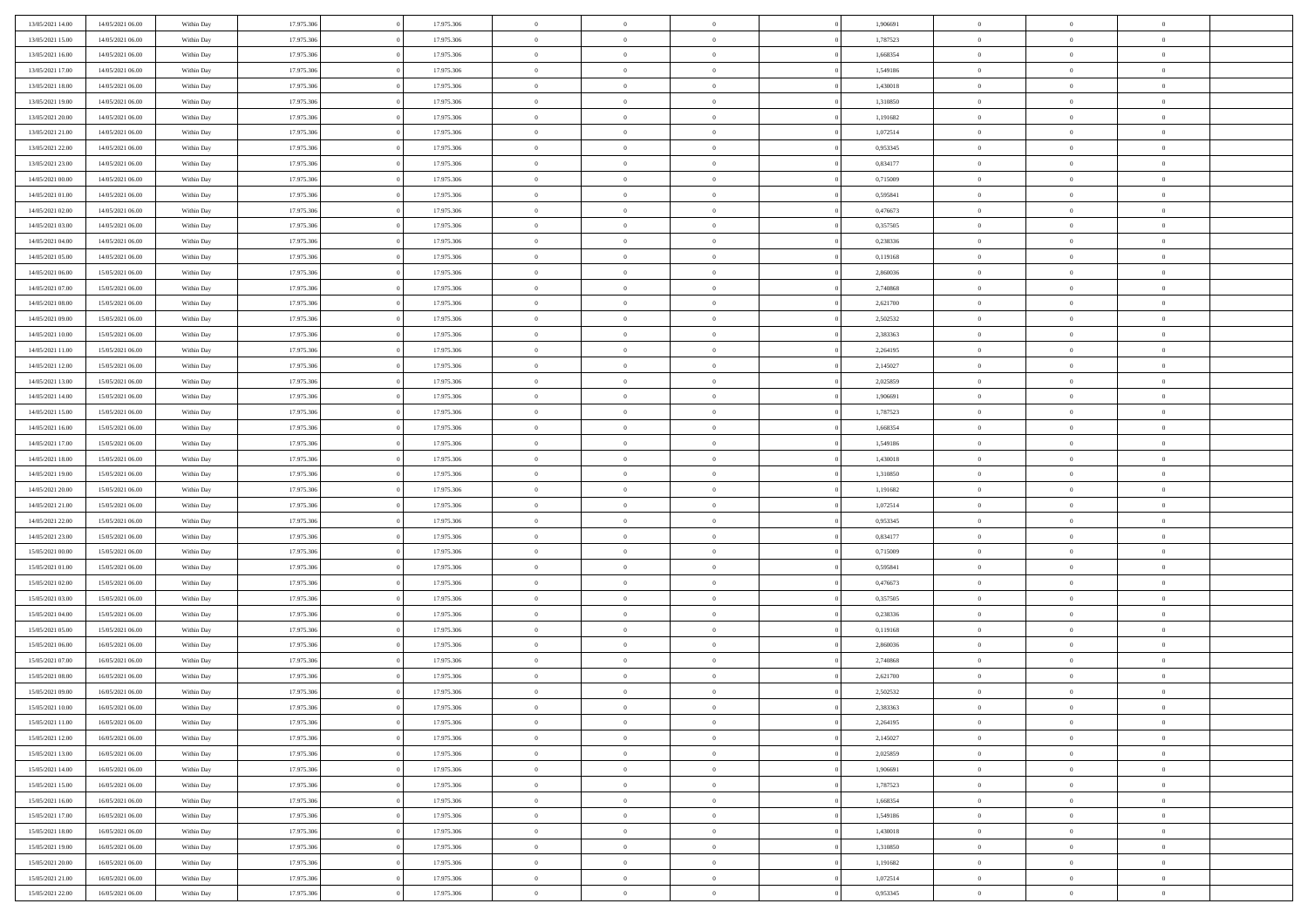| 15/05/2021 23:00                     | 16/05/2021 06:00                     | Within Day | 17.975.306 | 17.975.306 | $\,$ 0 $\,$    | $\overline{0}$                    | $\overline{0}$ |          | 0,834177 | $\bf{0}$       | $\overline{0}$ | $\,0\,$        |  |
|--------------------------------------|--------------------------------------|------------|------------|------------|----------------|-----------------------------------|----------------|----------|----------|----------------|----------------|----------------|--|
| 16/05/2021 00:00                     | 16/05/2021 06:00                     | Within Day | 17.975.306 | 17.975.306 | $\overline{0}$ | $\overline{0}$                    | $\mathbf{0}$   |          | 0,715009 | $\theta$       | $\overline{0}$ | $\theta$       |  |
| 16/05/2021 01:00                     | 16/05/2021 06:00                     | Within Day | 17.975.306 | 17.975.306 | $\theta$       | $\overline{0}$                    | $\overline{0}$ |          | 0,595841 | $\mathbf{0}$   | $\overline{0}$ | $\overline{0}$ |  |
| 16/05/2021 02:00                     | 16/05/2021 06:00                     | Within Day | 17.975.306 | 17.975.306 | $\,$ 0 $\,$    | $\overline{0}$                    | $\overline{0}$ |          | 0,476673 | $\bf{0}$       | $\overline{0}$ | $\bf{0}$       |  |
| 16/05/2021 03:00                     | 16/05/2021 06:00                     | Within Day | 17.975.306 | 17.975.306 | $\bf{0}$       | $\overline{0}$                    | $\mathbf{0}$   |          | 0,357505 | $\bf{0}$       | $\mathbf{0}$   | $\,0\,$        |  |
| 16/05/2021 04:00                     | 16/05/2021 06:00                     | Within Day | 17.975.306 | 17.975.306 | $\theta$       | $\overline{0}$                    | $\mathbf{0}$   |          | 0,238336 | $\mathbf{0}$   | $\overline{0}$ | $\overline{0}$ |  |
| 16/05/2021 05:00                     | 16/05/2021 06:00                     | Within Day | 17.975.306 | 17.975.306 | $\,$ 0 $\,$    | $\overline{0}$                    | $\overline{0}$ |          | 0,119168 | $\bf{0}$       | $\overline{0}$ | $\bf{0}$       |  |
| 16/05/2021 06:00                     | 17/05/2021 06:00                     | Within Day | 17.975.306 | 17.975.306 | $\overline{0}$ | $\overline{0}$                    | $\mathbf{0}$   |          | 2,860036 | $\,$ 0 $\,$    | $\overline{0}$ | $\overline{0}$ |  |
| 16/05/2021 07:00                     | 17/05/2021 06:00                     | Within Day | 17.975.306 | 17.975.306 | $\theta$       | $\overline{0}$                    | $\mathbf{0}$   |          | 2,740868 | $\mathbf{0}$   | $\overline{0}$ | $\overline{0}$ |  |
|                                      |                                      |            | 17.975.306 | 17.975.306 | $\,$ 0 $\,$    | $\overline{0}$                    | $\Omega$       |          | 2,621700 | $\bf{0}$       | $\overline{0}$ | $\bf{0}$       |  |
| 16/05/2021 08:00                     | 17/05/2021 06:00                     | Within Day |            |            |                |                                   |                |          |          |                | $\overline{0}$ | $\theta$       |  |
| 16/05/2021 11:00<br>16/05/2021 12:00 | 17/05/2021 06:00<br>17/05/2021 06:00 | Within Day | 17.975.306 | 17.975.306 | $\bf{0}$       | $\overline{0}$                    | $\mathbf{0}$   |          | 2,264195 | $\bf{0}$       |                |                |  |
|                                      |                                      | Within Day | 17.975.306 | 17.975.306 | $\theta$       | $\overline{0}$                    | $\overline{0}$ |          | 2,145027 | $\mathbf{0}$   | $\overline{0}$ | $\overline{0}$ |  |
| 16/05/2021 13:00                     | 17/05/2021 06:00                     | Within Day | 17.975.306 | 17.975.306 | $\,$ 0 $\,$    | $\overline{0}$                    | $\overline{0}$ |          | 2,025859 | $\bf{0}$       | $\overline{0}$ | $\bf{0}$       |  |
| 16/05/2021 14:00                     | 17/05/2021 06:00                     | Within Day | 17.975.306 | 17.975.306 | $\bf{0}$       | $\overline{0}$                    | $\mathbf{0}$   |          | 1,906691 | $\bf{0}$       | $\mathbf{0}$   | $\,0\,$        |  |
| 16/05/2021 15:00                     | 17/05/2021 06:00                     | Within Day | 17.975.306 | 17.975.306 | $\overline{0}$ | $\overline{0}$                    | $\overline{0}$ |          | 1,787523 | $\mathbf{0}$   | $\overline{0}$ | $\overline{0}$ |  |
| 16/05/2021 16:00                     | 17/05/2021 06:00                     | Within Day | 17.975.306 | 17.975.306 | $\,$ 0 $\,$    | $\overline{0}$                    | $\Omega$       |          | 1,668354 | $\bf{0}$       | $\overline{0}$ | $\bf{0}$       |  |
| 16/05/2021 17:00                     | 17/05/2021 06:00                     | Within Day | 17.975.306 | 17.975.306 | $\,$ 0         | $\overline{0}$                    | $\mathbf{0}$   |          | 1,549186 | $\,$ 0 $\,$    | $\overline{0}$ | $\overline{0}$ |  |
| 16/05/2021 18:00                     | 17/05/2021 06:00                     | Within Day | 17.975.306 | 17.975.306 | $\theta$       | $\overline{0}$                    | $\mathbf{0}$   |          | 1,430018 | $\mathbf{0}$   | $\overline{0}$ | $\overline{0}$ |  |
| 16/05/2021 19:00                     | 17/05/2021 06:00                     | Within Day | 17.975.306 | 17.975.306 | $\,$ 0 $\,$    | $\overline{0}$                    | $\Omega$       |          | 1,310850 | $\bf{0}$       | $\overline{0}$ | $\bf{0}$       |  |
| 16/05/2021 20:00                     | 17/05/2021 06:00                     | Within Day | 17.975.306 | 17.975.306 | $\overline{0}$ | $\overline{0}$                    | $\mathbf{0}$   |          | 1,191682 | $\bf{0}$       | $\overline{0}$ | $\overline{0}$ |  |
| 16/05/2021 21:00                     | 17/05/2021 06:00                     | Within Day | 17.975.306 | 17.975.306 | $\theta$       | $\overline{0}$                    | $\overline{0}$ |          | 1,072514 | $\mathbf{0}$   | $\overline{0}$ | $\overline{0}$ |  |
| 16/05/2021 22:00                     | 17/05/2021 06:00                     | Within Day | 17.975.306 | 17.975.306 | $\,$ 0 $\,$    | $\overline{0}$                    | $\overline{0}$ |          | 0,953345 | $\bf{0}$       | $\overline{0}$ | $\bf{0}$       |  |
| 16/05/2021 23:00                     | 17/05/2021 06:00                     | Within Day | 17.975.306 | 17.975.306 | $\bf{0}$       | $\overline{0}$                    | $\mathbf{0}$   |          | 0,834177 | $\,$ 0 $\,$    | $\overline{0}$ | $\,0\,$        |  |
| 17/05/2021 00:00                     | 17/05/2021 06:00                     | Within Day | 17.975.306 | 17.975.306 | $\theta$       | $\overline{0}$                    | $\mathbf{0}$   |          | 0,715009 | $\mathbf{0}$   | $\overline{0}$ | $\overline{0}$ |  |
| 17/05/2021 01:00                     | 17/05/2021 06:00                     | Within Day | 17.975.306 | 17.975.306 | $\,$ 0 $\,$    | $\overline{0}$                    | $\overline{0}$ |          | 0,595841 | $\bf{0}$       | $\overline{0}$ | $\bf{0}$       |  |
| 17/05/2021 02:00                     | 17/05/2021 06:00                     | Within Day | 17.975.306 | 17.975.306 | $\overline{0}$ | $\overline{0}$                    | $\mathbf{0}$   |          | 0,476673 | $\bf{0}$       | $\overline{0}$ | $\overline{0}$ |  |
| 17/05/2021 03:00                     | 17/05/2021 06:00                     | Within Day | 17.975.306 | 17.975.306 | $\theta$       | $\overline{0}$                    | $\mathbf{0}$   |          | 0,357505 | $\mathbf{0}$   | $\overline{0}$ | $\overline{0}$ |  |
| 17/05/2021 04:00                     | 17/05/2021 06:00                     | Within Day | 17.975.306 | 17.975.306 | $\,$ 0 $\,$    | $\overline{0}$                    | $\Omega$       |          | 0,238336 | $\bf{0}$       | $\overline{0}$ | $\bf{0}$       |  |
| 17/05/2021 05:00                     | 17/05/2021 06:00                     | Within Day | 17.975.306 | 17.975.306 | $\bf{0}$       | $\overline{0}$                    | $\mathbf{0}$   |          | 0,119168 | $\bf{0}$       | $\mathbf{0}$   | $\overline{0}$ |  |
| 17/05/2021 06:00                     | 18/05/2021 06:00                     | Within Day | 17.975.306 | 17.975.306 | $\theta$       | $\overline{0}$                    | $\overline{0}$ |          | 2,860036 | $\mathbf{0}$   | $\overline{0}$ | $\overline{0}$ |  |
| 17/05/2021 07:00                     | 18/05/2021 06:00                     | Within Day | 17.975.306 | 17.975.306 | $\theta$       | $\overline{0}$                    | $\overline{0}$ |          | 2,740868 | $\,$ 0         | $\overline{0}$ | $\,$ 0 $\,$    |  |
| 17/05/2021 08:00                     | 18/05/2021 06:00                     | Within Day | 17.975.306 | 17.975.306 | $\bf{0}$       | $\overline{0}$                    | $\mathbf{0}$   |          | 2,621700 | $\bf{0}$       | $\mathbf{0}$   | $\bf{0}$       |  |
| 17/05/2021 09:00                     | 18/05/2021 06:00                     | Within Day | 17.975.306 | 17.975.306 | $\theta$       | $\overline{0}$                    | $\overline{0}$ |          | 2,502532 | $\mathbf{0}$   | $\overline{0}$ | $\overline{0}$ |  |
| 17/05/2021 10:00                     | 18/05/2021 06:00                     | Within Day | 17.975.306 | 17.975.306 | $\theta$       | $\overline{0}$                    | $\overline{0}$ |          | 2,383363 | $\,$ 0         | $\overline{0}$ | $\theta$       |  |
| 17/05/2021 11:00                     | 18/05/2021 06:00                     | Within Day | 17.975.306 | 17.975.306 | $\overline{0}$ | $\overline{0}$                    | $\mathbf{0}$   |          | 2,264195 | $\overline{0}$ | $\overline{0}$ | $\overline{0}$ |  |
| 17/05/2021 12:00                     | 18/05/2021 06:00                     | Within Day | 17.975.306 | 17.975.306 | $\theta$       | $\overline{0}$                    | $\mathbf{0}$   |          | 2,145027 | $\mathbf{0}$   | $\overline{0}$ | $\overline{0}$ |  |
| 17/05/2021 13:00                     | 18/05/2021 06:00                     | Within Day | 17.975.306 | 17.975.306 | $\theta$       | $\overline{0}$                    | $\overline{0}$ |          | 2,025859 | $\,$ 0         | $\overline{0}$ | $\theta$       |  |
| 17/05/2021 14:00                     | 18/05/2021 06:00                     | Within Day | 17.975.306 | 17.975.306 | $\bf{0}$       | $\overline{0}$                    | $\mathbf{0}$   |          | 1,906691 | $\bf{0}$       | $\mathbf{0}$   | $\bf{0}$       |  |
| 17/05/2021 15:00                     | 18/05/2021 06:00                     | Within Day | 17.975.306 | 17.975.306 | $\theta$       | $\overline{0}$                    | $\overline{0}$ |          | 1,787523 | $\mathbf{0}$   | $\overline{0}$ | $\overline{0}$ |  |
| 17/05/2021 16:00                     | 18/05/2021 06:00                     | Within Day | 17.975.306 | 17.975.306 | $\,$ 0 $\,$    | $\overline{0}$                    | $\overline{0}$ |          | 1,668354 | $\,$ 0         | $\overline{0}$ | $\,$ 0 $\,$    |  |
| 17/05/2021 17:00                     | 18/05/2021 06:00                     | Within Day | 17.975.306 | 17.975.306 | $\bf{0}$       | $\,$ 0 $\,$                       | $\mathbf{0}$   |          | 1,549186 | $\,$ 0 $\,$    | $\overline{0}$ | $\bf{0}$       |  |
| 17/05/2021 18:00                     | 18/05/2021 06:00                     | Within Day | 17.975.306 | 17.975.306 | $\theta$       | $\overline{0}$                    | $\mathbf{0}$   |          | 1,430018 | $\mathbf{0}$   | $\overline{0}$ | $\overline{0}$ |  |
| 17/05/2021 19:00                     | 18/05/2021 06:00                     | Within Day | 17.975.306 | 17.975.306 | $\theta$       | $\overline{0}$                    | $\overline{0}$ |          | 1,310850 | $\,$ 0         | $\overline{0}$ | $\theta$       |  |
| 17/05/2021 20:00                     | 18/05/2021 06:00                     | Within Day | 17.975.306 | 17.975.306 | $\bf{0}$       | $\overline{0}$                    | $\mathbf{0}$   |          | 1,191682 | $\,$ 0 $\,$    | $\overline{0}$ | $\bf{0}$       |  |
| 17/05/2021 21:00                     | 18/05/2021 06:00                     | Within Day | 17.975.306 | 17.975.306 | $\overline{0}$ | $\theta$                          |                |          | 1,072514 | $\overline{0}$ | $^{\circ}$     | $\theta$       |  |
| 17/05/2021 22:00                     | 18/05/2021 06:00                     | Within Day | 17.975.306 | 17.975.306 | $\,$ 0 $\,$    | $\overline{0}$                    | $\overline{0}$ |          | 0,953345 | $\,$ 0 $\,$    | $\bf{0}$       | $\,$ 0 $\,$    |  |
| 17/05/2021 23:00                     | 18/05/2021 06:00                     | Within Day | 17.975.306 | 17.975.306 | $\bf{0}$       | $\hspace{0.1cm} 0 \hspace{0.1cm}$ | $\overline{0}$ |          | 0,834177 | $\,$ 0 $\,$    | $\overline{0}$ | $\overline{0}$ |  |
| 18/05/2021 00:00                     | 18/05/2021 06:00                     | Within Day | 17.975.306 | 17.975.306 | $\,$ 0 $\,$    | $\overline{0}$                    | $\overline{0}$ |          | 0,715009 | $\,$ 0 $\,$    | $\bf{0}$       | $\mathbf{0}$   |  |
| 18/05/2021 01:00                     | 18/05/2021 06:00                     | Within Day | 17.975.306 | 17.975.306 | $\,$ 0 $\,$    | $\overline{0}$                    | $\overline{0}$ | $\theta$ | 0,595841 | $\,$ 0 $\,$    | $\bf{0}$       | $\,$ 0 $\,$    |  |
| 18/05/2021 02:00                     | 18/05/2021 06:00                     | Within Day | 17.975.306 | 17.975.306 | $\,$ 0 $\,$    | $\,$ 0 $\,$                       | $\overline{0}$ |          | 0,476673 | $\,$ 0 $\,$    | $\overline{0}$ | $\overline{0}$ |  |
| 18/05/2021 03:00                     | 18/05/2021 06:00                     | Within Day | 17.975.306 | 17.975.306 | $\overline{0}$ | $\overline{0}$                    | $\overline{0}$ |          | 0,357505 | $\mathbf{0}$   | $\bf{0}$       | $\overline{0}$ |  |
| 18/05/2021 04:00                     | 18/05/2021 06:00                     | Within Day | 17.975.306 | 17.975.306 | $\,$ 0 $\,$    | $\overline{0}$                    | $\overline{0}$ |          | 0,238336 | $\,$ 0 $\,$    | $\bf{0}$       | $\,$ 0 $\,$    |  |
| 18/05/2021 05:00                     | 18/05/2021 06:00                     | Within Day | 17.975.306 | 17.975.306 | $\bf{0}$       | $\overline{0}$                    | $\overline{0}$ |          | 0,119168 | $\,$ 0 $\,$    | $\overline{0}$ | $\overline{0}$ |  |
| 18/05/2021 06:00                     | 19/05/2021 06:00                     | Within Day | 17.975.306 | 17.975.306 | $\,$ 0 $\,$    | $\overline{0}$                    | $\overline{0}$ |          | 2,860036 | $\,$ 0 $\,$    | $\bf{0}$       | $\overline{0}$ |  |
| 18/05/2021 07:00                     | 19/05/2021 06:00                     | Within Day | 17.975.306 | 17.975.306 | $\,$ 0 $\,$    | $\overline{0}$                    | $\overline{0}$ |          | 2,740868 | $\,$ 0 $\,$    | $\bf{0}$       | $\,$ 0 $\,$    |  |
|                                      |                                      |            |            |            |                |                                   |                |          |          |                | $\overline{0}$ |                |  |
| 18/05/2021 08:00                     | 19/05/2021 06:00                     | Within Day | 17.975.306 | 17.975.306 | $\,$ 0 $\,$    | $\,$ 0 $\,$                       | $\overline{0}$ |          | 2,621700 | $\,$ 0 $\,$    |                | $\overline{0}$ |  |
| 18/05/2021 09:00                     | 19/05/2021 06:00                     | Within Day | 17.975.306 | 17.975.306 | $\theta$       | $\overline{0}$                    | $\overline{0}$ |          | 2,502532 | $\,$ 0 $\,$    | $\overline{0}$ | $\overline{0}$ |  |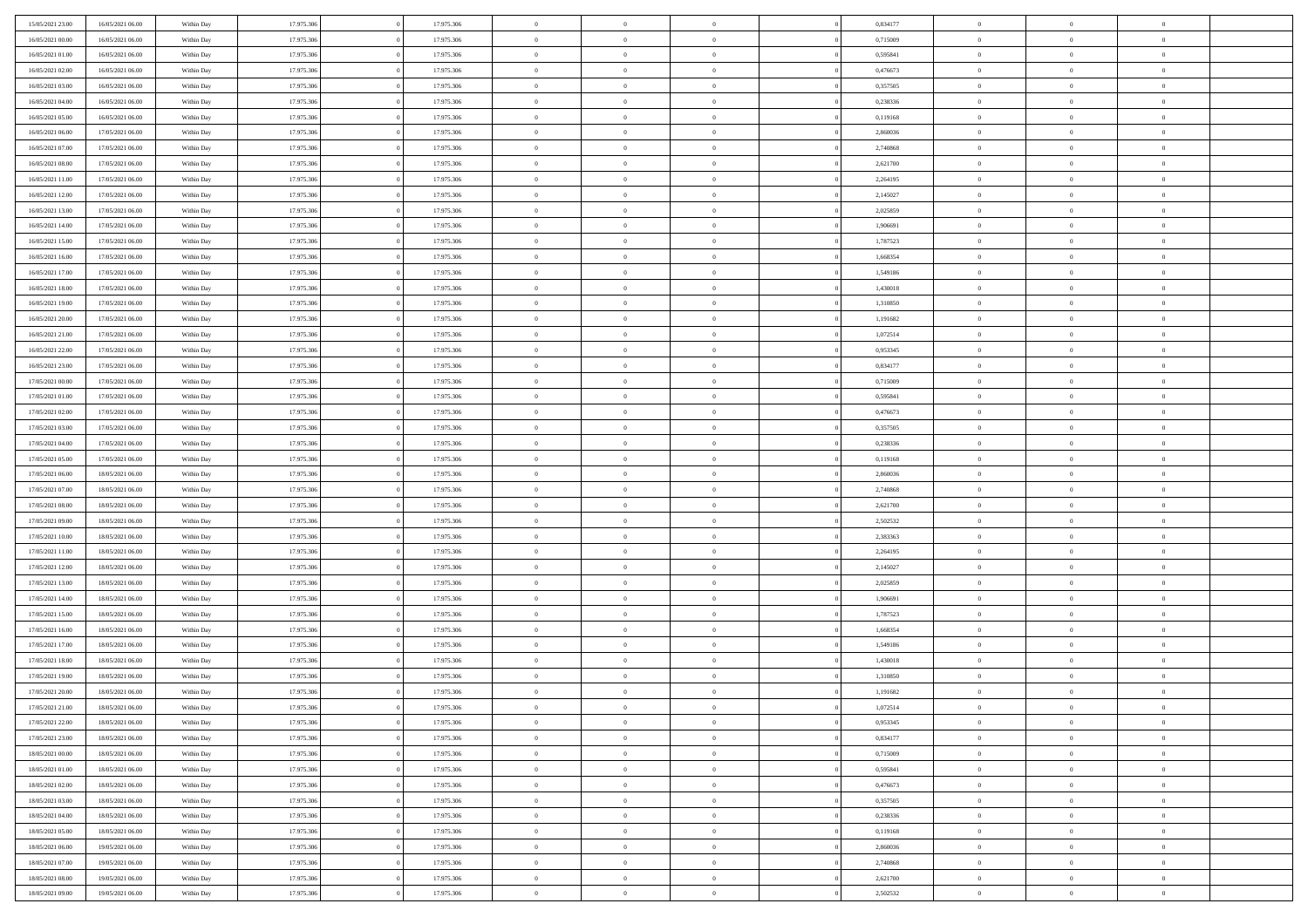| 18/05/2021 10:00<br>19/05/2021 06:00                                         | Within Day | 17.975.306 |     | 17.975.306 | $\,$ 0         | $\overline{0}$ | $\theta$       |          | 2,383363 | $\bf{0}$                 | $\overline{0}$ | $\,0\,$        |  |
|------------------------------------------------------------------------------|------------|------------|-----|------------|----------------|----------------|----------------|----------|----------|--------------------------|----------------|----------------|--|
| 18/05/2021 11:00<br>19/05/2021 06:00                                         | Within Day | 17.975.306 |     | 17.975.306 | $\overline{0}$ | $\overline{0}$ | $\overline{0}$ |          | 2,264195 | $\overline{0}$           | $\overline{0}$ | $\theta$       |  |
| 18/05/2021 12:00<br>19/05/2021 06:00                                         | Within Day | 17.975.306 |     | 17.975.306 | $\mathbf{0}$   | $\overline{0}$ | $\overline{0}$ |          | 2,145027 | $\mathbf{0}$             | $\overline{0}$ | $\overline{0}$ |  |
| 18/05/2021 13:00<br>19/05/2021 06:00                                         | Within Day | 17.975.306 |     | 17.975.306 | $\bf{0}$       | $\overline{0}$ | $\overline{0}$ |          | 2,025859 | $\bf{0}$                 | $\overline{0}$ | $\bf{0}$       |  |
| 18/05/2021 14:00<br>19/05/2021 06:00                                         | Within Day | 17.975.306 |     | 17.975.306 | $\bf{0}$       | $\bf{0}$       | $\overline{0}$ |          | 1,906691 | $\bf{0}$                 | $\mathbf{0}$   | $\,0\,$        |  |
| 18/05/2021 15:00<br>19/05/2021 06:00                                         | Within Dav | 17.975.306 |     | 17.975.306 | $\overline{0}$ | $\overline{0}$ | $\overline{0}$ |          | 1,787523 | $\mathbf{0}$             | $\overline{0}$ | $\overline{0}$ |  |
| 18/05/2021 16:00<br>19/05/2021 06:00                                         | Within Day | 17.975.306 |     | 17.975.306 | $\bf{0}$       | $\bf{0}$       | $\overline{0}$ |          | 1,668354 | $\bf{0}$                 | $\overline{0}$ | $\,0\,$        |  |
| 18/05/2021 17:00<br>19/05/2021 06:00                                         | Within Day | 17.975.306 |     | 17.975.306 | $\overline{0}$ | $\overline{0}$ | $\overline{0}$ |          | 1,549186 | $\,$ 0 $\,$              | $\overline{0}$ | $\theta$       |  |
| 18/05/2021 18:00<br>19/05/2021 06:00                                         | Within Day | 17.975.306 |     | 17.975.306 | $\mathbf{0}$   | $\overline{0}$ | $\overline{0}$ |          | 1,430018 | $\mathbf{0}$             | $\overline{0}$ | $\overline{0}$ |  |
| 19/05/2021 06:00                                                             |            | 17.975.306 |     | 17.975.306 | $\bf{0}$       | $\bf{0}$       | $\overline{0}$ |          | 1,310850 | $\bf{0}$                 | $\overline{0}$ | $\,0\,$        |  |
| 18/05/2021 19:00                                                             | Within Day |            |     |            | $\overline{0}$ | $\overline{0}$ |                |          |          |                          | $\overline{0}$ | $\overline{0}$ |  |
| 18/05/2021 20:00<br>19/05/2021 06:00<br>18/05/2021 21:00<br>19/05/2021 06:00 | Within Day | 17.975.306 |     | 17.975.306 | $\mathbf{0}$   |                | $\overline{0}$ |          | 1,191682 | $\bf{0}$<br>$\mathbf{0}$ |                | $\overline{0}$ |  |
|                                                                              | Within Dav | 17.975.306 |     | 17.975.306 |                | $\overline{0}$ | $\overline{0}$ |          | 1,072514 |                          | $\overline{0}$ |                |  |
| 18/05/2021 22:00<br>19/05/2021 06:00                                         | Within Day | 17.975.306 |     | 17.975.306 | $\bf{0}$       | $\overline{0}$ | $\bf{0}$       |          | 0,953345 | $\bf{0}$                 | $\overline{0}$ | $\bf{0}$       |  |
| 18/05/2021 23:00<br>19/05/2021 06:00                                         | Within Day | 17.975.306 |     | 17.975.306 | $\bf{0}$       | $\overline{0}$ | $\overline{0}$ |          | 0,834177 | $\bf{0}$                 | $\mathbf{0}$   | $\,0\,$        |  |
| 19/05/2021 00:00<br>19/05/2021 06:00                                         | Within Dav | 17.975.306 |     | 17.975.306 | $\overline{0}$ | $\overline{0}$ | $\overline{0}$ |          | 0,715009 | $\mathbf{0}$             | $\overline{0}$ | $\overline{0}$ |  |
| 19/05/2021 01:00<br>19/05/2021 06:00                                         | Within Day | 17.975.306 |     | 17.975.306 | $\bf{0}$       | $\bf{0}$       | $\overline{0}$ |          | 0,595841 | $\bf{0}$                 | $\overline{0}$ | $\bf{0}$       |  |
| 19/05/2021 02:00<br>19/05/2021 06:00                                         | Within Day | 17.975.306 |     | 17.975.306 | $\overline{0}$ | $\overline{0}$ | $\overline{0}$ |          | 0,476673 | $\bf{0}$                 | $\overline{0}$ | $\overline{0}$ |  |
| 19/05/2021 03:00<br>19/05/2021 06:00                                         | Within Day | 17.975.306 |     | 17.975.306 | $\mathbf{0}$   | $\overline{0}$ | $\overline{0}$ |          | 0,357505 | $\mathbf{0}$             | $\overline{0}$ | $\overline{0}$ |  |
| 19/05/2021 04:00<br>19/05/2021 06:00                                         | Within Day | 17.975.306 |     | 17.975.306 | $\,$ 0         | $\bf{0}$       | $\overline{0}$ |          | 0,238336 | $\bf{0}$                 | $\overline{0}$ | $\,0\,$        |  |
| 19/05/2021 05:00<br>19/05/2021 06:00                                         | Within Day | 17.975.306 |     | 17.975.306 | $\overline{0}$ | $\overline{0}$ | $\overline{0}$ |          | 0,119168 | $\bf{0}$                 | $\overline{0}$ | $\overline{0}$ |  |
| 19/05/2021 06:00<br>20/05/2021 06:00                                         | Within Day | 17.975.306 |     | 17.975.306 | $\mathbf{0}$   | $\overline{0}$ | $\overline{0}$ |          | 2,860036 | $\mathbf{0}$             | $\overline{0}$ | $\overline{0}$ |  |
| 19/05/2021 07:00<br>20/05/2021 06:00                                         | Within Day | 17.975.306 |     | 17.975.306 | $\bf{0}$       | $\overline{0}$ | $\overline{0}$ |          | 2,740868 | $\bf{0}$                 | $\overline{0}$ | $\bf{0}$       |  |
| 19/05/2021 08:00<br>20/05/2021 06:00                                         | Within Day | 17.975.306 |     | 17.975.306 | $\bf{0}$       | $\bf{0}$       | $\overline{0}$ |          | 2,621700 | $\bf{0}$                 | $\overline{0}$ | $\,0\,$        |  |
| 19/05/2021 09:00<br>20/05/2021 06:00                                         | Within Dav | 17.975.306 |     | 17.975.306 | $\mathbf{0}$   | $\overline{0}$ | $\overline{0}$ |          | 2,502532 | $\mathbf{0}$             | $\overline{0}$ | $\overline{0}$ |  |
| 19/05/2021 10:00<br>20/05/2021 06:00                                         | Within Day | 17.975.306 |     | 17.975.306 | $\bf{0}$       | $\bf{0}$       | $\overline{0}$ |          | 2,383363 | $\bf{0}$                 | $\overline{0}$ | $\,0\,$        |  |
| 19/05/2021 11:00<br>20/05/2021 06:00                                         | Within Day | 17.975.306 |     | 17.975.306 | $\overline{0}$ | $\overline{0}$ | $\overline{0}$ |          | 2,264195 | $\bf{0}$                 | $\mathbf{0}$   | $\overline{0}$ |  |
| 19/05/2021 12:00<br>20/05/2021 06:00                                         | Within Day | 17.975.306 |     | 17.975.306 | $\mathbf{0}$   | $\overline{0}$ | $\overline{0}$ |          | 2,145027 | $\mathbf{0}$             | $\overline{0}$ | $\overline{0}$ |  |
| 19/05/2021 13:00<br>20/05/2021 06:00                                         | Within Day | 17.975.306 |     | 17.975.306 | $\bf{0}$       | $\bf{0}$       | $\overline{0}$ |          | 2,025859 | $\bf{0}$                 | $\overline{0}$ | $\,0\,$        |  |
| 19/05/2021 14:00<br>20/05/2021 06:00                                         | Within Day | 17.975.306 |     | 17.975.306 | $\bf{0}$       | $\overline{0}$ | $\overline{0}$ |          | 1,906691 | $\bf{0}$                 | $\mathbf{0}$   | $\overline{0}$ |  |
| 19/05/2021 15:00<br>20/05/2021 06:00                                         | Within Dav | 17.975.306 |     | 17.975.306 | $\mathbf{0}$   | $\overline{0}$ | $\overline{0}$ |          | 1,787523 | $\mathbf{0}$             | $\overline{0}$ | $\overline{0}$ |  |
| 19/05/2021 16:00<br>20/05/2021 06:00                                         | Within Day | 17.975.306 |     | 17.975.306 | $\bf{0}$       | $\overline{0}$ | $\overline{0}$ |          | 1,668354 | $\,$ 0                   | $\overline{0}$ | $\theta$       |  |
| 19/05/2021 17:00<br>20/05/2021 06:00                                         | Within Day | 17.975.306 |     | 17.975.306 | $\bf{0}$       | $\overline{0}$ | $\overline{0}$ |          | 1,549186 | $\bf{0}$                 | $\mathbf{0}$   | $\bf{0}$       |  |
| 19/05/2021 18:00<br>20/05/2021 06:00                                         | Within Dav | 17.975.306 |     | 17.975.306 | $\overline{0}$ | $\overline{0}$ | $\overline{0}$ |          | 1,430018 | $\mathbf{0}$             | $\overline{0}$ | $\overline{0}$ |  |
| 19/05/2021 19:00<br>20/05/2021 06:00                                         | Within Day | 17.975.306 |     | 17.975.306 | $\bf{0}$       | $\overline{0}$ | $\theta$       |          | 1,310850 | $\,$ 0                   | $\overline{0}$ | $\theta$       |  |
| 19/05/2021 20:00<br>20/05/2021 06:00                                         | Within Day | 17.975.306 |     | 17.975.306 | $\overline{0}$ | $\overline{0}$ | $\overline{0}$ |          | 1,191682 | $\bf{0}$                 | $\overline{0}$ | $\overline{0}$ |  |
| 19/05/2021 21:00<br>20/05/2021 06:00                                         | Within Day | 17.975.306 |     | 17.975.306 | $\mathbf{0}$   | $\overline{0}$ | $\overline{0}$ |          | 1,072514 | $\mathbf{0}$             | $\overline{0}$ | $\overline{0}$ |  |
| 19/05/2021 22:00<br>20/05/2021 06:00                                         | Within Day | 17.975.306 |     | 17.975.306 | $\bf{0}$       | $\overline{0}$ | $\overline{0}$ |          | 0,953345 | $\,$ 0                   | $\overline{0}$ | $\theta$       |  |
| 19/05/2021 23:00<br>20/05/2021 06:00                                         | Within Day | 17.975.306 |     | 17.975.306 | $\bf{0}$       | $\overline{0}$ | $\overline{0}$ |          | 0,834177 | $\bf{0}$                 | $\mathbf{0}$   | $\bf{0}$       |  |
| 20/05/2021 00:00<br>20/05/2021 06:00                                         | Within Dav | 17.975.306 |     | 17.975.306 | $\mathbf{0}$   | $\overline{0}$ | $\overline{0}$ |          | 0,715009 | $\mathbf{0}$             | $\overline{0}$ | $\overline{0}$ |  |
| 20/05/2021 01:00<br>20/05/2021 06:00                                         | Within Day | 17.975.306 |     | 17.975.306 | $\,0\,$        | $\overline{0}$ | $\overline{0}$ |          | 0,595841 | $\,$ 0                   | $\overline{0}$ | $\theta$       |  |
| 20/05/2021 02:00<br>20/05/2021 06:00                                         | Within Day | 17.975.306 |     | 17.975.306 | $\bf{0}$       | $\overline{0}$ | $\overline{0}$ |          | 0,476673 | $\bf{0}$                 | $\overline{0}$ | $\bf{0}$       |  |
| 20/05/2021 03:00<br>20/05/2021 06:00                                         | Within Dav | 17.975.306 |     | 17.975.306 | $\mathbf{0}$   | $\overline{0}$ | $\overline{0}$ |          | 0,357505 | $\mathbf{0}$             | $\overline{0}$ | $\overline{0}$ |  |
| 20/05/2021 04:00<br>20/05/2021 06:00                                         | Within Day | 17.975.306 |     | 17.975.306 | $\bf{0}$       | $\overline{0}$ | $\overline{0}$ |          | 0,238336 | $\,$ 0                   | $\overline{0}$ | $\theta$       |  |
| 20/05/2021 05:00<br>20/05/2021 06:00                                         | Within Day | 17.975.306 |     | 17.975.306 | $\bf{0}$       | $\overline{0}$ | $\overline{0}$ |          | 0,119168 | $\bf{0}$                 | $\overline{0}$ | $\overline{0}$ |  |
| 20/05/2021 06:00<br>21/05/2021 06:00                                         | Within Day | 17.975.306 | 999 | 17.974.306 | $\bf{0}$       | $\overline{0}$ | $\Omega$       |          | 2,860036 | $\overline{0}$           | $\theta$       | $\theta$       |  |
| 20/05/2021 07:00<br>21/05/2021 06:00                                         | Within Day | 17.975.306 | 999 | 17.974.306 | $\,0\,$        | $\overline{0}$ | $\overline{0}$ |          | 2,740868 | $\,$ 0 $\,$              | $\bf{0}$       | $\theta$       |  |
| 20/05/2021 08:00<br>21/05/2021 06:00                                         | Within Day | 17.975.306 | 999 | 17.974.306 | $\overline{0}$ | $\overline{0}$ | $\overline{0}$ |          | 2,621700 | $\overline{0}$           | $\overline{0}$ | $\overline{0}$ |  |
| 20/05/2021 09:00<br>21/05/2021 06:00                                         | Within Day | 17.975.306 | 999 | 17.974.306 | $\bf{0}$       | $\overline{0}$ | $\overline{0}$ |          | 2,502532 | $\overline{0}$           | $\bf{0}$       | $\mathbf{0}$   |  |
| 21/05/2021 06:00                                                             |            |            |     |            |                |                |                | $\theta$ |          |                          | $\bf{0}$       | $\,$ 0 $\,$    |  |
| 20/05/2021 10:00                                                             | Within Day | 17.975.306 | 999 | 17.974.306 | $\bf{0}$       | $\overline{0}$ | $\overline{0}$ |          | 2,383363 | $\mathbf{0}$             |                |                |  |
| 20/05/2021 11:00<br>21/05/2021 06:00                                         | Within Day | 17.975.306 | 999 | 17.974.306 | $\bf{0}$       | $\overline{0}$ | $\overline{0}$ |          | 2,264195 | $\,$ 0 $\,$              | $\overline{0}$ | $\overline{0}$ |  |
| 20/05/2021 12:00<br>21/05/2021 06:00                                         | Within Day | 17.975.306 | 999 | 17.974.306 | $\bf{0}$       | $\overline{0}$ | $\overline{0}$ |          | 2,145027 | $\mathbf{0}$             | $\overline{0}$ | $\overline{0}$ |  |
| 20/05/2021 13:00<br>21/05/2021 06:00                                         | Within Day | 17.975.306 | 999 | 17.974.306 | $\,$ 0 $\,$    | $\overline{0}$ | $\overline{0}$ | $\theta$ | 2,025859 | $\,$ 0 $\,$              | $\bf{0}$       | $\,$ 0 $\,$    |  |
| 20/05/2021 14:00<br>21/05/2021 06:00                                         | Within Day | 17.975.306 | 999 | 17.974.306 | $\bf{0}$       | $\overline{0}$ | $\overline{0}$ |          | 1,906691 | $\overline{0}$           | $\overline{0}$ | $\overline{0}$ |  |
| 20/05/2021 15:00<br>21/05/2021 06:00                                         | Within Day | 17.975.306 | 999 | 17.974.306 | $\bf{0}$       | $\overline{0}$ | $\overline{0}$ |          | 1,787523 | $\overline{0}$           | $\bf{0}$       | $\overline{0}$ |  |
| 20/05/2021 16:00<br>21/05/2021 06:00                                         | Within Day | 17.975.306 | 999 | 17.974.306 | $\,$ 0 $\,$    | $\overline{0}$ | $\overline{0}$ |          | 1,668354 | $\mathbf{0}$             | $\mathbf{0}$   | $\,$ 0 $\,$    |  |
| 20/05/2021 17:00<br>21/05/2021 06:00                                         | Within Day | 17.975.306 | 999 | 17.974.306 | $\overline{0}$ | $\overline{0}$ | $\overline{0}$ |          | 1,549186 | $\mathbf{0}$             | $\mathbf{0}$   | $\overline{0}$ |  |
| 20/05/2021 18:00<br>21/05/2021 06:00                                         | Within Day | 17.975.306 | 999 | 17.974.306 | $\mathbf{0}$   | $\overline{0}$ | $\overline{0}$ |          | 1,430018 | $\mathbf{0}$             | $\overline{0}$ | $\overline{0}$ |  |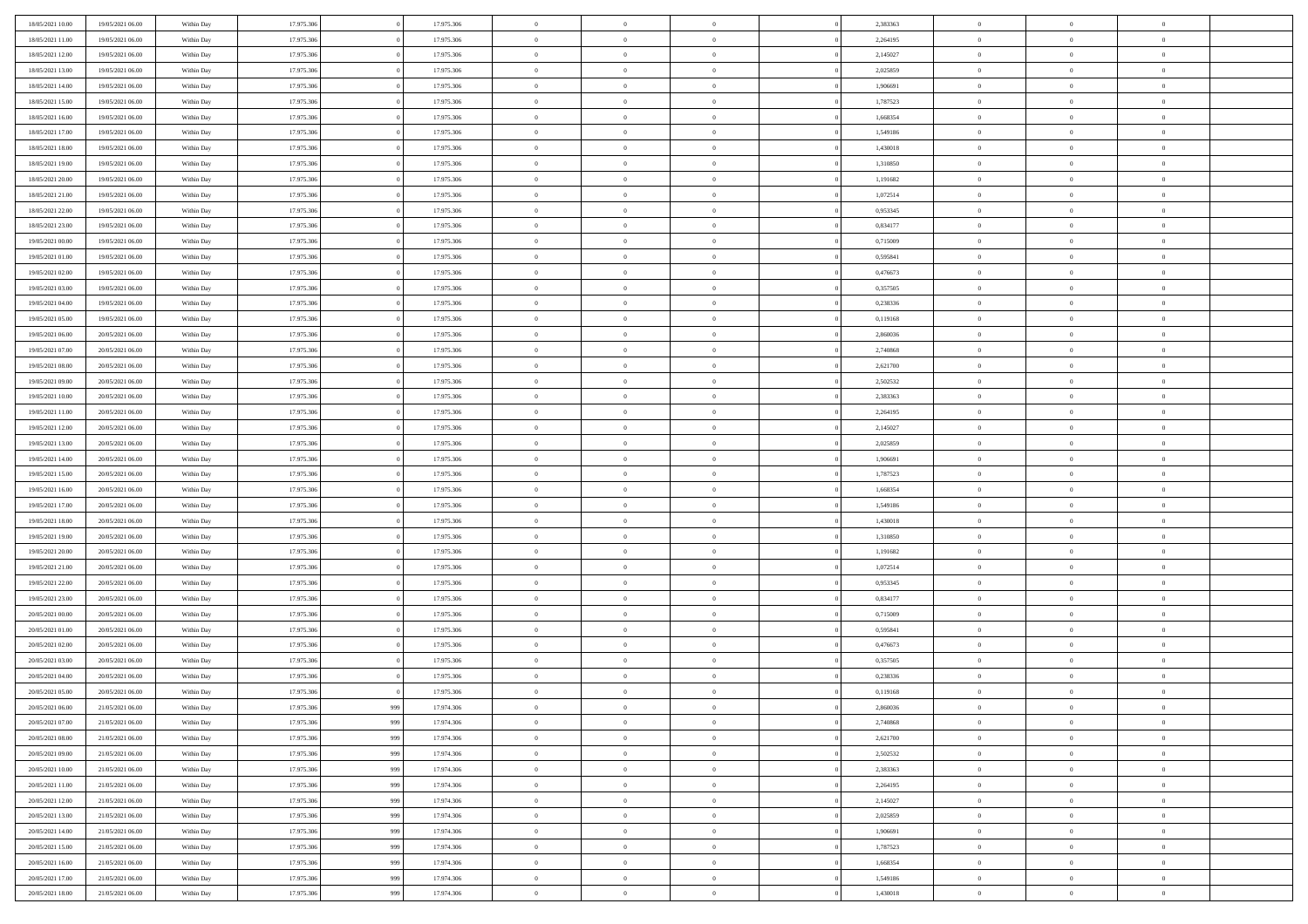| 20/05/2021 19:00 | 21/05/2021 06:00 | Within Day | 17.975.306 | 999 | 17.974.306 | $\,$ 0 $\,$    | $\overline{0}$ | $\overline{0}$ |          | 1,310850 | $\bf{0}$       | $\overline{0}$ | $\,0\,$        |  |
|------------------|------------------|------------|------------|-----|------------|----------------|----------------|----------------|----------|----------|----------------|----------------|----------------|--|
| 20/05/2021 20:00 | 21/05/2021 06:00 | Within Day | 17.975.306 | 999 | 17.974.306 | $\overline{0}$ | $\overline{0}$ | $\mathbf{0}$   |          | 1,191682 | $\theta$       | $\overline{0}$ | $\theta$       |  |
| 20/05/2021 21:00 | 21/05/2021 06:00 | Within Day | 17.975.306 | 999 | 17.974.306 | $\theta$       | $\overline{0}$ | $\overline{0}$ |          | 1,072514 | $\mathbf{0}$   | $\overline{0}$ | $\overline{0}$ |  |
| 20/05/2021 22:00 | 21/05/2021 06:00 | Within Day | 17.975.306 | 999 | 17.974.306 | $\,$ 0 $\,$    | $\overline{0}$ | $\overline{0}$ |          | 0,953345 | $\bf{0}$       | $\overline{0}$ | $\bf{0}$       |  |
| 20/05/2021 23:00 | 21/05/2021 06:00 | Within Day | 17.975.306 | 999 | 17.974.306 | $\bf{0}$       | $\overline{0}$ | $\mathbf{0}$   |          | 0,834177 | $\bf{0}$       | $\overline{0}$ | $\,0\,$        |  |
| 21/05/2021 00:00 | 21/05/2021 06:00 | Within Day | 17.975.306 | 999 | 17.974.306 | $\theta$       | $\overline{0}$ | $\mathbf{0}$   |          | 0,715009 | $\mathbf{0}$   | $\overline{0}$ | $\overline{0}$ |  |
| 21/05/2021 01:00 | 21/05/2021 06:00 | Within Day | 17.975.306 | 999 | 17.974.306 | $\,$ 0 $\,$    | $\overline{0}$ | $\overline{0}$ |          | 0,595841 | $\bf{0}$       | $\overline{0}$ | $\bf{0}$       |  |
|                  |                  |            |            |     |            | $\overline{0}$ |                |                |          |          |                | $\overline{0}$ |                |  |
| 21/05/2021 02:00 | 21/05/2021 06:00 | Within Day | 17.975.306 | 999 | 17.974.306 |                | $\overline{0}$ | $\mathbf{0}$   |          | 0,476673 | $\,$ 0 $\,$    |                | $\theta$       |  |
| 21/05/2021 03:00 | 21/05/2021 06:00 | Within Day | 17.975.306 | 999 | 17.974.306 | $\theta$       | $\overline{0}$ | $\mathbf{0}$   |          | 0,357505 | $\mathbf{0}$   | $\overline{0}$ | $\overline{0}$ |  |
| 21/05/2021 04:00 | 21/05/2021 06:00 | Within Day | 17.975.306 | 999 | 17.974.306 | $\,$ 0 $\,$    | $\overline{0}$ | $\Omega$       |          | 0,238336 | $\bf{0}$       | $\overline{0}$ | $\bf{0}$       |  |
| 21/05/2021 05:00 | 21/05/2021 06:00 | Within Day | 17.975.306 | 999 | 17.974.306 | $\bf{0}$       | $\overline{0}$ | $\mathbf{0}$   |          | 0,119168 | $\bf{0}$       | $\overline{0}$ | $\theta$       |  |
| 21/05/2021 06:00 | 22/05/2021 06:00 | Within Day | 17.975.306 | 999 | 17.974.306 | $\theta$       | $\overline{0}$ | $\overline{0}$ |          | 2,860036 | $\mathbf{0}$   | $\overline{0}$ | $\overline{0}$ |  |
| 21/05/2021 07:00 | 22/05/2021 06:00 | Within Day | 17.975.306 | 999 | 17.974.306 | $\,$ 0 $\,$    | $\overline{0}$ | $\overline{0}$ |          | 2,740868 | $\bf{0}$       | $\overline{0}$ | $\bf{0}$       |  |
| 21/05/2021 08:00 | 22/05/2021 06:00 | Within Day | 17.975.306 | 999 | 17.974.306 | $\bf{0}$       | $\overline{0}$ | $\mathbf{0}$   |          | 2,621700 | $\bf{0}$       | $\mathbf{0}$   | $\,0\,$        |  |
| 21/05/2021 09:00 | 22/05/2021 06:00 | Within Day | 17.975.306 | 999 | 17.974.306 | $\theta$       | $\overline{0}$ | $\mathbf{0}$   |          | 2,502532 | $\mathbf{0}$   | $\overline{0}$ | $\overline{0}$ |  |
| 21/05/2021 10:00 | 22/05/2021 06:00 | Within Day | 17.975.306 | 999 | 17.974.306 | $\,$ 0 $\,$    | $\overline{0}$ | $\Omega$       |          | 2,383363 | $\bf{0}$       | $\overline{0}$ | $\bf{0}$       |  |
| 21/05/2021 11:00 | 22/05/2021 06:00 | Within Day | 17.975.306 | 999 | 17.974.306 | $\,$ 0         | $\overline{0}$ | $\mathbf{0}$   |          | 2,264195 | $\bf{0}$       | $\overline{0}$ | $\theta$       |  |
| 21/05/2021 12:00 | 22/05/2021 06:00 | Within Day | 17.975.306 | 999 | 17.974.306 | $\theta$       | $\overline{0}$ | $\mathbf{0}$   |          | 2,145027 | $\mathbf{0}$   | $\overline{0}$ | $\overline{0}$ |  |
| 21/05/2021 13:00 | 22/05/2021 06:00 | Within Day | 17.975.306 | 999 | 17.974.306 | $\,$ 0 $\,$    | $\overline{0}$ | $\Omega$       |          | 2,025859 | $\bf{0}$       | $\overline{0}$ | $\bf{0}$       |  |
| 21/05/2021 14:00 | 22/05/2021 06:00 | Within Day | 17.975.306 | 999 | 17.974.306 | $\bf{0}$       | $\overline{0}$ | $\mathbf{0}$   |          | 1,906691 | $\bf{0}$       | $\mathbf{0}$   | $\overline{0}$ |  |
| 21/05/2021 15:00 | 22/05/2021 06:00 | Within Day | 17.975.306 | 999 | 17.974.306 | $\theta$       | $\overline{0}$ | $\mathbf{0}$   |          | 1,787523 | $\mathbf{0}$   | $\overline{0}$ | $\overline{0}$ |  |
| 21/05/2021 16:00 | 22/05/2021 06:00 | Within Day | 17.975.306 | 999 | 17.974.306 | $\,$ 0 $\,$    | $\overline{0}$ | $\overline{0}$ |          | 1,668354 | $\bf{0}$       | $\overline{0}$ | $\bf{0}$       |  |
| 21/05/2021 17:00 | 22/05/2021 06:00 | Within Day | 17.975.306 | 999 | 17.974.306 | $\bf{0}$       | $\overline{0}$ | $\mathbf{0}$   |          | 1,549186 | $\bf{0}$       | $\overline{0}$ | $\,0\,$        |  |
| 21/05/2021 18:00 | 22/05/2021 06:00 | Within Day | 17.975.306 | 999 | 17.974.306 | $\theta$       | $\overline{0}$ | $\mathbf{0}$   |          | 1,430018 | $\mathbf{0}$   | $\overline{0}$ | $\overline{0}$ |  |
| 21/05/2021 19:00 | 22/05/2021 06:00 | Within Day | 17.975.306 | 999 | 17.974.306 | $\,$ 0 $\,$    | $\overline{0}$ | $\overline{0}$ |          | 1,310850 | $\bf{0}$       | $\overline{0}$ | $\bf{0}$       |  |
| 21/05/2021 20:00 | 22/05/2021 06:00 | Within Day | 17.975.306 | 999 | 17.974.306 | $\,$ 0         | $\overline{0}$ | $\mathbf{0}$   |          | 1,191682 | $\bf{0}$       | $\overline{0}$ | $\overline{0}$ |  |
| 21/05/2021 21:00 | 22/05/2021 06:00 | Within Day | 17.975.306 | 999 | 17.974.306 | $\theta$       | $\overline{0}$ | $\mathbf{0}$   |          | 1,072514 | $\mathbf{0}$   | $\overline{0}$ | $\overline{0}$ |  |
| 21/05/2021 22:00 | 22/05/2021 06:00 | Within Day | 17.975.306 | 999 | 17.974.306 | $\,$ 0 $\,$    | $\overline{0}$ | $\Omega$       |          | 0,953345 | $\bf{0}$       | $\overline{0}$ | $\bf{0}$       |  |
| 21/05/2021 23:00 | 22/05/2021 06:00 | Within Day | 17.975.306 | 999 | 17.974.306 | $\bf{0}$       | $\overline{0}$ | $\mathbf{0}$   |          | 0,834177 | $\bf{0}$       | $\mathbf{0}$   | $\overline{0}$ |  |
| 22/05/2021 00:00 | 22/05/2021 06:00 | Within Day | 17.975.306 | 999 | 17.974.306 | $\theta$       | $\overline{0}$ | $\overline{0}$ |          | 0,715009 | $\mathbf{0}$   | $\overline{0}$ | $\overline{0}$ |  |
| 22/05/2021 01:00 | 22/05/2021 06:00 | Within Day | 17.975.306 | 999 | 17.974.306 | $\,$ 0 $\,$    | $\overline{0}$ | $\overline{0}$ |          | 0,595841 | $\,$ 0         | $\overline{0}$ | $\,$ 0 $\,$    |  |
| 22/05/2021 02:00 | 22/05/2021 06:00 | Within Day | 17.975.306 | 999 | 17.974.306 | $\bf{0}$       | $\overline{0}$ | $\mathbf{0}$   |          | 0,476673 | $\bf{0}$       | $\mathbf{0}$   | $\overline{0}$ |  |
| 22/05/2021 03:00 | 22/05/2021 06:00 | Within Day | 17.975.306 | 999 | 17.974.306 | $\theta$       | $\overline{0}$ | $\overline{0}$ |          | 0,357505 | $\mathbf{0}$   | $\overline{0}$ | $\overline{0}$ |  |
|                  |                  |            |            |     |            | $\theta$       | $\overline{0}$ | $\overline{0}$ |          |          | $\,$ 0         | $\overline{0}$ | $\theta$       |  |
| 22/05/2021 04:00 | 22/05/2021 06:00 | Within Day | 17.975.306 | 999 | 17.974.306 |                |                |                |          | 0,238336 |                | $\overline{0}$ | $\overline{0}$ |  |
| 22/05/2021 05:00 | 22/05/2021 06:00 | Within Day | 17.975.306 | 999 | 17.974.306 | $\bf{0}$       | $\overline{0}$ | $\mathbf{0}$   |          | 0,119168 | $\mathbf{0}$   |                |                |  |
| 22/05/2021 06:00 | 23/05/2021 06:00 | Within Day | 17.975.306 |     | 17.975.306 | $\theta$       | $\overline{0}$ | $\mathbf{0}$   |          | 2,860036 | $\mathbf{0}$   | $\overline{0}$ | $\overline{0}$ |  |
| 22/05/2021 07:00 | 23/05/2021 06:00 | Within Day | 17.975.306 |     | 17.975.306 | $\theta$       | $\overline{0}$ | $\overline{0}$ |          | 2,740868 | $\,$ 0         | $\overline{0}$ | $\theta$       |  |
| 22/05/2021 08:00 | 23/05/2021 06:00 | Within Day | 17.975.306 |     | 17.975.306 | $\bf{0}$       | $\overline{0}$ | $\mathbf{0}$   |          | 2,621700 | $\bf{0}$       | $\mathbf{0}$   | $\overline{0}$ |  |
| 22/05/2021 09:00 | 23/05/2021 06:00 | Within Day | 17.975.306 |     | 17.975.306 | $\theta$       | $\overline{0}$ | $\overline{0}$ |          | 2,502532 | $\mathbf{0}$   | $\overline{0}$ | $\overline{0}$ |  |
| 22/05/2021 10:00 | 23/05/2021 06:00 | Within Day | 17.975.306 |     | 17.975.306 | $\,$ 0 $\,$    | $\overline{0}$ | $\overline{0}$ |          | 2,383363 | $\,$ 0         | $\overline{0}$ | $\,$ 0 $\,$    |  |
| 22/05/2021 11:00 | 23/05/2021 06:00 | Within Day | 17.975.306 |     | 17.975.306 | $\bf{0}$       | $\,$ 0 $\,$    | $\mathbf{0}$   |          | 2,264195 | $\,$ 0 $\,$    | $\overline{0}$ | $\overline{0}$ |  |
| 22/05/2021 12:00 | 23/05/2021 06:00 | Within Day | 17.975.306 |     | 17.975.306 | $\theta$       | $\overline{0}$ | $\mathbf{0}$   |          | 2,145027 | $\mathbf{0}$   | $\overline{0}$ | $\overline{0}$ |  |
| 22/05/2021 13:00 | 23/05/2021 06:00 | Within Day | 17.975.306 |     | 17.975.306 | $\overline{0}$ | $\overline{0}$ | $\overline{0}$ |          | 2,025859 | $\,$ 0         | $\overline{0}$ | $\theta$       |  |
| 22/05/2021 14:00 | 23/05/2021 06:00 | Within Day | 17.975.306 |     | 17.975.306 | $\bf{0}$       | $\overline{0}$ | $\mathbf{0}$   |          | 1,906691 | $\mathbf{0}$   | $\overline{0}$ | $\overline{0}$ |  |
| 22/05/2021 15:00 | 23/05/2021 06:00 | Within Day | 17.975.306 |     | 17.975.306 | $\overline{0}$ | $\theta$       |                |          | 1,787523 | $\overline{0}$ | $\Omega$       | $\theta$       |  |
| 22/05/2021 16:00 | 23/05/2021 06:00 | Within Day | 17.975.306 |     | 17.975.306 | $\,$ 0 $\,$    | $\overline{0}$ | $\overline{0}$ |          | 1,668354 | $\,$ 0 $\,$    | $\bf{0}$       | $\,$ 0 $\,$    |  |
| 22/05/2021 17:00 | 23/05/2021 06:00 | Within Day | 17.975.306 |     | 17.975.306 | $\overline{0}$ | $\overline{0}$ | $\overline{0}$ |          | 1,549186 | $\,$ 0 $\,$    | $\overline{0}$ | $\overline{0}$ |  |
| 22/05/2021 18:00 | 23/05/2021 06:00 | Within Day | 17.975.306 |     | 17.975.306 | $\,$ 0 $\,$    | $\overline{0}$ | $\overline{0}$ |          | 1,430018 | $\,$ 0 $\,$    | $\bf{0}$       | $\mathbf{0}$   |  |
| 22/05/2021 19:00 | 23/05/2021 06:00 | Within Day | 17.975.306 |     | 17.975.306 | $\,0\,$        | $\overline{0}$ | $\overline{0}$ | $\theta$ | 1,310850 | $\,$ 0 $\,$    | $\bf{0}$       | $\,$ 0 $\,$    |  |
| 22/05/2021 20:00 | 23/05/2021 06:00 | Within Day | 17.975.306 |     | 17.975.306 | $\,$ 0 $\,$    | $\,$ 0 $\,$    | $\overline{0}$ |          | 1,191682 | $\,$ 0 $\,$    | $\overline{0}$ | $\overline{0}$ |  |
| 22/05/2021 21:00 | 23/05/2021 06:00 | Within Day | 17.975.306 |     | 17.975.306 | $\overline{0}$ | $\overline{0}$ | $\overline{0}$ |          | 1,072514 | $\mathbf{0}$   | $\bf{0}$       | $\overline{0}$ |  |
| 22/05/2021 22:00 | 23/05/2021 06:00 | Within Day | 17.975.306 |     | 17.975.306 | $\,$ 0 $\,$    | $\overline{0}$ | $\overline{0}$ |          | 0,953345 | $\,$ 0 $\,$    | $\bf{0}$       | $\,$ 0 $\,$    |  |
| 22/05/2021 23:00 | 23/05/2021 06:00 | Within Day | 17.975.306 |     | 17.975.306 | $\overline{0}$ | $\overline{0}$ | $\overline{0}$ |          | 0,834177 | $\mathbf{0}$   | $\overline{0}$ | $\overline{0}$ |  |
| 23/05/2021 00:00 | 23/05/2021 06:00 | Within Day | 17.975.306 |     | 17.975.306 | $\,$ 0 $\,$    | $\overline{0}$ | $\overline{0}$ |          | 0,715009 | $\,$ 0 $\,$    | $\bf{0}$       | $\overline{0}$ |  |
| 23/05/2021 01:00 | 23/05/2021 06:00 | Within Day | 17.975.306 |     | 17.975.306 | $\,0\,$        | $\overline{0}$ | $\overline{0}$ |          | 0,595841 | $\,$ 0 $\,$    | $\mathbf{0}$   | $\,$ 0 $\,$    |  |
| 23/05/2021 02:00 | 23/05/2021 06:00 | Within Day | 17.975.306 |     | 17.975.306 | $\,$ 0 $\,$    | $\,$ 0 $\,$    | $\overline{0}$ |          | 0,476673 | $\,$ 0 $\,$    | $\overline{0}$ | $\overline{0}$ |  |
| 23/05/2021 03:00 | 23/05/2021 06:00 | Within Day | 17.975.306 |     | 17.975.306 | $\theta$       | $\overline{0}$ | $\overline{0}$ |          | 0,357505 | $\mathbf{0}$   | $\overline{0}$ | $\overline{0}$ |  |
|                  |                  |            |            |     |            |                |                |                |          |          |                |                |                |  |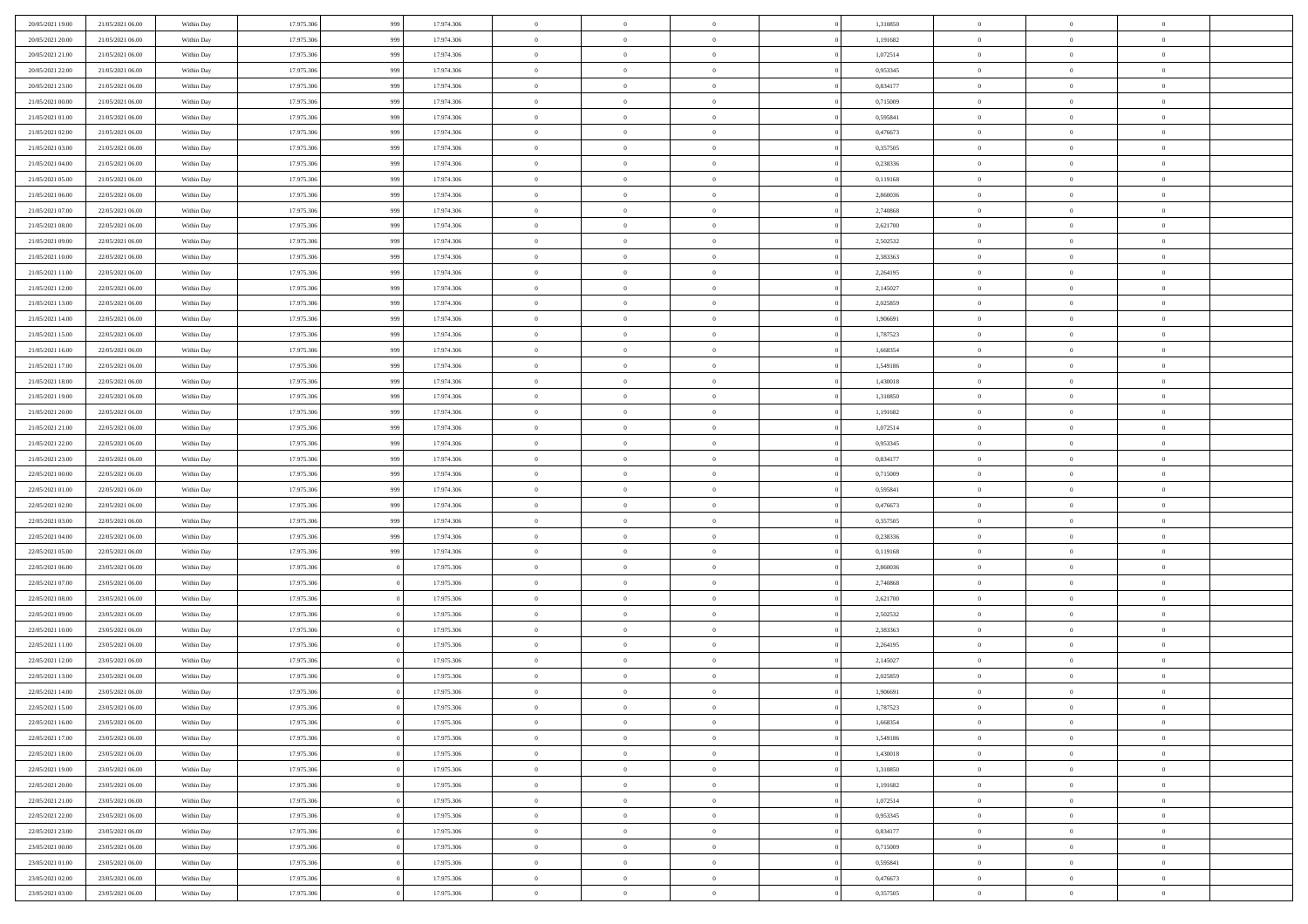| 23/05/2021 04:00                     | 23/05/2021 06:00                     | Within Day               | 17.975.306               | 17.975.306               | $\,$ 0 $\,$    | $\overline{0}$                    | $\overline{0}$ | 0,238336             | $\bf{0}$              | $\overline{0}$                   | $\,0\,$        |  |
|--------------------------------------|--------------------------------------|--------------------------|--------------------------|--------------------------|----------------|-----------------------------------|----------------|----------------------|-----------------------|----------------------------------|----------------|--|
| 23/05/2021 05:00                     | 23/05/2021 06:00                     | Within Day               | 17.975.306               | 17.975.306               | $\overline{0}$ | $\overline{0}$                    | $\mathbf{0}$   | 0,119168             | $\theta$              | $\overline{0}$                   | $\theta$       |  |
| 23/05/2021 06:00                     | 24/05/2021 06:00                     | Within Day               | 17.975.306               | 17.975.306               | $\theta$       | $\overline{0}$                    | $\overline{0}$ | 2,860036             | $\mathbf{0}$          | $\overline{0}$                   | $\overline{0}$ |  |
| 23/05/2021 07:00                     | 24/05/2021 06:00                     | Within Day               | 17.975.306               | 17.975.306               | $\,$ 0 $\,$    | $\overline{0}$                    | $\overline{0}$ | 2,740868             | $\bf{0}$              | $\overline{0}$                   | $\bf{0}$       |  |
| 23/05/2021 08:00                     | 24/05/2021 06:00                     | Within Day               | 17.975.306               | 17.975.306               | $\bf{0}$       | $\overline{0}$                    | $\mathbf{0}$   | 2,621700             | $\bf{0}$              | $\overline{0}$                   | $\,0\,$        |  |
| 23/05/2021 09:00                     | 24/05/2021 06:00                     | Within Day               | 17.975.306               | 17.975.306               | $\theta$       | $\overline{0}$                    | $\mathbf{0}$   | 2,502532             | $\mathbf{0}$          | $\overline{0}$                   | $\overline{0}$ |  |
| 23/05/2021 11:00                     | 24/05/2021 06:00                     | Within Day               | 17.975.306               | 17.975.306               | $\,$ 0 $\,$    | $\overline{0}$                    | $\overline{0}$ | 2,264195             | $\bf{0}$              | $\overline{0}$                   | $\bf{0}$       |  |
| 23/05/2021 12:00                     | 24/05/2021 06:00                     | Within Day               | 17.975.306               | 17.975.306               | $\overline{0}$ | $\overline{0}$                    | $\mathbf{0}$   | 2,145027             | $\,$ 0 $\,$           | $\overline{0}$                   | $\overline{0}$ |  |
| 23/05/2021 13:00                     | 24/05/2021 06:00                     | Within Day               | 17.975.306               | 17.975.306               | $\theta$       | $\overline{0}$                    | $\mathbf{0}$   | 2,025859             | $\mathbf{0}$          | $\overline{0}$                   | $\overline{0}$ |  |
|                                      | 24/05/2021 06:00                     |                          | 17.975.306               | 17.975.306               | $\,$ 0 $\,$    | $\overline{0}$                    | $\Omega$       | 1,906691             | $\bf{0}$              | $\overline{0}$                   | $\bf{0}$       |  |
| 23/05/2021 14:00                     |                                      | Within Day               |                          |                          |                |                                   |                |                      |                       | $\overline{0}$                   |                |  |
| 23/05/2021 15:00                     | 24/05/2021 06:00                     | Within Day               | 17.975.306               | 17.975.306               | $\bf{0}$       | $\overline{0}$                    | $\mathbf{0}$   | 1,787523             | $\bf{0}$              |                                  | $\theta$       |  |
| 23/05/2021 16:00                     | 24/05/2021 06:00                     | Within Day               | 17.975.306               | 17.975.306               | $\theta$       | $\overline{0}$                    | $\overline{0}$ | 1,668354             | $\mathbf{0}$          | $\overline{0}$                   | $\overline{0}$ |  |
| 23/05/2021 17:00                     | 24/05/2021 06:00                     | Within Day               | 17.975.306               | 17.975.306               | $\,$ 0 $\,$    | $\overline{0}$                    | $\overline{0}$ | 1,549186             | $\bf{0}$              | $\overline{0}$                   | $\overline{0}$ |  |
| 23/05/2021 18:00                     | 24/05/2021 06:00                     | Within Day               | 17.975.306               | 17.975.306               | $\bf{0}$       | $\overline{0}$                    | $\mathbf{0}$   | 1,430018             | $\bf{0}$              | $\mathbf{0}$                     | $\,0\,$        |  |
| 23/05/2021 19:00                     | 24/05/2021 06:00                     | Within Day               | 17.975.306               | 17.975.306               | $\theta$       | $\overline{0}$                    | $\overline{0}$ | 1,310850             | $\mathbf{0}$          | $\overline{0}$                   | $\overline{0}$ |  |
| 23/05/2021 20:00                     | 24/05/2021 06:00                     | Within Day               | 17.975.306               | 17.975.306               | $\,$ 0 $\,$    | $\overline{0}$                    | $\Omega$       | 1,191682             | $\bf{0}$              | $\overline{0}$                   | $\bf{0}$       |  |
| 23/05/2021 22:00                     | 24/05/2021 06:00                     | Within Day               | 17.975.306               | 17.975.306               | $\,$ 0         | $\overline{0}$                    | $\mathbf{0}$   | 0,953345             | $\,$ 0 $\,$           | $\overline{0}$                   | $\theta$       |  |
| 23/05/2021 23:00                     | 24/05/2021 06:00                     | Within Day               | 17.975.306               | 17.975.306               | $\theta$       | $\overline{0}$                    | $\mathbf{0}$   | 0,834177             | $\mathbf{0}$          | $\overline{0}$                   | $\overline{0}$ |  |
| 24/05/2021 00:00                     | 24/05/2021 06:00                     | Within Day               | 17.975.306               | 17.975.306               | $\,$ 0 $\,$    | $\overline{0}$                    | $\Omega$       | 0,715009             | $\bf{0}$              | $\overline{0}$                   | $\bf{0}$       |  |
| 24/05/2021 01:00                     | 24/05/2021 06:00                     | Within Day               | 17.975.306               | 17.975.306               | $\overline{0}$ | $\overline{0}$                    | $\mathbf{0}$   | 0,595841             | $\bf{0}$              | $\mathbf{0}$                     | $\overline{0}$ |  |
| 24/05/2021 02:00                     | 24/05/2021 06:00                     | Within Day               | 17.975.306               | 17.975.306               | $\theta$       | $\overline{0}$                    | $\overline{0}$ | 0,476673             | $\mathbf{0}$          | $\overline{0}$                   | $\overline{0}$ |  |
| 24/05/2021 03:00                     | 24/05/2021 06:00                     | Within Day               | 17.975.306               | 17.975.306               | $\,$ 0 $\,$    | $\overline{0}$                    | $\overline{0}$ | 0,357505             | $\bf{0}$              | $\overline{0}$                   | $\bf{0}$       |  |
| 24/05/2021 04:00                     | 24/05/2021 06:00                     | Within Day               | 17.975.306               | 17.975.306               | $\bf{0}$       | $\overline{0}$                    | $\mathbf{0}$   | 0,238336             | $\,$ 0 $\,$           | $\overline{0}$                   | $\,0\,$        |  |
| 24/05/2021 05:00                     | 24/05/2021 06:00                     | Within Day               | 17.975.306               | 17.975.306               | $\theta$       | $\overline{0}$                    | $\mathbf{0}$   | 0,119168             | $\mathbf{0}$          | $\overline{0}$                   | $\overline{0}$ |  |
| 24/05/2021 06:00                     | 25/05/2021 06:00                     | Within Day               | 17.975.306               | 17.975.306               | $\,$ 0 $\,$    | $\overline{0}$                    | $\overline{0}$ | 2,860036             | $\bf{0}$              | $\overline{0}$                   | $\bf{0}$       |  |
| 24/05/2021 07:00                     | 25/05/2021 06:00                     | Within Day               | 17.975.306               | 17.975.306               | $\,$ 0         | $\overline{0}$                    | $\mathbf{0}$   | 2,740868             | $\bf{0}$              | $\overline{0}$                   | $\overline{0}$ |  |
| 24/05/2021 08:00                     | 25/05/2021 06:00                     | Within Day               | 17.975.306               | 17.975.306               | $\theta$       | $\overline{0}$                    | $\mathbf{0}$   | 2,621700             | $\mathbf{0}$          | $\overline{0}$                   | $\overline{0}$ |  |
| 24/05/2021 09:00                     | 25/05/2021 06:00                     | Within Day               | 17.975.306               | 17.975.306               | $\,$ 0 $\,$    | $\overline{0}$                    | $\Omega$       | 2,502532             | $\bf{0}$              | $\overline{0}$                   | $\bf{0}$       |  |
| 24/05/2021 10:00                     | 25/05/2021 06:00                     | Within Day               | 17.975.306               | 17.975.306               | $\bf{0}$       | $\overline{0}$                    | $\mathbf{0}$   | 2,383363             | $\bf{0}$              | $\mathbf{0}$                     | $\overline{0}$ |  |
| 24/05/2021 11:00                     | 25/05/2021 06:00                     | Within Day               | 17.975.306               | 17.975.306               | $\theta$       | $\overline{0}$                    | $\overline{0}$ | 2,264195             | $\mathbf{0}$          | $\overline{0}$                   | $\overline{0}$ |  |
| 24/05/2021 12:00                     | 25/05/2021 06:00                     | Within Day               | 17.975.306               | 17.975.306               | $\theta$       | $\overline{0}$                    | $\overline{0}$ | 2,145027             | $\,$ 0                | $\overline{0}$                   | $\,$ 0 $\,$    |  |
| 24/05/2021 13:00                     | 25/05/2021 06:00                     | Within Day               | 17.975.306               | 17.975.306               | $\bf{0}$       | $\overline{0}$                    | $\mathbf{0}$   | 2,025859             | $\bf{0}$              | $\mathbf{0}$                     | $\bf{0}$       |  |
| 24/05/2021 14:00                     | 25/05/2021 06:00                     | Within Day               | 17.975.306               | 17.975.306               | $\theta$       | $\overline{0}$                    | $\overline{0}$ | 1,906691             | $\mathbf{0}$          | $\overline{0}$                   | $\overline{0}$ |  |
| 24/05/2021 15:00                     | 25/05/2021 06:00                     | Within Day               | 17.975.306               | 17.975.306               | $\theta$       | $\overline{0}$                    | $\overline{0}$ | 1,787523             | $\,$ 0                | $\overline{0}$                   | $\theta$       |  |
| 24/05/2021 16:00                     | 25/05/2021 06:00                     | Within Day               | 17.975.306               | 17.975.306               | $\bf{0}$       | $\overline{0}$                    | $\mathbf{0}$   | 1,668354             | $\overline{0}$        | $\overline{0}$                   | $\overline{0}$ |  |
| 24/05/2021 17:00                     | 25/05/2021 06:00                     | Within Day               | 17.975.306               | 17.975.306               | $\theta$       | $\overline{0}$                    | $\mathbf{0}$   | 1,549186             | $\mathbf{0}$          | $\overline{0}$                   | $\overline{0}$ |  |
| 24/05/2021 18:00                     | 25/05/2021 06:00                     | Within Day               | 17.975.306               | 17.975.306               | $\theta$       | $\overline{0}$                    | $\overline{0}$ | 1,430018             | $\,$ 0                | $\overline{0}$                   | $\theta$       |  |
| 24/05/2021 19:00                     | 25/05/2021 06:00                     | Within Day               | 17.975.306               | 17.975.306               | $\bf{0}$       | $\overline{0}$                    | $\mathbf{0}$   | 1,310850             | $\bf{0}$              | $\mathbf{0}$                     | $\overline{0}$ |  |
| 24/05/2021 20:00                     | 25/05/2021 06:00                     | Within Day               | 17.975.306               | 17.975.306               | $\theta$       | $\overline{0}$                    | $\overline{0}$ | 1,191682             | $\mathbf{0}$          | $\overline{0}$                   | $\overline{0}$ |  |
| 24/05/2021 21:00                     | 25/05/2021 06:00                     |                          | 17.975.306               | 17.975.306               | $\,$ 0 $\,$    | $\overline{0}$                    | $\overline{0}$ | 1,072514             | $\,$ 0                | $\overline{0}$                   | $\,$ 0 $\,$    |  |
| 24/05/2021 22:00                     | 25/05/2021 06:00                     | Within Day               | 17.975.306               | 17.975.306               | $\,$ 0         | $\,$ 0 $\,$                       | $\mathbf{0}$   | 0,953345             | $\,$ 0 $\,$           | $\overline{0}$                   | $\overline{0}$ |  |
| 24/05/2021 23:00                     | 25/05/2021 06:00                     | Within Day<br>Within Day | 17.975.306               | 17.975.306               | $\theta$       | $\overline{0}$                    | $\mathbf{0}$   | 0,834177             | $\mathbf{0}$          | $\overline{0}$                   | $\overline{0}$ |  |
|                                      |                                      |                          |                          |                          |                |                                   |                |                      |                       |                                  | $\theta$       |  |
| 25/05/2021 00:00<br>25/05/2021 01:00 | 25/05/2021 06:00                     | Within Day               | 17.975.306               | 17.975.306               | $\theta$       | $\overline{0}$                    | $\overline{0}$ | 0,715009             | $\,$ 0<br>$\,$ 0 $\,$ | $\overline{0}$<br>$\overline{0}$ |                |  |
| 25/05/2021 02:00                     | 25/05/2021 06:00<br>25/05/2021 06:00 | Within Day               | 17.975.306<br>17.975.306 | 17.975.306<br>17.975.306 | $\bf{0}$       | $\overline{0}$                    | $\mathbf{0}$   | 0,595841<br>0,476673 |                       |                                  | $\overline{0}$ |  |
|                                      |                                      | Within Day               |                          |                          | $\overline{0}$ | $\theta$                          |                |                      | $\overline{0}$        | $\theta$                         | $\theta$       |  |
| 25/05/2021 03:00                     | 25/05/2021 06:00                     | Within Day               | 17.975.306               | 17.975.306               | $\,$ 0 $\,$    | $\overline{0}$                    | $\overline{0}$ | 0,357505             | $\,$ 0 $\,$           | $\bf{0}$                         | $\,$ 0 $\,$    |  |
| 25/05/2021 04:00                     | 25/05/2021 06:00                     | Within Day               | 17.975.306               | 17.975.306               | $\overline{0}$ | $\hspace{0.1cm} 0 \hspace{0.1cm}$ | $\overline{0}$ | 0,238336             | $\,$ 0 $\,$           | $\overline{0}$                   | $\overline{0}$ |  |
| 25/05/2021 05:00                     | 25/05/2021 06:00                     | Within Day               | 17.975.306               | 17.975.306               | $\,$ 0 $\,$    | $\overline{0}$                    | $\overline{0}$ | 0,119168             | $\,$ 0 $\,$           | $\bf{0}$                         | $\mathbf{0}$   |  |
| 25/05/2021 06:00                     | 26/05/2021 06:00                     | Within Day               | 17.975.306               | 17.975.306               | $\,$ 0 $\,$    | $\overline{0}$                    | $\overline{0}$ | 2,860036             | $\,$ 0 $\,$           | $\bf{0}$                         | $\,$ 0 $\,$    |  |
| 25/05/2021 07:00                     | 26/05/2021 06:00                     | Within Day               | 17.975.306               | 17.975.306               | $\,$ 0 $\,$    | $\,$ 0 $\,$                       | $\overline{0}$ | 2,740868             | $\,$ 0 $\,$           | $\overline{0}$                   | $\overline{0}$ |  |
| 25/05/2021 08:00                     | 26/05/2021 06:00                     | Within Day               | 17.975.306               | 17.975.306               | $\mathbf{0}$   | $\overline{0}$                    | $\overline{0}$ | 2,621700             | $\mathbf{0}$          | $\bf{0}$                         | $\overline{0}$ |  |
| 25/05/2021 09:00                     | 26/05/2021 06:00                     | Within Day               | 17.975.306               | 17.975.306               | $\,$ 0 $\,$    | $\overline{0}$                    | $\overline{0}$ | 2,502532             | $\,$ 0 $\,$           | $\bf{0}$                         | $\,$ 0 $\,$    |  |
| 25/05/2021 10:00                     | 26/05/2021 06:00                     | Within Day               | 17.975.306               | 17.975.306               | $\bf{0}$       | $\overline{0}$                    | $\overline{0}$ | 2,383363             | $\,$ 0 $\,$           | $\overline{0}$                   | $\overline{0}$ |  |
| 25/05/2021 11:00                     | 26/05/2021 06:00                     | Within Day               | 17.975.306               | 17.975.306               | $\,$ 0 $\,$    | $\overline{0}$                    | $\overline{0}$ | 2,264195             | $\,$ 0 $\,$           | $\bf{0}$                         | $\overline{0}$ |  |
| 25/05/2021 12:00                     | 26/05/2021 06:00                     | Within Day               | 17.975.306               | 17.975.306               | $\,$ 0 $\,$    | $\overline{0}$                    | $\overline{0}$ | 2,145027             | $\,$ 0 $\,$           | $\bf{0}$                         | $\,$ 0 $\,$    |  |
| 25/05/2021 13:00                     | 26/05/2021 06:00                     | Within Day               | 17.975.306               | 17.975.306               | $\,$ 0 $\,$    | $\,$ 0 $\,$                       | $\overline{0}$ | 2,025859             | $\,$ 0 $\,$           | $\overline{0}$                   | $\overline{0}$ |  |
| 25/05/2021 14:00                     | 26/05/2021 06:00                     | Within Day               | 17.975.306               | 17.975.306               | $\theta$       | $\overline{0}$                    | $\overline{0}$ | 1,906691             | $\mathbf{0}$          | $\mathbf{0}$                     | $\overline{0}$ |  |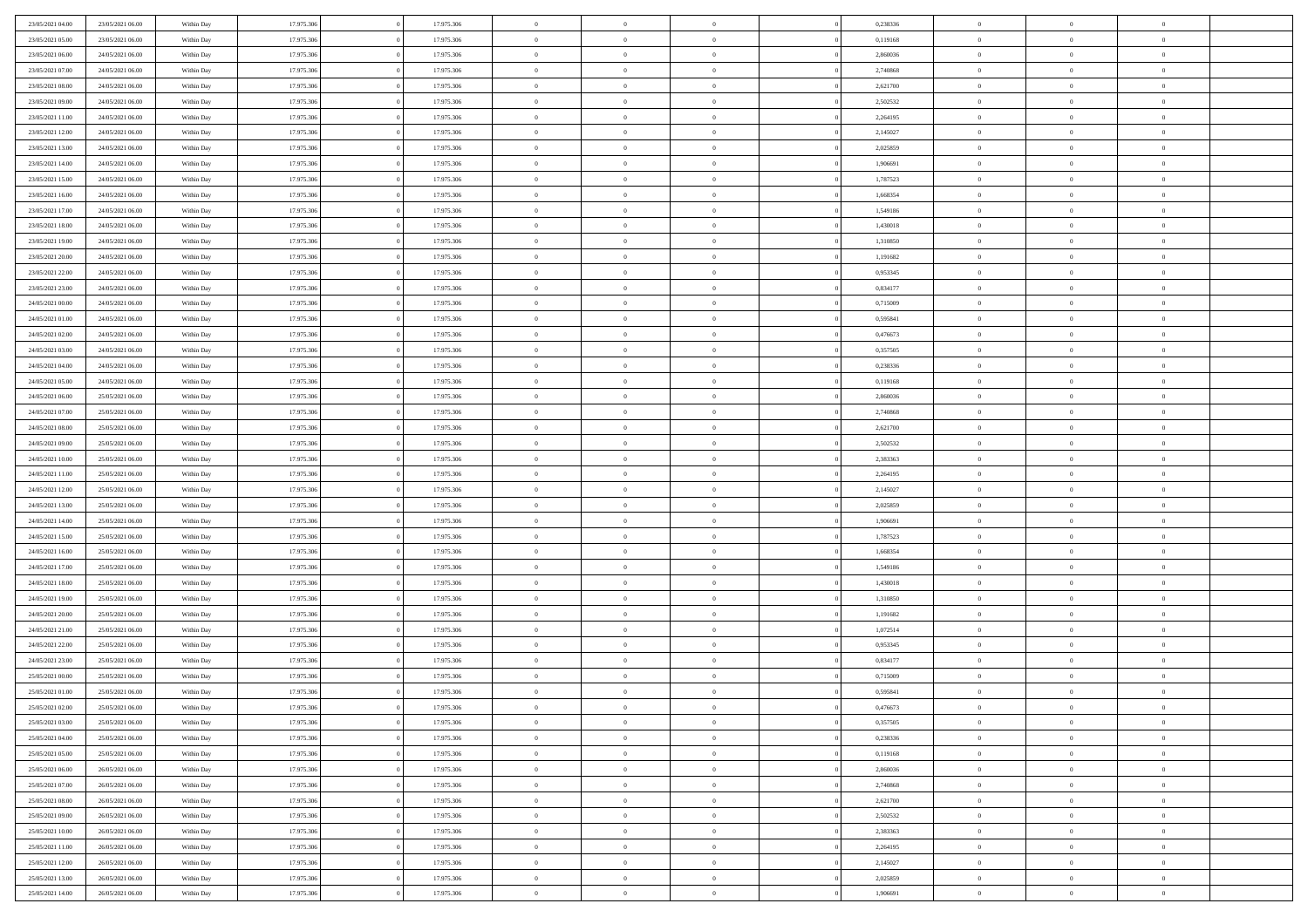| 25/05/2021 15:00 | 26/05/2021 06:00 | Within Day | 17.975.306 | 17.975.306 | $\,0\,$                | $\overline{0}$ | $\bf{0}$       |                | 1,787523 | $\,$ 0 $\,$    | $\overline{0}$ | $\bf{0}$       |  |
|------------------|------------------|------------|------------|------------|------------------------|----------------|----------------|----------------|----------|----------------|----------------|----------------|--|
| 25/05/2021 16:00 | 26/05/2021 06:00 | Within Day | 17.975.306 | 17.975.306 | $\overline{0}$         | $\mathbf{0}$   | $\overline{0}$ |                | 1,668354 | $\theta$       | $\overline{0}$ | $\theta$       |  |
| 25/05/2021 17:00 | 26/05/2021 06:00 | Within Day | 17.975.306 | 17.975.306 | $\mathbf{0}$           | $\overline{0}$ | $\overline{0}$ |                | 1,549186 | $\theta$       | $\overline{0}$ | $\overline{0}$ |  |
| 25/05/2021 18:00 | 26/05/2021 06:00 | Within Day | 17.975.306 | 17.975.306 | $\bf{0}$               | $\overline{0}$ | $\bf{0}$       |                | 1,430018 | $\bf{0}$       | $\overline{0}$ | $\bf{0}$       |  |
| 25/05/2021 19:00 | 26/05/2021 06:00 | Within Day | 17.975.306 | 17.975.306 | $\bf{0}$               | $\overline{0}$ | $\overline{0}$ |                | 1,310850 | $\,$ 0 $\,$    | $\overline{0}$ | $\bf{0}$       |  |
| 25/05/2021 20:00 | 26/05/2021 06:00 | Within Day | 17.975.306 | 17.975.306 | $\mathbf{0}$           | $\overline{0}$ | $\overline{0}$ |                | 1,191682 | $\theta$       | $\overline{0}$ | $\theta$       |  |
| 25/05/2021 21:00 | 26/05/2021 06:00 |            | 17.975.306 |            | $\mathbf{0}$           | $\overline{0}$ | $\overline{0}$ |                | 1,072514 | $\bf{0}$       | $\overline{0}$ | $\theta$       |  |
|                  |                  | Within Day |            | 17.975.306 |                        |                |                |                |          |                |                |                |  |
| 25/05/2021 22:00 | 26/05/2021 06:00 | Within Day | 17.975.306 | 17.975.306 | $\overline{0}$         | $\mathbf{0}$   | $\overline{0}$ |                | 0,953345 | $\,$ 0 $\,$    | $\overline{0}$ | $\overline{0}$ |  |
| 25/05/2021 23:00 | 26/05/2021 06:00 | Within Day | 17.975.306 | 17.975.306 | $\mathbf{0}$           | $\overline{0}$ | $\overline{0}$ |                | 0,834177 | $\theta$       | $\overline{0}$ | $\overline{0}$ |  |
| 26/05/2021 00:00 | 26/05/2021 06:00 | Within Day | 17.975.306 | 17.975.306 | $\bf{0}$               | $\overline{0}$ | $\overline{0}$ |                | 0,715009 | $\bf{0}$       | $\overline{0}$ | $\bf{0}$       |  |
| 26/05/2021 01:00 | 26/05/2021 06:00 | Within Day | 17.975.306 | 17.975.306 | $\bf{0}$               | $\overline{0}$ | $\overline{0}$ |                | 0,595841 | $\,$ 0         | $\mathbf{0}$   | $\theta$       |  |
| 26/05/2021 02:00 | 26/05/2021 06:00 | Within Day | 17.975.306 | 17.975.306 | $\mathbf{0}$           | $\overline{0}$ | $\overline{0}$ |                | 0,476673 | $\theta$       | $\overline{0}$ | $\theta$       |  |
| 26/05/2021 03:00 | 26/05/2021 06:00 | Within Day | 17.975.306 | 17.975.306 | $\,0\,$                | $\overline{0}$ | $\overline{0}$ |                | 0,357505 | $\bf{0}$       | $\overline{0}$ | $\bf{0}$       |  |
| 26/05/2021 04:00 | 26/05/2021 06:00 | Within Day | 17.975.306 | 17.975.306 | $\bf{0}$               | $\mathbf{0}$   | $\overline{0}$ |                | 0,238336 | $\,$ 0 $\,$    | $\overline{0}$ | $\overline{0}$ |  |
| 26/05/2021 05:00 | 26/05/2021 06:00 | Within Day | 17.975.306 | 17.975.306 | $\mathbf{0}$           | $\overline{0}$ | $\overline{0}$ |                | 0,119168 | $\theta$       | $\bf{0}$       | $\overline{0}$ |  |
| 26/05/2021 06:00 | 27/05/2021 06:00 | Within Day | 17.975.306 | 17.975.306 | $\mathbf{0}$           | $\overline{0}$ | $\overline{0}$ |                | 2,860036 | $\bf{0}$       | $\overline{0}$ | $\bf{0}$       |  |
| 26/05/2021 07:00 | 27/05/2021 06:00 | Within Day | 17.975.306 | 17.975.306 | $\bf{0}$               | $\overline{0}$ | $\overline{0}$ |                | 2,740868 | $\,$ 0 $\,$    | $\mathbf{0}$   | $\overline{0}$ |  |
| 26/05/2021 08:00 | 27/05/2021 06:00 | Within Day | 17.975.306 | 17.975.306 | $\mathbf{0}$           | $\overline{0}$ | $\overline{0}$ |                | 2,621700 | $\theta$       | $\overline{0}$ | $\theta$       |  |
| 26/05/2021 09:00 | 27/05/2021 06:00 | Within Day | 17.975.306 | 17.975.306 | $\bf{0}$               | $\overline{0}$ | $\bf{0}$       |                | 2,502532 | $\bf{0}$       | $\overline{0}$ | $\bf{0}$       |  |
| 26/05/2021 10:00 | 27/05/2021 06:00 | Within Day | 17.975.306 | 17.975.306 | $\bf{0}$               | $\overline{0}$ | $\overline{0}$ |                | 2,383363 | $\,$ 0         | $\mathbf{0}$   | $\bf{0}$       |  |
| 26/05/2021 11:00 | 27/05/2021 06:00 | Within Day | 17.975.306 | 17.975.306 | $\overline{0}$         | $\overline{0}$ | $\overline{0}$ |                | 2,264195 | $\theta$       | $\bf{0}$       | $\overline{0}$ |  |
| 26/05/2021 12:00 | 27/05/2021 06:00 | Within Day | 17.975.306 | 17.975.306 | $\mathbf{0}$           | $\theta$       | $\overline{0}$ |                | 2,145027 | $\bf{0}$       | $\theta$       | $\theta$       |  |
| 26/05/2021 13:00 | 27/05/2021 06:00 | Within Day | 17.975.306 | 17.975.306 | $\overline{0}$         | $\mathbf{0}$   | $\overline{0}$ |                | 2,025859 | $\,$ 0 $\,$    | $\overline{0}$ | $\overline{0}$ |  |
| 26/05/2021 14:00 | 27/05/2021 06:00 | Within Day | 17.975.306 | 17.975.306 | $\mathbf{0}$           | $\overline{0}$ | $\overline{0}$ |                | 1,906691 | $\theta$       | $\overline{0}$ | $\overline{0}$ |  |
| 26/05/2021 15:00 | 27/05/2021 06:00 | Within Day | 17.975.306 | 17.975.306 | $\bf{0}$               | $\overline{0}$ | $\overline{0}$ |                | 1,787523 | $\bf{0}$       | $\overline{0}$ | $\bf{0}$       |  |
| 26/05/2021 16:00 | 27/05/2021 06:00 | Within Day | 17.975.306 | 17.975.306 | $\bf{0}$               | $\overline{0}$ | $\overline{0}$ |                | 1,668354 | $\,$ 0         | $\mathbf{0}$   | $\bf{0}$       |  |
| 26/05/2021 17:00 | 27/05/2021 06:00 | Within Day | 17.975.306 | 17.975.306 | $\mathbf{0}$           | $\overline{0}$ | $\overline{0}$ |                | 1,549186 | $\theta$       | $\overline{0}$ | $\overline{0}$ |  |
| 26/05/2021 18:00 | 27/05/2021 06:00 | Within Day | 17.975.306 | 17.975.306 | $\,0\,$                | $\overline{0}$ | $\bf{0}$       |                | 1,430018 | $\bf{0}$       | $\overline{0}$ | $\bf{0}$       |  |
|                  |                  |            | 17.975.306 |            | $\bf{0}$               | $\overline{0}$ |                |                |          | $\,$ 0 $\,$    | $\overline{0}$ | $\overline{0}$ |  |
| 26/05/2021 19:00 | 27/05/2021 06:00 | Within Day |            | 17.975.306 |                        |                | $\overline{0}$ |                | 1,310850 |                |                |                |  |
| 26/05/2021 20:00 | 27/05/2021 06:00 | Within Day | 17.975.306 | 17.975.306 | $\mathbf{0}$           | $\overline{0}$ | $\overline{0}$ |                | 1,191682 | $\theta$       | $\overline{0}$ | $\overline{0}$ |  |
| 26/05/2021 21:00 | 27/05/2021 06:00 | Within Day | 17.975.306 | 17.975.306 | $\mathbf{0}$           | $\overline{0}$ | $\overline{0}$ |                | 1,072514 | $\,$ 0 $\,$    | $\overline{0}$ | $\theta$       |  |
| 26/05/2021 22:00 | 27/05/2021 06:00 | Within Day | 17.975.306 | 17.975.306 | $\bf{0}$               | $\overline{0}$ | $\overline{0}$ |                | 0,953345 | $\bf{0}$       | $\mathbf{0}$   | $\bf{0}$       |  |
| 26/05/2021 23:00 | 27/05/2021 06:00 | Within Day | 17.975.306 | 17.975.306 | $\mathbf{0}$           | $\overline{0}$ | $\overline{0}$ |                | 0,834177 | $\theta$       | $\overline{0}$ | $\overline{0}$ |  |
| 27/05/2021 00:00 | 27/05/2021 06:00 | Within Day | 17.975.306 | 17.975.306 | $\mathbf{0}$           | $\overline{0}$ | $\overline{0}$ |                | 0,715009 | $\,$ 0 $\,$    | $\overline{0}$ | $\theta$       |  |
| 27/05/2021 01:00 | 27/05/2021 06:00 | Within Day | 17.975.306 | 17.975.306 | $\bf{0}$               | $\overline{0}$ | $\overline{0}$ |                | 0,595841 | $\,$ 0 $\,$    | $\overline{0}$ | $\bf{0}$       |  |
| 27/05/2021 02:00 | 27/05/2021 06:00 | Within Day | 17.975.306 | 17.975.306 | $\mathbf{0}$           | $\overline{0}$ | $\overline{0}$ |                | 0,476673 | $\theta$       | $\overline{0}$ | $\overline{0}$ |  |
| 27/05/2021 03:00 | 27/05/2021 06:00 | Within Day | 17.975.306 | 17.975.306 | $\mathbf{0}$           | $\overline{0}$ | $\theta$       |                | 0,357505 | $\,$ 0 $\,$    | $\overline{0}$ | $\theta$       |  |
| 27/05/2021 04:00 | 27/05/2021 06:00 | Within Day | 17.975.306 | 17.975.306 | $\overline{0}$         | $\mathbf{0}$   | $\overline{0}$ |                | 0,238336 | $\,$ 0 $\,$    | $\mathbf{0}$   | $\overline{0}$ |  |
| 27/05/2021 05:00 | 27/05/2021 06:00 | Within Day | 17.975.306 | 17.975.306 | $\mathbf{0}$           | $\overline{0}$ | $\overline{0}$ |                | 0,119168 | $\theta$       | $\overline{0}$ | $\overline{0}$ |  |
| 27/05/2021 06:00 | 28/05/2021 06:00 | Within Day | 17.975.306 | 17.975.306 | $\mathbf{0}$           | $\overline{0}$ | $\bf{0}$       |                | 2,860036 | $\,$ 0 $\,$    | $\overline{0}$ | $\,$ 0 $\,$    |  |
| 27/05/2021 07:00 | 28/05/2021 06:00 | Within Day | 17.975.306 | 17.975.306 | $\bf{0}$               | $\overline{0}$ | $\overline{0}$ |                | 2,740868 | $\bf{0}$       | $\overline{0}$ | $\bf{0}$       |  |
| 27/05/2021 08:00 | 28/05/2021 06:00 | Within Day | 17.975.306 | 17.975.306 | $\mathbf{0}$           | $\overline{0}$ | $\overline{0}$ |                | 2,621700 | $\theta$       | $\overline{0}$ | $\overline{0}$ |  |
| 27/05/2021 09:00 | 28/05/2021 06:00 | Within Day | 17.975.306 | 17.975.306 | $\mathbf{0}$           | $\overline{0}$ | $\overline{0}$ |                | 2,502532 | $\,$ 0 $\,$    | $\overline{0}$ | $\theta$       |  |
| 27/05/2021 10:00 | 28/05/2021 06:00 | Within Day | 17.975.306 | 17.975.306 | $\bf{0}$               | $\overline{0}$ | $\overline{0}$ |                | 2,383363 | $\,$ 0 $\,$    | $\overline{0}$ | $\bf{0}$       |  |
| 27/05/2021 11:00 | 28/05/2021 06:00 | Within Day | 17.975.306 | 17.975.306 | $\mathbf{0}$           | $\overline{0}$ | $\overline{0}$ |                | 2,264195 | $\overline{0}$ | $^{\circ}$     | $\theta$       |  |
| 27/05/2021 12:00 | 28/05/2021 06:00 | Within Day | 17.975.306 | 17.975.306 | $\,$ 0                 | $\overline{0}$ | $\bf{0}$       |                | 2,145027 | $\,$ 0 $\,$    | $\overline{0}$ | $\theta$       |  |
| 27/05/2021 13:00 | 28/05/2021 06:00 | Within Day | 17.975.306 | 17.975.306 | $\bf{0}$               | $\overline{0}$ | $\overline{0}$ |                | 2,025859 | $\mathbf{0}$   | $\overline{0}$ | $\overline{0}$ |  |
| 27/05/2021 14:00 | 28/05/2021 06:00 | Within Day | 17.975.306 | 17.975.306 | $\mathbf{0}$           | $\overline{0}$ | $\overline{0}$ |                | 1,906691 | $\mathbf{0}$   | $\overline{0}$ | $\overline{0}$ |  |
| 27/05/2021 15:00 | 28/05/2021 06:00 | Within Day | 17.975.306 | 17.975.306 | $\,$ 0                 | $\overline{0}$ | $\overline{0}$ | $\overline{0}$ | 1,787523 | $\,$ 0 $\,$    | $\overline{0}$ | $\,$ 0 $\,$    |  |
| 27/05/2021 16:00 | 28/05/2021 06:00 | Within Day | 17.975.306 | 17.975.306 | $\hspace{0.1mm}\bm{0}$ | $\overline{0}$ | $\overline{0}$ |                | 1,668354 | $\,$ 0 $\,$    | $\overline{0}$ | $\overline{0}$ |  |
| 27/05/2021 17:00 | 28/05/2021 06:00 | Within Day | 17.975.306 | 17.975.306 | $\mathbf{0}$           | $\overline{0}$ | $\overline{0}$ |                | 1,549186 | $\overline{0}$ | $\overline{0}$ | $\overline{0}$ |  |
| 27/05/2021 18:00 | 28/05/2021 06:00 | Within Day | 17.975.306 | 17.975.306 | $\,$ 0 $\,$            | $\overline{0}$ | $\overline{0}$ |                | 1,430018 | $\,$ 0 $\,$    | $\overline{0}$ | $\,$ 0 $\,$    |  |
| 27/05/2021 19:00 | 28/05/2021 06:00 | Within Day | 17.975.306 | 17.975.306 | $\overline{0}$         | $\overline{0}$ | $\overline{0}$ |                | 1,310850 | $\overline{0}$ | $\overline{0}$ | $\overline{0}$ |  |
| 27/05/2021 20:00 | 28/05/2021 06:00 | Within Day | 17.975.306 | 17.975.306 | $\mathbf{0}$           | $\overline{0}$ | $\overline{0}$ |                | 1,191682 | $\mathbf{0}$   | $\overline{0}$ | $\overline{0}$ |  |
| 27/05/2021 21:00 | 28/05/2021 06:00 | Within Day | 17.975.306 | 17.975.306 | $\,$ 0 $\,$            | $\overline{0}$ | $\overline{0}$ | $\overline{0}$ | 1,072514 | $\,$ 0 $\,$    | $\overline{0}$ | $\,$ 0 $\,$    |  |
| 27/05/2021 22:00 | 28/05/2021 06:00 | Within Day | 17.975.306 | 17.975.306 | $\bf{0}$               | $\overline{0}$ | $\overline{0}$ |                | 0,953345 | $\,$ 0 $\,$    | $\overline{0}$ | $\bf{0}$       |  |
| 27/05/2021 23:00 | 28/05/2021 06:00 | Within Day | 17.975.306 | 17.975.306 | $\mathbf{0}$           | $\overline{0}$ | $\overline{0}$ |                | 0,834177 | $\mathbf{0}$   | $\overline{0}$ | $\overline{0}$ |  |
|                  |                  |            |            |            |                        |                |                |                |          |                |                |                |  |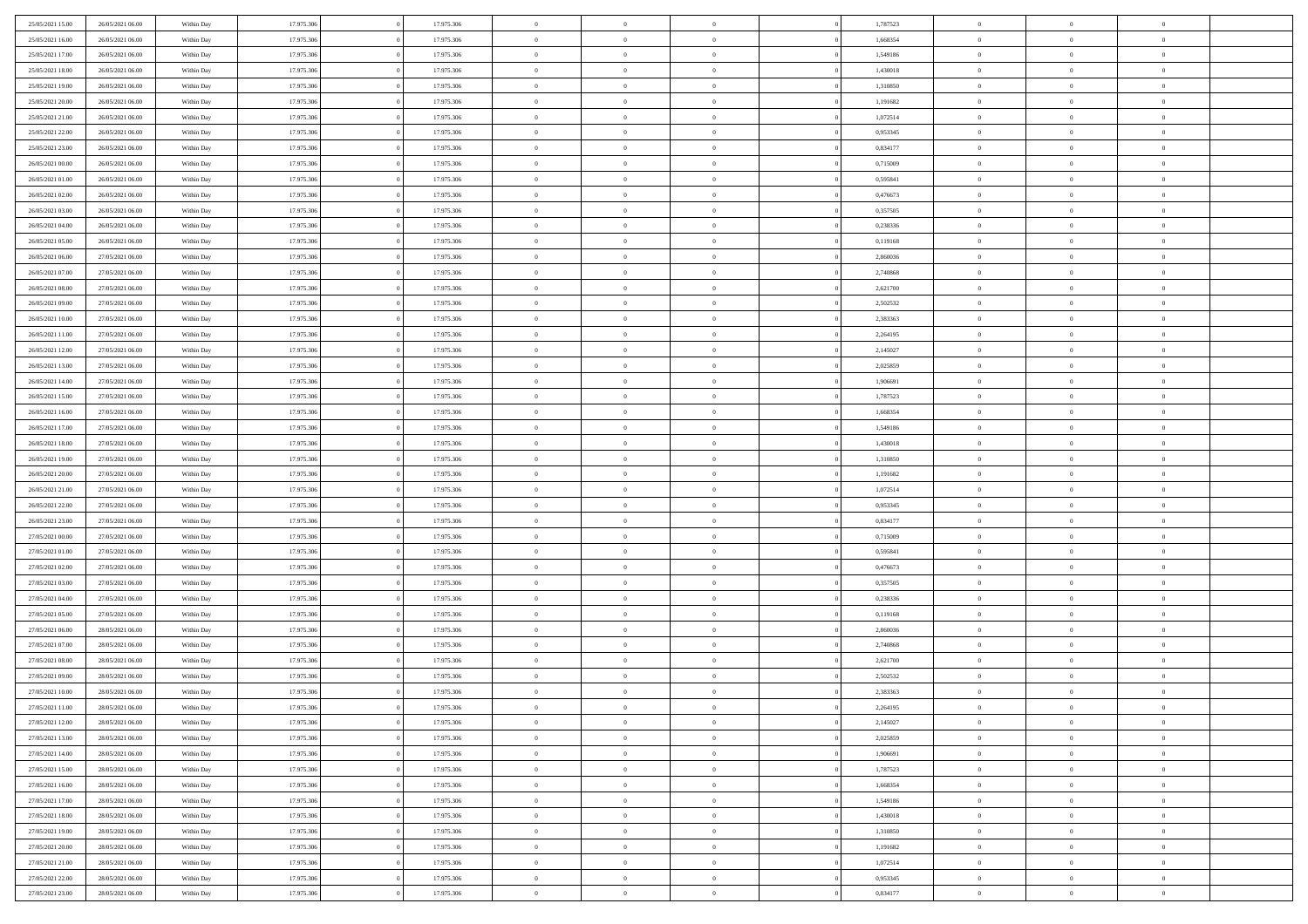| 28/05/2021 00:00 | 28/05/2021 06:00 | Within Day               | 17.975.306 | 17.975.306 | $\,0\,$                | $\overline{0}$ | $\overline{0}$ |                | 0,715009 | $\,$ 0 $\,$    | $\overline{0}$ | $\,$ 0 $\,$    |  |
|------------------|------------------|--------------------------|------------|------------|------------------------|----------------|----------------|----------------|----------|----------------|----------------|----------------|--|
| 28/05/2021 01:00 | 28/05/2021 06:00 | Within Day               | 17.975.306 | 17.975.306 | $\overline{0}$         | $\mathbf{0}$   | $\overline{0}$ |                | 0,595841 | $\theta$       | $\overline{0}$ | $\theta$       |  |
| 28/05/2021 02:00 | 28/05/2021 06:00 | Within Day               | 17.975.306 | 17.975.306 | $\mathbf{0}$           | $\overline{0}$ | $\overline{0}$ |                | 0,476673 | $\theta$       | $\overline{0}$ | $\overline{0}$ |  |
| 28/05/2021 03:00 | 28/05/2021 06:00 | Within Day               | 17.975.306 | 17.975.306 | $\bf{0}$               | $\overline{0}$ | $\bf{0}$       |                | 0,357505 | $\bf{0}$       | $\overline{0}$ | $\bf{0}$       |  |
| 28/05/2021 04:00 | 28/05/2021 06:00 |                          | 17.975.306 | 17.975.306 | $\bf{0}$               | $\overline{0}$ | $\overline{0}$ |                | 0,238336 | $\,$ 0 $\,$    | $\overline{0}$ | $\bf{0}$       |  |
| 28/05/2021 05:00 | 28/05/2021 06:00 | Within Day<br>Within Day | 17.975.306 | 17.975.306 | $\mathbf{0}$           | $\overline{0}$ | $\overline{0}$ |                | 0,119168 | $\theta$       |                | $\theta$       |  |
|                  |                  |                          |            |            |                        |                |                |                |          |                | $\overline{0}$ |                |  |
| 28/05/2021 06:00 | 29/05/2021 06:00 | Within Day               | 17.975.306 | 17.975.306 | $\mathbf{0}$           | $\overline{0}$ | $\overline{0}$ |                | 2,860036 | $\bf{0}$       | $\overline{0}$ | $\theta$       |  |
| 28/05/2021 07:00 | 29/05/2021 06:00 | Within Day               | 17.975.306 | 17.975.306 | $\overline{0}$         | $\mathbf{0}$   | $\overline{0}$ |                | 2,740868 | $\,$ 0 $\,$    | $\overline{0}$ | $\overline{0}$ |  |
| 28/05/2021 08:00 | 29/05/2021 06:00 | Within Day               | 17.975.306 | 17.975.306 | $\mathbf{0}$           | $\overline{0}$ | $\overline{0}$ |                | 2,621700 | $\theta$       | $\overline{0}$ | $\overline{0}$ |  |
| 28/05/2021 09:00 | 29/05/2021 06:00 | Within Day               | 17.975.306 | 17.975.306 | $\bf{0}$               | $\overline{0}$ | $\overline{0}$ |                | 2,502532 | $\bf{0}$       | $\overline{0}$ | $\bf{0}$       |  |
| 28/05/2021 10:00 | 29/05/2021 06:00 | Within Day               | 17.975.306 | 17.975.306 | $\bf{0}$               | $\overline{0}$ | $\overline{0}$ |                | 2,383363 | $\,$ 0         | $\mathbf{0}$   | $\theta$       |  |
| 28/05/2021 11:00 | 29/05/2021 06:00 | Within Day               | 17.975.306 | 17.975.306 | $\mathbf{0}$           | $\overline{0}$ | $\overline{0}$ |                | 2,264195 | $\theta$       | $\overline{0}$ | $\theta$       |  |
| 28/05/2021 12:00 | 29/05/2021 06:00 | Within Day               | 17.975.306 | 17.975.306 | $\,0\,$                | $\overline{0}$ | $\overline{0}$ |                | 2,145027 | $\bf{0}$       | $\overline{0}$ | $\bf{0}$       |  |
| 28/05/2021 13:00 | 29/05/2021 06:00 | Within Day               | 17.975.306 | 17.975.306 | $\overline{0}$         | $\mathbf{0}$   | $\overline{0}$ |                | 2,025859 | $\,$ 0 $\,$    | $\overline{0}$ | $\overline{0}$ |  |
| 28/05/2021 14:00 | 29/05/2021 06:00 | Within Day               | 17.975.306 | 17.975.306 | $\mathbf{0}$           | $\overline{0}$ | $\overline{0}$ |                | 1,906691 | $\theta$       | $\overline{0}$ | $\overline{0}$ |  |
| 28/05/2021 15:00 | 29/05/2021 06:00 | Within Day               | 17.975.306 | 17.975.306 | $\mathbf{0}$           | $\overline{0}$ | $\overline{0}$ |                | 1,787523 | $\bf{0}$       | $\overline{0}$ | $\bf{0}$       |  |
| 28/05/2021 16:00 | 29/05/2021 06:00 | Within Day               | 17.975.306 | 17.975.306 | $\bf{0}$               | $\overline{0}$ | $\overline{0}$ |                | 1,668354 | $\bf{0}$       | $\mathbf{0}$   | $\overline{0}$ |  |
| 28/05/2021 17:00 | 29/05/2021 06:00 | Within Day               | 17.975.306 | 17.975.306 | $\mathbf{0}$           | $\overline{0}$ | $\overline{0}$ |                | 1,549186 | $\theta$       | $\overline{0}$ | $\theta$       |  |
| 28/05/2021 18:00 | 29/05/2021 06:00 | Within Day               | 17.975.306 | 17.975.306 | $\bf{0}$               | $\overline{0}$ | $\bf{0}$       |                | 1,430018 | $\bf{0}$       | $\overline{0}$ | $\bf{0}$       |  |
| 28/05/2021 19:00 | 29/05/2021 06:00 | Within Day               | 17.975.306 | 17.975.306 | $\bf{0}$               | $\overline{0}$ | $\overline{0}$ |                | 1,310850 | $\,$ 0         | $\overline{0}$ | $\bf{0}$       |  |
| 28/05/2021 20:00 | 29/05/2021 06:00 | Within Day               | 17.975.306 | 17.975.306 | $\mathbf{0}$           | $\overline{0}$ | $\overline{0}$ |                | 1,191682 | $\theta$       | $\overline{0}$ | $\overline{0}$ |  |
| 28/05/2021 21:00 | 29/05/2021 06:00 | Within Day               | 17.975.306 | 17.975.306 | $\mathbf{0}$           | $\theta$       | $\overline{0}$ |                | 1,072514 | $\bf{0}$       | $\overline{0}$ | $\theta$       |  |
| 28/05/2021 22:00 | 29/05/2021 06:00 | Within Day               | 17.975.306 | 17.975.306 | $\overline{0}$         | $\mathbf{0}$   | $\overline{0}$ |                | 0,953345 | $\,$ 0 $\,$    | $\overline{0}$ | $\overline{0}$ |  |
| 28/05/2021 23:00 | 29/05/2021 06:00 | Within Day               | 17.975.306 | 17.975.306 | $\mathbf{0}$           | $\overline{0}$ | $\overline{0}$ |                | 0,834177 | $\theta$       | $\overline{0}$ | $\overline{0}$ |  |
| 29/05/2021 00:00 | 29/05/2021 06:00 | Within Day               | 17.975.306 | 17.975.306 | $\bf{0}$               | $\overline{0}$ | $\overline{0}$ |                | 0,715009 | $\bf{0}$       | $\overline{0}$ | $\bf{0}$       |  |
| 29/05/2021 01:00 | 29/05/2021 06:00 | Within Day               | 17.975.306 | 17.975.306 | $\bf{0}$               | $\overline{0}$ | $\overline{0}$ |                | 0,595841 | $\,$ 0         | $\mathbf{0}$   | $\bf{0}$       |  |
| 29/05/2021 02:00 | 29/05/2021 06:00 | Within Day               | 17.975.306 | 17.975.306 | $\mathbf{0}$           | $\overline{0}$ | $\overline{0}$ |                | 0,476673 | $\theta$       | $\overline{0}$ | $\overline{0}$ |  |
| 29/05/2021 03:00 | 29/05/2021 06:00 | Within Day               | 17.975.306 | 17.975.306 | $\,0\,$                | $\overline{0}$ | $\bf{0}$       |                | 0,357505 | $\bf{0}$       | $\overline{0}$ | $\bf{0}$       |  |
| 29/05/2021 04:00 | 29/05/2021 06:00 | Within Day               | 17.975.306 | 17.975.306 | $\bf{0}$               | $\overline{0}$ | $\overline{0}$ |                | 0,238336 | $\,$ 0 $\,$    | $\overline{0}$ | $\overline{0}$ |  |
| 29/05/2021 05:00 | 29/05/2021 06:00 | Within Day               | 17.975.306 | 17.975.306 | $\mathbf{0}$           | $\overline{0}$ | $\overline{0}$ |                | 0,119168 | $\theta$       | $\overline{0}$ | $\overline{0}$ |  |
|                  |                  |                          |            |            | $\mathbf{0}$           | $\overline{0}$ | $\overline{0}$ |                |          | $\,$ 0 $\,$    | $\overline{0}$ | $\theta$       |  |
| 29/05/2021 06:00 | 30/05/2021 06:00 | Within Day               | 17.975.306 | 17.975.306 |                        | $\overline{0}$ |                |                | 2,860036 |                | $\mathbf{0}$   |                |  |
| 29/05/2021 07:00 | 30/05/2021 06:00 | Within Day               | 17.975.306 | 17.975.306 | $\bf{0}$               |                | $\overline{0}$ |                | 2,740868 | $\bf{0}$       |                | $\overline{0}$ |  |
| 29/05/2021 08:00 | 30/05/2021 06:00 | Within Day               | 17.975.306 | 17.975.306 | $\mathbf{0}$           | $\overline{0}$ | $\overline{0}$ |                | 2,621700 | $\theta$       | $\overline{0}$ | $\overline{0}$ |  |
| 29/05/2021 09:00 | 30/05/2021 06:00 | Within Day               | 17.975.306 | 17.975.306 | $\mathbf{0}$           | $\overline{0}$ | $\overline{0}$ |                | 2,502532 | $\,$ 0 $\,$    | $\overline{0}$ | $\theta$       |  |
| 29/05/2021 10:00 | 30/05/2021 06:00 | Within Day               | 17.975.306 | 17.975.306 | $\bf{0}$               | $\overline{0}$ | $\overline{0}$ |                | 2,383363 | $\,$ 0 $\,$    | $\overline{0}$ | $\bf{0}$       |  |
| 29/05/2021 11:00 | 30/05/2021 06:00 | Within Day               | 17.975.306 | 17.975.306 | $\mathbf{0}$           | $\overline{0}$ | $\overline{0}$ |                | 2,264195 | $\theta$       | $\bf{0}$       | $\overline{0}$ |  |
| 29/05/2021 12:00 | 30/05/2021 06:00 | Within Day               | 17.975.306 | 17.975.306 | $\mathbf{0}$           | $\overline{0}$ | $\overline{0}$ |                | 2,145027 | $\,$ 0 $\,$    | $\overline{0}$ | $\theta$       |  |
| 29/05/2021 13:00 | 30/05/2021 06:00 | Within Day               | 17.975.306 | 17.975.306 | $\overline{0}$         | $\mathbf{0}$   | $\overline{0}$ |                | 2,025859 | $\,$ 0 $\,$    | $\mathbf{0}$   | $\overline{0}$ |  |
| 29/05/2021 14:00 | 30/05/2021 06:00 | Within Day               | 17.975.306 | 17.975.306 | $\mathbf{0}$           | $\overline{0}$ | $\overline{0}$ |                | 1,906691 | $\theta$       | $\overline{0}$ | $\overline{0}$ |  |
| 29/05/2021 15:00 | 30/05/2021 06:00 | Within Day               | 17.975.306 | 17.975.306 | $\mathbf{0}$           | $\overline{0}$ | $\bf{0}$       |                | 1,787523 | $\,$ 0 $\,$    | $\overline{0}$ | $\,$ 0 $\,$    |  |
| 29/05/2021 16:00 | 30/05/2021 06:00 | Within Day               | 17.975.306 | 17.975.306 | $\bf{0}$               | $\overline{0}$ | $\overline{0}$ |                | 1,668354 | $\bf{0}$       | $\bf{0}$       | $\bf{0}$       |  |
| 29/05/2021 17:00 | 30/05/2021 06:00 | Within Day               | 17.975.306 | 17.975.306 | $\mathbf{0}$           | $\overline{0}$ | $\overline{0}$ |                | 1,549186 | $\theta$       | $\overline{0}$ | $\overline{0}$ |  |
| 29/05/2021 18:00 | 30/05/2021 06:00 | Within Day               | 17.975.306 | 17.975.306 | $\mathbf{0}$           | $\overline{0}$ | $\overline{0}$ |                | 1,430018 | $\,$ 0 $\,$    | $\overline{0}$ | $\theta$       |  |
| 29/05/2021 19:00 | 30/05/2021 06:00 | Within Day               | 17.975.306 | 17.975.306 | $\bf{0}$               | $\overline{0}$ | $\overline{0}$ |                | 1,310850 | $\,$ 0 $\,$    | $\overline{0}$ | $\bf{0}$       |  |
| 29/05/2021 20:00 | 30/05/2021 06:00 | Within Day               | 17.975.306 | 17.975.306 | $\mathbf{0}$           | $\overline{0}$ | $\overline{0}$ |                | 1,191682 | $\overline{0}$ | $^{\circ}$     | $\theta$       |  |
| 29/05/2021 21:00 | 30/05/2021 06:00 | Within Day               | 17.975.306 | 17.975.306 | $\,$ 0                 | $\overline{0}$ | $\bf{0}$       |                | 1,072514 | $\,$ 0 $\,$    | $\overline{0}$ | $\theta$       |  |
| 29/05/2021 22:00 | 30/05/2021 06:00 | Within Day               | 17.975.306 | 17.975.306 | $\mathbf{0}$           | $\overline{0}$ | $\overline{0}$ |                | 0,953345 | $\,$ 0 $\,$    | $\overline{0}$ | $\overline{0}$ |  |
| 29/05/2021 23:00 | 30/05/2021 06:00 | Within Day               | 17.975.306 | 17.975.306 | $\mathbf{0}$           | $\overline{0}$ | $\overline{0}$ |                | 0,834177 | $\mathbf{0}$   | $\overline{0}$ | $\mathbf{0}$   |  |
| 30/05/2021 00:00 | 30/05/2021 06:00 | Within Day               | 17.975.306 | 17.975.306 | $\,$ 0                 | $\overline{0}$ | $\overline{0}$ | $\overline{0}$ | 0,715009 | $\,$ 0 $\,$    | $\overline{0}$ | $\,$ 0 $\,$    |  |
| 30/05/2021 01:00 | 30/05/2021 06:00 | Within Day               | 17.975.306 | 17.975.306 | $\hspace{0.1mm}\bm{0}$ | $\overline{0}$ | $\overline{0}$ |                | 0,595841 | $\,$ 0 $\,$    | $\overline{0}$ | $\overline{0}$ |  |
| 30/05/2021 02:00 | 30/05/2021 06:00 | Within Day               | 17.975.306 | 17.975.306 | $\mathbf{0}$           | $\overline{0}$ | $\overline{0}$ |                | 0,476673 | $\overline{0}$ | $\overline{0}$ | $\overline{0}$ |  |
| 30/05/2021 03:00 | 30/05/2021 06:00 | Within Day               | 17.975.306 | 17.975.306 | $\,$ 0 $\,$            | $\overline{0}$ | $\overline{0}$ |                | 0,357505 | $\,$ 0 $\,$    | $\overline{0}$ | $\,$ 0 $\,$    |  |
| 30/05/2021 04:00 | 30/05/2021 06:00 | Within Day               | 17.975.306 | 17.975.306 | $\overline{0}$         | $\overline{0}$ | $\overline{0}$ |                | 0,238336 | $\overline{0}$ | $\overline{0}$ | $\bf{0}$       |  |
| 30/05/2021 05:00 | 30/05/2021 06:00 | Within Day               | 17.975.306 | 17.975.306 | $\mathbf{0}$           | $\overline{0}$ | $\overline{0}$ |                | 0,119168 | $\mathbf{0}$   | $\overline{0}$ | $\overline{0}$ |  |
| 30/05/2021 06:00 | 31/05/2021 06:00 | Within Day               | 17.975.306 | 17.975.306 | $\,$ 0 $\,$            | $\overline{0}$ | $\overline{0}$ |                | 2,860036 | $\,$ 0 $\,$    | $\overline{0}$ | $\,$ 0 $\,$    |  |
| 30/05/2021 07:00 | 31/05/2021 06:00 | Within Day               | 17.975.306 | 17.975.306 | $\,$ 0 $\,$            | $\overline{0}$ | $\overline{0}$ |                | 2,740868 | $\,$ 0 $\,$    | $\mathbf{0}$   | $\bf{0}$       |  |
| 30/05/2021 08:00 | 31/05/2021 06:00 | Within Day               | 17.975.306 | 17.975.306 | $\mathbf{0}$           | $\overline{0}$ | $\overline{0}$ |                | 2,621700 | $\,$ 0 $\,$    | $\overline{0}$ | $\overline{0}$ |  |
|                  |                  |                          |            |            |                        |                |                |                |          |                |                |                |  |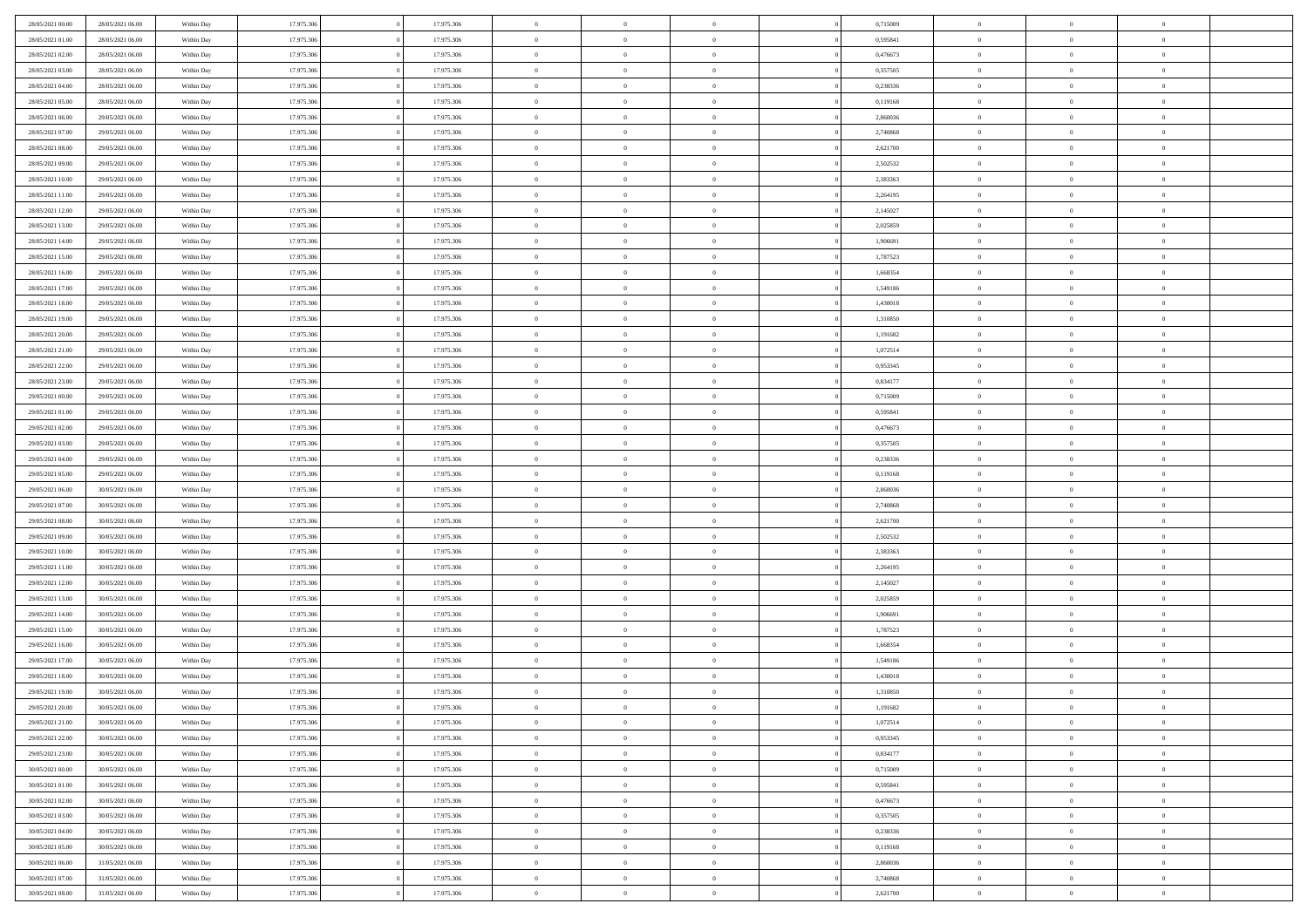| 30/05/2021 09:00 | 31/05/2021 06:00 | Within Day | 17.975.306 | 17.975.306 | $\theta$       | $\Omega$       | 2,502532 | $\theta$       | $\Omega$   | $\Omega$       |  |
|------------------|------------------|------------|------------|------------|----------------|----------------|----------|----------------|------------|----------------|--|
| 30/05/2021 11:00 | 31/05/2021 06:00 | Within Day | 17.975.306 | 17.975.306 | $\theta$       | $\Omega$       | 2,264195 | $\Omega$       | $\sqrt{2}$ | $\Omega$       |  |
| 30/05/2021 12:00 | 31/05/2021 06:00 | Within Day | 17.975.306 | 17.975.306 | $\theta$       | $\Omega$       | 2,145027 | $\Omega$       |            | $\Omega$       |  |
| 30/05/2021 13:00 | 31/05/2021 06:00 | Within Day | 17.975.306 | 17.975.306 | $\theta$       | $\Omega$       | 2,025859 | $\Omega$       |            | $\Omega$       |  |
| 30/05/2021 14:00 | 31/05/2021 06:00 | Within Day | 17.975.306 | 17.975.306 | $\theta$       | $\Omega$       | 1.906691 | $\theta$       | $\sqrt{2}$ | $\Omega$       |  |
| 30/05/2021 15:00 | 31/05/2021 06:00 | Within Day | 17.975.306 | 17.975.306 | $\theta$       | $^{\circ}$     | 1,787523 | $\Omega$       |            | $\Omega$       |  |
| 30/05/2021 16:00 | 31/05/2021 06:00 | Within Day | 17.975.306 | 17.975.306 | $\overline{0}$ | $\overline{0}$ | 1,668354 | $\overline{0}$ | $\Omega$   | $\Omega$       |  |
| 30/05/2021 17:00 | 31/05/2021 06:00 | Within Day | 17.975.306 | 17.975.306 | $\theta$       | $\Omega$       | 1,549186 | $\Omega$       | $\sqrt{2}$ | $\Omega$       |  |
| 30/05/2021 18:00 | 31/05/2021 06:00 | Within Day | 17.975.306 | 17.975.306 | $\theta$       | $\Omega$       | 1,430018 | $\sqrt{2}$     |            | $\Omega$       |  |
| 30/05/2021 19:00 | 31/05/2021 06:00 | Within Day | 17.975.306 | 17.975.306 | $\overline{0}$ | $\Omega$       | 1,310850 | $\overline{0}$ |            | $\Omega$       |  |
| 30/05/2021 20:00 | 31/05/2021 06:00 | Within Day | 17.975.306 | 17.975.306 | $\theta$       | $\Omega$       | 1.191682 | $\Omega$       |            | $\Omega$       |  |
| 30/05/2021 21:00 | 31/05/2021 06:00 | Within Day | 17.975.306 | 17.975.306 | $\mathbf{0}$   | $\Omega$       | 1,072514 | $\Omega$       | $\Omega$   | $\Omega$       |  |
| 30/05/2021 22.00 | 31/05/2021 06:00 | Within Day | 17.975.306 | 17.975.306 | $\overline{0}$ | $\Omega$       | 0,953345 | $\theta$       | $\Omega$   | $\Omega$       |  |
| 30/05/2021 23:00 | 31/05/2021 06:00 | Within Day | 17.975.306 | 17.975.306 | $\theta$       | $\Omega$       | 0,834177 | $\Omega$       |            | $\Omega$       |  |
| 31/05/2021 00:00 | 31/05/2021 06:00 | Within Day | 17.975.306 | 17.975.306 | $\theta$       | $\Omega$       | 0,715009 | $\Omega$       |            | $\Omega$       |  |
| 31/05/2021 01:00 | 31/05/2021 06:00 | Within Day | 17.975.306 | 17.975.306 | $\overline{0}$ | $\Omega$       | 0,595841 | $\overline{0}$ | $\Omega$   | $\overline{0}$ |  |
| 31/05/2021 02:00 | 31/05/2021 06:00 | Within Day | 17.975.306 | 17.975.306 | $\theta$       | $\Omega$       | 0.476673 | $\Omega$       |            | $\Omega$       |  |
| 31/05/2021 03:00 | 31/05/2021 06:00 | Within Day | 17.975.306 | 17.975.306 | $\mathbf{0}$   | $\Omega$       | 0,357505 | $\overline{0}$ | $\Omega$   | $\Omega$       |  |
| 31/05/2021 04:00 | 31/05/2021 06:00 | Within Day | 17.975.306 | 17.975.306 | $\overline{0}$ | $\Omega$       | 0,238336 | $\Omega$       | $\Omega$   | $\Omega$       |  |
| 31/05/2021 06:00 | 01/06/2021 06:00 | Within Day | 17.975.306 | 17.975.306 | $\theta$       | $\Omega$       | 2.860036 | $\Omega$       | $\Omega$   | $\Omega$       |  |

(\*) GCV used for the purpose of the conversion does not corresponding to the actual GCV of the Gas Day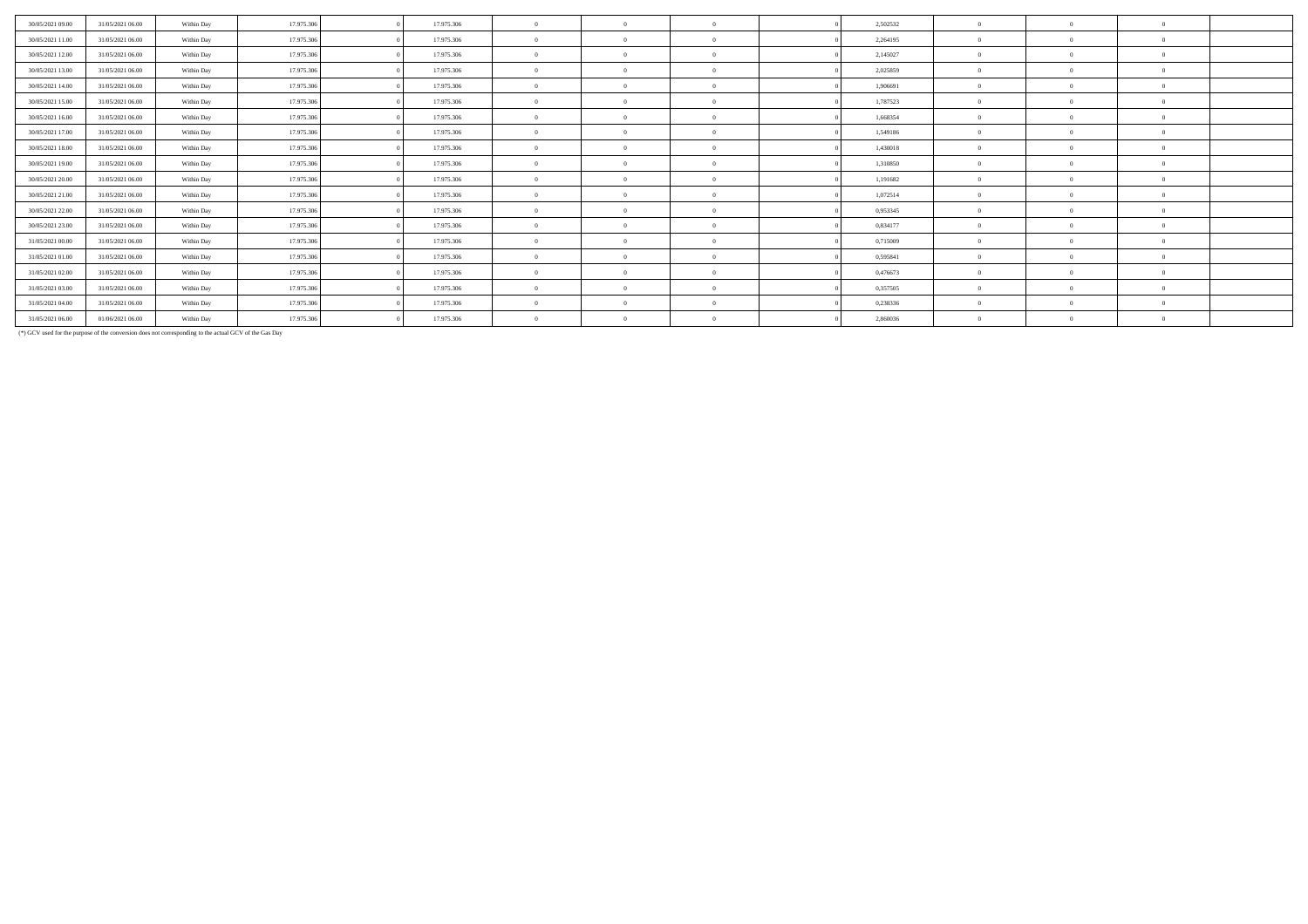## **SNAM RETE GAS**

**Transportation capacity at Exit Point interconnected with foreign pipelines**

**Update to 30/05/2021 of offered and assigned capacity in auction day-ahead and within-day**

**Thermal Year 2020/2021**

(Values in Scm/day (15° C; 1,01325 bar); Prices in c/Scm)

| <b>Exit Point</b> |
|-------------------|
|                   |

**PASSO-GRIES**

| Timeframe        |                  |                     |                            |                                              |            | Offered capacity |                | <b>Assigned capacity</b> | Day-Ahead                                    |                             | Prices                        |                                  |                                    |      |
|------------------|------------------|---------------------|----------------------------|----------------------------------------------|------------|------------------|----------------|--------------------------|----------------------------------------------|-----------------------------|-------------------------------|----------------------------------|------------------------------------|------|
| From             | To               | <b>Auction type</b> | Transportation<br>capacity | <b>Assigned capacity</b><br>(before auction) | Firm       | Interruptible    | Firm           | Interruptible            | <b>Interrupted Capacity</b><br>Interruptible | <b>Reserve price - Firm</b> | <b>Auction premium - Firm</b> | Reserve price -<br>Interruptible | Auction premium -<br>Interruptible | Note |
| 01/05/2021 06:00 | 02/05/2021 06:00 | Day Ahead           | 40.000.000                 |                                              | 40.000.000 | $\mathbf{0}$     | $\overline{0}$ | $\Omega$                 |                                              | 0,012852                    | $\overline{0}$                | 0,012852                         | $\Omega$                           |      |
| 02/05/2021 06:00 | 03/05/2021 06:00 | Day Ahead           | 40.000.000                 |                                              | 40.000.000 | $\Omega$         | $\theta$       | $\Omega$                 |                                              | 0,012852                    | $\overline{0}$                | 0,012852                         | $\theta$                           |      |
| 03/05/2021 06:00 | 04/05/2021 06:00 | Day Ahead           | 40.000.000                 |                                              | 40.000.000 | $\theta$         | $\overline{0}$ | $\overline{0}$           |                                              | 0,012852                    | $\mathbf{0}$                  | 0,012852                         | $\theta$                           |      |
| 04/05/2021 06:00 | 05/05/2021 06:00 | Day Ahead           | 40,000,000                 |                                              | 40,000,000 | $\mathbf{0}$     | $\overline{0}$ | $\overline{0}$           |                                              | 0.012852                    | $\mathbf{0}$                  | 0,012852                         | $\Omega$                           |      |
| 05/05/2021 06:00 | 06/05/2021 06:00 | Day Ahead           | 40.000.000                 |                                              | 40.000.000 | $\bf{0}$         | $\overline{0}$ | $\overline{0}$           |                                              | 0,012852                    | $\mathbf{0}$                  | 0,012852                         | $\theta$                           |      |
| 06/05/2021 06:00 | 07/05/2021 06:00 | Day Ahead           | 40.000.000                 |                                              | 40.000.000 | $\Omega$         | $\overline{0}$ | $\overline{0}$           |                                              | 0,012852                    | $\mathbf{0}$                  | 0,012852                         | $\theta$                           |      |
| 07/05/2021 06:00 | 08/05/2021 06:00 | Day Ahead           | 40.000.000                 |                                              | 40,000,000 | $\theta$         | $\theta$       | $\overline{0}$           |                                              | 0,012852                    | $\overline{0}$                | 0,012852                         | $\Omega$                           |      |
| 08/05/2021 06:00 | 09/05/2021 06:00 | Day Ahead           | 40.000.000                 |                                              | 40.000.000 | $\theta$         | $\overline{0}$ | $\overline{0}$           |                                              | 0,012852                    | $\mathbf{0}$                  | 0,012852                         | $\Omega$                           |      |
| 09/05/2021 06:00 | 10/05/2021 06:00 | Day Ahead           | 40.000.000                 |                                              | 40.000.000 | $\theta$         | $\overline{0}$ | $\overline{0}$           |                                              | 0,012852                    | $\mathbf{0}$                  | 0,012852                         | $\theta$                           |      |
| 10/05/2021 06:00 | 11/05/2021 06:00 | Day Ahead           | 40,000,000                 |                                              | 40,000,000 | $\theta$         | $\theta$       | $\theta$                 |                                              | 0.012852                    | $\theta$                      | 0,012852                         | $\theta$                           |      |
| 11/05/2021 06:00 | 12/05/2021 06:00 | Day Ahead           | 40.000.000                 |                                              | 40.000.000 | $\Omega$         | $\overline{0}$ | $\overline{0}$           |                                              | 0,012852                    | $\overline{0}$                | 0,012852                         | $\theta$                           |      |
| 12/05/2021 06:00 | 13/05/2021 06:00 | Day Ahead           | 40.000.000                 |                                              | 40.000.000 | $\Omega$         | $\theta$       | $\theta$                 |                                              | 0,012852                    | $\overline{0}$                | 0,012852                         | $\theta$                           |      |
| 13/05/2021 06:00 | 14/05/2021 06:00 | Day Ahead           | 40.000.000                 |                                              | 40.000.000 | $\theta$         | $\overline{0}$ | $\Omega$                 |                                              | 0,012852                    | $\overline{0}$                | 0,012852                         | $\Omega$                           |      |
| 14/05/2021 06:00 | 15/05/2021 06:00 | Day Ahead           | 40,000,000                 |                                              | 40,000,000 | $\theta$         | $\overline{0}$ | $\overline{0}$           |                                              | 0.012852                    | $\mathbf{0}$                  | 0,012852                         | $\theta$                           |      |
| 15/05/2021 06:00 | 16/05/2021 06:00 | Day Ahead           | 40.000.000                 |                                              | 40.000.000 | $\overline{0}$   | $\overline{0}$ | $\overline{0}$           |                                              | 0,012852                    | $\mathbf{0}$                  | 0,012852                         | $\theta$                           |      |
| 16/05/2021 06:00 | 17/05/2021 06:00 | Day Ahead           | 40.000.000                 |                                              | 40.000.000 | $\theta$         | $\overline{0}$ | $\overline{0}$           |                                              | 0,012852                    | $\,$ 0 $\,$                   | 0,012852                         | $\theta$                           |      |
| 17/05/2021 06:00 | 18/05/2021 06:00 | Day Ahead           | 40,000,000                 |                                              | 40,000,000 | $\Omega$         | $\theta$       | $\overline{0}$           |                                              | 0,012852                    | $\overline{0}$                | 0,012852                         | $\theta$                           |      |
| 18/05/2021 06:00 | 19/05/2021 06:00 | Day Ahead           | 40.000.000                 |                                              | 40.000.000 | $\theta$         | $\overline{0}$ | $\overline{0}$           |                                              | 0,012852                    | $\mathbf{0}$                  | 0,012852                         | $\theta$                           |      |
| 19/05/2021 06:00 | 20/05/2021 06:00 | Day Ahead           | 40.000.000                 |                                              | 40.000.000 | $\Omega$         | $\overline{0}$ | $\overline{0}$           |                                              | 0,012852                    | $\mathbf{0}$                  | 0,012852                         | $\theta$                           |      |
| 20/05/2021 06:00 | 21/05/2021 06:00 | Day Ahead           | 40.000.000                 |                                              | 40.000.000 | $\theta$         | 2.225          | $\overline{0}$           |                                              | 0,012852                    | $\mathbf{0}$                  | 0,012852                         | $\theta$                           |      |
| 21/05/2021 06:00 | 22/05/2021 06:00 | Day Ahead           | 40,000,000                 |                                              | 40,000,000 | $\mathbf{0}$     | 2.225          | $\overline{0}$           |                                              | 0,012852                    | $\,$ 0 $\,$                   | 0,012852                         | $\Omega$                           |      |
| 22/05/2021 06:00 | 23/05/2021 06:00 | Day Ahead           | 40.000.000                 |                                              | 40.000.000 | $\Omega$         | $\overline{0}$ | $\overline{0}$           |                                              | 0,012852                    | $\overline{0}$                | 0,012852                         | $\theta$                           |      |
| 23/05/2021 06:00 | 24/05/2021 06:00 | Day Ahead           | 40.000.000                 |                                              | 40.000.000 | $\Omega$         | $\theta$       | $\Omega$                 |                                              | 0,012852                    | $\overline{0}$                | 0,012852                         | $\theta$                           |      |
| 24/05/2021 06:00 | 25/05/2021 06:00 | Day Ahead           | 40.000.000                 |                                              | 40,000,000 | $\Omega$         | $\theta$       | $\overline{0}$           |                                              | 0,012852                    | $\theta$                      | 0,012852                         | $\Omega$                           |      |
| 25/05/2021 06:00 | 26/05/2021 06:00 | Day Ahead           | 40,000,000                 |                                              | 40,000,000 | $\Omega$         | $\theta$       | $\overline{0}$           |                                              | 0,012852                    | $\mathbf{0}$                  | 0,012852                         | $\theta$                           |      |
| 26/05/2021 06:00 | 27/05/2021 06:00 | Day Ahead           | 40.000.000                 |                                              | 40.000.000 | $\theta$         | $\overline{0}$ | $\overline{0}$           |                                              | 0,012852                    | $\mathbf{0}$                  | 0,012852                         | $\theta$                           |      |
| 27/05/2021 06:00 | 28/05/2021 06:00 | Day Ahead           | 40,000,000                 |                                              | 40,000,000 | $\Omega$         | $\theta$       | $\theta$                 |                                              | 0.012852                    | $\theta$                      | 0,012852                         | $\theta$                           |      |
| 28/05/2021 06:00 | 29/05/2021 06:00 | Day Ahead           | 40.000.000                 |                                              | 40.000.000 | $\theta$         | $\overline{0}$ | $\overline{0}$           |                                              | 0,012852                    | $\mathbf{0}$                  | 0,012852                         | $\overline{0}$                     |      |
| 29/05/2021 06:00 | 30/05/2021 06:00 | Day Ahead           | 40.000.000                 |                                              | 40.000.000 | $\Omega$         | $\overline{0}$ | $\overline{0}$           |                                              | 0,012852                    | $\mathbf{0}$                  | 0,012852                         | $\Omega$                           |      |
| 30/05/2021 06:00 | 31/05/2021 06:00 | Day Ahead           | 40.000.000                 |                                              | 40.000.000 | $\Omega$         | $\overline{0}$ | $\Omega$                 |                                              | 0,012852                    | $\overline{0}$                | 0,012852                         | $\Omega$                           |      |
| 31/05/2021 06:00 | 01/06/2021 06:00 | Day Ahead           | 40,000,000                 |                                              | 40,000,000 | $\overline{0}$   | $\theta$       | $\overline{0}$           |                                              | 0.012852                    | $\mathbf{0}$                  | 0.012852                         | $\Omega$                           |      |
| 01/05/2021 06:00 | 02/05/2021 06:00 | Within Day          | 40,000,000                 |                                              | 39.999.999 | $\mathbf{0}$     | $\overline{0}$ | $\overline{0}$           |                                              | 1,285251                    | $\mathbf{0}$                  | $\overline{0}$                   | $\theta$                           |      |
| 01/05/2021 07:00 | 02/05/2021 06:00 | Within Day          | 40.000.000                 |                                              | 38.333.332 | $\Omega$         | $\overline{0}$ | $\overline{0}$           |                                              | 1,285251                    | $\overline{0}$                | $\theta$                         | $\theta$                           |      |
| 01/05/2021 08:00 | 02/05/2021 06:00 | Within Day          | 40.000.000                 |                                              | 36.666.666 | $\Omega$         | $\overline{0}$ | $\overline{0}$           |                                              | 1,285251                    | $\overline{0}$                | $\theta$                         | $\theta$                           |      |
| 01/05/2021 09:00 | 02/05/2021 06:00 | Within Day          | 40.000.000                 |                                              | 34,999,999 | $\theta$         | $\theta$       | $\overline{0}$           |                                              | 1,285251                    | $\theta$                      | $\theta$                         | $\theta$                           |      |
| 01/05/2021 10:00 | 02/05/2021 06:00 | Within Day          | 40.000.000                 |                                              | 33.333.332 | $\theta$         | $\overline{0}$ | $\Omega$                 |                                              | 1,285250                    | $\overline{0}$                | $\theta$                         | $\theta$                           |      |
| 01/05/2021 11:00 | 02/05/2021 06:00 | Within Day          | 40.000.000                 |                                              | 31.666.666 | $\theta$         | $\overline{0}$ | $\overline{0}$           |                                              | 1,285250                    | $\mathbf{0}$                  | $\overline{0}$                   | $\theta$                           |      |
| 01/05/2021 12:00 | 02/05/2021 06:00 | Within Day          | 40.000.000                 |                                              | 29.999.999 | $\theta$         | $\theta$       | $\overline{0}$           |                                              | 1,285251                    | $\theta$                      | $\theta$                         | $\Omega$                           |      |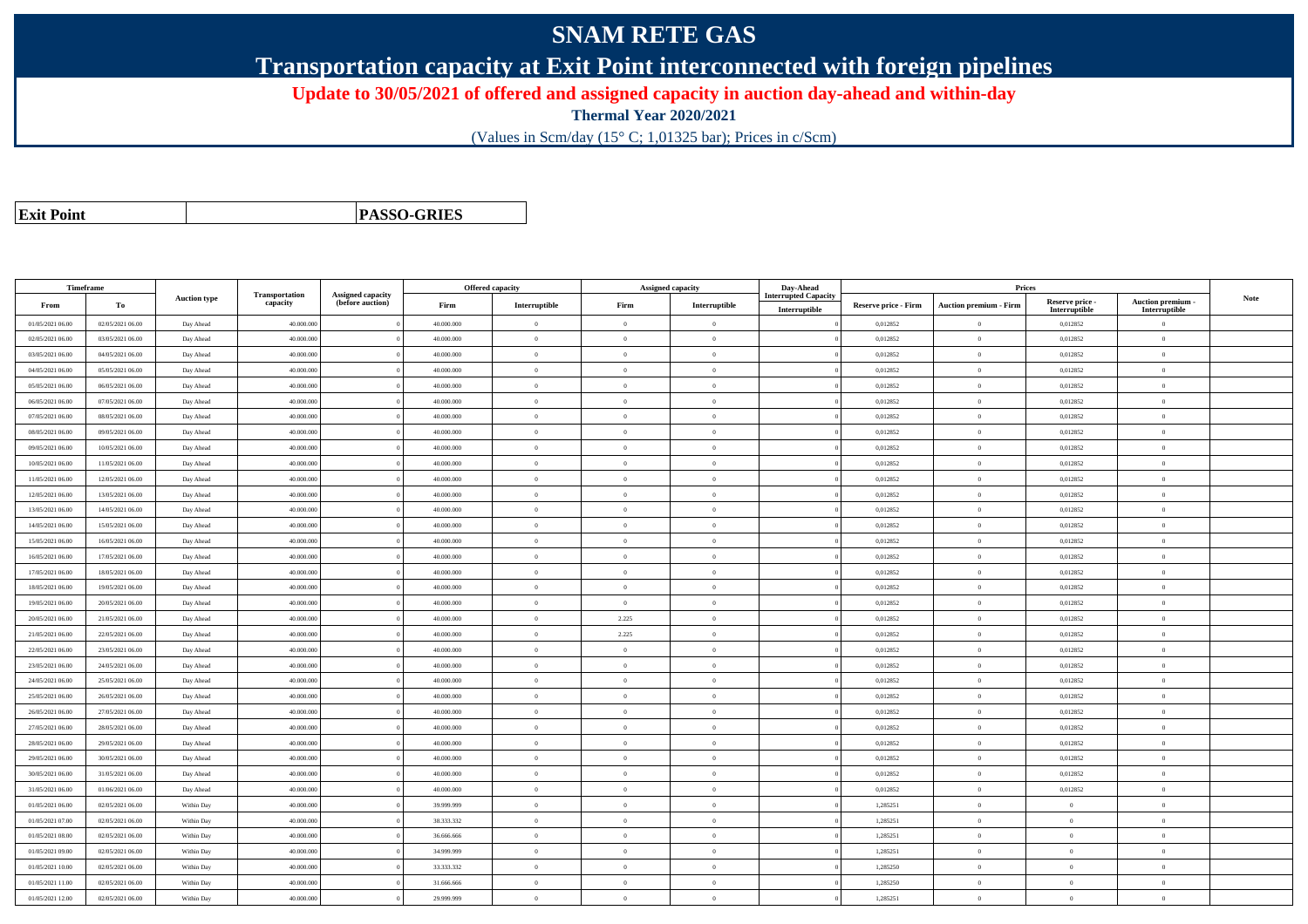| 01/05/2021 13:00 | 02/05/2021 06:00                     | Within Day | 40,000,00  | 28.333.332 | $\bf{0}$       | $\overline{0}$ | $\overline{0}$ | 1,285251 | $\bf{0}$       | $\bf{0}$       | $\bf{0}$       |  |
|------------------|--------------------------------------|------------|------------|------------|----------------|----------------|----------------|----------|----------------|----------------|----------------|--|
| 01/05/2021 14:00 | 02/05/2021 06:00                     | Within Day | 40.000.000 | 26.666.666 | $\overline{0}$ | $\overline{0}$ | $\overline{0}$ | 1,285251 | $\bf{0}$       | $\overline{0}$ | $\overline{0}$ |  |
| 01/05/2021 15:00 | 02/05/2021 06:00                     | Within Day | 40.000.000 | 24.999.999 | $\overline{0}$ | $\overline{0}$ | $\bf{0}$       | 1,285251 | $\bf{0}$       | $\overline{0}$ | $\,$ 0         |  |
| 01/05/2021 16:00 | 02/05/2021 06:00                     | Within Day | 40,000,00  | 23.333.333 | $\overline{0}$ | $\overline{0}$ | $\Omega$       | 1,285250 | $\overline{0}$ | $\mathbf{0}$   | $\overline{0}$ |  |
| 01/05/2021 17:00 | 02/05/2021 06:00                     | Within Day | 40.000.000 | 21.666.666 | $\mathbf{0}$   | $\overline{0}$ | $\overline{0}$ | 1,285250 | $\overline{0}$ | $\overline{0}$ | $\mathbf{0}$   |  |
| 01/05/2021 18:00 | 02/05/2021 06:00                     | Within Day | 40.000.000 | 19.999.999 | $\overline{0}$ | $\overline{0}$ | $\overline{0}$ | 1,285251 | $\bf{0}$       | $\overline{0}$ | $\,$ 0         |  |
| 01/05/2021 19:00 | 02/05/2021 06:00                     | Within Day | 40,000,00  | 18.333.333 | $\bf{0}$       | $\overline{0}$ | $\Omega$       | 1,285251 | $\bf{0}$       | $\mathbf{0}$   | $\bf{0}$       |  |
| 01/05/2021 20:00 | 02/05/2021 06:00                     | Within Day | 40.000.000 | 16.666.666 | $\overline{0}$ | $\overline{0}$ | $\overline{0}$ | 1,285251 | $\bf{0}$       | $\overline{0}$ | $\overline{0}$ |  |
| 01/05/2021 21:00 | 02/05/2021 06:00                     |            | 40.000.000 | 14.999.999 | $\overline{0}$ | $\overline{0}$ | $\overline{0}$ | 1,285251 | $\bf{0}$       | $\overline{0}$ | $\,$ 0         |  |
|                  |                                      | Within Day | 40,000,000 | 13.333.333 | $\overline{0}$ | $\overline{0}$ | $\Omega$       |          | $\overline{0}$ | $\mathbf{0}$   | $\theta$       |  |
| 01/05/2021 22.00 | 02/05/2021 06:00<br>02/05/2021 06:00 | Within Day |            |            | $\overline{0}$ |                |                | 1,285250 |                |                | $\overline{0}$ |  |
| 01/05/2021 23:00 |                                      | Within Day | 40.000.000 | 11.666.666 |                | $\overline{0}$ | $\overline{0}$ | 1,285250 | $\bf{0}$       | $\overline{0}$ |                |  |
| 02/05/2021 00:00 | 02/05/2021 06:00                     | Within Day | 40.000.000 | 9.999.999  | $\overline{0}$ | $\overline{0}$ | $\overline{0}$ | 1,285251 | $\bf{0}$       | $\overline{0}$ | $\,$ 0         |  |
| 02/05/2021 01:00 | 02/05/2021 06:00                     | Within Day | 40.000.000 | 8.333.333  | $\overline{0}$ | $\overline{0}$ | $\Omega$       | 1,285251 | $\overline{0}$ | $\mathbf{0}$   | $\overline{0}$ |  |
| 02/05/2021 02:00 | 02/05/2021 06:00                     | Within Day | 40.000.000 | 6.666.666  | $\overline{0}$ | $\overline{0}$ | $\overline{0}$ | 1,285251 | $\bf{0}$       | $\overline{0}$ | $\mathbf{0}$   |  |
| 02/05/2021 03:00 | 02/05/2021 06:00                     | Within Day | 40.000.000 | 4.999.999  | $\overline{0}$ | $\overline{0}$ | $\overline{0}$ | 1,285252 | $\bf{0}$       | $\overline{0}$ | $\,$ 0         |  |
| 02/05/2021 04:00 | 02/05/2021 06:00                     | Within Day | 40,000,00  | 3.333.333  | $\bf{0}$       | $\overline{0}$ | $\Omega$       | 1,285249 | $\bf{0}$       | $\mathbf{0}$   | $\bf{0}$       |  |
| 02/05/2021 05:00 | 02/05/2021 06:00                     | Within Day | 40.000.000 | 1.666.666  | $\overline{0}$ | $\overline{0}$ | $\overline{0}$ | 1,285249 | $\bf{0}$       | $\overline{0}$ | $\overline{0}$ |  |
| 02/05/2021 06:00 | 03/05/2021 06:00                     | Within Day | 40.000.000 | 39.999.999 | $\overline{0}$ | $\overline{0}$ | $\overline{0}$ | 1,285251 | $\bf{0}$       | $\overline{0}$ | $\,$ 0         |  |
| 02/05/2021 07:00 | 03/05/2021 06:00                     | Within Day | 40,000,000 | 38.333.332 | $\overline{0}$ | $\overline{0}$ | $\overline{0}$ | 1,285251 | $\overline{0}$ | $\mathbf{0}$   | $\theta$       |  |
| 02/05/2021 08:00 | 03/05/2021 06:00                     | Within Day | 40.000.000 | 36.666.666 | $\overline{0}$ | $\overline{0}$ | $\overline{0}$ | 1,285251 | $\bf{0}$       | $\overline{0}$ | $\overline{0}$ |  |
| 02/05/2021 09:00 | 03/05/2021 06:00                     | Within Day | 40.000.000 | 34.999.999 | $\overline{0}$ | $\overline{0}$ | $\bf{0}$       | 1,285251 | $\bf{0}$       | $\overline{0}$ | $\,$ 0         |  |
| 02/05/2021 11:00 | 03/05/2021 06:00                     | Within Day | 40.000.000 | 31,666,666 | $\overline{0}$ | $\overline{0}$ | $\Omega$       | 1,285250 | $\overline{0}$ | $\mathbf{0}$   | $\overline{0}$ |  |
| 02/05/2021 12:00 | 03/05/2021 06:00                     | Within Day | 40.000.000 | 29.999.999 | $\overline{0}$ | $\overline{0}$ | $\overline{0}$ | 1,285251 | $\bf{0}$       | $\overline{0}$ | $\overline{0}$ |  |
| 02/05/2021 13:00 | 03/05/2021 06:00                     | Within Day | 40.000.000 | 28.333.332 | $\overline{0}$ | $\overline{0}$ | $\overline{0}$ | 1,285251 | $\bf{0}$       | $\overline{0}$ | $\,$ 0         |  |
| 02/05/2021 14:00 | 03/05/2021 06:00                     | Within Day | 40,000,00  | 26.666.666 | $\bf{0}$       | $\overline{0}$ | $\Omega$       | 1,285251 | $\bf{0}$       | $\bf{0}$       | $\bf{0}$       |  |
| 02/05/2021 15:00 | 03/05/2021 06:00                     | Within Day | 40.000.000 | 24.999.999 | $\overline{0}$ | $\overline{0}$ | $\overline{0}$ | 1,285251 | $\bf{0}$       | $\overline{0}$ | $\overline{0}$ |  |
| 02/05/2021 16:00 | 03/05/2021 06:00                     | Within Day | 40.000.000 | 23.333.333 | $\overline{0}$ | $\overline{0}$ | $\overline{0}$ | 1,285250 | $\bf{0}$       | $\overline{0}$ | $\,$ 0         |  |
| 02/05/2021 17:00 | 03/05/2021 06:00                     | Within Day | 40,000,00  | 21,666,666 | $\overline{0}$ | $\overline{0}$ | $\Omega$       | 1,285250 | $\overline{0}$ | $\mathbf{0}$   | $\theta$       |  |
| 02/05/2021 18:00 | 03/05/2021 06:00                     | Within Day | 40.000.000 | 19.999.999 | $\overline{0}$ | $\overline{0}$ | $\overline{0}$ | 1,285251 | $\bf{0}$       | $\bf{0}$       | $\overline{0}$ |  |
| 02/05/2021 19:00 | 03/05/2021 06:00                     | Within Day | 40.000.000 | 18.333.333 | $\overline{0}$ | $\overline{0}$ | $\overline{0}$ | 1,285251 | $\bf{0}$       | $\overline{0}$ | $\,$ 0         |  |
| 02/05/2021 20:00 | 03/05/2021 06:00                     | Within Day | 40.000.000 | 16.666.666 | $\overline{0}$ | $\overline{0}$ | $\Omega$       | 1,285251 | $\bf{0}$       | $\overline{0}$ | $\bf{0}$       |  |
| 02/05/2021 21:00 | 03/05/2021 06:00                     | Within Day | 40.000.000 | 14.999.999 | $\overline{0}$ | $\overline{0}$ | $\overline{0}$ | 1,285251 | $\bf{0}$       | $\bf{0}$       | $\overline{0}$ |  |
| 02/05/2021 22:00 | 03/05/2021 06:00                     | Within Day | 40.000.000 | 13.333.333 | $\overline{0}$ | $\overline{0}$ | $\overline{0}$ | 1,285250 | $\bf{0}$       | $\overline{0}$ | $\,$ 0         |  |
| 02/05/2021 23:00 | 03/05/2021 06:00                     | Within Day | 40.000.000 | 11.666.666 | $\bf{0}$       | $\overline{0}$ | $\overline{0}$ | 1,285250 | $\bf{0}$       | $\overline{0}$ | $\bf{0}$       |  |
| 03/05/2021 00:00 | 03/05/2021 06:00                     | Within Day | 40.000.000 | 9.999.999  | $\overline{0}$ | $\overline{0}$ | $\overline{0}$ | 1,285251 | $\bf{0}$       | $\bf{0}$       | $\overline{0}$ |  |
| 03/05/2021 01:00 | 03/05/2021 06:00                     | Within Day | 40.000.000 | 8.333.333  | $\overline{0}$ | $\overline{0}$ | $\overline{0}$ | 1,285251 | $\bf{0}$       | $\overline{0}$ | $\,$ 0         |  |
| 03/05/2021 02:00 | 03/05/2021 06:00                     | Within Day | 40.000.000 | 6.666.666  | $\bf{0}$       | $\overline{0}$ | $\Omega$       | 1,285251 | $\bf{0}$       | $\overline{0}$ | $\bf{0}$       |  |
| 03/05/2021 03:00 | 03/05/2021 06:00                     | Within Day | 40.000.000 | 4.999.999  | $\overline{0}$ | $\overline{0}$ | $\overline{0}$ | 1,285252 | $\bf{0}$       | $\bf{0}$       | $\overline{0}$ |  |
| 03/05/2021 04:00 | 03/05/2021 06:00                     | Within Day | 40.000.000 | 3.333.333  | $\overline{0}$ | $\overline{0}$ | $\overline{0}$ | 1,285249 | $\bf{0}$       | $\overline{0}$ | $\,$ 0         |  |
| 03/05/2021 05:00 | 03/05/2021 06:00                     | Within Day | 40.000.000 | 1.666.666  | $\bf{0}$       | $\overline{0}$ | $\Omega$       | 1,285249 | $\bf{0}$       | $\overline{0}$ | $\bf{0}$       |  |
| 03/05/2021 06:00 | 04/05/2021 06:00                     | Within Day | 40.000.000 | 39.999.999 | $\overline{0}$ | $\overline{0}$ | $\overline{0}$ | 1,285251 | $\bf{0}$       | $\bf{0}$       | $\overline{0}$ |  |
| 03/05/2021 07:00 | 04/05/2021 06:00                     | Within Day | 40.000.000 | 38.333.332 | $\overline{0}$ | $\overline{0}$ | $\overline{0}$ | 1,285251 | $\bf{0}$       | $\overline{0}$ | $\,$ 0         |  |
| 03/05/2021 08:00 | 04/05/2021 06:00                     | Within Day | 40.000.000 | 36.666.666 | $\bf{0}$       | $\overline{0}$ | $\overline{0}$ | 1,285251 | $\bf{0}$       | $\overline{0}$ | $\bf{0}$       |  |
| 03/05/2021 09:00 | 04/05/2021 06:00                     | Within Day | 40.000.000 | 34.999.999 | $\overline{0}$ | $\overline{0}$ | $\overline{0}$ | 1,285251 | $\bf{0}$       | $\bf{0}$       | $\overline{0}$ |  |
| 03/05/2021 10:00 | 04/05/2021 06:00                     | Within Day | 40.000.000 | 33.333.332 | $\overline{0}$ | $\overline{0}$ | $\overline{0}$ | 1,285250 | $\overline{0}$ | $\overline{0}$ | $\overline{0}$ |  |
| 03/05/2021 11:00 | 04/05/2021 06:00                     | Within Day | 40.000.000 | 31.666.666 | $\bf{0}$       | $\overline{0}$ | $\overline{0}$ | 1,285250 | $\mathbf{0}$   | $\mathbf{0}$   | $\bf{0}$       |  |
| 03/05/2021 12:00 | 04/05/2021 06:00                     | Within Day | 40.000.000 | 29.999.999 | $\overline{0}$ | $\overline{0}$ | $\overline{0}$ | 1,285251 | $\mathbf{0}$   | $\overline{0}$ | $\mathbf{0}$   |  |
| 03/05/2021 13:00 | 04/05/2021 06:00                     | Within Day | 40.000.000 | 28.333.332 | $\,$ 0 $\,$    | $\overline{0}$ | $\overline{0}$ | 1,285251 | $\,$ 0 $\,$    | $\overline{0}$ | $\,0\,$        |  |
| 03/05/2021 14:00 | 04/05/2021 06:00                     | Within Day | 40.000.000 | 26.666.666 | $\bf{0}$       | $\overline{0}$ | $\overline{0}$ | 1,285251 | $\mathbf{0}$   | $\overline{0}$ | $\mathbf{0}$   |  |
| 03/05/2021 15:00 | 04/05/2021 06:00                     | Within Day | 40.000.000 | 24.999.999 | $\overline{0}$ | $\overline{0}$ | $\overline{0}$ | 1,285251 | $\mathbf{0}$   | $\overline{0}$ | $\mathbf{0}$   |  |
| 03/05/2021 16:00 | 04/05/2021 06:00                     | Within Day | 40.000.000 | 23.333.333 | $\,$ 0 $\,$    | $\overline{0}$ | $\overline{0}$ | 1,285250 | $\,$ 0 $\,$    | $\overline{0}$ | $\,0\,$        |  |
| 03/05/2021 17:00 | 04/05/2021 06:00                     | Within Day | 40.000.000 | 21.666.666 | $\bf{0}$       | $\overline{0}$ | $\overline{0}$ | 1,285250 | $\bf{0}$       | $\mathbf{0}$   | $\mathbf{0}$   |  |
| 03/05/2021 18:00 | 04/05/2021 06:00                     | Within Day | 40.000.000 | 19.999.999 | $\overline{0}$ | $\overline{0}$ | $\overline{0}$ | 1,285251 | $\mathbf{0}$   | $\overline{0}$ | $\mathbf{0}$   |  |
| 03/05/2021 19:00 | 04/05/2021 06:00                     | Within Day | 40.000.000 | 18.333.333 | $\,$ 0         | $\overline{0}$ | $\overline{0}$ | 1,285251 | $\,$ 0 $\,$    | $\overline{0}$ | $\,0\,$        |  |
| 03/05/2021 20:00 | 04/05/2021 06:00                     | Within Day | 40.000.000 | 16.666.666 | $\bf{0}$       | $\overline{0}$ | $\overline{0}$ | 1,285251 | $\mathbf{0}$   | $\overline{0}$ | $\mathbf{0}$   |  |
| 03/05/2021 21:00 | 04/05/2021 06:00                     | Within Day | 40.000.000 | 14.999.999 | $\overline{0}$ | $\overline{0}$ | $\overline{0}$ | 1,285251 | $\overline{0}$ | $\overline{0}$ | $\overline{0}$ |  |
| 03/05/2021 22:00 | 04/05/2021 06:00                     | Within Day | 40.000.000 | 13.333.333 | $\,$ 0         | $\overline{0}$ | $\overline{0}$ | 1,285250 | $\bf{0}$       | $\overline{0}$ | $\,0\,$        |  |
|                  |                                      |            |            |            |                |                |                |          |                |                |                |  |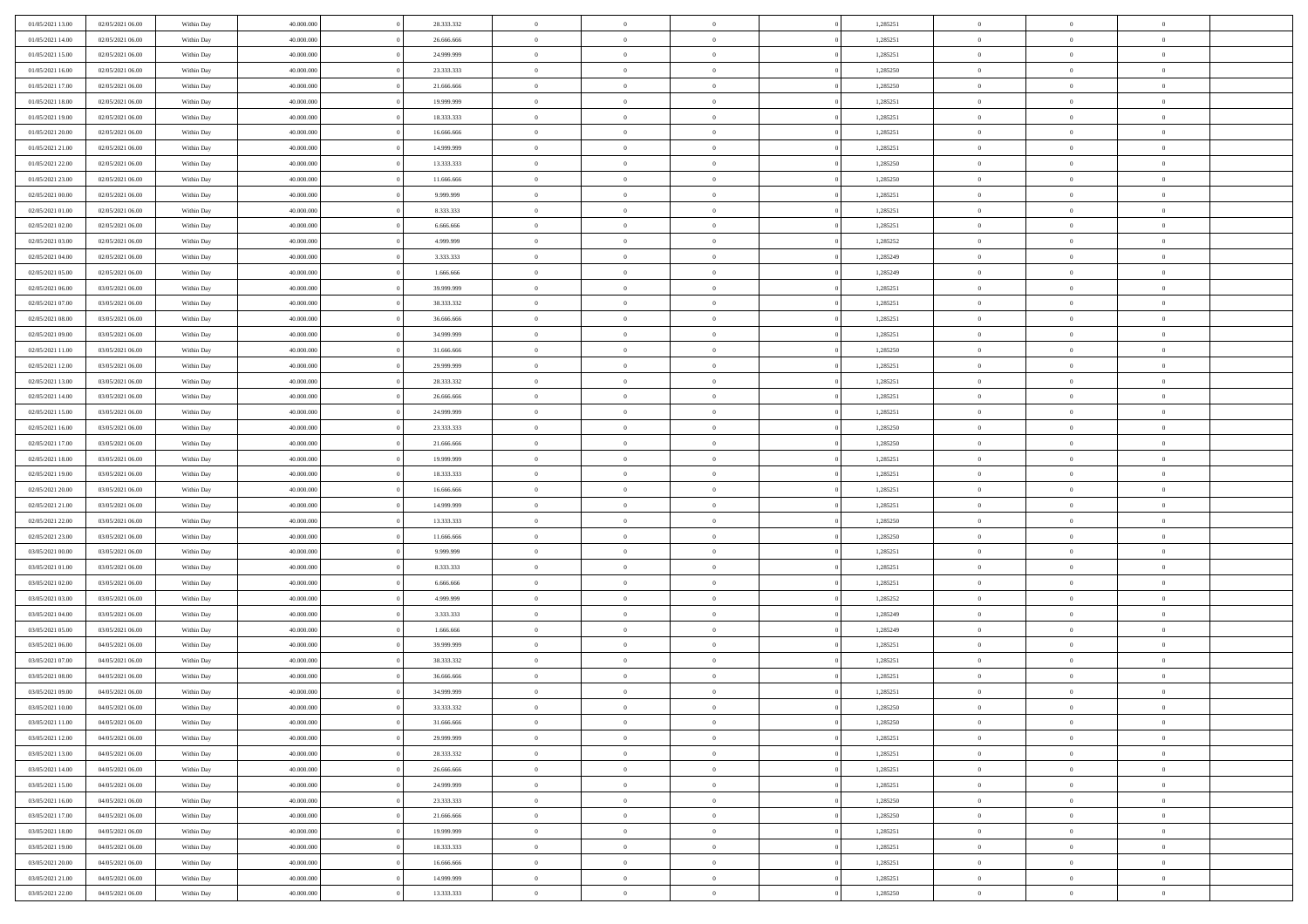| 03/05/2021 23:00 | 04/05/2021 06:00                     | Within Day               | 40.000.000               | 11.666.666 | $\,$ 0 $\,$    | $\overline{0}$                    | $\overline{0}$             |          | 1,285250 | $\bf{0}$       | $\overline{0}$                   | $\,0\,$        |  |
|------------------|--------------------------------------|--------------------------|--------------------------|------------|----------------|-----------------------------------|----------------------------|----------|----------|----------------|----------------------------------|----------------|--|
| 04/05/2021 00:00 | 04/05/2021 06:00                     | Within Day               | 40,000,000               | 9.999.999  | $\overline{0}$ | $\overline{0}$                    | $\mathbf{0}$               |          | 1,285251 | $\theta$       | $\overline{0}$                   | $\theta$       |  |
| 04/05/2021 01:00 | 04/05/2021 06:00                     | Within Day               | 40.000.000               | 8.333.333  | $\theta$       | $\overline{0}$                    | $\overline{0}$             |          | 1,285251 | $\mathbf{0}$   | $\overline{0}$                   | $\overline{0}$ |  |
| 04/05/2021 02:00 | 04/05/2021 06:00                     | Within Day               | 40.000.000               | 6.666.666  | $\,$ 0 $\,$    | $\overline{0}$                    | $\overline{0}$             |          | 1,285251 | $\bf{0}$       | $\overline{0}$                   | $\bf{0}$       |  |
| 04/05/2021 03:00 | 04/05/2021 06:00                     | Within Day               | 40,000,000               | 4.999.999  | $\bf{0}$       | $\overline{0}$                    | $\mathbf{0}$               |          | 1,285252 | $\bf{0}$       | $\bf{0}$                         | $\,0\,$        |  |
| 04/05/2021 04:00 | 04/05/2021 06:00                     | Within Day               | 40.000.000               | 3.333.333  | $\theta$       | $\overline{0}$                    | $\mathbf{0}$               |          | 1,285249 | $\mathbf{0}$   | $\overline{0}$                   | $\overline{0}$ |  |
| 04/05/2021 05:00 | 04/05/2021 06:00                     | Within Day               | 40.000.000               | 1.666.666  | $\,$ 0 $\,$    | $\overline{0}$                    | $\overline{0}$             |          | 1,285249 | $\bf{0}$       | $\overline{0}$                   | $\bf{0}$       |  |
| 04/05/2021 06:00 |                                      |                          | 40,000,000               |            | $\overline{0}$ | $\overline{0}$                    | $\mathbf{0}$               |          |          | $\,$ 0 $\,$    | $\overline{0}$                   | $\overline{0}$ |  |
|                  | 05/05/2021 06:00                     | Within Day               |                          | 39.999.999 | $\theta$       |                                   |                            |          | 1,285251 | $\mathbf{0}$   |                                  | $\overline{0}$ |  |
| 04/05/2021 07:00 | 05/05/2021 06:00                     | Within Day               | 40.000.000               | 38.333.332 |                | $\overline{0}$                    | $\overline{0}$<br>$\Omega$ |          | 1,285251 |                | $\overline{0}$                   |                |  |
| 04/05/2021 08:00 | 05/05/2021 06:00                     | Within Day               | 40.000.000               | 36.666.666 | $\,$ 0 $\,$    | $\overline{0}$                    |                            |          | 1,285251 | $\bf{0}$       | $\overline{0}$                   | $\bf{0}$       |  |
| 04/05/2021 09:00 | 05/05/2021 06:00                     | Within Day               | 40,000,000               | 34.999.999 | $\bf{0}$       | $\overline{0}$                    | $\mathbf{0}$               |          | 1,285251 | $\bf{0}$       | $\overline{0}$                   | $\theta$       |  |
| 04/05/2021 10:00 | 05/05/2021 06:00                     | Within Day               | 40.000.000               | 33.333.332 | $\theta$       | $\overline{0}$                    | $\overline{0}$             |          | 1,285250 | $\mathbf{0}$   | $\overline{0}$                   | $\overline{0}$ |  |
| 04/05/2021 11:00 | 05/05/2021 06:00                     | Within Day               | 40.000.000               | 31.666.666 | $\,$ 0 $\,$    | $\overline{0}$                    | $\overline{0}$             |          | 1,285250 | $\bf{0}$       | $\overline{0}$                   | $\overline{0}$ |  |
| 04/05/2021 12:00 | 05/05/2021 06:00                     | Within Day               | 40,000,000               | 29.999.999 | $\bf{0}$       | $\overline{0}$                    | $\mathbf{0}$               |          | 1,285251 | $\bf{0}$       | $\mathbf{0}$                     | $\,0\,$        |  |
| 04/05/2021 13:00 | 05/05/2021 06:00                     | Within Day               | 40.000.000               | 28.333.332 | $\overline{0}$ | $\overline{0}$                    | $\overline{0}$             |          | 1,285251 | $\mathbf{0}$   | $\overline{0}$                   | $\overline{0}$ |  |
| 04/05/2021 14:00 | 05/05/2021 06:00                     | Within Day               | 40.000.000               | 26.666.666 | $\,$ 0 $\,$    | $\overline{0}$                    | $\Omega$                   |          | 1,285251 | $\bf{0}$       | $\overline{0}$                   | $\bf{0}$       |  |
| 04/05/2021 15:00 | 05/05/2021 06:00                     | Within Day               | 40,000,000               | 24.999.999 | $\,$ 0         | $\overline{0}$                    | $\mathbf{0}$               |          | 1,285251 | $\,$ 0 $\,$    | $\overline{0}$                   | $\overline{0}$ |  |
| 04/05/2021 16:00 | 05/05/2021 06:00                     | Within Day               | 40.000.000               | 23.333.333 | $\theta$       | $\overline{0}$                    | $\mathbf{0}$               |          | 1,285250 | $\mathbf{0}$   | $\overline{0}$                   | $\overline{0}$ |  |
| 04/05/2021 17:00 | 05/05/2021 06:00                     | Within Day               | 40.000.000               | 21.666.666 | $\,$ 0 $\,$    | $\overline{0}$                    | $\Omega$                   |          | 1,285250 | $\bf{0}$       | $\overline{0}$                   | $\bf{0}$       |  |
| 04/05/2021 18:00 | 05/05/2021 06:00                     | Within Day               | 40,000,000               | 19.999.999 | $\overline{0}$ | $\overline{0}$                    | $\mathbf{0}$               |          | 1,285251 | $\bf{0}$       | $\mathbf{0}$                     | $\overline{0}$ |  |
| 04/05/2021 19:00 | 05/05/2021 06:00                     | Within Day               | 40.000.000               | 18.333.333 | $\theta$       | $\overline{0}$                    | $\overline{0}$             |          | 1,285251 | $\mathbf{0}$   | $\overline{0}$                   | $\overline{0}$ |  |
| 04/05/2021 20:00 | 05/05/2021 06:00                     | Within Day               | 40.000.000               | 16.666.666 | $\,$ 0 $\,$    | $\overline{0}$                    | $\overline{0}$             |          | 1,285251 | $\bf{0}$       | $\overline{0}$                   | $\bf{0}$       |  |
| 04/05/2021 21:00 | 05/05/2021 06:00                     | Within Day               | 40,000,000               | 14.999.999 | $\bf{0}$       | $\overline{0}$                    | $\mathbf{0}$               |          | 1,285251 | $\,$ 0 $\,$    | $\bf{0}$                         | $\,0\,$        |  |
| 04/05/2021 22:00 | 05/05/2021 06:00                     | Within Day               | 40.000.000               | 13.333.333 | $\theta$       | $\overline{0}$                    | $\mathbf{0}$               |          | 1,285250 | $\mathbf{0}$   | $\overline{0}$                   | $\overline{0}$ |  |
| 04/05/2021 23:00 | 05/05/2021 06:00                     | Within Day               | 40.000.000               | 11.666.666 | $\,$ 0 $\,$    | $\overline{0}$                    | $\overline{0}$             |          | 1,285250 | $\bf{0}$       | $\overline{0}$                   | $\bf{0}$       |  |
| 05/05/2021 00:00 | 05/05/2021 06:00                     | Within Day               | 40,000,000               | 9.999.999  | $\,$ 0         | $\overline{0}$                    | $\mathbf{0}$               |          | 1,285251 | $\bf{0}$       | $\overline{0}$                   | $\overline{0}$ |  |
| 05/05/2021 01:00 | 05/05/2021 06:00                     | Within Day               | 40.000.000               | 8.333.333  | $\theta$       | $\overline{0}$                    | $\mathbf{0}$               |          | 1,285251 | $\mathbf{0}$   | $\overline{0}$                   | $\overline{0}$ |  |
| 05/05/2021 02:00 | 05/05/2021 06:00                     | Within Day               | 40.000.000               | 6.666.666  | $\,$ 0 $\,$    | $\overline{0}$                    | $\Omega$                   |          | 1,285251 | $\bf{0}$       | $\overline{0}$                   | $\bf{0}$       |  |
| 05/05/2021 03:00 | 05/05/2021 06:00                     | Within Day               | 40,000,000               | 4.999.999  | $\bf{0}$       | $\overline{0}$                    | $\mathbf{0}$               |          | 1,285252 | $\bf{0}$       | $\mathbf{0}$                     | $\overline{0}$ |  |
| 05/05/2021 04:00 | 05/05/2021 06:00                     | Within Day               | 40.000.000               | 3.333.333  | $\theta$       | $\overline{0}$                    | $\overline{0}$             |          | 1,285249 | $\mathbf{0}$   | $\overline{0}$                   | $\overline{0}$ |  |
| 05/05/2021 05:00 | 05/05/2021 06:00                     | Within Day               | 40.000.000               | 1.666.666  | $\,$ 0 $\,$    | $\overline{0}$                    | $\overline{0}$             |          | 1,285249 | $\,$ 0         | $\overline{0}$                   | $\,$ 0 $\,$    |  |
| 05/05/2021 06:00 | 06/05/2021 06:00                     | Within Day               | 40,000,000               | 39.999.999 | $\bf{0}$       | $\overline{0}$                    | $\mathbf{0}$               |          | 1,285251 | $\bf{0}$       | $\mathbf{0}$                     | $\bf{0}$       |  |
| 05/05/2021 07:00 | 06/05/2021 06:00                     | Within Day               | 40.000.000               | 38.333.332 | $\theta$       | $\overline{0}$                    | $\overline{0}$             |          | 1,285251 | $\mathbf{0}$   | $\overline{0}$                   | $\overline{0}$ |  |
| 05/05/2021 08:00 | 06/05/2021 06:00                     | Within Day               | 40.000.000               | 36.666.666 | $\theta$       | $\overline{0}$                    | $\overline{0}$             |          | 1,285251 | $\,$ 0         | $\overline{0}$                   | $\theta$       |  |
| 05/05/2021 09:00 | 06/05/2021 06:00                     | Within Day               | 40,000,000               | 34.999.999 | $\bf{0}$       | $\overline{0}$                    | $\mathbf{0}$               |          | 1,285251 | $\mathbf{0}$   | $\overline{0}$                   | $\overline{0}$ |  |
| 05/05/2021 10:00 | 06/05/2021 06:00                     | Within Day               | 40.000.000               | 33.333.332 | $\theta$       | $\overline{0}$                    | $\mathbf{0}$               |          | 1,285250 | $\mathbf{0}$   | $\overline{0}$                   | $\overline{0}$ |  |
| 05/05/2021 11:00 | 06/05/2021 06:00                     | Within Day               | 40.000.000               | 31.666.666 | $\theta$       | $\overline{0}$                    | $\overline{0}$             |          | 1,285250 | $\,$ 0         | $\overline{0}$                   | $\,$ 0 $\,$    |  |
| 05/05/2021 12:00 | 06/05/2021 06:00                     | Within Day               | 40,000,000               | 29.999.999 | $\bf{0}$       | $\overline{0}$                    | $\mathbf{0}$               |          | 1,285251 | $\bf{0}$       | $\mathbf{0}$                     | $\bf{0}$       |  |
| 05/05/2021 13:00 | 06/05/2021 06:00                     | Within Day               | 40.000.000               | 28.333.332 | $\theta$       | $\overline{0}$                    | $\overline{0}$             |          | 1,285251 | $\mathbf{0}$   | $\overline{0}$                   | $\overline{0}$ |  |
| 05/05/2021 14:00 | 06/05/2021 06:00                     | Within Day               | 40.000.000               | 26.666.666 | $\,$ 0 $\,$    | $\overline{0}$                    | $\overline{0}$             |          | 1,285251 | $\,$ 0         | $\overline{0}$                   | $\,$ 0 $\,$    |  |
| 05/05/2021 15:00 | 06/05/2021 06:00                     |                          | 40,000,000               | 24.999.999 | $\,$ 0         | $\,$ 0 $\,$                       | $\overline{0}$             |          | 1,285251 | $\,$ 0 $\,$    | $\overline{0}$                   | $\bf{0}$       |  |
| 05/05/2021 16:00 | 06/05/2021 06:00                     | Within Day<br>Within Day | 40.000.000               | 23.333.333 | $\theta$       | $\overline{0}$                    | $\mathbf{0}$               |          | 1,285250 | $\mathbf{0}$   | $\overline{0}$                   | $\overline{0}$ |  |
|                  |                                      |                          |                          |            |                |                                   |                            |          |          |                |                                  |                |  |
| 05/05/2021 17:00 | 06/05/2021 06:00                     | Within Day               | 40.000.000<br>40,000,000 | 21.666.666 | $\theta$       | $\overline{0}$                    | $\overline{0}$             |          | 1,285250 | $\,$ 0         | $\overline{0}$<br>$\overline{0}$ | $\,$ 0 $\,$    |  |
| 05/05/2021 18:00 | 06/05/2021 06:00<br>06/05/2021 06:00 | Within Day               |                          | 19.999.999 | $\bf{0}$       | $\,$ 0 $\,$                       | $\mathbf{0}$               |          | 1,285251 | $\,$ 0 $\,$    |                                  | $\bf{0}$       |  |
| 05/05/2021 19:00 |                                      | Within Day               | 40.000.000               | 18.333.333 | $\overline{0}$ | $\theta$                          |                            |          | 1,285251 | $\overline{0}$ | $\theta$                         | $\theta$       |  |
| 05/05/2021 20:00 | 06/05/2021 06:00                     | Within Day               | 40.000.000               | 16.666.666 | $\,$ 0 $\,$    | $\overline{0}$                    | $\overline{0}$             |          | 1,285251 | $\,$ 0 $\,$    | $\bf{0}$                         | $\,$ 0 $\,$    |  |
| 05/05/2021 21:00 | 06/05/2021 06:00                     | Within Day               | 40,000,000               | 14.999.999 | $\overline{0}$ | $\hspace{0.1cm} 0 \hspace{0.1cm}$ | $\overline{0}$             |          | 1,285251 | $\,$ 0 $\,$    | $\overline{0}$                   | $\overline{0}$ |  |
| 05/05/2021 22:00 | 06/05/2021 06:00                     | Within Day               | 40.000.000               | 13.333.333 | $\,$ 0 $\,$    | $\overline{0}$                    | $\overline{0}$             |          | 1,285250 | $\,$ 0 $\,$    | $\bf{0}$                         | $\mathbf{0}$   |  |
| 05/05/2021 23:00 | 06/05/2021 06:00                     | Within Day               | 40.000.000               | 11.666.666 | $\,$ 0 $\,$    | $\overline{0}$                    | $\overline{0}$             | $\theta$ | 1,285250 | $\,$ 0 $\,$    | $\bf{0}$                         | $\,$ 0 $\,$    |  |
| 06/05/2021 00:00 | 06/05/2021 06:00                     | Within Day               | 40.000.000               | 9.999.999  | $\,$ 0 $\,$    | $\,$ 0 $\,$                       | $\overline{0}$             |          | 1,285251 | $\,$ 0 $\,$    | $\overline{0}$                   | $\overline{0}$ |  |
| 06/05/2021 01:00 | 06/05/2021 06:00                     | Within Day               | 40.000.000               | 8.333.333  | $\mathbf{0}$   | $\overline{0}$                    | $\overline{0}$             |          | 1,285251 | $\mathbf{0}$   | $\bf{0}$                         | $\overline{0}$ |  |
| 06/05/2021 02:00 | 06/05/2021 06:00                     | Within Day               | 40.000.000               | 6.666.666  | $\,$ 0 $\,$    | $\overline{0}$                    | $\overline{0}$             |          | 1,285251 | $\,$ 0 $\,$    | $\bf{0}$                         | $\,$ 0 $\,$    |  |
| 06/05/2021 03:00 | 06/05/2021 06:00                     | Within Day               | 40.000.000               | 4.999.999  | $\bf{0}$       | $\overline{0}$                    | $\overline{0}$             |          | 1,285252 | $\,$ 0 $\,$    | $\overline{0}$                   | $\overline{0}$ |  |
| 06/05/2021 04:00 | 06/05/2021 06:00                     | Within Day               | 40.000.000               | 3.333.333  | $\,$ 0 $\,$    | $\overline{0}$                    | $\overline{0}$             |          | 1,285249 | $\,$ 0 $\,$    | $\bf{0}$                         | $\overline{0}$ |  |
| 06/05/2021 05:00 | 06/05/2021 06:00                     | Within Day               | 40.000.000               | 1.666.666  | $\,$ 0 $\,$    | $\overline{0}$                    | $\overline{0}$             |          | 1,285249 | $\,$ 0 $\,$    | $\bf{0}$                         | $\,$ 0 $\,$    |  |
| 06/05/2021 06:00 | 07/05/2021 06:00                     | Within Day               | 40.000.000               | 39.999.999 | $\,$ 0 $\,$    | $\,$ 0 $\,$                       | $\overline{0}$             |          | 1,285251 | $\,$ 0 $\,$    | $\overline{0}$                   | $\overline{0}$ |  |
| 06/05/2021 07:00 | 07/05/2021 06:00                     | Within Day               | 40.000.000               | 38.333.332 | $\theta$       | $\overline{0}$                    | $\overline{0}$             |          | 1,285251 | $\,$ 0 $\,$    | $\mathbf{0}$                     | $\overline{0}$ |  |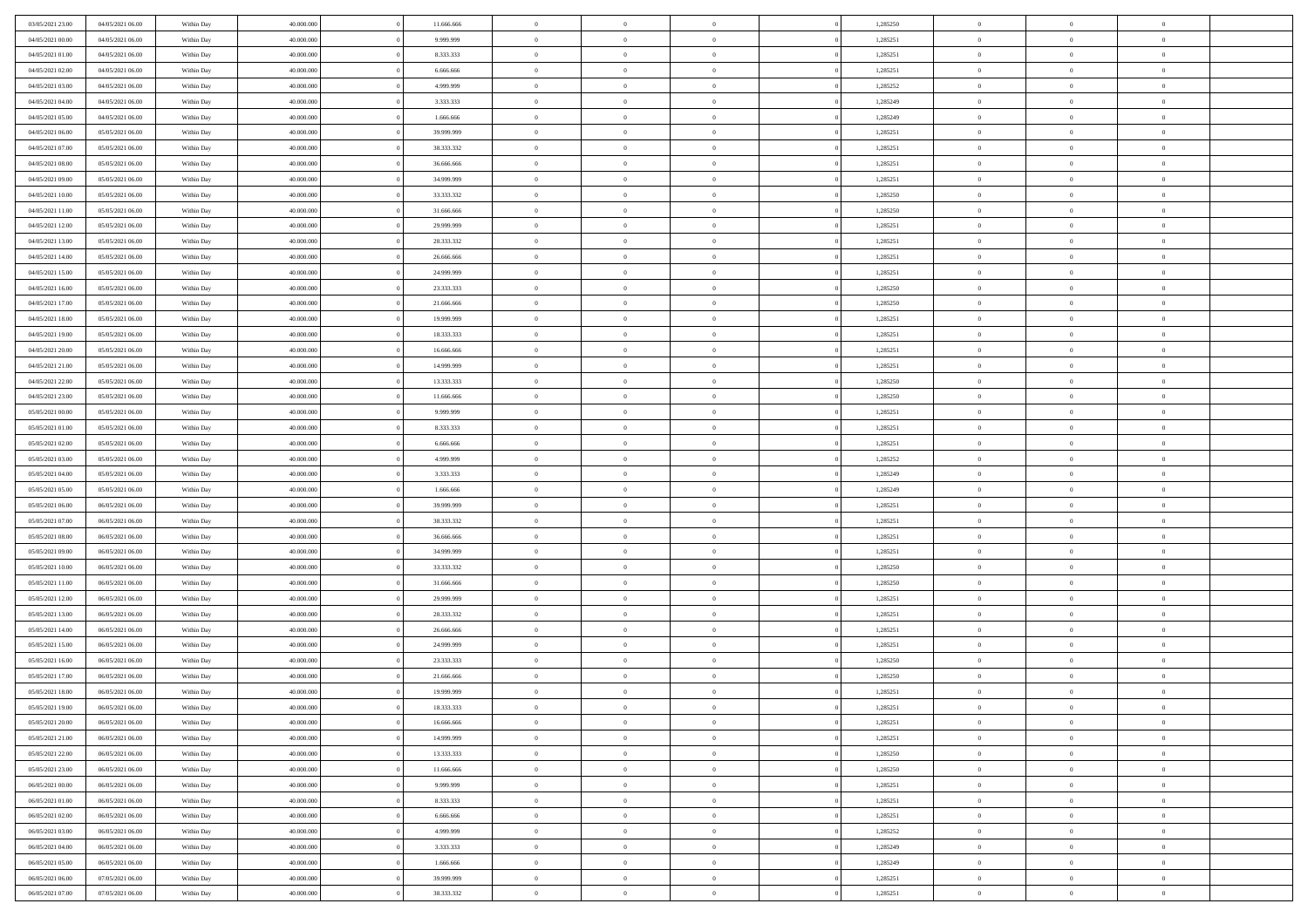| 06/05/2021 08:00                     | 07/05/2021 06:00                     | Within Day               | 40,000,000               | 36,666,666               | $\bf{0}$                      | $\overline{0}$                   | $\Omega$                         | 1,285251             | $\mathbf{0}$             | $\overline{0}$             | $\bf{0}$                   |  |
|--------------------------------------|--------------------------------------|--------------------------|--------------------------|--------------------------|-------------------------------|----------------------------------|----------------------------------|----------------------|--------------------------|----------------------------|----------------------------|--|
| 06/05/2021 09:00                     | 07/05/2021 06:00                     | Within Day               | 40.000.000               | 34.999.999               | $\theta$                      | $\overline{0}$                   | $\overline{0}$                   | 1,285251             | $\mathbf{0}$             | $\bf{0}$                   | $\overline{0}$             |  |
| 06/05/2021 10:00                     | 07/05/2021 06:00                     | Within Day               | 40.000.000               | 33.333.332               | $\theta$                      | $\overline{0}$                   | $\overline{0}$                   | 1,285250             | $\,$ 0                   | $\overline{0}$             | $\,$ 0 $\,$                |  |
| 06/05/2021 11:00                     | 07/05/2021 06:00                     | Within Day               | 40.000.000               | 31,666,666               | $\mathbf{0}$                  | $\overline{0}$                   | $\mathbf{0}$                     | 1,285250             | $\bf{0}$                 | $\mathbf{0}$               | $\theta$                   |  |
| 06/05/2021 12:00                     | 07/05/2021 06:00                     | Within Day               | 40.000.000               | 29.999.999               | $\mathbf{0}$                  | $\overline{0}$                   | $\overline{0}$                   | 1,285251             | $\mathbf{0}$             | $\bf{0}$                   | $\overline{0}$             |  |
| 06/05/2021 13:00                     | 07/05/2021 06:00                     | Within Day               | 40.000.000               | 28.333.332               | $\theta$                      | $\overline{0}$                   | $\overline{0}$                   | 1,285251             | $\,$ 0                   | $\overline{0}$             | $\,$ 0 $\,$                |  |
| 06/05/2021 14:00                     | 07/05/2021 06:00                     | Within Day               | 40.000.000               | 26,666,666               | $\,$ 0 $\,$                   | $\overline{0}$                   | $\mathbf{0}$                     | 1,285251             | $\bf{0}$                 | $\overline{0}$             | $\theta$                   |  |
| 06/05/2021 15:00                     | 07/05/2021 06:00                     | Within Day               | 40.000.000               | 24.999.999               | $\overline{0}$                | $\overline{0}$                   | $\overline{0}$                   | 1,285251             | $\mathbf{0}$             | $\bf{0}$                   | $\overline{0}$             |  |
| 06/05/2021 16:00                     | 07/05/2021 06:00                     | Within Day               | 40.000.000               | 23.333.333               | $\theta$                      | $\overline{0}$                   | $\overline{0}$                   | 1,285250             | $\,$ 0                   | $\overline{0}$             | $\,$ 0 $\,$                |  |
| 06/05/2021 17:00                     | 07/05/2021 06:00                     | Within Day               | 40.000.000               | 21,666,666               | $\mathbf{0}$                  | $\overline{0}$                   | $\mathbf{0}$                     | 1,285250             | $\theta$                 | $\mathbf{0}$               | $\theta$                   |  |
| 06/05/2021 18:00                     | 07/05/2021 06:00                     | Within Day               | 40.000.000               | 19.999.999               | $\overline{0}$                | $\overline{0}$                   | $\overline{0}$                   | 1,285251             | $\mathbf{0}$             | $\bf{0}$                   | $\overline{0}$             |  |
| 06/05/2021 19:00                     | 07/05/2021 06:00                     | Within Day               | 40.000.000               | 18.333.333               | $\theta$                      | $\overline{0}$                   | $\overline{0}$                   | 1,285251             | $\,$ 0                   | $\overline{0}$             | $\,$ 0 $\,$                |  |
| 06/05/2021 20:00                     | 07/05/2021 06:00                     | Within Day               | 40.000.000               | 16,666,666               | $\theta$                      | $\overline{0}$                   | $\mathbf{0}$                     | 1,285251             | $\bf{0}$                 | $\mathbf{0}$               | $\theta$                   |  |
| 06/05/2021 21:00                     | 07/05/2021 06:00                     | Within Day               | 40.000.000               | 14.999.999               | $\overline{0}$                | $\overline{0}$                   | $\overline{0}$                   | 1,285251             | $\mathbf{0}$             | $\bf{0}$                   | $\overline{0}$             |  |
| 06/05/2021 22:00                     | 07/05/2021 06:00                     | Within Day               | 40.000.000               | 13.333.333               | $\theta$                      | $\overline{0}$                   | $\overline{0}$                   | 1,285250             | $\,$ 0                   | $\overline{0}$             | $\,$ 0 $\,$                |  |
| 06/05/2021 23:00                     | 07/05/2021 06:00                     | Within Day               | 40,000,000               | 11.666.666               | $\bf{0}$                      | $\overline{0}$                   | $\mathbf{0}$                     | 1,285250             | $\bf{0}$                 | $\mathbf{0}$               | $\theta$                   |  |
| 07/05/2021 00:00                     | 07/05/2021 06:00                     | Within Day               | 40.000.000               | 9.999.999                | $\overline{0}$                | $\overline{0}$                   | $\overline{0}$                   | 1,285251             | $\mathbf{0}$             | $\bf{0}$                   | $\overline{0}$             |  |
| 07/05/2021 01:00                     | 07/05/2021 06:00                     | Within Day               | 40.000.000               | 8.333.333                | $\theta$                      | $\overline{0}$                   | $\overline{0}$                   | 1,285251             | $\,$ 0                   | $\overline{0}$             | $\,$ 0 $\,$                |  |
| 07/05/2021 02:00                     | 07/05/2021 06:00                     | Within Day               | 40.000.000               | 6.666.666                | $\overline{0}$                | $\overline{0}$                   | $\mathbf{0}$                     | 1,285251             | $\theta$                 | $\mathbf{0}$               | $\theta$                   |  |
| 07/05/2021 03:00                     | 07/05/2021 06:00                     | Within Day               | 40.000.000               | 4.999.999                | $\overline{0}$                | $\overline{0}$                   | $\overline{0}$                   | 1,285252             | $\mathbf{0}$             | $\bf{0}$                   | $\overline{0}$             |  |
| 07/05/2021 04:00                     | 07/05/2021 06:00                     | Within Day               | 40.000.000               | 3.333.333                | $\theta$                      | $\overline{0}$                   | $\overline{0}$                   | 1,285249             | $\,$ 0                   | $\overline{0}$             | $\,$ 0 $\,$                |  |
| 07/05/2021 05:00                     | 07/05/2021 06:00                     | Within Day               | 40.000.000               | 1.666.666                | $\mathbf{0}$                  | $\overline{0}$                   | $\mathbf{0}$                     | 1,285249             | $\bf{0}$                 | $\mathbf{0}$               | $\theta$                   |  |
| 07/05/2021 06:00                     | 08/05/2021 06:00                     | Within Day               | 40.000.000               | 39.999.999               | $\overline{0}$                | $\overline{0}$                   | $\overline{0}$                   | 1,285251             | $\mathbf{0}$             | $\bf{0}$                   | $\overline{0}$             |  |
| 07/05/2021 07:00                     | 08/05/2021 06:00                     | Within Day               | 40.000.000               | 38.333.332               | $\theta$                      | $\overline{0}$                   | $\overline{0}$                   | 1,285251             | $\,$ 0                   | $\overline{0}$             | $\,$ 0 $\,$                |  |
| 07/05/2021 08:00                     | 08/05/2021 06:00                     | Within Day               | 40,000,000               | 36,666,666               | $\bf{0}$                      | $\overline{0}$                   | $\mathbf{0}$                     | 1,285251             | $\bf{0}$                 | $\overline{0}$             | $\bf{0}$                   |  |
| 07/05/2021 09:00                     | 08/05/2021 06:00                     | Within Day               | 40.000.000               | 34.999.999               | $\overline{0}$                | $\overline{0}$                   | $\overline{0}$                   | 1,285251             | $\mathbf{0}$             | $\bf{0}$                   | $\overline{0}$             |  |
| 07/05/2021 10:00                     | 08/05/2021 06:00                     | Within Day               | 40.000.000               | 33.333.332               | $\theta$                      | $\overline{0}$                   | $\overline{0}$                   | 1,285250             | $\,$ 0                   | $\overline{0}$             | $\,$ 0 $\,$                |  |
| 07/05/2021 11:00                     | 08/05/2021 06:00                     | Within Day               | 40.000.000               | 31,666,666               | $\mathbf{0}$                  | $\overline{0}$                   | $\mathbf{0}$                     | 1.285250             | $\theta$                 | $\mathbf{0}$               | $\theta$                   |  |
| 07/05/2021 12:00                     | 08/05/2021 06:00                     | Within Day               | 40.000.000               | 29.999.999               | $\overline{0}$                | $\overline{0}$                   | $\overline{0}$                   | 1,285251             | $\mathbf{0}$             | $\bf{0}$                   | $\overline{0}$             |  |
| 07/05/2021 13:00                     | 08/05/2021 06:00                     | Within Day               | 40.000.000               | 28.333.332               | $\theta$                      | $\overline{0}$                   | $\overline{0}$                   | 1,285251             | $\,$ 0                   | $\overline{0}$             | $\,$ 0 $\,$                |  |
| 07/05/2021 14:00                     | 08/05/2021 06:00                     | Within Day               | 40.000.000               | 26.666.666               | $\bf{0}$                      | $\overline{0}$                   | $\overline{0}$                   | 1,285251             | $\bf{0}$                 | $\overline{0}$             | $\,0\,$                    |  |
| 07/05/2021 15:00                     | 08/05/2021 06:00                     | Within Day               | 40.000.000               | 24.999.999               | $\overline{0}$                | $\overline{0}$                   | $\overline{0}$                   | 1,285251             | $\mathbf{0}$             | $\bf{0}$                   | $\overline{0}$             |  |
| 07/05/2021 16:00                     | 08/05/2021 06:00                     | Within Day               | 40.000.000               | 23.333.333               | $\theta$                      | $\overline{0}$                   | $\bf{0}$                         | 1,285250             | $\,$ 0                   | $\overline{0}$             | $\,$ 0 $\,$                |  |
| 07/05/2021 17:00<br>07/05/2021 18:00 | 08/05/2021 06:00<br>08/05/2021 06:00 | Within Day<br>Within Day | 40.000.000<br>40.000.000 | 21.666.666<br>19.999.999 | $\,$ 0 $\,$<br>$\overline{0}$ | $\overline{0}$<br>$\overline{0}$ | $\overline{0}$<br>$\overline{0}$ | 1,285250<br>1,285251 | $\bf{0}$<br>$\mathbf{0}$ | $\overline{0}$<br>$\bf{0}$ | $\bf{0}$<br>$\overline{0}$ |  |
| 07/05/2021 19:00                     | 08/05/2021 06:00                     | Within Day               | 40.000.000               | 18.333.333               | $\theta$                      | $\overline{0}$                   | $\overline{0}$                   | 1,285251             | $\,$ 0                   | $\overline{0}$             | $\,$ 0 $\,$                |  |
| 07/05/2021 20:00                     | 08/05/2021 06:00                     | Within Day               | 40.000.000               | 16.666.666               | $\bf{0}$                      | $\overline{0}$                   | $\overline{0}$                   | 1,285251             | $\bf{0}$                 | $\overline{0}$             | $\,0\,$                    |  |
| 07/05/2021 21:00                     | 08/05/2021 06:00                     | Within Day               | 40.000.000               | 14.999.999               | $\overline{0}$                | $\overline{0}$                   | $\overline{0}$                   | 1,285251             | $\mathbf{0}$             | $\bf{0}$                   | $\overline{0}$             |  |
| 07/05/2021 22:00                     | 08/05/2021 06:00                     | Within Day               | 40.000.000               | 13.333.333               | $\theta$                      | $\overline{0}$                   | $\overline{0}$                   | 1,285250             | $\,$ 0                   | $\overline{0}$             | $\,$ 0 $\,$                |  |
| 07/05/2021 23:00                     | 08/05/2021 06:00                     | Within Day               | 40.000.000               | 11.666.666               | $\,$ 0 $\,$                   | $\overline{0}$                   | $\overline{0}$                   | 1,285250             | $\bf{0}$                 | $\overline{0}$             | $\,0\,$                    |  |
| 08/05/2021 00:00                     | 08/05/2021 06:00                     | Within Day               | 40.000.000               | 9.999.999                | $\overline{0}$                | $\overline{0}$                   | $\overline{0}$                   | 1,285251             | $\mathbf{0}$             | $\bf{0}$                   | $\overline{0}$             |  |
| 08/05/2021 01:00                     | 08/05/2021 06:00                     | Within Day               | 40.000.000               | 8.333.333                | $\theta$                      | $\overline{0}$                   | $\overline{0}$                   | 1,285251             | $\,$ 0                   | $\overline{0}$             | $\,$ 0 $\,$                |  |
| 08/05/2021 02:00                     | 08/05/2021 06:00                     | Within Day               | 40.000.000               | 6.666.666                | $\,$ 0 $\,$                   | $\overline{0}$                   | $\overline{0}$                   | 1,285251             | $\bf{0}$                 | $\overline{0}$             | $\bf{0}$                   |  |
| 08/05/2021 03:00                     | 08/05/2021 06:00                     | Within Day               | 40.000.000               | 4.999.999                | $\theta$                      | $\overline{0}$                   | $\overline{0}$                   | 1,285252             | $\mathbf{0}$             | $\bf{0}$                   | $\overline{0}$             |  |
| 08/05/2021 04:00                     | 08/05/2021 06:00                     | Within Day               | 40.000.000               | 3.333.333                | $\overline{0}$                | $\overline{0}$                   | $\overline{0}$                   | 1,285249             | $\overline{0}$           | $\overline{0}$             | $\theta$                   |  |
| 08/05/2021 05:00                     | 08/05/2021 06:00                     | Within Day               | 40.000.000               | 1.666.666                | $\bf{0}$                      | $\overline{0}$                   | $\overline{0}$                   | 1,285249             | $\mathbf{0}$             | $\overline{0}$             | $\bf{0}$                   |  |
| 08/05/2021 06:00                     | 09/05/2021 06:00                     | Within Day               | 40.000.000               | 39.999.999               | $\overline{0}$                | $\overline{0}$                   | $\overline{0}$                   | 1,285251             | $\overline{0}$           | $\overline{0}$             | $\overline{0}$             |  |
| 08/05/2021 07:00                     | 09/05/2021 06:00                     | Within Day               | 40.000.000               | 38.333.332               | $\,$ 0 $\,$                   | $\overline{0}$                   | $\overline{0}$                   | 1,285251             | $\,$ 0 $\,$              | $\,$ 0 $\,$                | $\,$ 0 $\,$                |  |
| 08/05/2021 08:00                     | 09/05/2021 06:00                     | Within Day               | 40.000.000               | 36.666.666               | $\bf{0}$                      | $\overline{0}$                   | $\overline{0}$                   | 1,285251             | $\mathbf{0}$             | $\overline{0}$             | $\bf{0}$                   |  |
| 08/05/2021 09:00                     | 09/05/2021 06:00                     | Within Day               | 40.000.000               | 34.999.999               | $\,$ 0 $\,$                   | $\overline{0}$                   | $\overline{0}$                   | 1,285251             | $\,$ 0 $\,$              | $\bf{0}$                   | $\overline{0}$             |  |
| 08/05/2021 10:00                     | 09/05/2021 06:00                     | Within Day               | 40.000.000               | 33.333.332               | $\,$ 0                        | $\overline{0}$                   | $\overline{0}$                   | 1,285250             | $\,$ 0 $\,$              | $\overline{0}$             | $\,$ 0 $\,$                |  |
| 08/05/2021 11:00                     | 09/05/2021 06:00                     | Within Day               | 40.000.000               | 31.666.666               | $\bf{0}$                      | $\overline{0}$                   | $\overline{0}$                   | 1,285250             | $\overline{0}$           | $\overline{0}$             | $\overline{0}$             |  |
| 08/05/2021 12:00                     | 09/05/2021 06:00                     | Within Day               | 40.000.000               | 29.999.999               | $\,$ 0 $\,$                   | $\overline{0}$                   | $\overline{0}$                   | 1,285251             | $\,$ 0 $\,$              | $\overline{0}$             | $\overline{0}$             |  |
| 08/05/2021 13:00                     | 09/05/2021 06:00                     | Within Day               | 40.000.000               | 28.333.332               | $\,$ 0                        | $\overline{0}$                   | $\overline{0}$                   | 1,285251             | $\,$ 0 $\,$              | $\,$ 0 $\,$                | $\,$ 0 $\,$                |  |
| 08/05/2021 14:00                     | 09/05/2021 06:00                     | Within Day               | 40.000.000               | 26.666.666               | $\bf{0}$                      | $\overline{0}$                   | $\overline{0}$                   | 1,285251             | $\mathbf{0}$             | $\overline{0}$             | $\bf{0}$                   |  |
| 08/05/2021 15:00                     | 09/05/2021 06:00                     | Within Day               | 40.000.000               | 24.999.999               | $\mathbf{0}$                  | $\overline{0}$                   | $\overline{0}$                   | 1,285251             | $\overline{0}$           | $\bf{0}$                   | $\overline{0}$             |  |
| 08/05/2021 16:00                     | 09/05/2021 06:00                     | Within Day               | 40.000.000               | 23.333.333               | $\,$ 0 $\,$                   | $\overline{0}$                   | $\overline{0}$                   | 1,285250             | $\,$ 0 $\,$              | $\overline{0}$             | $\,$ 0 $\,$                |  |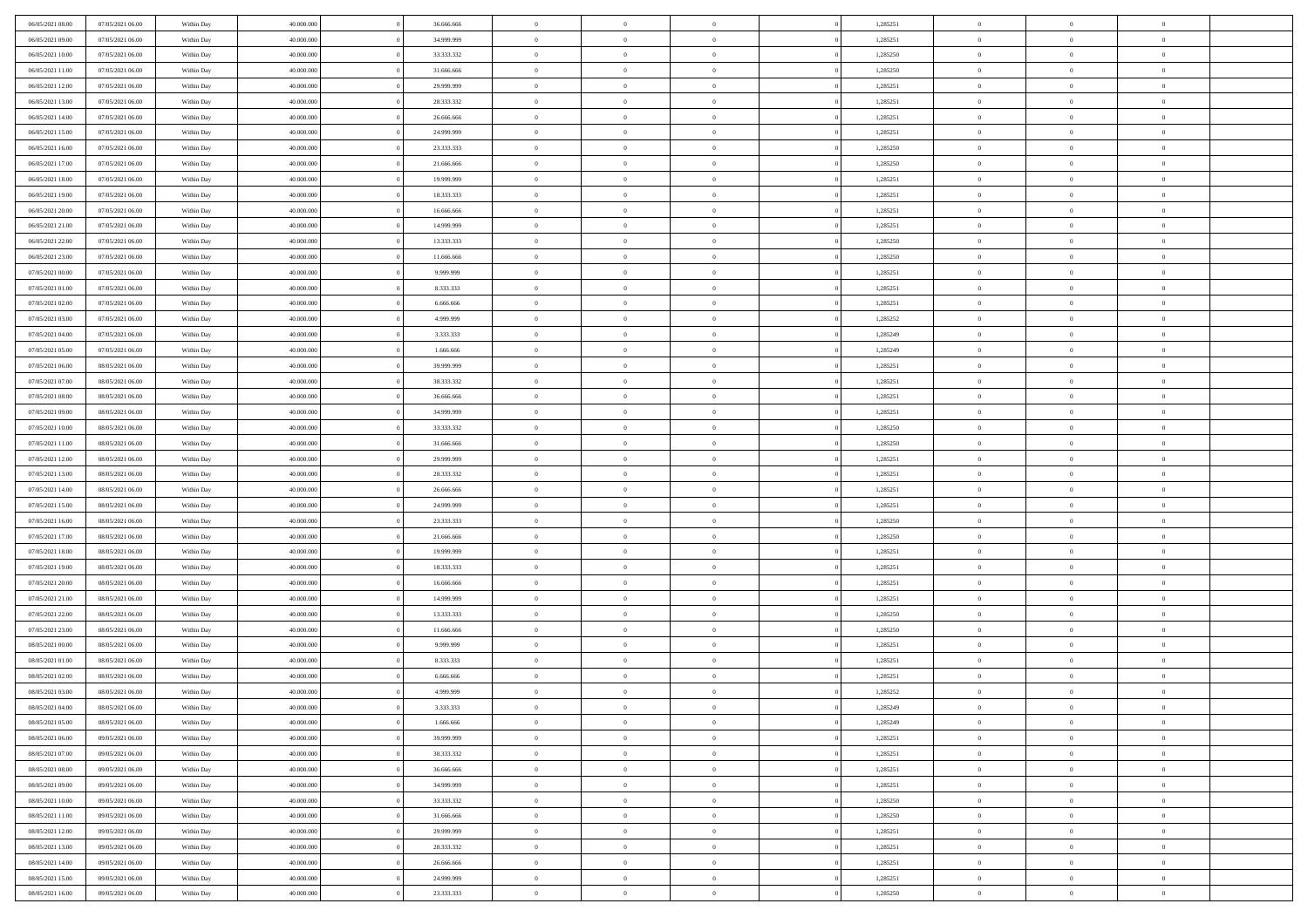| 08/05/2021 17:00                     | 09/05/2021 06:00 | Within Day               | 40.000.000 | 21.666.666 | $\,$ 0 $\,$    | $\overline{0}$                    | $\overline{0}$           |          | 1,285250 | $\bf{0}$       | $\overline{0}$ | $\,0\,$        |  |
|--------------------------------------|------------------|--------------------------|------------|------------|----------------|-----------------------------------|--------------------------|----------|----------|----------------|----------------|----------------|--|
| 08/05/2021 18:00                     | 09/05/2021 06:00 | Within Day               | 40,000,000 | 19.999.999 | $\theta$       | $\overline{0}$                    | $\mathbf{0}$             |          | 1,285251 | $\theta$       | $\overline{0}$ | $\theta$       |  |
| 08/05/2021 19:00                     | 09/05/2021 06:00 | Within Day               | 40.000.000 | 18.333.333 | $\theta$       | $\overline{0}$                    | $\overline{0}$           |          | 1,285251 | $\mathbf{0}$   | $\overline{0}$ | $\overline{0}$ |  |
| 08/05/2021 20:00                     | 09/05/2021 06:00 | Within Day               | 40.000.000 | 16.666.666 | $\,$ 0 $\,$    | $\overline{0}$                    | $\overline{0}$           |          | 1,285251 | $\bf{0}$       | $\overline{0}$ | $\bf{0}$       |  |
| 08/05/2021 21:00                     | 09/05/2021 06:00 | Within Day               | 40,000,000 | 14.999.999 | $\bf{0}$       | $\overline{0}$                    | $\mathbf{0}$             |          | 1,285251 | $\bf{0}$       | $\overline{0}$ | $\,0\,$        |  |
| 08/05/2021 22:00                     | 09/05/2021 06:00 | Within Day               | 40.000.000 | 13.333.333 | $\theta$       | $\overline{0}$                    | $\mathbf{0}$             |          | 1,285250 | $\mathbf{0}$   | $\overline{0}$ | $\overline{0}$ |  |
| 08/05/2021 23:00                     | 09/05/2021 06:00 | Within Day               | 40.000.000 | 11.666.666 | $\,$ 0 $\,$    | $\overline{0}$                    | $\overline{0}$           |          | 1,285250 | $\bf{0}$       | $\overline{0}$ | $\bf{0}$       |  |
|                                      |                  |                          | 40,000,000 |            | $\overline{0}$ | $\overline{0}$                    | $\mathbf{0}$             |          |          | $\,$ 0 $\,$    | $\overline{0}$ | $\overline{0}$ |  |
| 09/05/2021 00:00                     | 09/05/2021 06:00 | Within Day               |            | 9.999.999  | $\theta$       |                                   |                          |          | 1,285251 | $\mathbf{0}$   |                | $\overline{0}$ |  |
| 09/05/2021 01:00                     | 09/05/2021 06:00 | Within Day               | 40.000.000 | 8.333.333  |                | $\overline{0}$                    | $\mathbf{0}$<br>$\Omega$ |          | 1,285251 |                | $\overline{0}$ |                |  |
| 09/05/2021 02:00                     | 09/05/2021 06:00 | Within Day               | 40.000.000 | 6.666.666  | $\,$ 0 $\,$    | $\overline{0}$                    |                          |          | 1,285251 | $\bf{0}$       | $\overline{0}$ | $\bf{0}$       |  |
| 09/05/2021 03:00                     | 09/05/2021 06:00 | Within Day               | 40,000,000 | 4.999.999  | $\bf{0}$       | $\overline{0}$                    | $\mathbf{0}$             |          | 1,285252 | $\bf{0}$       | $\overline{0}$ | $\overline{0}$ |  |
| 09/05/2021 04:00                     | 09/05/2021 06:00 | Within Day               | 40.000.000 | 3.333.333  | $\theta$       | $\overline{0}$                    | $\overline{0}$           |          | 1,285249 | $\mathbf{0}$   | $\overline{0}$ | $\overline{0}$ |  |
| 09/05/2021 05:00                     | 09/05/2021 06:00 | Within Day               | 40.000.000 | 1.666.666  | $\,$ 0 $\,$    | $\overline{0}$                    | $\overline{0}$           |          | 1,285249 | $\bf{0}$       | $\overline{0}$ | $\overline{0}$ |  |
| 09/05/2021 06:00                     | 10/05/2021 06:00 | Within Day               | 40,000,000 | 39.999.999 | $\bf{0}$       | $\overline{0}$                    | $\mathbf{0}$             |          | 1,285251 | $\bf{0}$       | $\mathbf{0}$   | $\,0\,$        |  |
| 09/05/2021 07:00                     | 10/05/2021 06:00 | Within Day               | 40.000.000 | 38.333.332 | $\overline{0}$ | $\overline{0}$                    | $\overline{0}$           |          | 1,285251 | $\mathbf{0}$   | $\overline{0}$ | $\overline{0}$ |  |
| 09/05/2021 08:00                     | 10/05/2021 06:00 | Within Day               | 40.000.000 | 36.666.666 | $\,$ 0 $\,$    | $\overline{0}$                    | $\Omega$                 |          | 1,285251 | $\bf{0}$       | $\overline{0}$ | $\bf{0}$       |  |
| 09/05/2021 09:00                     | 10/05/2021 06:00 | Within Day               | 40,000,000 | 34.999.999 | $\,$ 0         | $\overline{0}$                    | $\mathbf{0}$             |          | 1,285251 | $\,$ 0 $\,$    | $\overline{0}$ | $\overline{0}$ |  |
| 09/05/2021 11:00                     | 10/05/2021 06:00 | Within Day               | 40.000.000 | 31.666.666 | $\theta$       | $\overline{0}$                    | $\mathbf{0}$             |          | 1,285250 | $\mathbf{0}$   | $\overline{0}$ | $\overline{0}$ |  |
| 09/05/2021 12:00                     | 10/05/2021 06:00 | Within Day               | 40.000.000 | 29.999.999 | $\,$ 0 $\,$    | $\overline{0}$                    | $\Omega$                 |          | 1,285251 | $\bf{0}$       | $\overline{0}$ | $\bf{0}$       |  |
| 09/05/2021 13:00                     | 10/05/2021 06:00 | Within Day               | 40,000,000 | 28.333.332 | $\bf{0}$       | $\overline{0}$                    | $\mathbf{0}$             |          | 1,285251 | $\bf{0}$       | $\mathbf{0}$   | $\overline{0}$ |  |
| 09/05/2021 14:00                     | 10/05/2021 06:00 | Within Day               | 40.000.000 | 26.666.666 | $\theta$       | $\overline{0}$                    | $\overline{0}$           |          | 1,285251 | $\mathbf{0}$   | $\overline{0}$ | $\overline{0}$ |  |
| 09/05/2021 15:00                     | 10/05/2021 06:00 | Within Day               | 40.000.000 | 24.999.999 | $\,$ 0 $\,$    | $\overline{0}$                    | $\overline{0}$           |          | 1,285251 | $\bf{0}$       | $\overline{0}$ | $\bf{0}$       |  |
| 09/05/2021 16:00                     | 10/05/2021 06:00 | Within Day               | 40,000,000 | 23.333.333 | $\bf{0}$       | $\overline{0}$                    | $\mathbf{0}$             |          | 1,285250 | $\,$ 0 $\,$    | $\overline{0}$ | $\,0\,$        |  |
| 09/05/2021 17:00                     | 10/05/2021 06:00 | Within Day               | 40.000.000 | 21.666.666 | $\theta$       | $\overline{0}$                    | $\mathbf{0}$             |          | 1,285250 | $\mathbf{0}$   | $\overline{0}$ | $\overline{0}$ |  |
| 09/05/2021 18:00                     | 10/05/2021 06:00 | Within Day               | 40.000.000 | 19.999.999 | $\,$ 0 $\,$    | $\overline{0}$                    | $\overline{0}$           |          | 1,285251 | $\bf{0}$       | $\overline{0}$ | $\bf{0}$       |  |
| 09/05/2021 19:00                     | 10/05/2021 06:00 | Within Day               | 40,000,000 | 18.333.333 | $\,$ 0         | $\overline{0}$                    | $\mathbf{0}$             |          | 1,285251 | $\bf{0}$       | $\overline{0}$ | $\overline{0}$ |  |
| 09/05/2021 20:00                     | 10/05/2021 06:00 | Within Day               | 40.000.000 | 16.666.666 | $\theta$       | $\overline{0}$                    | $\mathbf{0}$             |          | 1,285251 | $\mathbf{0}$   | $\overline{0}$ | $\overline{0}$ |  |
| 09/05/2021 21:00                     | 10/05/2021 06:00 | Within Day               | 40.000.000 | 14.999.999 | $\,$ 0 $\,$    | $\overline{0}$                    | $\Omega$                 |          | 1,285251 | $\bf{0}$       | $\overline{0}$ | $\bf{0}$       |  |
| 09/05/2021 22:00                     | 10/05/2021 06:00 | Within Day               | 40,000,000 | 13.333.333 | $\bf{0}$       | $\overline{0}$                    | $\mathbf{0}$             |          | 1,285250 | $\bf{0}$       | $\mathbf{0}$   | $\overline{0}$ |  |
| 09/05/2021 23:00                     | 10/05/2021 06:00 | Within Day               | 40.000.000 | 11.666.666 | $\theta$       | $\overline{0}$                    | $\overline{0}$           |          | 1,285250 | $\mathbf{0}$   | $\overline{0}$ | $\overline{0}$ |  |
| 10/05/2021 00:00                     | 10/05/2021 06:00 | Within Day               | 40.000.000 | 9.999.999  | $\,$ 0 $\,$    | $\overline{0}$                    | $\overline{0}$           |          | 1,285251 | $\,$ 0         | $\overline{0}$ | $\,$ 0 $\,$    |  |
| 10/05/2021 01:00                     | 10/05/2021 06:00 | Within Day               | 40,000,000 | 8.333.333  | $\bf{0}$       | $\overline{0}$                    | $\mathbf{0}$             |          | 1,285251 | $\bf{0}$       | $\mathbf{0}$   | $\overline{0}$ |  |
| 10/05/2021 02:00                     | 10/05/2021 06:00 | Within Day               | 40.000.000 | 6.666.666  | $\theta$       | $\overline{0}$                    | $\overline{0}$           |          | 1,285251 | $\mathbf{0}$   | $\overline{0}$ | $\overline{0}$ |  |
| 10/05/2021 03:00                     | 10/05/2021 06:00 | Within Day               | 40.000.000 | 4.999.999  | $\theta$       | $\overline{0}$                    | $\overline{0}$           |          | 1,285252 | $\,$ 0         | $\overline{0}$ | $\theta$       |  |
| 10/05/2021 04:00                     | 10/05/2021 06:00 | Within Day               | 40,000,000 | 3.333.333  | $\bf{0}$       | $\overline{0}$                    | $\mathbf{0}$             |          | 1,285249 | $\overline{0}$ | $\overline{0}$ | $\overline{0}$ |  |
| 10/05/2021 05:00                     | 10/05/2021 06:00 | Within Day               | 40.000.000 | 1.666.666  | $\theta$       | $\overline{0}$                    | $\mathbf{0}$             |          | 1,285249 | $\mathbf{0}$   | $\overline{0}$ | $\overline{0}$ |  |
| 10/05/2021 06:00                     | 11/05/2021 06:00 | Within Day               | 40.000.000 | 39.999.999 | $\theta$       | $\overline{0}$                    | $\overline{0}$           |          | 1,285251 | $\,$ 0         | $\overline{0}$ | $\theta$       |  |
| 10/05/2021 07:00                     | 11/05/2021 06:00 | Within Day               | 40,000,000 | 38.333.332 | $\bf{0}$       | $\overline{0}$                    | $\mathbf{0}$             |          | 1,285251 | $\bf{0}$       | $\mathbf{0}$   | $\overline{0}$ |  |
| 10/05/2021 08:00                     | 11/05/2021 06:00 | Within Day               | 40.000.000 | 36.666.666 | $\theta$       | $\overline{0}$                    | $\overline{0}$           |          | 1,285251 | $\mathbf{0}$   | $\overline{0}$ | $\overline{0}$ |  |
| 10/05/2021 09:00                     | 11/05/2021 06:00 | Within Day               | 40.000.000 | 34.999.999 | $\,$ 0 $\,$    | $\overline{0}$                    | $\overline{0}$           |          | 1,285251 | $\,$ 0         | $\overline{0}$ | $\,$ 0 $\,$    |  |
| 10/05/2021 10:00                     | 11/05/2021 06:00 | Within Day               | 40,000,000 | 33.333.332 | $\,$ 0         | $\,$ 0 $\,$                       | $\overline{0}$           |          | 1,285250 | $\,$ 0 $\,$    | $\overline{0}$ | $\overline{0}$ |  |
| 10/05/2021 11:00                     | 11/05/2021 06:00 | Within Day               | 40.000.000 | 31.666.666 | $\theta$       | $\overline{0}$                    | $\mathbf{0}$             |          | 1,285250 | $\mathbf{0}$   | $\overline{0}$ | $\overline{0}$ |  |
| 10/05/2021 12:00                     | 11/05/2021 06:00 | Within Day               | 40.000.000 | 29.999.999 | $\theta$       | $\overline{0}$                    | $\overline{0}$           |          | 1,285251 | $\,$ 0         | $\overline{0}$ | $\theta$       |  |
| 10/05/2021 13:00                     | 11/05/2021 06:00 | Within Day               | 40,000,000 | 28.333.332 | $\bf{0}$       | $\,$ 0 $\,$                       | $\mathbf{0}$             |          | 1,285251 | $\mathbf{0}$   | $\overline{0}$ | $\overline{0}$ |  |
| 10/05/2021 14:00                     | 11/05/2021 06:00 | Within Day               | 40.000.000 | 26.666.666 | $\overline{0}$ | $\theta$                          |                          |          | 1,285251 | $\overline{0}$ | $\theta$       | $\theta$       |  |
| 10/05/2021 15:00                     | 11/05/2021 06:00 | Within Day               | 40.000.000 | 24.999.999 | $\,$ 0 $\,$    | $\overline{0}$                    | $\overline{0}$           |          | 1,285251 | $\,$ 0 $\,$    | $\bf{0}$       | $\,$ 0 $\,$    |  |
| 10/05/2021 16:00                     | 11/05/2021 06:00 | Within Day               | 40,000,000 | 23.333.333 | $\bf{0}$       | $\hspace{0.1cm} 0 \hspace{0.1cm}$ | $\overline{0}$           |          | 1,285250 | $\,$ 0 $\,$    | $\overline{0}$ | $\overline{0}$ |  |
| 10/05/2021 17:00                     | 11/05/2021 06:00 | Within Day               | 40.000.000 | 21.666.666 | $\,$ 0 $\,$    | $\overline{0}$                    | $\overline{0}$           |          | 1,285250 | $\,$ 0 $\,$    | $\bf{0}$       | $\overline{0}$ |  |
| 10/05/2021 18:00                     | 11/05/2021 06:00 | Within Day               | 40.000.000 | 19.999.999 | $\,$ 0 $\,$    | $\overline{0}$                    | $\overline{0}$           | $\theta$ | 1,285251 | $\,$ 0 $\,$    | $\bf{0}$       | $\,$ 0 $\,$    |  |
| 10/05/2021 19:00                     | 11/05/2021 06:00 | Within Day               | 40,000,000 | 18.333.333 | $\,$ 0 $\,$    | $\,$ 0 $\,$                       | $\overline{0}$           |          | 1,285251 | $\,$ 0 $\,$    | $\overline{0}$ | $\overline{0}$ |  |
| 10/05/2021 20:00                     | 11/05/2021 06:00 | Within Day               | 40.000.000 | 16.666.666 | $\overline{0}$ | $\overline{0}$                    | $\overline{0}$           |          | 1,285251 | $\mathbf{0}$   | $\bf{0}$       | $\overline{0}$ |  |
| 10/05/2021 21:00                     | 11/05/2021 06:00 | Within Day               | 40.000.000 | 14.999.999 | $\,$ 0 $\,$    | $\overline{0}$                    | $\overline{0}$           |          | 1,285251 | $\,$ 0 $\,$    | $\bf{0}$       | $\,$ 0 $\,$    |  |
|                                      | 11/05/2021 06:00 |                          | 40.000.000 | 13.333.333 | $\bf{0}$       | $\overline{0}$                    | $\overline{0}$           |          | 1,285250 | $\,$ 0 $\,$    | $\overline{0}$ | $\overline{0}$ |  |
| 10/05/2021 22:00<br>10/05/2021 23:00 | 11/05/2021 06:00 | Within Day<br>Within Day | 40.000.000 | 11.666.666 | $\,$ 0 $\,$    | $\overline{0}$                    | $\overline{0}$           |          | 1,285250 | $\,$ 0 $\,$    | $\bf{0}$       | $\overline{0}$ |  |
|                                      |                  |                          |            |            |                |                                   |                          |          |          |                |                |                |  |
| 11/05/2021 00:00                     | 11/05/2021 06:00 | Within Day               | 40.000.000 | 9.999.999  | $\,$ 0 $\,$    | $\overline{0}$                    | $\overline{0}$           |          | 1,285251 | $\,$ 0 $\,$    | $\bf{0}$       | $\,$ 0 $\,$    |  |
| 11/05/2021 01:00                     | 11/05/2021 06:00 | Within Day               | 40,000,000 | 8.333.333  | $\,$ 0 $\,$    | $\,$ 0 $\,$                       | $\overline{0}$           |          | 1,285251 | $\,$ 0 $\,$    | $\overline{0}$ | $\overline{0}$ |  |
| 11/05/2021 02:00                     | 11/05/2021 06:00 | Within Day               | 40.000.000 | 6.666.666  | $\theta$       | $\overline{0}$                    | $\overline{0}$           |          | 1,285251 | $\,$ 0 $\,$    | $\overline{0}$ | $\overline{0}$ |  |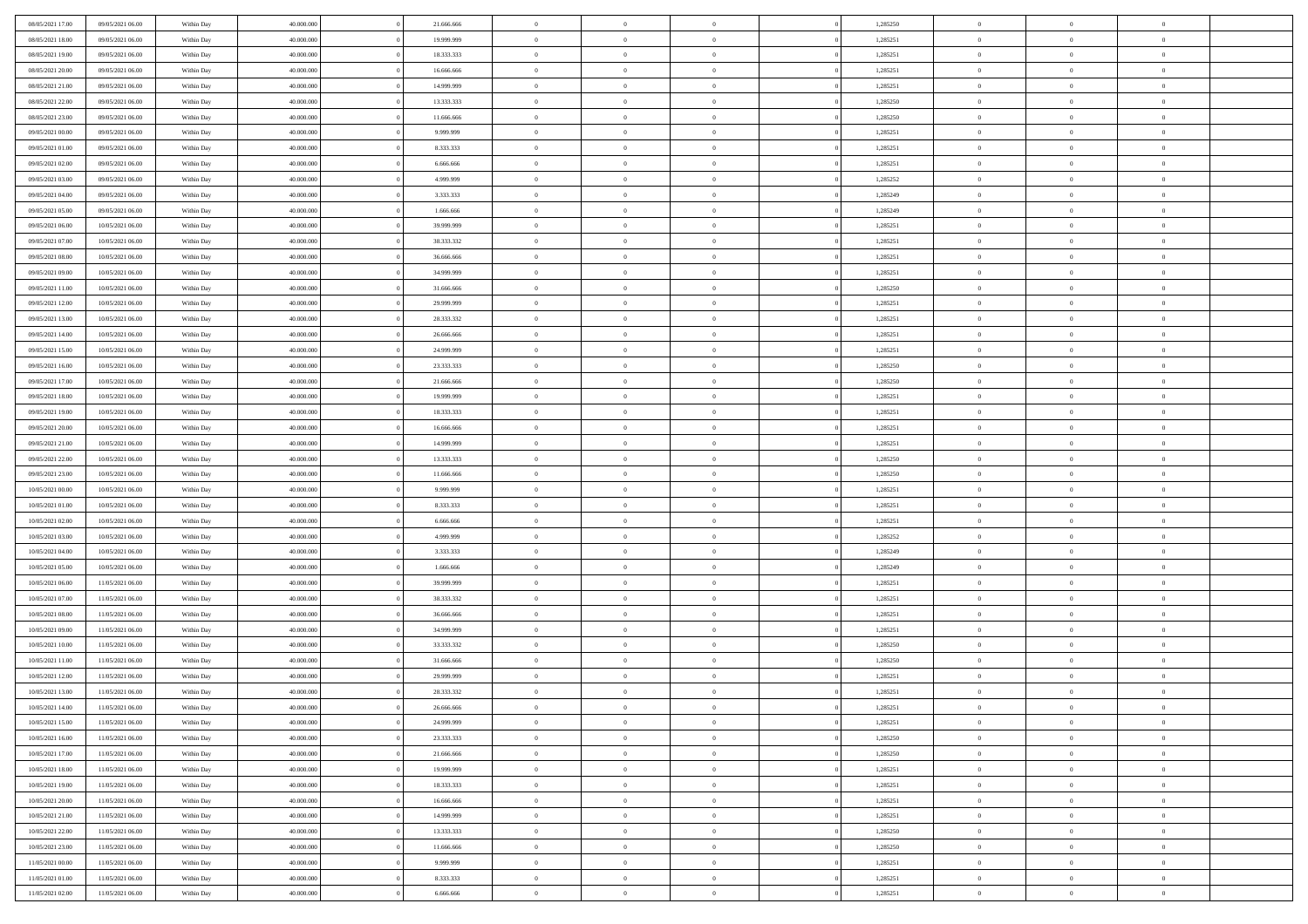| 11/05/2021 03:00 | 11/05/2021 06:00 | Within Day | 40.000.000 | 4.999.999  | $\,$ 0 $\,$    | $\overline{0}$                    | $\overline{0}$           |          | 1,285252 | $\bf{0}$       | $\overline{0}$ | $\,0\,$        |  |
|------------------|------------------|------------|------------|------------|----------------|-----------------------------------|--------------------------|----------|----------|----------------|----------------|----------------|--|
| 11/05/2021 04:00 | 11/05/2021 06:00 | Within Day | 40,000,000 | 3.333.333  | $\overline{0}$ | $\overline{0}$                    | $\mathbf{0}$             |          | 1,285249 | $\theta$       | $\overline{0}$ | $\theta$       |  |
| 11/05/2021 05:00 | 11/05/2021 06:00 | Within Day | 40.000.000 | 1.666.666  | $\theta$       | $\overline{0}$                    | $\overline{0}$           |          | 1,285249 | $\mathbf{0}$   | $\overline{0}$ | $\overline{0}$ |  |
| 11/05/2021 06:00 | 12/05/2021 06:00 | Within Day | 40.000.000 | 39.999.999 | $\bf{0}$       | $\overline{0}$                    | $\overline{0}$           |          | 1,285251 | $\mathbf{0}$   | $\overline{0}$ | $\bf{0}$       |  |
| 11/05/2021 07:00 | 12/05/2021 06:00 | Within Day | 40,000,000 | 38.333.332 | $\bf{0}$       | $\overline{0}$                    | $\mathbf{0}$             |          | 1,285251 | $\bf{0}$       | $\overline{0}$ | $\bf{0}$       |  |
| 11/05/2021 08:00 | 12/05/2021 06:00 | Within Day | 40.000.000 | 36.666.666 | $\theta$       | $\overline{0}$                    | $\overline{0}$           |          | 1,285251 | $\mathbf{0}$   | $\overline{0}$ | $\overline{0}$ |  |
| 11/05/2021 09:00 | 12/05/2021 06:00 | Within Day | 40.000.000 | 34.999.999 | $\,$ 0 $\,$    | $\overline{0}$                    | $\overline{0}$           |          | 1,285251 | $\bf{0}$       | $\overline{0}$ | $\bf{0}$       |  |
|                  |                  |            | 40,000,000 | 33.333.332 | $\overline{0}$ | $\overline{0}$                    | $\mathbf{0}$             |          |          | $\,$ 0 $\,$    | $\overline{0}$ | $\overline{0}$ |  |
| 11/05/2021 10:00 | 12/05/2021 06:00 | Within Day |            |            | $\theta$       |                                   |                          |          | 1,285250 | $\mathbf{0}$   |                | $\overline{0}$ |  |
| 11/05/2021 11:00 | 12/05/2021 06:00 | Within Day | 40.000.000 | 31.666.666 |                | $\overline{0}$                    | $\mathbf{0}$<br>$\Omega$ |          | 1,285250 |                | $\overline{0}$ |                |  |
| 11/05/2021 12:00 | 12/05/2021 06:00 | Within Day | 40.000.000 | 29.999.999 | $\,$ 0 $\,$    | $\overline{0}$                    |                          |          | 1,285251 | $\bf{0}$       | $\overline{0}$ | $\bf{0}$       |  |
| 11/05/2021 13:00 | 12/05/2021 06:00 | Within Day | 40,000,000 | 28.333.332 | $\bf{0}$       | $\overline{0}$                    | $\mathbf{0}$             |          | 1,285251 | $\bf{0}$       | $\overline{0}$ | $\overline{0}$ |  |
| 11/05/2021 14:00 | 12/05/2021 06:00 | Within Day | 40.000.000 | 26.666.666 | $\theta$       | $\overline{0}$                    | $\overline{0}$           |          | 1,285251 | $\mathbf{0}$   | $\overline{0}$ | $\overline{0}$ |  |
| 11/05/2021 15:00 | 12/05/2021 06:00 | Within Day | 40.000.000 | 24.999.999 | $\,$ 0 $\,$    | $\overline{0}$                    | $\overline{0}$           |          | 1,285251 | $\bf{0}$       | $\overline{0}$ | $\overline{0}$ |  |
| 11/05/2021 16:00 | 12/05/2021 06:00 | Within Day | 40,000,000 | 23.333.333 | $\bf{0}$       | $\overline{0}$                    | $\mathbf{0}$             |          | 1,285250 | $\bf{0}$       | $\mathbf{0}$   | $\bf{0}$       |  |
| 11/05/2021 17:00 | 12/05/2021 06:00 | Within Day | 40.000.000 | 21.666.666 | $\overline{0}$ | $\overline{0}$                    | $\overline{0}$           |          | 1,285250 | $\mathbf{0}$   | $\overline{0}$ | $\overline{0}$ |  |
| 11/05/2021 18:00 | 12/05/2021 06:00 | Within Day | 40.000.000 | 19.999.999 | $\,$ 0 $\,$    | $\overline{0}$                    | $\Omega$                 |          | 1,285251 | $\bf{0}$       | $\overline{0}$ | $\bf{0}$       |  |
| 11/05/2021 19:00 | 12/05/2021 06:00 | Within Day | 40,000,000 | 18.333.333 | $\,$ 0         | $\overline{0}$                    | $\mathbf{0}$             |          | 1,285251 | $\,$ 0 $\,$    | $\overline{0}$ | $\overline{0}$ |  |
| 11/05/2021 20:00 | 12/05/2021 06:00 | Within Day | 40.000.000 | 16.666.666 | $\theta$       | $\overline{0}$                    | $\mathbf{0}$             |          | 1,285251 | $\mathbf{0}$   | $\overline{0}$ | $\overline{0}$ |  |
| 11/05/2021 21:00 | 12/05/2021 06:00 | Within Day | 40.000.000 | 14.999.999 | $\,$ 0 $\,$    | $\overline{0}$                    | $\Omega$                 |          | 1,285251 | $\bf{0}$       | $\overline{0}$ | $\bf{0}$       |  |
| 11/05/2021 22:00 | 12/05/2021 06:00 | Within Day | 40,000,000 | 13.333.333 | $\bf{0}$       | $\overline{0}$                    | $\mathbf{0}$             |          | 1,285250 | $\bf{0}$       | $\overline{0}$ | $\overline{0}$ |  |
| 11/05/2021 23:00 | 12/05/2021 06:00 | Within Day | 40.000.000 | 11.666.666 | $\theta$       | $\overline{0}$                    | $\overline{0}$           |          | 1,285250 | $\mathbf{0}$   | $\overline{0}$ | $\overline{0}$ |  |
| 12/05/2021 00:00 | 12/05/2021 06:00 | Within Day | 40.000.000 | 9.999.999  | $\,$ 0 $\,$    | $\overline{0}$                    | $\overline{0}$           |          | 1,285251 | $\bf{0}$       | $\overline{0}$ | $\bf{0}$       |  |
| 12/05/2021 01:00 | 12/05/2021 06:00 | Within Day | 40,000,000 | 8.333.333  | $\bf{0}$       | $\overline{0}$                    | $\mathbf{0}$             |          | 1,285251 | $\,$ 0 $\,$    | $\overline{0}$ | $\bf{0}$       |  |
| 12/05/2021 02:00 | 12/05/2021 06:00 | Within Day | 40.000.000 | 6.666.666  | $\theta$       | $\overline{0}$                    | $\mathbf{0}$             |          | 1,285251 | $\mathbf{0}$   | $\overline{0}$ | $\overline{0}$ |  |
| 12/05/2021 03:00 | 12/05/2021 06:00 | Within Day | 40.000.000 | 4.999.999  | $\,$ 0 $\,$    | $\overline{0}$                    | $\overline{0}$           |          | 1,285252 | $\bf{0}$       | $\overline{0}$ | $\bf{0}$       |  |
| 12/05/2021 04:00 | 12/05/2021 06:00 | Within Day | 40,000,000 | 3.333.333  | $\,$ 0         | $\overline{0}$                    | $\mathbf{0}$             |          | 1,285249 | $\mathbf{0}$   | $\overline{0}$ | $\overline{0}$ |  |
| 12/05/2021 05:00 | 12/05/2021 06:00 | Within Day | 40.000.000 | 1.666.666  | $\theta$       | $\overline{0}$                    | $\mathbf{0}$             |          | 1,285249 | $\mathbf{0}$   | $\overline{0}$ | $\overline{0}$ |  |
| 12/05/2021 06:00 | 13/05/2021 06:00 | Within Day | 40.000.000 | 39.999.999 | $\,$ 0 $\,$    | $\overline{0}$                    | $\Omega$                 |          | 1,285251 | $\bf{0}$       | $\overline{0}$ | $\bf{0}$       |  |
| 12/05/2021 07:00 | 13/05/2021 06:00 | Within Day | 40,000,000 | 38.333.332 | $\bf{0}$       | $\overline{0}$                    | $\mathbf{0}$             |          | 1,285251 | $\bf{0}$       | $\overline{0}$ | $\overline{0}$ |  |
| 12/05/2021 08:00 | 13/05/2021 06:00 | Within Day | 40.000.000 | 36.666.666 | $\theta$       | $\overline{0}$                    | $\overline{0}$           |          | 1,285251 | $\mathbf{0}$   | $\overline{0}$ | $\overline{0}$ |  |
| 12/05/2021 09:00 | 13/05/2021 06:00 | Within Day | 40.000.000 | 34.999.999 | $\,$ 0 $\,$    | $\overline{0}$                    | $\overline{0}$           |          | 1,285251 | $\,$ 0         | $\overline{0}$ | $\,$ 0 $\,$    |  |
| 12/05/2021 10:00 | 13/05/2021 06:00 | Within Day | 40,000,000 | 33.333.332 | $\bf{0}$       | $\overline{0}$                    | $\mathbf{0}$             |          | 1,285250 | $\bf{0}$       | $\bf{0}$       | $\bf{0}$       |  |
| 12/05/2021 11:00 | 13/05/2021 06:00 | Within Day | 40.000.000 | 31.666.666 | $\theta$       | $\overline{0}$                    | $\overline{0}$           |          | 1,285250 | $\mathbf{0}$   | $\overline{0}$ | $\overline{0}$ |  |
| 12/05/2021 12:00 | 13/05/2021 06:00 | Within Day | 40.000.000 | 29.999.999 | $\theta$       | $\overline{0}$                    | $\overline{0}$           |          | 1,285251 | $\,$ 0         | $\overline{0}$ | $\theta$       |  |
| 12/05/2021 13:00 | 13/05/2021 06:00 | Within Day | 40,000,000 | 28.333.332 | $\overline{0}$ | $\overline{0}$                    | $\mathbf{0}$             |          | 1,285251 | $\overline{0}$ | $\overline{0}$ | $\overline{0}$ |  |
| 12/05/2021 14:00 | 13/05/2021 06:00 | Within Day | 40.000.000 | 26.666.666 | $\theta$       | $\overline{0}$                    | $\mathbf{0}$             |          | 1,285251 | $\mathbf{0}$   | $\overline{0}$ | $\overline{0}$ |  |
| 12/05/2021 15:00 | 13/05/2021 06:00 | Within Day | 40.000.000 | 24.999.999 | $\theta$       | $\overline{0}$                    | $\overline{0}$           |          | 1,285251 | $\,$ 0         | $\overline{0}$ | $\,$ 0 $\,$    |  |
| 12/05/2021 16:00 | 13/05/2021 06:00 | Within Day | 40,000,000 | 23.333.333 | $\bf{0}$       | $\overline{0}$                    | $\mathbf{0}$             |          | 1,285250 | $\bf{0}$       | $\overline{0}$ | $\bf{0}$       |  |
| 12/05/2021 17:00 | 13/05/2021 06:00 | Within Day | 40.000.000 | 21.666.666 | $\theta$       | $\overline{0}$                    | $\overline{0}$           |          | 1,285250 | $\mathbf{0}$   | $\overline{0}$ | $\overline{0}$ |  |
| 12/05/2021 18:00 | 13/05/2021 06:00 | Within Day | 40.000.000 | 19.999.999 | $\,$ 0 $\,$    | $\overline{0}$                    | $\overline{0}$           |          | 1,285251 | $\,$ 0         | $\overline{0}$ | $\,$ 0 $\,$    |  |
| 12/05/2021 19:00 | 13/05/2021 06:00 | Within Day | 40,000,000 | 18.333.333 | $\bf{0}$       | $\,$ 0 $\,$                       | $\overline{0}$           |          | 1,285251 | $\,$ 0 $\,$    | $\overline{0}$ | $\bf{0}$       |  |
| 12/05/2021 20:00 | 13/05/2021 06:00 | Within Day | 40.000.000 | 16.666.666 | $\theta$       | $\overline{0}$                    | $\mathbf{0}$             |          | 1,285251 | $\mathbf{0}$   | $\overline{0}$ | $\overline{0}$ |  |
| 12/05/2021 21:00 | 13/05/2021 06:00 | Within Day | 40.000.000 | 14.999.999 | $\theta$       | $\overline{0}$                    | $\overline{0}$           |          | 1,285251 | $\,$ 0         | $\overline{0}$ | $\theta$       |  |
| 12/05/2021 22:00 | 13/05/2021 06:00 | Within Day | 40,000,000 | 13.333.333 | $\bf{0}$       | $\,$ 0 $\,$                       | $\mathbf{0}$             |          | 1,285250 | $\mathbf{0}$   | $\overline{0}$ | $\bf{0}$       |  |
| 12/05/2021 23:00 | 13/05/2021 06:00 | Within Day | 40.000.000 | 11.666.666 | $\overline{0}$ | $\theta$                          |                          |          | 1,285250 | $\overline{0}$ | $\theta$       | $\theta$       |  |
| 13/05/2021 00:00 | 13/05/2021 06:00 | Within Day | 40.000.000 | 9.999.999  | $\,$ 0 $\,$    | $\overline{0}$                    | $\overline{0}$           |          | 1,285251 | $\,$ 0 $\,$    | $\bf{0}$       | $\,$ 0 $\,$    |  |
| 13/05/2021 01:00 | 13/05/2021 06:00 | Within Day | 40,000,000 | 8.333.333  | $\bf{0}$       | $\hspace{0.1cm} 0 \hspace{0.1cm}$ | $\overline{0}$           |          | 1,285251 | $\,$ 0 $\,$    | $\overline{0}$ | $\overline{0}$ |  |
| 13/05/2021 02:00 | 13/05/2021 06:00 | Within Day | 40.000.000 | 6.666.666  | $\,$ 0 $\,$    | $\overline{0}$                    | $\overline{0}$           |          | 1,285251 | $\,$ 0 $\,$    | $\bf{0}$       | $\mathbf{0}$   |  |
| 13/05/2021 03:00 | 13/05/2021 06:00 | Within Day | 40.000.000 | 4.999.999  | $\,$ 0 $\,$    | $\overline{0}$                    | $\overline{0}$           | $\theta$ | 1,285252 | $\,$ 0 $\,$    | $\bf{0}$       | $\,$ 0 $\,$    |  |
| 13/05/2021 04:00 | 13/05/2021 06:00 | Within Day | 40,000,000 | 3.333.333  | $\,$ 0 $\,$    | $\,$ 0 $\,$                       | $\overline{0}$           |          | 1,285249 | $\,$ 0 $\,$    | $\overline{0}$ | $\overline{0}$ |  |
| 13/05/2021 05:00 | 13/05/2021 06:00 | Within Day | 40.000.000 | 1.666.666  | $\mathbf{0}$   | $\overline{0}$                    | $\overline{0}$           |          | 1,285249 | $\mathbf{0}$   | $\bf{0}$       | $\overline{0}$ |  |
| 13/05/2021 06:00 | 14/05/2021 06:00 | Within Day | 40.000.000 | 39.999.999 | $\,$ 0 $\,$    | $\overline{0}$                    | $\overline{0}$           |          | 1,285251 | $\,$ 0 $\,$    | $\bf{0}$       | $\,$ 0 $\,$    |  |
| 13/05/2021 07:00 | 14/05/2021 06:00 | Within Day | 40.000.000 | 38.333.332 | $\overline{0}$ | $\overline{0}$                    | $\overline{0}$           |          | 1,285251 | $\,$ 0 $\,$    | $\overline{0}$ | $\overline{0}$ |  |
| 13/05/2021 08:00 | 14/05/2021 06:00 | Within Day | 40.000.000 | 36.666.666 | $\,$ 0 $\,$    | $\overline{0}$                    | $\overline{0}$           |          | 1,285251 | $\,$ 0 $\,$    | $\bf{0}$       | $\overline{0}$ |  |
|                  |                  |            |            |            | $\,$ 0 $\,$    |                                   | $\overline{0}$           |          |          |                | $\bf{0}$       | $\,$ 0 $\,$    |  |
| 13/05/2021 09:00 | 14/05/2021 06:00 | Within Day | 40.000.000 | 34.999.999 |                | $\overline{0}$                    |                          |          | 1,285251 | $\,$ 0 $\,$    |                |                |  |
| 13/05/2021 10:00 | 14/05/2021 06:00 | Within Day | 40,000,000 | 33.333.332 | $\mathbf{0}$   | $\,$ 0 $\,$                       | $\overline{0}$           |          | 1,285250 | $\,$ 0 $\,$    | $\overline{0}$ | $\overline{0}$ |  |
| 13/05/2021 11:00 | 14/05/2021 06:00 | Within Day | 40.000.000 | 31.666.666 | $\theta$       | $\overline{0}$                    | $\overline{0}$           |          | 1,285250 | $\,$ 0 $\,$    | $\mathbf{0}$   | $\overline{0}$ |  |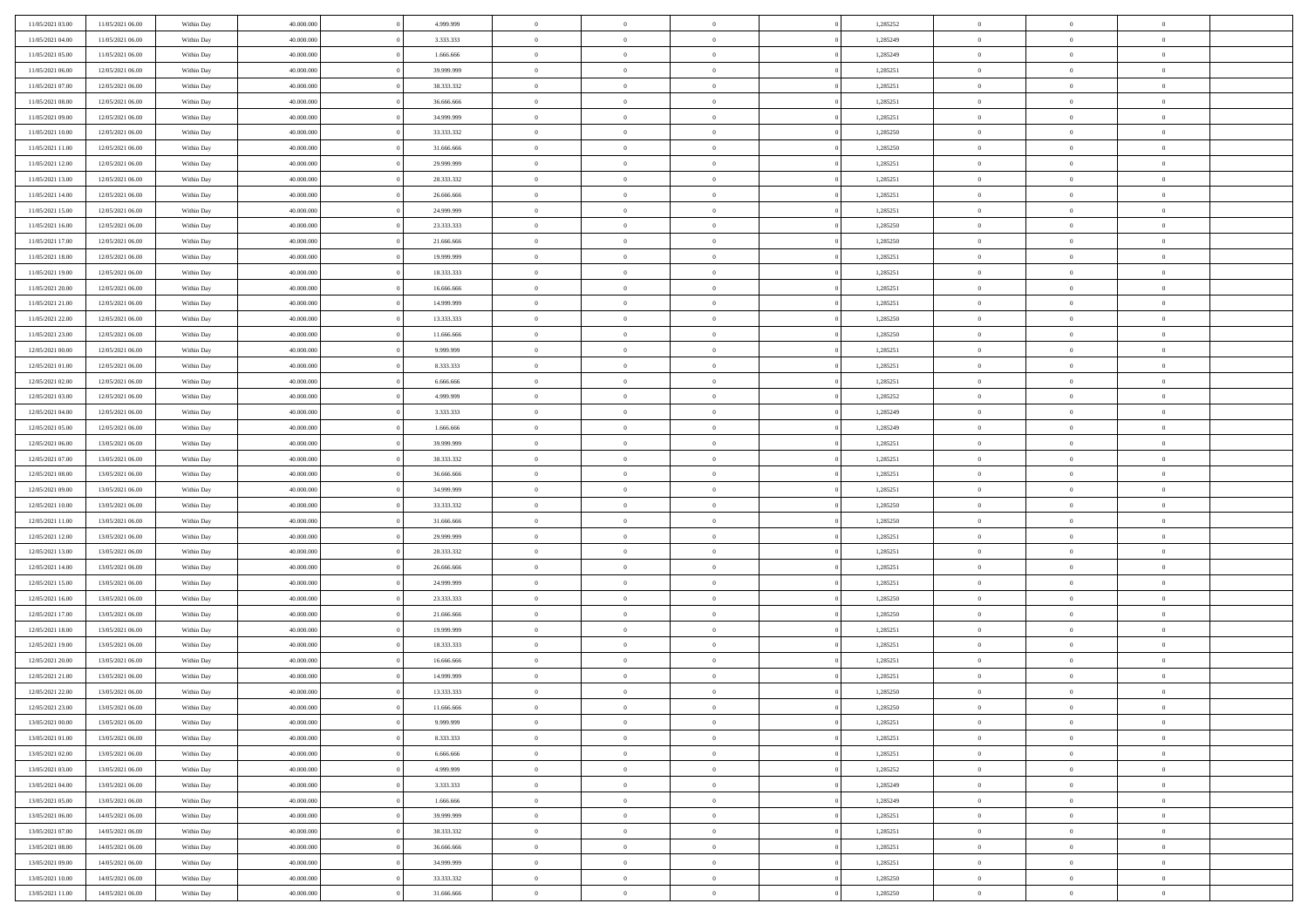| 13/05/2021 12:00 | 14/05/2021 06:00 | Within Day               | 40.000.000 | 29.999.999 | $\,$ 0 $\,$    | $\overline{0}$                    | $\overline{0}$           |          | 1,285251 | $\bf{0}$       | $\overline{0}$ | $\,0\,$        |  |
|------------------|------------------|--------------------------|------------|------------|----------------|-----------------------------------|--------------------------|----------|----------|----------------|----------------|----------------|--|
| 13/05/2021 13:00 | 14/05/2021 06:00 | Within Day               | 40,000,000 | 28.333.332 | $\overline{0}$ | $\overline{0}$                    | $\mathbf{0}$             |          | 1,285251 | $\theta$       | $\overline{0}$ | $\theta$       |  |
| 13/05/2021 14:00 | 14/05/2021 06:00 | Within Day               | 40.000.000 | 26.666.666 | $\theta$       | $\overline{0}$                    | $\overline{0}$           |          | 1,285251 | $\mathbf{0}$   | $\overline{0}$ | $\overline{0}$ |  |
| 13/05/2021 15:00 | 14/05/2021 06:00 | Within Day               | 40.000.000 | 24.999.999 | $\,$ 0 $\,$    | $\overline{0}$                    | $\overline{0}$           |          | 1,285251 | $\mathbf{0}$   | $\overline{0}$ | $\bf{0}$       |  |
| 13/05/2021 16:00 | 14/05/2021 06:00 | Within Day               | 40,000,000 | 23.333.333 | $\bf{0}$       | $\overline{0}$                    | $\mathbf{0}$             |          | 1,285250 | $\bf{0}$       | $\bf{0}$       | $\,0\,$        |  |
| 13/05/2021 17:00 | 14/05/2021 06:00 | Within Day               | 40.000.000 | 21.666.666 | $\theta$       | $\overline{0}$                    | $\overline{0}$           |          | 1,285250 | $\mathbf{0}$   | $\overline{0}$ | $\overline{0}$ |  |
| 13/05/2021 18:00 | 14/05/2021 06:00 | Within Day               | 40.000.000 | 19.999.999 | $\,$ 0 $\,$    | $\overline{0}$                    | $\overline{0}$           |          | 1,285251 | $\bf{0}$       | $\overline{0}$ | $\bf{0}$       |  |
|                  |                  |                          | 40,000,000 | 18.333.333 | $\overline{0}$ | $\overline{0}$                    | $\mathbf{0}$             |          |          | $\,$ 0 $\,$    | $\overline{0}$ | $\overline{0}$ |  |
| 13/05/2021 19:00 | 14/05/2021 06:00 | Within Day               |            |            | $\theta$       |                                   |                          |          | 1,285251 | $\mathbf{0}$   |                | $\overline{0}$ |  |
| 13/05/2021 20:00 | 14/05/2021 06:00 | Within Day               | 40.000.000 | 16.666.666 |                | $\overline{0}$                    | $\mathbf{0}$<br>$\Omega$ |          | 1,285251 |                | $\overline{0}$ |                |  |
| 13/05/2021 21:00 | 14/05/2021 06:00 | Within Day               | 40.000.000 | 14.999.999 | $\,$ 0 $\,$    | $\overline{0}$                    |                          |          | 1,285251 | $\bf{0}$       | $\overline{0}$ | $\bf{0}$       |  |
| 13/05/2021 22:00 | 14/05/2021 06:00 | Within Day               | 40,000,000 | 13.333.333 | $\bf{0}$       | $\overline{0}$                    | $\mathbf{0}$             |          | 1,285250 | $\bf{0}$       | $\overline{0}$ | $\overline{0}$ |  |
| 13/05/2021 23:00 | 14/05/2021 06:00 | Within Day               | 40.000.000 | 11.666.666 | $\theta$       | $\overline{0}$                    | $\overline{0}$           |          | 1,285250 | $\mathbf{0}$   | $\overline{0}$ | $\overline{0}$ |  |
| 14/05/2021 00:00 | 14/05/2021 06:00 | Within Day               | 40.000.000 | 9.999.999  | $\,$ 0 $\,$    | $\overline{0}$                    | $\overline{0}$           |          | 1,285251 | $\bf{0}$       | $\overline{0}$ | $\bf{0}$       |  |
| 14/05/2021 01:00 | 14/05/2021 06:00 | Within Day               | 40,000,000 | 8.333.333  | $\bf{0}$       | $\overline{0}$                    | $\mathbf{0}$             |          | 1,285251 | $\bf{0}$       | $\mathbf{0}$   | $\bf{0}$       |  |
| 14/05/2021 02:00 | 14/05/2021 06:00 | Within Day               | 40.000.000 | 6.666.666  | $\overline{0}$ | $\overline{0}$                    | $\overline{0}$           |          | 1,285251 | $\mathbf{0}$   | $\overline{0}$ | $\overline{0}$ |  |
| 14/05/2021 03:00 | 14/05/2021 06:00 | Within Day               | 40.000.000 | 4.999.999  | $\,$ 0 $\,$    | $\overline{0}$                    | $\Omega$                 |          | 1,285252 | $\bf{0}$       | $\overline{0}$ | $\bf{0}$       |  |
| 14/05/2021 04:00 | 14/05/2021 06:00 | Within Day               | 40,000,000 | 3.333.333  | $\,$ 0 $\,$    | $\overline{0}$                    | $\mathbf{0}$             |          | 1,285249 | $\,$ 0 $\,$    | $\overline{0}$ | $\overline{0}$ |  |
| 14/05/2021 05:00 | 14/05/2021 06:00 | Within Day               | 40.000.000 | 1.666.666  | $\theta$       | $\overline{0}$                    | $\mathbf{0}$             |          | 1,285249 | $\mathbf{0}$   | $\overline{0}$ | $\overline{0}$ |  |
| 14/05/2021 06:00 | 15/05/2021 06:00 | Within Day               | 40.000.000 | 39.999.999 | $\,$ 0 $\,$    | $\overline{0}$                    | $\Omega$                 |          | 1,285251 | $\bf{0}$       | $\overline{0}$ | $\bf{0}$       |  |
| 14/05/2021 07:00 | 15/05/2021 06:00 | Within Day               | 40,000,000 | 38.333.332 | $\bf{0}$       | $\overline{0}$                    | $\mathbf{0}$             |          | 1,285251 | $\bf{0}$       | $\overline{0}$ | $\overline{0}$ |  |
| 14/05/2021 08:00 | 15/05/2021 06:00 | Within Day               | 40.000.000 | 36.666.666 | $\theta$       | $\overline{0}$                    | $\overline{0}$           |          | 1,285251 | $\mathbf{0}$   | $\overline{0}$ | $\overline{0}$ |  |
| 14/05/2021 09:00 | 15/05/2021 06:00 | Within Day               | 40.000.000 | 34.999.999 | $\,$ 0 $\,$    | $\overline{0}$                    | $\overline{0}$           |          | 1,285251 | $\bf{0}$       | $\overline{0}$ | $\bf{0}$       |  |
| 14/05/2021 10:00 | 15/05/2021 06:00 | Within Day               | 40,000,000 | 33.333.332 | $\bf{0}$       | $\overline{0}$                    | $\mathbf{0}$             |          | 1,285250 | $\,$ 0 $\,$    | $\bf{0}$       | $\bf{0}$       |  |
| 14/05/2021 11:00 | 15/05/2021 06:00 | Within Day               | 40.000.000 | 31.666.666 | $\theta$       | $\overline{0}$                    | $\mathbf{0}$             |          | 1,285250 | $\mathbf{0}$   | $\overline{0}$ | $\overline{0}$ |  |
| 14/05/2021 12:00 | 15/05/2021 06:00 | Within Day               | 40.000.000 | 29.999.999 | $\,$ 0 $\,$    | $\overline{0}$                    | $\overline{0}$           |          | 1,285251 | $\bf{0}$       | $\overline{0}$ | $\bf{0}$       |  |
| 14/05/2021 13:00 | 15/05/2021 06:00 | Within Day               | 40,000,000 | 28.333.332 | $\,$ 0         | $\overline{0}$                    | $\mathbf{0}$             |          | 1,285251 | $\mathbf{0}$   | $\overline{0}$ | $\overline{0}$ |  |
| 14/05/2021 14:00 | 15/05/2021 06:00 | Within Day               | 40.000.000 | 26.666.666 | $\theta$       | $\overline{0}$                    | $\mathbf{0}$             |          | 1,285251 | $\mathbf{0}$   | $\overline{0}$ | $\overline{0}$ |  |
| 14/05/2021 15:00 | 15/05/2021 06:00 | Within Day               | 40.000.000 | 24.999.999 | $\,$ 0 $\,$    | $\overline{0}$                    | $\Omega$                 |          | 1,285251 | $\bf{0}$       | $\overline{0}$ | $\bf{0}$       |  |
| 14/05/2021 16:00 | 15/05/2021 06:00 | Within Day               | 40,000,000 | 23.333.333 | $\bf{0}$       | $\overline{0}$                    | $\mathbf{0}$             |          | 1,285250 | $\bf{0}$       | $\overline{0}$ | $\overline{0}$ |  |
| 14/05/2021 17:00 | 15/05/2021 06:00 | Within Day               | 40.000.000 | 21.666.666 | $\theta$       | $\overline{0}$                    | $\overline{0}$           |          | 1,285250 | $\mathbf{0}$   | $\overline{0}$ | $\overline{0}$ |  |
| 14/05/2021 18:00 | 15/05/2021 06:00 | Within Day               | 40.000.000 | 19.999.999 | $\,$ 0 $\,$    | $\overline{0}$                    | $\overline{0}$           |          | 1,285251 | $\,$ 0         | $\overline{0}$ | $\,$ 0 $\,$    |  |
| 14/05/2021 19:00 | 15/05/2021 06:00 | Within Day               | 40,000,000 | 18.333.333 | $\bf{0}$       | $\overline{0}$                    | $\mathbf{0}$             |          | 1,285251 | $\bf{0}$       | $\bf{0}$       | $\overline{0}$ |  |
| 14/05/2021 20:00 | 15/05/2021 06:00 | Within Day               | 40.000.000 | 16.666.666 | $\theta$       | $\overline{0}$                    | $\overline{0}$           |          | 1,285251 | $\mathbf{0}$   | $\overline{0}$ | $\overline{0}$ |  |
| 14/05/2021 21:00 | 15/05/2021 06:00 | Within Day               | 40.000.000 | 14.999.999 | $\theta$       | $\overline{0}$                    | $\overline{0}$           |          | 1,285251 | $\,$ 0         | $\overline{0}$ | $\theta$       |  |
| 14/05/2021 22:00 | 15/05/2021 06:00 | Within Day               | 40,000,000 | 13.333.333 | $\overline{0}$ | $\overline{0}$                    | $\mathbf{0}$             |          | 1,285250 | $\overline{0}$ | $\overline{0}$ | $\overline{0}$ |  |
| 14/05/2021 23:00 | 15/05/2021 06:00 | Within Day               | 40.000.000 | 11.666.666 | $\theta$       | $\overline{0}$                    | $\mathbf{0}$             |          | 1,285250 | $\mathbf{0}$   | $\overline{0}$ | $\overline{0}$ |  |
| 15/05/2021 00:00 | 15/05/2021 06:00 | Within Day               | 40.000.000 | 9.999.999  | $\theta$       | $\overline{0}$                    | $\overline{0}$           |          | 1,285251 | $\,$ 0 $\,$    | $\overline{0}$ | $\,$ 0 $\,$    |  |
| 15/05/2021 01:00 | 15/05/2021 06:00 | Within Day               | 40,000,000 | 8.333.333  | $\bf{0}$       | $\overline{0}$                    | $\mathbf{0}$             |          | 1,285251 | $\bf{0}$       | $\overline{0}$ | $\overline{0}$ |  |
| 15/05/2021 02:00 | 15/05/2021 06:00 | Within Day               | 40.000.000 | 6.666.666  | $\theta$       | $\overline{0}$                    | $\overline{0}$           |          | 1,285251 | $\mathbf{0}$   | $\overline{0}$ | $\overline{0}$ |  |
| 15/05/2021 03:00 | 15/05/2021 06:00 | Within Day               | 40.000.000 | 4.999.999  | $\,$ 0 $\,$    | $\overline{0}$                    | $\overline{0}$           |          | 1,285252 | $\,$ 0         | $\overline{0}$ | $\,$ 0 $\,$    |  |
| 15/05/2021 04:00 | 15/05/2021 06:00 | Within Day               | 40,000,000 | 3.333.333  | $\bf{0}$       | $\,$ 0 $\,$                       | $\overline{0}$           |          | 1,285249 | $\,$ 0 $\,$    | $\overline{0}$ | $\overline{0}$ |  |
| 15/05/2021 05:00 | 15/05/2021 06:00 | Within Day               | 40.000.000 | 1.666.666  | $\theta$       | $\overline{0}$                    | $\mathbf{0}$             |          | 1,285249 | $\mathbf{0}$   | $\overline{0}$ | $\overline{0}$ |  |
| 15/05/2021 06:00 | 16/05/2021 06:00 | Within Day               | 40.000.000 | 39.999.999 | $\theta$       | $\overline{0}$                    | $\overline{0}$           |          | 1,285251 | $\,$ 0         | $\overline{0}$ | $\theta$       |  |
| 15/05/2021 07:00 | 16/05/2021 06:00 | Within Day               | 40,000,000 | 38.333.332 | $\bf{0}$       | $\,$ 0 $\,$                       | $\mathbf{0}$             |          | 1,285251 | $\mathbf{0}$   | $\overline{0}$ | $\overline{0}$ |  |
| 15/05/2021 08:00 | 16/05/2021 06:00 | Within Day               | 40.000.000 | 36.666.666 | $\overline{0}$ | $\theta$                          |                          |          | 1,285251 | $\overline{0}$ | $\theta$       | $\theta$       |  |
| 15/05/2021 09:00 | 16/05/2021 06:00 | Within Day               | 40.000.000 | 34.999.999 | $\,$ 0 $\,$    | $\overline{0}$                    | $\overline{0}$           |          | 1,285251 | $\,$ 0 $\,$    | $\bf{0}$       | $\,$ 0 $\,$    |  |
| 15/05/2021 10:00 | 16/05/2021 06:00 | Within Day               | 40,000,000 | 33.333.332 | $\bf{0}$       | $\hspace{0.1cm} 0 \hspace{0.1cm}$ | $\overline{0}$           |          | 1,285250 | $\,$ 0 $\,$    | $\overline{0}$ | $\overline{0}$ |  |
| 15/05/2021 11:00 | 16/05/2021 06:00 | Within Day               | 40.000.000 | 31.666.666 | $\mathbf{0}$   | $\overline{0}$                    | $\overline{0}$           |          | 1,285250 | $\,$ 0 $\,$    | $\bf{0}$       | $\mathbf{0}$   |  |
| 15/05/2021 12:00 | 16/05/2021 06:00 | Within Day               | 40.000.000 | 29.999.999 | $\,$ 0 $\,$    | $\overline{0}$                    | $\overline{0}$           | $\theta$ | 1,285251 | $\,$ 0 $\,$    | $\bf{0}$       | $\,$ 0 $\,$    |  |
| 15/05/2021 13:00 | 16/05/2021 06:00 | Within Day               | 40.000.000 | 28.333.332 | $\,$ 0 $\,$    | $\,$ 0 $\,$                       | $\overline{0}$           |          | 1,285251 | $\,$ 0 $\,$    | $\overline{0}$ | $\overline{0}$ |  |
| 15/05/2021 14:00 | 16/05/2021 06:00 | Within Day               | 40.000.000 | 26.666.666 | $\overline{0}$ | $\overline{0}$                    | $\overline{0}$           |          | 1,285251 | $\mathbf{0}$   | $\bf{0}$       | $\overline{0}$ |  |
| 15/05/2021 15:00 | 16/05/2021 06:00 | Within Day               | 40.000.000 | 24.999.999 | $\,$ 0 $\,$    | $\overline{0}$                    | $\overline{0}$           |          | 1,285251 | $\,$ 0 $\,$    | $\bf{0}$       | $\,$ 0 $\,$    |  |
| 15/05/2021 16:00 | 16/05/2021 06:00 |                          | 40.000.000 | 23.333.333 | $\bf{0}$       | $\overline{0}$                    | $\overline{0}$           |          | 1,285250 | $\,$ 0 $\,$    | $\overline{0}$ | $\overline{0}$ |  |
| 15/05/2021 17:00 | 16/05/2021 06:00 | Within Day<br>Within Day | 40.000.000 | 21.666.666 | $\,$ 0 $\,$    | $\overline{0}$                    | $\overline{0}$           |          | 1,285250 | $\,$ 0 $\,$    | $\bf{0}$       | $\overline{0}$ |  |
|                  |                  |                          |            |            |                |                                   |                          |          |          |                |                |                |  |
| 15/05/2021 18:00 | 16/05/2021 06:00 | Within Day               | 40.000.000 | 19.999.999 | $\,$ 0 $\,$    | $\overline{0}$                    | $\overline{0}$           |          | 1,285251 | $\,$ 0 $\,$    | $\bf{0}$       | $\,$ 0 $\,$    |  |
| 15/05/2021 19:00 | 16/05/2021 06:00 | Within Day               | 40.000.000 | 18.333.333 | $\,$ 0 $\,$    | $\,$ 0 $\,$                       | $\overline{0}$           |          | 1,285251 | $\,$ 0 $\,$    | $\overline{0}$ | $\overline{0}$ |  |
| 15/05/2021 20:00 | 16/05/2021 06:00 | Within Day               | 40.000.000 | 16.666.666 | $\theta$       | $\overline{0}$                    | $\overline{0}$           |          | 1,285251 | $\,$ 0 $\,$    | $\mathbf{0}$   | $\overline{0}$ |  |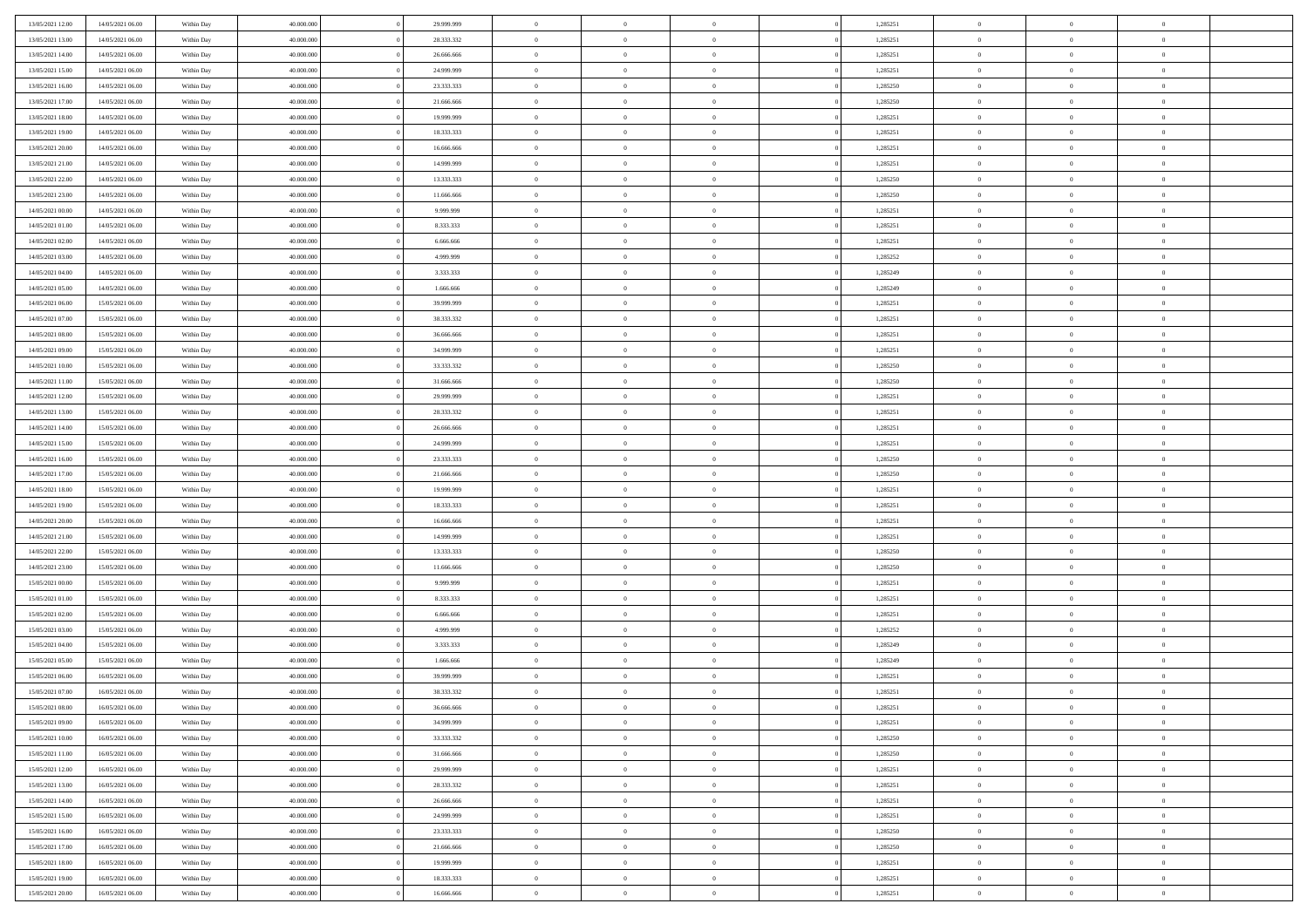| 15/05/2021 21:00                     | 16/05/2021 06:00                     | Within Day | 40,000,000               | 14.999.999              | $\bf{0}$       | $\overline{0}$                   | $\Omega$                       | 1,285251 | $\bf{0}$       | $\overline{0}$ | $\bf{0}$                   |  |
|--------------------------------------|--------------------------------------|------------|--------------------------|-------------------------|----------------|----------------------------------|--------------------------------|----------|----------------|----------------|----------------------------|--|
| 15/05/2021 22:00                     | 16/05/2021 06:00                     | Within Day | 40.000.000               | 13.333.333              | $\overline{0}$ | $\overline{0}$                   | $\overline{0}$                 | 1,285250 | $\mathbf{0}$   | $\bf{0}$       | $\overline{0}$             |  |
| 15/05/2021 23:00                     | 16/05/2021 06:00                     | Within Day | 40.000.000               | 11.666.666              | $\theta$       | $\overline{0}$                   | $\overline{0}$                 | 1,285250 | $\,$ 0         | $\overline{0}$ | $\,$ 0 $\,$                |  |
| 16/05/2021 00:00                     | 16/05/2021 06:00                     | Within Day | 40.000.000               | 9.999.999               | $\mathbf{0}$   | $\overline{0}$                   | $\mathbf{0}$                   | 1,285251 | $\bf{0}$       | $\mathbf{0}$   | $\theta$                   |  |
| 16/05/2021 01:00                     | 16/05/2021 06:00                     | Within Day | 40.000.000               | 8.333.333               | $\mathbf{0}$   | $\overline{0}$                   | $\overline{0}$                 | 1,285251 | $\mathbf{0}$   | $\bf{0}$       | $\overline{0}$             |  |
| 16/05/2021 02:00                     | 16/05/2021 06:00                     | Within Day | 40.000.000               | 6.666.666               | $\theta$       | $\overline{0}$                   | $\overline{0}$                 | 1,285251 | $\,$ 0         | $\overline{0}$ | $\,$ 0 $\,$                |  |
| 16/05/2021 03:00                     | 16/05/2021 06:00                     | Within Day | 40,000,000               | 4.999.999               | $\,$ 0 $\,$    | $\overline{0}$                   | $\mathbf{0}$                   | 1,285252 | $\bf{0}$       | $\bf{0}$       | $\theta$                   |  |
| 16/05/2021 04:00                     | 16/05/2021 06:00                     | Within Day | 40.000.000               | 3.333.333               | $\overline{0}$ | $\overline{0}$                   | $\overline{0}$                 | 1,285249 | $\mathbf{0}$   | $\bf{0}$       | $\overline{0}$             |  |
|                                      |                                      |            |                          |                         | $\theta$       |                                  |                                |          | $\,$ 0         | $\overline{0}$ | $\,$ 0 $\,$                |  |
| 16/05/2021 05:00                     | 16/05/2021 06:00                     | Within Day | 40.000.000<br>40.000.000 | 1.666.666<br>39,999,999 |                | $\overline{0}$                   | $\overline{0}$<br>$\mathbf{0}$ | 1,285249 | $\theta$       | $\mathbf{0}$   |                            |  |
| 16/05/2021 06:00<br>16/05/2021 07:00 | 17/05/2021 06:00<br>17/05/2021 06:00 | Within Day |                          |                         | $\overline{0}$ | $\overline{0}$<br>$\overline{0}$ |                                | 1,285251 | $\mathbf{0}$   |                | $\theta$<br>$\overline{0}$ |  |
|                                      |                                      | Within Day | 40.000.000               | 38.333.332              | $\mathbf{0}$   |                                  | $\overline{0}$                 | 1,285251 |                | $\bf{0}$       |                            |  |
| 16/05/2021 08:00                     | 17/05/2021 06:00                     | Within Day | 40.000.000               | 36.666.666              | $\theta$       | $\overline{0}$                   | $\overline{0}$                 | 1,285251 | $\,$ 0         | $\overline{0}$ | $\,$ 0 $\,$                |  |
| 16/05/2021 11:00                     | 17/05/2021 06:00                     | Within Day | 40.000.000               | 31,666,666              | $\theta$       | $\overline{0}$                   | $\mathbf{0}$                   | 1,285250 | $\bf{0}$       | $\mathbf{0}$   | $\theta$                   |  |
| 16/05/2021 12:00                     | 17/05/2021 06:00                     | Within Day | 40.000.000               | 29.999.999              | $\overline{0}$ | $\overline{0}$                   | $\overline{0}$                 | 1,285251 | $\mathbf{0}$   | $\bf{0}$       | $\overline{0}$             |  |
| 16/05/2021 13:00                     | 17/05/2021 06:00                     | Within Day | 40.000.000               | 28.333.332              | $\theta$       | $\overline{0}$                   | $\overline{0}$                 | 1,285251 | $\,$ 0         | $\overline{0}$ | $\,$ 0 $\,$                |  |
| 16/05/2021 14:00                     | 17/05/2021 06:00                     | Within Day | 40,000,000               | 26,666,666              | $\bf{0}$       | $\overline{0}$                   | $\mathbf{0}$                   | 1,285251 | $\bf{0}$       | $\overline{0}$ | $\bf{0}$                   |  |
| 16/05/2021 15:00                     | 17/05/2021 06:00                     | Within Day | 40.000.000               | 24.999.999              | $\overline{0}$ | $\overline{0}$                   | $\overline{0}$                 | 1,285251 | $\mathbf{0}$   | $\bf{0}$       | $\overline{0}$             |  |
| 16/05/2021 16:00                     | 17/05/2021 06:00                     | Within Day | 40.000.000               | 23.333.333              | $\theta$       | $\overline{0}$                   | $\overline{0}$                 | 1,285250 | $\,$ 0         | $\overline{0}$ | $\,$ 0 $\,$                |  |
| 16/05/2021 17:00                     | 17/05/2021 06:00                     | Within Day | 40.000.000               | 21,666,666              | $\overline{0}$ | $\overline{0}$                   | $\mathbf{0}$                   | 1,285250 | $\theta$       | $\mathbf{0}$   | $\theta$                   |  |
| 16/05/2021 18:00                     | 17/05/2021 06:00                     | Within Day | 40.000.000               | 19.999.999              | $\overline{0}$ | $\overline{0}$                   | $\overline{0}$                 | 1,285251 | $\mathbf{0}$   | $\bf{0}$       | $\overline{0}$             |  |
| 16/05/2021 19:00                     | 17/05/2021 06:00                     | Within Day | 40.000.000               | 18.333.333              | $\theta$       | $\overline{0}$                   | $\overline{0}$                 | 1,285251 | $\,$ 0         | $\overline{0}$ | $\,$ 0 $\,$                |  |
| 16/05/2021 20:00                     | 17/05/2021 06:00                     | Within Day | 40.000.000               | 16,666,666              | $\mathbf{0}$   | $\overline{0}$                   | $\mathbf{0}$                   | 1,285251 | $\bf{0}$       | $\mathbf{0}$   | $\theta$                   |  |
| 16/05/2021 21:00                     | 17/05/2021 06:00                     | Within Day | 40.000.000               | 14.999.999              | $\overline{0}$ | $\overline{0}$                   | $\overline{0}$                 | 1,285251 | $\mathbf{0}$   | $\bf{0}$       | $\overline{0}$             |  |
| 16/05/2021 22:00                     | 17/05/2021 06:00                     | Within Day | 40.000.000               | 13.333.333              | $\theta$       | $\overline{0}$                   | $\overline{0}$                 | 1,285250 | $\,$ 0         | $\overline{0}$ | $\,$ 0 $\,$                |  |
| 16/05/2021 23:00                     | 17/05/2021 06:00                     | Within Day | 40,000,000               | 11.666.666              | $\bf{0}$       | $\overline{0}$                   | $\mathbf{0}$                   | 1,285250 | $\bf{0}$       | $\overline{0}$ | $\bf{0}$                   |  |
| 17/05/2021 00:00                     | 17/05/2021 06:00                     | Within Day | 40.000.000               | 9.999.999               | $\overline{0}$ | $\overline{0}$                   | $\overline{0}$                 | 1,285251 | $\mathbf{0}$   | $\bf{0}$       | $\overline{0}$             |  |
| 17/05/2021 01:00                     | 17/05/2021 06:00                     | Within Day | 40.000.000               | 8.333.333               | $\theta$       | $\overline{0}$                   | $\overline{0}$                 | 1,285251 | $\,$ 0         | $\overline{0}$ | $\,$ 0 $\,$                |  |
| 17/05/2021 02:00                     | 17/05/2021 06:00                     | Within Day | 40,000,000               | 6.666.666               | $\mathbf{0}$   | $\overline{0}$                   | $\mathbf{0}$                   | 1,285251 | $\theta$       | $\mathbf{0}$   | $\theta$                   |  |
| 17/05/2021 03:00                     | 17/05/2021 06:00                     | Within Day | 40.000.000               | 4.999.999               | $\mathbf{0}$   | $\overline{0}$                   | $\overline{0}$                 | 1,285252 | $\mathbf{0}$   | $\bf{0}$       | $\overline{0}$             |  |
| 17/05/2021 04:00                     | 17/05/2021 06:00                     | Within Day | 40.000.000               | 3.333.333               | $\theta$       | $\overline{0}$                   | $\overline{0}$                 | 1,285249 | $\,$ 0         | $\overline{0}$ | $\,$ 0 $\,$                |  |
| 17/05/2021 05:00                     | 17/05/2021 06:00                     | Within Day | 40.000.000               | 1.666.666               | $\,$ 0 $\,$    | $\overline{0}$                   | $\overline{0}$                 | 1,285249 | $\bf{0}$       | $\overline{0}$ | $\,0\,$                    |  |
| 17/05/2021 06:00                     | 18/05/2021 06:00                     | Within Day | 40.000.000               | 39.999.999              | $\overline{0}$ | $\overline{0}$                   | $\overline{0}$                 | 1,285251 | $\mathbf{0}$   | $\bf{0}$       | $\overline{0}$             |  |
| 17/05/2021 07:00                     | 18/05/2021 06:00                     | Within Day | 40.000.000               | 38.333.332              | $\theta$       | $\overline{0}$                   | $\bf{0}$                       | 1,285251 | $\,$ 0         | $\overline{0}$ | $\,$ 0 $\,$                |  |
| 17/05/2021 08:00                     | 18/05/2021 06:00                     | Within Day | 40.000.000               | 36.666.666              | $\,$ 0 $\,$    | $\overline{0}$                   | $\overline{0}$                 | 1,285251 | $\bf{0}$       | $\overline{0}$ | $\bf{0}$                   |  |
| 17/05/2021 09:00                     | 18/05/2021 06:00                     | Within Day | 40.000.000               | 34.999.999              | $\overline{0}$ | $\overline{0}$                   | $\overline{0}$                 | 1,285251 | $\mathbf{0}$   | $\bf{0}$       | $\overline{0}$             |  |
| 17/05/2021 10:00                     | 18/05/2021 06:00                     | Within Day | 40.000.000               | 33.333.332              | $\theta$       | $\overline{0}$                   | $\overline{0}$                 | 1,285250 | $\,$ 0         | $\overline{0}$ | $\,$ 0 $\,$                |  |
| 17/05/2021 11:00                     | 18/05/2021 06:00                     | Within Day | 40.000.000               | 31.666.666              | $\,$ 0 $\,$    | $\overline{0}$                   | $\overline{0}$                 | 1,285250 | $\bf{0}$       | $\overline{0}$ | $\,0\,$                    |  |
| 17/05/2021 12:00                     | 18/05/2021 06:00                     | Within Day | 40.000.000               | 29.999.999              | $\overline{0}$ | $\overline{0}$                   | $\overline{0}$                 | 1,285251 | $\mathbf{0}$   | $\bf{0}$       | $\overline{0}$             |  |
| 17/05/2021 13:00                     | 18/05/2021 06:00                     | Within Day | 40.000.000               | 28.333.332              | $\theta$       | $\overline{0}$                   | $\overline{0}$                 | 1,285251 | $\,$ 0         | $\overline{0}$ | $\,$ 0 $\,$                |  |
| 17/05/2021 14:00                     | 18/05/2021 06:00                     | Within Day | 40.000.000               | 26.666.666              | $\,$ 0 $\,$    | $\overline{0}$                   | $\overline{0}$                 | 1,285251 | $\bf{0}$       | $\overline{0}$ | $\,0\,$                    |  |
| 17/05/2021 15:00                     | 18/05/2021 06:00                     | Within Day | 40.000.000               | 24.999.999              | $\overline{0}$ | $\overline{0}$                   | $\overline{0}$                 | 1,285251 | $\mathbf{0}$   | $\bf{0}$       | $\overline{0}$             |  |
| 17/05/2021 16:00                     | 18/05/2021 06:00                     | Within Day | 40.000.000               | 23.333.333              | $\theta$       | $\overline{0}$                   | $\overline{0}$                 | 1,285250 | $\,$ 0         | $\overline{0}$ | $\,$ 0 $\,$                |  |
| 17/05/2021 17:00                     | 18/05/2021 06:00                     | Within Day | 40.000.000               | 21.666.666              | $\,$ 0 $\,$    | $\overline{0}$                   | $\overline{0}$                 | 1,285250 | $\bf{0}$       | $\overline{0}$ | $\bf{0}$                   |  |
| 17/05/2021 18:00                     | 18/05/2021 06:00                     | Within Day | 40.000.000               | 19.999.999              | $\theta$       | $\overline{0}$                   | $\overline{0}$                 | 1,285251 | $\mathbf{0}$   | $\bf{0}$       | $\overline{0}$             |  |
| 17/05/2021 19:00                     | 18/05/2021 06:00                     | Within Day | 40.000.000               | 18.333.333              | $\theta$       | $\overline{0}$                   | $\overline{0}$                 | 1,285251 | $\overline{0}$ | $\overline{0}$ | $\theta$                   |  |
| 17/05/2021 20:00                     | 18/05/2021 06:00                     | Within Day | 40.000.000               | 16.666.666              | $\bf{0}$       | $\overline{0}$                   | $\overline{0}$                 | 1,285251 | $\mathbf{0}$   | $\overline{0}$ | $\bf{0}$                   |  |
| 17/05/2021 21:00                     | 18/05/2021 06:00                     | Within Day | 40.000.000               | 14.999.999              | $\overline{0}$ | $\overline{0}$                   | $\overline{0}$                 | 1,285251 | $\overline{0}$ | $\overline{0}$ | $\overline{0}$             |  |
| 17/05/2021 22:00                     | 18/05/2021 06:00                     | Within Day | 40.000.000               | 13.333.333              | $\,$ 0 $\,$    | $\overline{0}$                   | $\overline{0}$                 | 1,285250 | $\,$ 0 $\,$    | $\,$ 0 $\,$    | $\,$ 0 $\,$                |  |
| 17/05/2021 23:00                     | 18/05/2021 06:00                     | Within Day | 40.000.000               | 11.666.666              | $\bf{0}$       | $\overline{0}$                   | $\overline{0}$                 | 1,285250 | $\mathbf{0}$   | $\overline{0}$ | $\bf{0}$                   |  |
| 18/05/2021 00:00                     | 18/05/2021 06:00                     | Within Day | 40.000.000               | 9.999.999               | $\,$ 0 $\,$    | $\overline{0}$                   | $\overline{0}$                 | 1,285251 | $\,$ 0 $\,$    | $\bf{0}$       | $\overline{0}$             |  |
| 18/05/2021 01:00                     | 18/05/2021 06:00                     | Within Day | 40.000.000               | 8.333.333               | $\,$ 0         | $\overline{0}$                   | $\overline{0}$                 | 1,285251 | $\,$ 0 $\,$    | $\overline{0}$ | $\,$ 0 $\,$                |  |
| 18/05/2021 02:00                     | 18/05/2021 06:00                     | Within Day | 40.000.000               | 6.666.666               | $\bf{0}$       | $\overline{0}$                   | $\overline{0}$                 | 1,285251 | $\overline{0}$ | $\overline{0}$ | $\overline{0}$             |  |
| 18/05/2021 03:00                     | 18/05/2021 06:00                     | Within Day | 40.000.000               | 4.999.999               | $\,$ 0 $\,$    | $\overline{0}$                   | $\overline{0}$                 | 1,285252 | $\,$ 0 $\,$    | $\bf{0}$       | $\overline{0}$             |  |
| 18/05/2021 04:00                     | 18/05/2021 06:00                     | Within Day | 40.000.000               | 3.333.333               | $\,$ 0 $\,$    | $\overline{0}$                   | $\overline{0}$                 | 1,285249 | $\,$ 0 $\,$    | $\,$ 0 $\,$    | $\,$ 0 $\,$                |  |
| 18/05/2021 05:00                     | 18/05/2021 06:00                     | Within Day | 40.000.000               | 1.666.666               | $\bf{0}$       | $\overline{0}$                   | $\overline{0}$                 | 1,285249 | $\mathbf{0}$   | $\overline{0}$ | $\bf{0}$                   |  |
| 18/05/2021 06:00                     | 19/05/2021 06:00                     | Within Day | 40.000.000               | 39.999.999              | $\mathbf{0}$   | $\overline{0}$                   | $\overline{0}$                 | 1,285251 | $\overline{0}$ | $\bf{0}$       | $\overline{0}$             |  |
| 18/05/2021 07:00                     | 19/05/2021 06:00                     | Within Day | 40.000.000               | 38.333.332              | $\,$ 0 $\,$    | $\overline{0}$                   | $\overline{0}$                 | 1,285251 | $\,$ 0 $\,$    | $\overline{0}$ | $\,$ 0 $\,$                |  |
|                                      |                                      |            |                          |                         |                |                                  |                                |          |                |                |                            |  |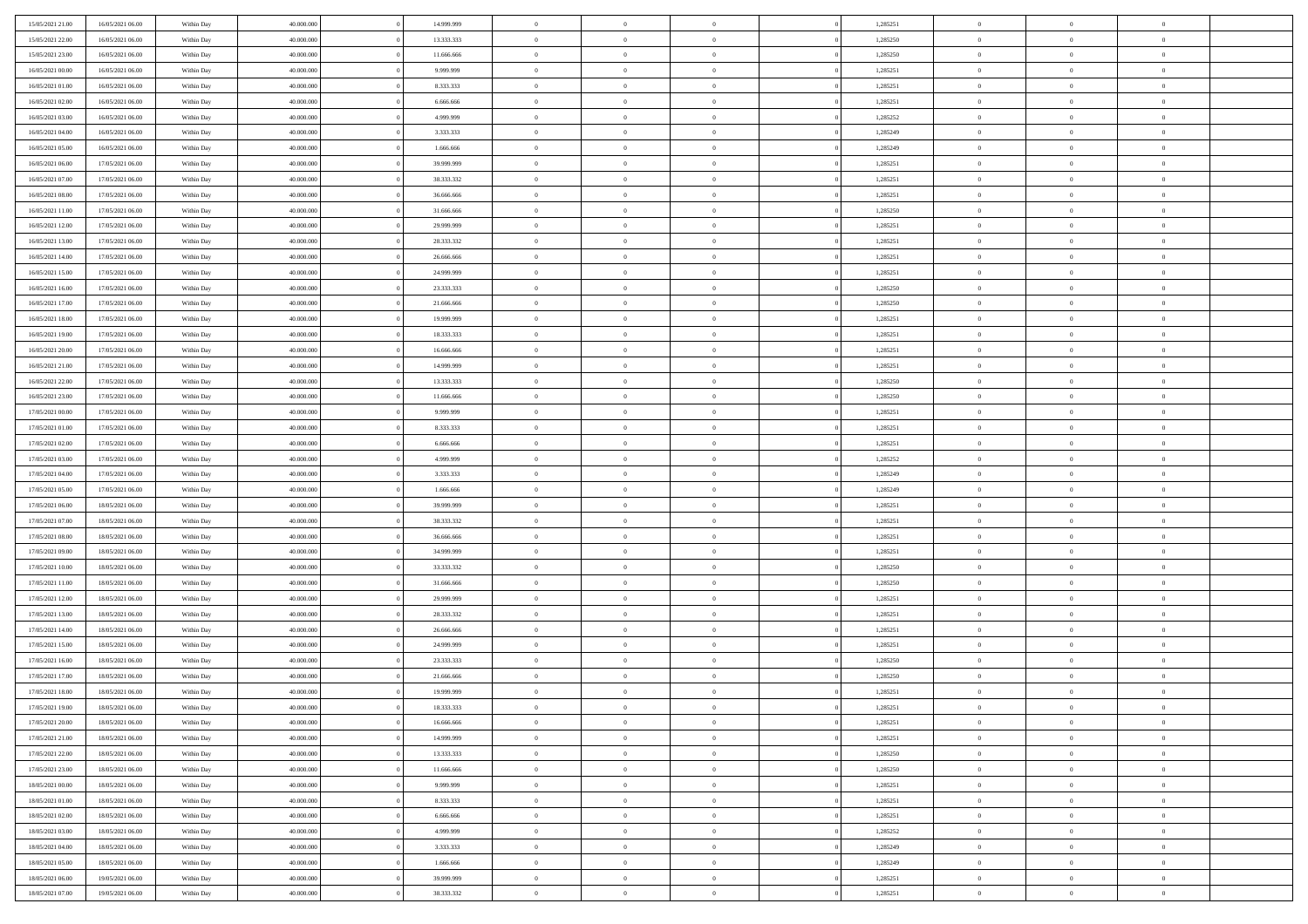| 18/05/2021 08:00                     | 19/05/2021 06:00                     | Within Day | 40,000,000               |                | 36,666,666               | $\overline{0}$             | $\overline{0}$                   | $\Omega$                         |          | 1,285251             | $\bf{0}$                 | $\mathbf{0}$               | $\bf{0}$                   |  |
|--------------------------------------|--------------------------------------|------------|--------------------------|----------------|--------------------------|----------------------------|----------------------------------|----------------------------------|----------|----------------------|--------------------------|----------------------------|----------------------------|--|
| 18/05/2021 09:00                     | 19/05/2021 06:00                     | Within Day | 40.000.000               |                | 34.999.999               | $\mathbf{0}$               | $\overline{0}$                   | $\overline{0}$                   |          | 1,285251             | $\overline{0}$           | $\overline{0}$             | $\theta$                   |  |
| 18/05/2021 10:00                     | 19/05/2021 06:00                     | Within Day | 40.000.000               |                | 33.333.332               | $\,$ 0                     | $\overline{0}$                   | $\bf{0}$                         |          | 1,285250             | $\,$ 0                   | $\overline{0}$             | $\,$ 0 $\,$                |  |
| 18/05/2021 11:00                     | 19/05/2021 06:00                     | Within Day | 40.000.000               |                | 31,666,666               | $\bf{0}$                   | $\overline{0}$                   | $\Omega$                         |          | 1,285250             | $\bf{0}$                 | $\mathbf{0}$               | $\theta$                   |  |
| 18/05/2021 12:00                     | 19/05/2021 06:00                     | Within Day | 40.000.000               |                | 29.999.999               | $\bf{0}$                   | $\overline{0}$                   | $\overline{0}$                   |          | 1,285251             | $\overline{0}$           | $\bf{0}$                   | $\overline{0}$             |  |
| 18/05/2021 13:00                     | 19/05/2021 06:00                     | Within Day | 40.000.000               |                | 28.333.332               | $\bf{0}$                   | $\overline{0}$                   | $\bf{0}$                         |          | 1,285251             | $\,$ 0                   | $\overline{0}$             | $\,$ 0 $\,$                |  |
| 18/05/2021 14:00                     | 19/05/2021 06:00                     | Within Day | 40.000.000               |                | 26.666.666               | $\bf{0}$                   | $\overline{0}$                   | $\overline{0}$                   |          | 1,285251             | $\theta$                 | $\mathbf{0}$               | $\theta$                   |  |
| 18/05/2021 15:00                     | 19/05/2021 06:00                     | Within Day | 40.000.000               |                | 24.999.999               | $\overline{0}$             | $\overline{0}$                   | $\overline{0}$                   |          | 1,285251             | $\mathbf{0}$             | $\overline{0}$             | $\overline{0}$             |  |
| 18/05/2021 16:00                     | 19/05/2021 06:00                     | Within Day | 40.000.000               |                | 23.333.333               | $\bf{0}$                   | $\overline{0}$                   | $\bf{0}$                         |          | 1,285250             | $\,$ 0                   | $\overline{0}$             | $\,$ 0 $\,$                |  |
| 18/05/2021 17:00                     | 19/05/2021 06:00                     | Within Day | 40.000.000               |                | 21,666,666               | $\bf{0}$                   | $\overline{0}$                   | $\Omega$                         |          | 1,285250             | $\theta$                 | $\mathbf{0}$               | $\theta$                   |  |
| 18/05/2021 18:00                     | 19/05/2021 06:00                     | Within Day | 40.000.000               |                | 19.999.999               | $\overline{0}$             | $\overline{0}$                   | $\overline{0}$                   |          | 1,285251             | $\mathbf{0}$             | $\overline{0}$             | $\overline{0}$             |  |
| 18/05/2021 19:00                     | 19/05/2021 06:00                     | Within Day | 40.000.000               |                | 18.333.333               | $\bf{0}$                   | $\overline{0}$                   | $\bf{0}$                         |          | 1,285251             | $\,$ 0                   | $\overline{0}$             | $\,$ 0 $\,$                |  |
| 18/05/2021 20:00                     | 19/05/2021 06:00                     | Within Day | 40.000.000               |                | 16,666,666               | $\bf{0}$                   | $\overline{0}$                   | $\Omega$                         |          | 1,285251             | $\theta$                 | $\mathbf{0}$               | $\theta$                   |  |
| 18/05/2021 21:00                     | 19/05/2021 06:00                     | Within Day | 40.000.000               |                | 14.999.999               | $\overline{0}$             | $\overline{0}$                   | $\overline{0}$                   |          | 1,285251             | $\overline{0}$           | $\overline{0}$             | $\overline{0}$             |  |
| 18/05/2021 22:00                     | 19/05/2021 06:00                     | Within Day | 40.000.000               |                | 13.333.333               | $\bf{0}$                   | $\overline{0}$                   | $\bf{0}$                         |          | 1,285250             | $\,$ 0                   | $\overline{0}$             | $\,$ 0 $\,$                |  |
| 18/05/2021 23:00                     | 19/05/2021 06:00                     | Within Day | 40.000.000               |                | 11.666.666               | $\bf{0}$                   | $\overline{0}$                   | $\overline{0}$                   |          | 1,285250             | $\theta$                 | $\mathbf{0}$               | $\theta$                   |  |
| 19/05/2021 00:00                     | 19/05/2021 06:00                     | Within Day | 40.000.000               |                | 9.999.999                | $\overline{0}$             | $\overline{0}$                   | $\overline{0}$                   |          | 1,285251             | $\mathbf{0}$             | $\overline{0}$             | $\overline{0}$             |  |
| 19/05/2021 01:00                     | 19/05/2021 06:00                     | Within Day | 40.000.000               |                | 8.333.333                | $\bf{0}$                   | $\overline{0}$                   | $\bf{0}$                         |          | 1,285251             | $\,$ 0                   | $\overline{0}$             | $\,$ 0 $\,$                |  |
| 19/05/2021 02:00                     | 19/05/2021 06:00                     | Within Day | 40.000.000               |                | 6.666.666                | $\bf{0}$                   | $\overline{0}$                   | $\Omega$                         |          | 1,285251             | $\theta$                 | $\mathbf{0}$               | $\theta$                   |  |
| 19/05/2021 03:00                     | 19/05/2021 06:00                     | Within Day | 40.000.000               |                | 4.999.999                | $\overline{0}$             | $\overline{0}$                   | $\overline{0}$                   |          | 1,285252             | $\mathbf{0}$             | $\overline{0}$             | $\overline{0}$             |  |
| 19/05/2021 04:00                     | 19/05/2021 06:00                     | Within Day | 40.000.000               |                | 3.333.333                | $\bf{0}$                   | $\overline{0}$                   | $\bf{0}$                         |          | 1,285249             | $\,$ 0                   | $\overline{0}$             | $\,$ 0 $\,$                |  |
| 19/05/2021 05:00                     | 19/05/2021 06:00                     | Within Day | 40.000.000               |                | 1.666.666                | $\bf{0}$                   | $\overline{0}$                   | $\Omega$                         |          | 1,285249             | $\bf{0}$                 | $\mathbf{0}$               | $\theta$                   |  |
| 19/05/2021 06:00                     | 20/05/2021 06:00                     | Within Day | 40.000.000               |                | 39.999.999               | $\overline{0}$             | $\overline{0}$                   | $\overline{0}$                   |          | 1,285251             | $\overline{0}$           | $\overline{0}$             | $\overline{0}$             |  |
| 19/05/2021 07:00                     | 20/05/2021 06:00                     | Within Day | 40.000.000               |                | 38.333.332               | $\bf{0}$                   | $\overline{0}$                   | $\bf{0}$                         |          | 1,285251             | $\,$ 0                   | $\overline{0}$             | $\,$ 0 $\,$                |  |
| 19/05/2021 08:00                     | 20/05/2021 06:00                     | Within Day | 40.000.000               |                | 36,666,666               | $\bf{0}$                   | $\overline{0}$                   | $\overline{0}$                   |          | 1,285251             | $\bf{0}$                 | $\overline{0}$             | $\theta$                   |  |
| 19/05/2021 09:00                     | 20/05/2021 06:00                     | Within Day | 40.000.000               |                | 34.999.999               | $\overline{0}$             | $\overline{0}$                   | $\overline{0}$                   |          | 1,285251             | $\mathbf{0}$             | $\overline{0}$             | $\overline{0}$             |  |
| 19/05/2021 10:00                     | 20/05/2021 06:00                     | Within Day | 40.000.000               |                | 33.333.332               | $\bf{0}$                   | $\overline{0}$                   | $\bf{0}$                         |          | 1,285250             | $\,$ 0                   | $\overline{0}$             | $\,$ 0 $\,$                |  |
| 19/05/2021 11:00                     | 20/05/2021 06:00                     | Within Day | 40.000.000               |                | 31,666,666               | $\bf{0}$                   | $\overline{0}$                   | $\Omega$                         |          | 1.285250             | $\theta$                 | $\mathbf{0}$               | $\theta$                   |  |
| 19/05/2021 12:00                     | 20/05/2021 06:00                     | Within Day | 40.000.000               |                | 29.999.999               | $\overline{0}$             | $\overline{0}$                   | $\overline{0}$                   |          | 1,285251             | $\overline{0}$           | $\overline{0}$             | $\overline{0}$             |  |
| 19/05/2021 13:00                     | 20/05/2021 06:00                     | Within Day | 40.000.000               |                | 28.333.332               | $\bf{0}$                   | $\overline{0}$                   | $\bf{0}$                         |          | 1,285251             | $\,$ 0                   | $\overline{0}$             | $\,$ 0 $\,$                |  |
| 19/05/2021 14:00                     | 20/05/2021 06:00                     | Within Day | 40.000.000               |                | 26.666.666               | $\,$ 0                     | $\bf{0}$                         | $\overline{0}$                   |          | 1,285251             | $\bf{0}$                 | $\overline{0}$             | $\,0\,$                    |  |
| 19/05/2021 15:00                     | 20/05/2021 06:00                     | Within Day | 40.000.000               |                | 24.999.999               | $\overline{0}$             | $\overline{0}$                   | $\overline{0}$                   |          | 1,285251             | $\mathbf{0}$             | $\overline{0}$             | $\overline{0}$             |  |
| 19/05/2021 16:00                     | 20/05/2021 06:00                     | Within Day | 40.000.000               |                | 23.333.333               | $\bf{0}$                   | $\overline{0}$                   | $\bf{0}$                         |          | 1,285250             | $\,$ 0                   | $\overline{0}$             | $\,$ 0 $\,$                |  |
| 19/05/2021 17:00                     | 20/05/2021 06:00                     | Within Day | 40.000.000               |                | 21.666.666               | $\bf{0}$                   | $\overline{0}$                   | $\bf{0}$                         |          | 1,285250             | $\bf{0}$                 | $\overline{0}$             | $\,0\,$                    |  |
| 19/05/2021 18:00                     | 20/05/2021 06:00                     | Within Day | 40.000.000               |                | 19.999.999               | $\overline{0}$             | $\overline{0}$                   | $\overline{0}$                   |          | 1,285251             | $\overline{0}$           | $\overline{0}$             | $\overline{0}$             |  |
| 19/05/2021 19:00                     | 20/05/2021 06:00                     | Within Day | 40.000.000               |                | 18.333.333               | $\bf{0}$                   | $\overline{0}$                   | $\bf{0}$                         |          | 1,285251             | $\,$ 0                   | $\overline{0}$             | $\,$ 0 $\,$                |  |
| 19/05/2021 20:00                     | 20/05/2021 06:00                     | Within Day | 40.000.000               |                | 16.666.666               | $\,$ 0                     | $\bf{0}$                         | $\overline{0}$                   |          | 1,285251             | $\bf{0}$                 | $\overline{0}$             | $\,0\,$                    |  |
| 19/05/2021 21:00                     | 20/05/2021 06:00                     | Within Day | 40.000.000               |                | 14.999.999               | $\overline{0}$             | $\overline{0}$                   | $\overline{0}$                   |          | 1,285251             | $\mathbf{0}$             | $\overline{0}$             | $\overline{0}$             |  |
| 19/05/2021 22:00                     | 20/05/2021 06:00                     | Within Day | 40.000.000               |                | 13.333.333               | $\bf{0}$                   | $\overline{0}$                   | $\bf{0}$                         |          | 1,285250             | $\,$ 0                   | $\overline{0}$             | $\,$ 0 $\,$                |  |
| 19/05/2021 23:00                     | 20/05/2021 06:00                     | Within Day | 40.000.000               |                | 11.666.666               | $\bf{0}$                   | $\overline{0}$                   | $\overline{0}$                   |          | 1,285250             | $\bf{0}$                 | $\overline{0}$             | $\,0\,$                    |  |
| 20/05/2021 00:00                     | 20/05/2021 06:00                     | Within Day | 40.000.000               |                | 9.999.999                | $\overline{0}$             | $\overline{0}$                   | $\overline{0}$                   |          | 1,285251             | $\overline{0}$           | $\overline{0}$             | $\overline{0}$             |  |
| 20/05/2021 01:00                     | 20/05/2021 06:00                     | Within Day | 40.000.000               |                | 8.333.333                | $\bf{0}$                   | $\overline{0}$                   | $\bf{0}$                         |          | 1,285251             | $\,$ 0                   | $\overline{0}$             | $\,$ 0 $\,$                |  |
| 20/05/2021 02:00                     | 20/05/2021 06:00                     | Within Day | 40.000.000               |                | 6.666.666                | $\bf{0}$                   | $\overline{0}$                   | $\bf{0}$                         |          | 1,285251             | $\bf{0}$                 | $\overline{0}$             | $\bf{0}$                   |  |
| 20/05/2021 03:00                     | 20/05/2021 06:00                     | Within Day | 40.000.000               |                | 4.999.999                | $\mathbf{0}$               | $\overline{0}$                   | $\overline{0}$                   |          | 1,285252             | $\overline{0}$           | $\overline{0}$             | $\overline{0}$             |  |
| 20/05/2021 04:00                     | 20/05/2021 06:00                     | Within Day | 40.000.000               |                | 3.333.333                | $\bf{0}$                   | $\overline{0}$                   | $\theta$                         |          | 1,285249             | $\overline{0}$           | $\overline{0}$             | $\theta$                   |  |
| 20/05/2021 05:00                     | 20/05/2021 06:00                     | Within Day | 40.000.000               |                | 1.666.666                | $\bf{0}$                   | $\overline{0}$                   | $\overline{0}$                   |          | 1,285249             | $\bf{0}$                 | $\overline{0}$             | $\bf{0}$                   |  |
| 20/05/2021 06:00                     | 21/05/2021 06:00                     | Within Day | 40.000.000               | 2.225          | 39.997.774               | $\overline{0}$             | $\overline{0}$                   | $\overline{0}$                   |          | 1,285251             | $\overline{0}$           | $\overline{0}$             | $\overline{0}$             |  |
| 20/05/2021 07:00                     | 21/05/2021 06:00                     | Within Day | 40.000.000               | 2.225          | 38.331.200               | $\,$ 0 $\,$                | $\overline{0}$                   | $\overline{0}$                   |          | 1,285251             | $\mathbf{0}$             | $\,$ 0 $\,$                | $\,$ 0 $\,$                |  |
| 20/05/2021 08:00                     | 21/05/2021 06:00                     | Within Day | 40.000.000               | 2.225          | 36.664.626               | $\bf{0}$                   | $\overline{0}$                   | $\overline{0}$                   |          | 1,285251             | $\bf{0}$                 | $\overline{0}$             | $\mathbf{0}$               |  |
| 20/05/2021 09:00                     | 21/05/2021 06:00                     | Within Day | 40.000.000               | 2.225          | 34.998.052               | $\overline{0}$             | $\overline{0}$                   | $\overline{0}$                   |          | 1,285251             | $\overline{0}$           | $\bf{0}$                   | $\mathbf{0}$               |  |
| 20/05/2021 10:00                     | 21/05/2021 06:00                     | Within Day | 40.000.000               | 2.225          | 33.331.478               | $\,$ 0 $\,$                | $\overline{0}$                   | $\overline{0}$                   |          | 1,285250             | $\mathbf{0}$             | $\overline{0}$             | $\,$ 0 $\,$                |  |
| 20/05/2021 11:00                     | 21/05/2021 06:00                     | Within Day | 40.000.000               | 2.225          | 31.664.904               | $\overline{0}$             | $\overline{0}$                   | $\overline{0}$                   | $\Omega$ | 1,285250             | $\bf{0}$                 | $\overline{0}$             | $\overline{0}$             |  |
| 20/05/2021 12:00                     | 21/05/2021 06:00                     | Within Day | 40.000.000               | 2.225          | 29.998.330               | $\overline{0}$             | $\overline{0}$                   | $\overline{0}$                   |          | 1,285251             | $\overline{0}$           | $\bf{0}$                   | $\overline{0}$             |  |
| 20/05/2021 13:00                     | 21/05/2021 06:00                     | Within Day | 40.000.000               | 2.225          | 28.331.756               | $\,$ 0 $\,$                | $\overline{0}$                   | $\overline{0}$                   |          | 1,285251             | $\,$ 0 $\,$              | $\,$ 0 $\,$                | $\,$ 0 $\,$                |  |
| 20/05/2021 14:00<br>20/05/2021 15:00 | 21/05/2021 06:00<br>21/05/2021 06:00 | Within Day | 40.000.000<br>40.000.000 | 2.225<br>2.225 | 26.665.182<br>24.998.608 | $\bf{0}$<br>$\overline{0}$ | $\overline{0}$<br>$\overline{0}$ | $\overline{0}$<br>$\overline{0}$ |          | 1,285251<br>1,285251 | $\bf{0}$<br>$\mathbf{0}$ | $\overline{0}$<br>$\bf{0}$ | $\bf{0}$<br>$\overline{0}$ |  |
|                                      |                                      | Within Day |                          |                |                          |                            |                                  |                                  |          |                      |                          |                            |                            |  |
| 20/05/2021 16:00                     | 21/05/2021 06:00                     | Within Day | 40.000.000               | 2.225          | 23.332.034               | $\,0\,$                    | $\overline{0}$                   | $\overline{0}$                   |          | 1,285250             | $\,$ 0 $\,$              | $\overline{0}$             | $\,$ 0 $\,$                |  |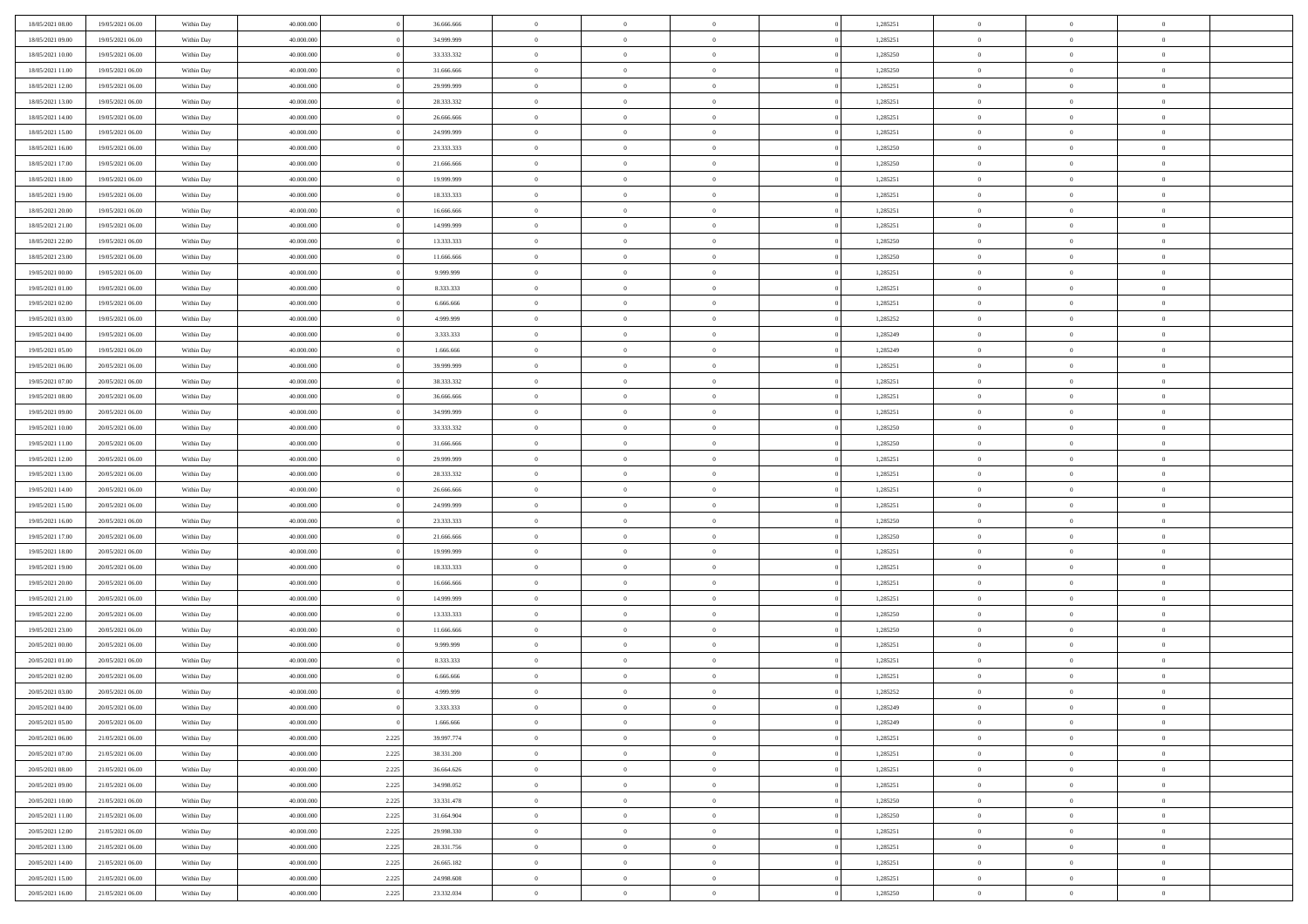| 20/05/2021 17:00                     | 21/05/2021 06:00                     | Within Day               | 40.000.000               | 2.225 | 21.665.461               | $\,$ 0               | $\overline{0}$                   | $\theta$                         |          | 1,285250             | $\bf{0}$                       | $\overline{0}$                   | $\,0\,$                          |  |
|--------------------------------------|--------------------------------------|--------------------------|--------------------------|-------|--------------------------|----------------------|----------------------------------|----------------------------------|----------|----------------------|--------------------------------|----------------------------------|----------------------------------|--|
| 20/05/2021 18:00                     | 21/05/2021 06:00                     | Within Day               | 40,000,000               | 2.225 | 19.998.887               | $\overline{0}$       | $\overline{0}$                   | $\overline{0}$                   |          | 1,285251             | $\overline{0}$                 | $\overline{0}$                   | $\theta$                         |  |
| 20/05/2021 19:00                     | 21/05/2021 06:00                     | Within Day               | 40.000.000               | 2.225 | 18.332.313               | $\mathbf{0}$         | $\overline{0}$                   | $\overline{0}$                   |          | 1,285251             | $\mathbf{0}$                   | $\overline{0}$                   | $\overline{0}$                   |  |
| 20/05/2021 20:00                     | 21/05/2021 06:00                     | Within Day               | 40.000.000               | 2.225 | 16.665.739               | $\bf{0}$             | $\overline{0}$                   | $\overline{0}$                   |          | 1,285251             | $\bf{0}$                       | $\overline{0}$                   | $\bf{0}$                         |  |
| 20/05/2021 21:00                     | 21/05/2021 06:00                     | Within Day               | 40,000,000               | 2.225 | 14.999.165               | $\bf{0}$             | $\overline{0}$                   | $\overline{0}$                   |          | 1,285251             | $\bf{0}$                       | $\theta$                         | $\,0\,$                          |  |
| 20/05/2021 22:00                     | 21/05/2021 06:00                     | Within Dav               | 40.000.000               | 2.225 | 13.332.591               | $\overline{0}$       | $\overline{0}$                   | $\overline{0}$                   |          | 1,285250             | $\mathbf{0}$                   | $\overline{0}$                   | $\overline{0}$                   |  |
| 20/05/2021 23:00                     | 21/05/2021 06:00                     | Within Day               | 40.000.000               | 2.225 | 11.666.017               | $\bf{0}$             | $\overline{0}$                   | $\overline{0}$                   |          | 1,285250             | $\bf{0}$                       | $\overline{0}$                   | $\,0\,$                          |  |
| 21/05/2021 00:00                     | 21/05/2021 06:00                     | Within Day               | 40.000.000               | 2.225 | 9.999.443                | $\overline{0}$       | $\overline{0}$                   | $\overline{0}$                   |          | 1,285251             | $\,$ 0 $\,$                    | $\overline{0}$                   | $\theta$                         |  |
| 21/05/2021 01:00                     | 21/05/2021 06:00                     | Within Day               | 40.000.000               | 2.225 | 8.332.869                | $\mathbf{0}$         | $\overline{0}$                   | $\overline{0}$                   |          | 1,285251             | $\mathbf{0}$                   | $\overline{0}$                   | $\overline{0}$                   |  |
| 21/05/2021 02:00                     | 21/05/2021 06:00                     | Within Day               | 40.000.000               | 2.225 | 6.666.295                | $\bf{0}$             | $\bf{0}$                         | $\overline{0}$                   |          | 1,285251             | $\bf{0}$                       | $\overline{0}$                   | $\,0\,$                          |  |
| 21/05/2021 03:00                     | 21/05/2021 06:00                     | Within Day               | 40,000,000               | 2.225 | 4.999.721                | $\bf{0}$             | $\overline{0}$                   | $\overline{0}$                   |          | 1,285252             | $\bf{0}$                       | $\mathbf{0}$                     | $\theta$                         |  |
| 21/05/2021 04:00                     | 21/05/2021 06:00                     | Within Day               | 40.000.000               | 2.225 | 3.333.147                | $\mathbf{0}$         | $\overline{0}$                   | $\overline{0}$                   |          | 1,285249             | $\mathbf{0}$                   | $\overline{0}$                   | $\overline{0}$                   |  |
| 21/05/2021 05:00                     | 21/05/2021 06:00                     | Within Day               | 40.000.000               | 2.225 | 1.666.573                | $\bf{0}$             | $\overline{0}$                   | $\bf{0}$                         |          | 1,285249             | $\bf{0}$                       | $\overline{0}$                   | $\bf{0}$                         |  |
| 21/05/2021 06:00                     | 22/05/2021 06:00                     | Within Day               | 40.000.000               | 2.225 | 39.997.774               | $\bf{0}$             | $\overline{0}$                   | $\overline{0}$                   |          | 1,285251             | $\bf{0}$                       | $\mathbf{0}$                     | $\,0\,$                          |  |
| 21/05/2021 07:00                     | 22/05/2021 06:00                     | Within Dav               | 40.000.000               | 2.225 | 38.331.200               | $\overline{0}$       | $\overline{0}$                   | $\overline{0}$                   |          | 1,285251             | $\mathbf{0}$                   | $\overline{0}$                   | $\overline{0}$                   |  |
| 21/05/2021 08:00                     | 22/05/2021 06:00                     | Within Day               | 40.000.000               | 2.225 | 36.664.626               | $\bf{0}$             | $\bf{0}$                         | $\overline{0}$                   |          | 1,285251             | $\bf{0}$                       | $\overline{0}$                   | $\bf{0}$                         |  |
| 21/05/2021 09:00                     | 22/05/2021 06:00                     | Within Day               | 40,000,000               | 2.225 | 34.998.052               | $\overline{0}$       | $\overline{0}$                   | $\overline{0}$                   |          | 1,285251             | $\bf{0}$                       | $\overline{0}$                   | $\overline{0}$                   |  |
| 21/05/2021 10:00                     | 22/05/2021 06:00                     | Within Day               | 40.000.000               | 2.225 | 33.331.478               | $\mathbf{0}$         | $\overline{0}$                   | $\overline{0}$                   |          | 1,285250             | $\mathbf{0}$                   | $\overline{0}$                   | $\overline{0}$                   |  |
| 21/05/2021 11:00                     | 22/05/2021 06:00                     | Within Day               | 40.000.000               | 2.225 | 31.664.904               | $\bf{0}$             | $\bf{0}$                         | $\overline{0}$                   |          | 1,285250             | $\bf{0}$                       | $\overline{0}$                   | $\,0\,$                          |  |
| 21/05/2021 12:00                     | 22/05/2021 06:00                     | Within Day               | 40,000,000               | 2.225 | 29.998.330               | $\bf{0}$             | $\overline{0}$                   | $\overline{0}$                   |          | 1,285251             | $\bf{0}$                       | $\mathbf{0}$                     | $\overline{0}$                   |  |
| 21/05/2021 13:00                     | 22/05/2021 06:00                     | Within Day               | 40.000.000               | 2.225 | 28.331.756               | $\mathbf{0}$         | $\overline{0}$                   | $\overline{0}$                   |          | 1,285251             | $\mathbf{0}$                   | $\overline{0}$                   | $\overline{0}$                   |  |
| 21/05/2021 14:00                     | 22/05/2021 06:00                     | Within Day               | 40.000.000               | 2.225 | 26.665.182               | $\bf{0}$             | $\overline{0}$                   | $\overline{0}$                   |          | 1,285251             | $\bf{0}$                       | $\overline{0}$                   | $\bf{0}$                         |  |
| 21/05/2021 15:00                     | 22/05/2021 06:00                     | Within Day               | 40,000,000               | 2.225 | 24.998.608               | $\bf{0}$             | $\bf{0}$                         | $\overline{0}$                   |          | 1,285251             | $\bf{0}$                       | $\bf{0}$                         | $\,0\,$                          |  |
| 21/05/2021 16:00                     | 22/05/2021 06:00                     | Within Dav               | 40.000.000               | 2.225 | 23.332.034               | $\mathbf{0}$         | $\overline{0}$                   | $\overline{0}$                   |          | 1,285250             | $\mathbf{0}$                   | $\overline{0}$                   | $\overline{0}$                   |  |
| 21/05/2021 17:00                     | 22/05/2021 06:00                     | Within Day               | 40.000.000               | 2.225 | 21.665.461               | $\bf{0}$             | $\bf{0}$                         | $\overline{0}$                   |          | 1,285250             | $\bf{0}$                       | $\overline{0}$                   | $\bf{0}$                         |  |
| 21/05/2021 18:00                     | 22/05/2021 06:00                     | Within Day               | 40,000,000               | 2.225 | 19.998.887               | $\overline{0}$       | $\overline{0}$                   | $\overline{0}$                   |          | 1,285251             | $\bf{0}$                       | $\mathbf{0}$                     | $\overline{0}$                   |  |
| 21/05/2021 19:00                     | 22/05/2021 06:00                     | Within Day               | 40.000.000               | 2.225 | 18.332.313               | $\mathbf{0}$         | $\overline{0}$                   | $\overline{0}$                   |          | 1,285251             | $\mathbf{0}$                   | $\bf{0}$                         | $\overline{0}$                   |  |
| 21/05/2021 20:00                     | 22/05/2021 06:00                     | Within Day               | 40.000.000               | 2.225 | 16.665.739               | $\bf{0}$             | $\bf{0}$                         | $\overline{0}$                   |          | 1,285251             | $\bf{0}$                       | $\overline{0}$                   | $\bf{0}$                         |  |
| 21/05/2021 21:00                     | 22/05/2021 06:00                     | Within Day               | 40,000,000               | 2.225 | 14.999.165               | $\bf{0}$             | $\overline{0}$                   | $\overline{0}$                   |          | 1,285251             | $\bf{0}$                       | $\mathbf{0}$                     | $\overline{0}$                   |  |
| 21/05/2021 22:00                     | 22/05/2021 06:00                     | Within Day               | 40.000.000               | 2.225 | 13.332.591               | $\mathbf{0}$         | $\overline{0}$                   | $\overline{0}$                   |          | 1,285250             | $\mathbf{0}$                   | $\overline{0}$                   | $\overline{0}$                   |  |
| 21/05/2021 23:00                     | 22/05/2021 06:00                     | Within Day               | 40.000.000               | 2.225 | 11.666.017               | $\bf{0}$             | $\overline{0}$                   | $\theta$                         |          | 1,285250             | $\,$ 0                         | $\overline{0}$                   | $\,$ 0 $\,$                      |  |
| 22/05/2021 00:00                     | 22/05/2021 06:00                     | Within Day               | 40.000.000               | 2.225 | 9.999.443                | $\bf{0}$             | $\bf{0}$                         | $\overline{0}$                   |          | 1,285251             | $\bf{0}$                       | $\bf{0}$                         | $\overline{0}$                   |  |
| 22/05/2021 01:00                     | 22/05/2021 06:00                     | Within Dav               | 40.000.000               | 2.225 | 8.332.869                | $\overline{0}$       | $\overline{0}$                   | $\overline{0}$                   |          | 1,285251             | $\mathbf{0}$                   | $\overline{0}$                   | $\overline{0}$                   |  |
| 22/05/2021 02:00                     | 22/05/2021 06:00                     | Within Day               | 40.000.000               | 2.225 | 6.666.295                | $\bf{0}$             | $\overline{0}$                   | $\theta$                         |          | 1,285251             | $\,$ 0                         | $\overline{0}$                   | $\theta$                         |  |
| 22/05/2021 03:00                     | 22/05/2021 06:00                     | Within Day               | 40,000,000               | 2.225 | 4.999.721                | $\bf{0}$             | $\overline{0}$                   | $\overline{0}$                   |          | 1,285252             | $\bf{0}$                       | $\mathbf{0}$                     | $\overline{0}$                   |  |
| 22/05/2021 04:00                     | 22/05/2021 06:00                     | Within Day               | 40.000.000               | 2.225 | 3.333.147                | $\mathbf{0}$         | $\overline{0}$                   | $\overline{0}$                   |          | 1,285249             | $\mathbf{0}$                   | $\overline{0}$                   | $\overline{0}$                   |  |
| 22/05/2021 05:00                     | 22/05/2021 06:00                     | Within Day               | 40.000.000               | 2.225 | 1.666.573                | $\bf{0}$             | $\overline{0}$                   | $\theta$                         |          | 1,285249             | $\,$ 0                         | $\overline{0}$                   | $\theta$                         |  |
| 22/05/2021 06:00                     | 23/05/2021 06:00                     | Within Day               | 40,000,000               |       | 39.999.999               | $\bf{0}$             | $\overline{0}$                   | $\overline{0}$                   |          | 1,285251             | $\bf{0}$                       | $\mathbf{0}$                     | $\overline{0}$                   |  |
| 22/05/2021 07:00                     | 23/05/2021 06:00                     | Within Day               | 40.000.000               |       | 38.333.332               | $\mathbf{0}$         | $\overline{0}$                   | $\overline{0}$                   |          | 1,285251             | $\mathbf{0}$                   | $\overline{0}$                   | $\overline{0}$                   |  |
| 22/05/2021 08:00                     | 23/05/2021 06:00                     | Within Day               | 40.000.000               |       | 36.666.666               | $\bf{0}$             | $\overline{0}$                   | $\theta$                         |          | 1,285251             | $\,$ 0                         | $\overline{0}$                   | $\theta$                         |  |
| 22/05/2021 09:00                     | 23/05/2021 06:00                     | Within Day               | 40,000,000               |       | 34.999.999               | $\bf{0}$             | $\overline{0}$                   | $\overline{0}$                   |          | 1,285251             | $\bf{0}$                       | $\overline{0}$                   | $\overline{0}$                   |  |
| 22/05/2021 10:00                     | 23/05/2021 06:00                     | Within Dav               | 40.000.000               |       | 33.333.332               | $\mathbf{0}$         | $\overline{0}$                   | $\overline{0}$                   |          | 1,285250             | $\mathbf{0}$                   | $\overline{0}$                   | $\theta$                         |  |
| 22/05/2021 11:00                     | 23/05/2021 06:00                     | Within Day               | 40.000.000               |       | 31.666.666               | $\bf{0}$             | $\overline{0}$                   | $\theta$                         |          | 1,285250             | $\,$ 0                         | $\overline{0}$                   | $\theta$                         |  |
| 22/05/2021 12:00                     | 23/05/2021 06:00                     | Within Day               | 40,000,000               |       | 29.999.999               | $\bf{0}$             | $\overline{0}$                   | $\overline{0}$                   |          | 1,285251             | $\,$ 0 $\,$                    | $\overline{0}$                   | $\overline{0}$                   |  |
| 22/05/2021 13:00                     | 23/05/2021 06:00                     | Within Day               | 40.000.000               |       | 28.333.332               | $\bf{0}$             | $\overline{0}$                   |                                  |          | 1,285251             | $\overline{0}$                 | $\theta$                         | $\theta$                         |  |
| 22/05/2021 14:00                     | 23/05/2021 06:00                     | Within Day               | 40.000.000               |       | 26.666.666               | $\,0\,$              | $\overline{0}$                   | $\theta$                         |          | 1,285251             | $\,$ 0 $\,$                    | $\bf{0}$                         | $\theta$                         |  |
| 22/05/2021 15:00                     | 23/05/2021 06:00                     | Within Day               | 40.000.000               |       | 24.999.999               | $\overline{0}$       | $\overline{0}$                   | $\overline{0}$                   |          | 1,285251             | $\overline{0}$                 | $\overline{0}$                   | $\overline{0}$                   |  |
| 22/05/2021 16:00                     | 23/05/2021 06:00                     | Within Day               | 40.000.000               |       | 23.333.333               | $\bf{0}$             | $\overline{0}$                   | $\overline{0}$                   |          | 1,285250             | $\overline{0}$                 | $\bf{0}$                         | $\mathbf{0}$                     |  |
| 22/05/2021 17:00                     | 23/05/2021 06:00                     | Within Day               | 40.000.000               |       | 21.666.666               | $\bf{0}$             | $\overline{0}$                   | $\overline{0}$                   | $\theta$ | 1,285250             | $\,$ 0 $\,$                    | $\bf{0}$                         | $\,$ 0 $\,$                      |  |
| 22/05/2021 18:00                     | 23/05/2021 06:00                     | Within Day               | 40,000,000               |       | 19.999.999               | $\bf{0}$             | $\overline{0}$                   | $\overline{0}$                   |          | 1,285251             | $\,$ 0 $\,$                    | $\overline{0}$                   | $\overline{0}$                   |  |
| 22/05/2021 19:00                     | 23/05/2021 06:00                     | Within Day               | 40.000.000               |       | 18.333.333               | $\bf{0}$             | $\overline{0}$                   | $\overline{0}$                   |          | 1,285251             | $\mathbf{0}$                   | $\overline{0}$                   | $\overline{0}$                   |  |
| 22/05/2021 20:00                     | 23/05/2021 06:00                     | Within Day               | 40.000.000               |       | 16.666.666               | $\,0\,$              | $\overline{0}$                   | $\overline{0}$                   | $\theta$ | 1,285251             | $\,$ 0 $\,$                    | $\overline{0}$                   | $\,$ 0 $\,$                      |  |
| 22/05/2021 21:00<br>22/05/2021 22:00 | 23/05/2021 06:00<br>23/05/2021 06:00 | Within Day               | 40.000.000<br>40.000.000 |       | 14.999.999<br>13.333.333 | $\bf{0}$<br>$\bf{0}$ | $\overline{0}$<br>$\overline{0}$ | $\overline{0}$<br>$\overline{0}$ |          | 1,285251<br>1,285250 | $\overline{0}$<br>$\mathbf{0}$ | $\overline{0}$<br>$\overline{0}$ | $\overline{0}$<br>$\overline{0}$ |  |
|                                      |                                      | Within Day               |                          |       |                          | $\,$ 0 $\,$          |                                  |                                  |          |                      | $\,$ 0 $\,$                    | $\mathbf{0}$                     | $\,$ 0 $\,$                      |  |
| 22/05/2021 23:00                     | 23/05/2021 06:00                     | Within Day<br>Within Day | 40.000.000<br>40,000,000 |       | 11.666.666               |                      | $\overline{0}$                   | $\overline{0}$                   |          | 1,285250             |                                | $\mathbf{0}$                     |                                  |  |
| 23/05/2021 00:00                     | 23/05/2021 06:00                     |                          |                          |       | 9.999.999<br>8.333.333   | $\overline{0}$       | $\overline{0}$                   | $\overline{0}$                   |          | 1,285251             | $\bf{0}$<br>$\mathbf{0}$       | $\overline{0}$                   | $\overline{0}$                   |  |
| 23/05/2021 01:00                     | 23/05/2021 06:00                     | Within Day               | 40.000.000               |       |                          | $\bf{0}$             | $\overline{0}$                   | $\overline{0}$                   |          | 1,285251             |                                |                                  | $\overline{0}$                   |  |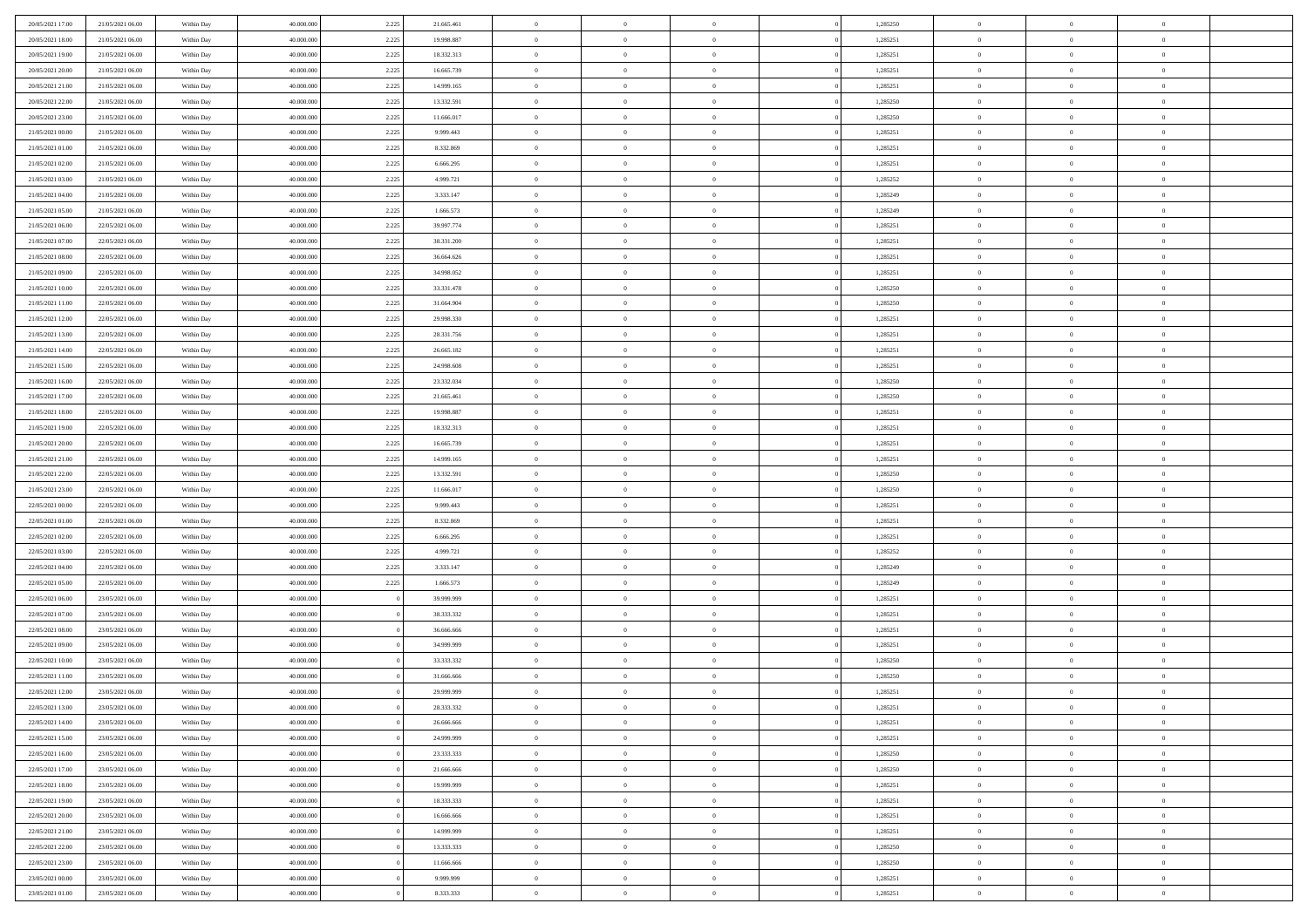| 23/05/2021 02:00                     | 23/05/2021 06:00                     | Within Day               | 40,000,000               | 6.666.666                | $\bf{0}$                | $\overline{0}$                   | $\Omega$                         | 1,285251             | $\bf{0}$                      | $\overline{0}$                   | $\bf{0}$                         |  |
|--------------------------------------|--------------------------------------|--------------------------|--------------------------|--------------------------|-------------------------|----------------------------------|----------------------------------|----------------------|-------------------------------|----------------------------------|----------------------------------|--|
| 23/05/2021 03:00                     | 23/05/2021 06:00                     | Within Day               | 40.000.000               | 4.999.999                | $\theta$                | $\overline{0}$                   | $\overline{0}$                   | 1,285252             | $\mathbf{0}$                  | $\bf{0}$                         | $\overline{0}$                   |  |
| 23/05/2021 04:00                     | 23/05/2021 06:00                     | Within Day               | 40.000.000               | 3.333.333                | $\theta$                | $\overline{0}$                   | $\overline{0}$                   | 1,285249             | $\,$ 0                        | $\overline{0}$                   | $\,$ 0 $\,$                      |  |
| 23/05/2021 05:00                     | 23/05/2021 06:00                     | Within Day               | 40.000.000               | 1.666.666                | $\mathbf{0}$            | $\overline{0}$                   | $\mathbf{0}$                     | 1,285249             | $\bf{0}$                      | $\mathbf{0}$                     | $\theta$                         |  |
| 23/05/2021 06:00                     | 24/05/2021 06:00                     | Within Day               | 40.000.000               | 39.999.999               | $\mathbf{0}$            | $\overline{0}$                   | $\overline{0}$                   | 1,285251             | $\mathbf{0}$                  | $\bf{0}$                         | $\overline{0}$                   |  |
| 23/05/2021 07:00                     | 24/05/2021 06:00                     | Within Day               | 40.000.000               | 38.333.332               | $\theta$                | $\overline{0}$                   | $\overline{0}$                   | 1,285251             | $\,$ 0                        | $\overline{0}$                   | $\,$ 0 $\,$                      |  |
| 23/05/2021 08:00                     | 24/05/2021 06:00                     | Within Day               | 40,000,000               | 36,666,666               | $\,$ 0 $\,$             | $\overline{0}$                   | $\mathbf{0}$                     | 1,285251             | $\bf{0}$                      | $\bf{0}$                         | $\theta$                         |  |
| 23/05/2021 09:00                     | 24/05/2021 06:00                     | Within Day               | 40.000.000               | 34.999.999               | $\overline{0}$          | $\overline{0}$                   | $\overline{0}$                   | 1,285251             | $\mathbf{0}$                  | $\bf{0}$                         | $\overline{0}$                   |  |
|                                      |                                      |                          |                          |                          | $\theta$                |                                  |                                  |                      | $\,$ 0                        | $\overline{0}$                   | $\,$ 0 $\,$                      |  |
| 23/05/2021 11:00                     | 24/05/2021 06:00                     | Within Day               | 40.000.000<br>40,000,000 | 31.666.666<br>29,999,999 | $\mathbf{0}$            | $\overline{0}$                   | $\overline{0}$<br>$\mathbf{0}$   | 1,285250             | $\theta$                      | $\mathbf{0}$                     | $\theta$                         |  |
| 23/05/2021 12:00                     | 24/05/2021 06:00<br>24/05/2021 06:00 | Within Day               |                          |                          |                         | $\overline{0}$<br>$\overline{0}$ |                                  | 1,285251             | $\mathbf{0}$                  |                                  | $\overline{0}$                   |  |
| 23/05/2021 13:00                     |                                      | Within Day               | 40.000.000               | 28.333.332               | $\mathbf{0}$            |                                  | $\overline{0}$                   | 1,285251             |                               | $\bf{0}$                         |                                  |  |
| 23/05/2021 14:00                     | 24/05/2021 06:00                     | Within Day               | 40.000.000               | 26.666.666               | $\theta$                | $\overline{0}$                   | $\overline{0}$                   | 1,285251             | $\,$ 0                        | $\overline{0}$                   | $\,$ 0 $\,$                      |  |
| 23/05/2021 15:00                     | 24/05/2021 06:00                     | Within Day               | 40.000.000               | 24,999,999               | $\theta$                | $\overline{0}$                   | $\mathbf{0}$                     | 1,285251             | $\bf{0}$                      | $\mathbf{0}$                     | $\theta$                         |  |
| 23/05/2021 16:00                     | 24/05/2021 06:00                     | Within Day               | 40.000.000               | 23.333.333               | $\overline{0}$          | $\overline{0}$                   | $\overline{0}$                   | 1,285250             | $\mathbf{0}$                  | $\bf{0}$                         | $\overline{0}$                   |  |
| 23/05/2021 17:00                     | 24/05/2021 06:00                     | Within Day               | 40.000.000               | 21.666.666               | $\theta$                | $\overline{0}$                   | $\overline{0}$                   | 1,285250             | $\,$ 0                        | $\overline{0}$                   | $\,$ 0 $\,$                      |  |
| 23/05/2021 18:00                     | 24/05/2021 06:00                     | Within Day               | 40,000,000               | 19,999,999               | $\bf{0}$                | $\overline{0}$                   | $\mathbf{0}$                     | 1,285251             | $\bf{0}$                      | $\overline{0}$                   | $\bf{0}$                         |  |
| 23/05/2021 19:00                     | 24/05/2021 06:00                     | Within Day               | 40.000.000               | 18.333.333               | $\overline{0}$          | $\overline{0}$                   | $\overline{0}$                   | 1,285251             | $\mathbf{0}$                  | $\bf{0}$                         | $\overline{0}$                   |  |
| 23/05/2021 20:00                     | 24/05/2021 06:00                     | Within Day               | 40.000.000               | 16.666.666               | $\theta$                | $\overline{0}$                   | $\overline{0}$                   | 1,285251             | $\,$ 0                        | $\overline{0}$                   | $\,$ 0 $\,$                      |  |
| 23/05/2021 22.00                     | 24/05/2021 06:00                     | Within Day               | 40,000,000               | 13.333.333               | $\overline{0}$          | $\overline{0}$                   | $\mathbf{0}$                     | 1,285250             | $\theta$                      | $\mathbf{0}$                     | $\theta$                         |  |
| 23/05/2021 23:00                     | 24/05/2021 06:00                     | Within Day               | 40.000.000               | 11.666.666               | $\overline{0}$          | $\overline{0}$                   | $\overline{0}$                   | 1,285250             | $\mathbf{0}$                  | $\bf{0}$                         | $\overline{0}$                   |  |
| 24/05/2021 00:00                     | 24/05/2021 06:00                     | Within Day               | 40.000.000               | 9.999.999                | $\theta$                | $\overline{0}$                   | $\overline{0}$                   | 1,285251             | $\,$ 0                        | $\overline{0}$                   | $\,$ 0 $\,$                      |  |
| 24/05/2021 01:00                     | 24/05/2021 06:00                     | Within Day               | 40.000.000               | 8.333.333                | $\theta$                | $\overline{0}$                   | $\mathbf{0}$                     | 1,285251             | $\bf{0}$                      | $\mathbf{0}$                     | $\theta$                         |  |
| 24/05/2021 02:00                     | 24/05/2021 06:00                     | Within Day               | 40.000.000               | 6.666.666                | $\overline{0}$          | $\overline{0}$                   | $\overline{0}$                   | 1,285251             | $\mathbf{0}$                  | $\bf{0}$                         | $\overline{0}$                   |  |
| 24/05/2021 03:00                     | 24/05/2021 06:00                     | Within Day               | 40.000.000               | 4.999.999                | $\theta$                | $\overline{0}$                   | $\overline{0}$                   | 1,285252             | $\,$ 0                        | $\overline{0}$                   | $\,$ 0 $\,$                      |  |
| 24/05/2021 04:00                     | 24/05/2021 06:00                     | Within Day               | 40,000,000               | 3.333.333                | $\bf{0}$                | $\overline{0}$                   | $\mathbf{0}$                     | 1,285249             | $\bf{0}$                      | $\overline{0}$                   | $\bf{0}$                         |  |
| 24/05/2021 05:00                     | 24/05/2021 06:00                     | Within Day               | 40.000.000               | 1.666.666                | $\overline{0}$          | $\overline{0}$                   | $\overline{0}$                   | 1,285249             | $\mathbf{0}$                  | $\bf{0}$                         | $\overline{0}$                   |  |
| 24/05/2021 06:00                     | 25/05/2021 06:00                     | Within Day               | 40.000.000               | 39.999.999               | $\theta$                | $\overline{0}$                   | $\overline{0}$                   | 1,285251             | $\,$ 0                        | $\overline{0}$                   | $\,$ 0 $\,$                      |  |
| 24/05/2021 07:00                     | 25/05/2021 06:00                     | Within Day               | 40,000,000               | 38.333.332               | $\mathbf{0}$            | $\overline{0}$                   | $\mathbf{0}$                     | 1,285251             | $\theta$                      | $\mathbf{0}$                     | $\theta$                         |  |
| 24/05/2021 08:00                     | 25/05/2021 06:00                     | Within Day               | 40.000.000               | 36.666.666               | $\overline{0}$          | $\overline{0}$                   | $\overline{0}$                   | 1,285251             | $\mathbf{0}$                  | $\bf{0}$                         | $\overline{0}$                   |  |
| 24/05/2021 09:00                     | 25/05/2021 06:00                     | Within Day               | 40.000.000               | 34.999.999               | $\theta$                | $\overline{0}$                   | $\overline{0}$                   | 1,285251             | $\,$ 0                        | $\overline{0}$                   | $\,$ 0 $\,$                      |  |
| 24/05/2021 10:00                     | 25/05/2021 06:00                     | Within Day               | 40.000.000               | 33.333.332               | $\,$ 0 $\,$             | $\overline{0}$                   | $\overline{0}$                   | 1,285250             | $\bf{0}$                      | $\overline{0}$                   | $\,0\,$                          |  |
| 24/05/2021 11:00                     | 25/05/2021 06:00                     | Within Day               | 40.000.000               | 31.666.666               | $\overline{0}$          | $\overline{0}$                   | $\overline{0}$                   | 1,285250             | $\mathbf{0}$                  | $\bf{0}$                         | $\overline{0}$                   |  |
| 24/05/2021 12:00                     | 25/05/2021 06:00                     | Within Day               | 40.000.000               | 29.999.999               | $\theta$                | $\overline{0}$                   | $\bf{0}$                         | 1,285251             | $\,$ 0                        | $\overline{0}$                   | $\,$ 0 $\,$                      |  |
| 24/05/2021 13:00                     | 25/05/2021 06:00                     | Within Day               | 40.000.000               | 28.333.332               | $\,$ 0 $\,$             | $\overline{0}$                   | $\overline{0}$                   | 1,285251             | $\bf{0}$                      | $\overline{0}$                   | $\bf{0}$                         |  |
| 24/05/2021 14:00                     | 25/05/2021 06:00                     | Within Day               | 40.000.000               | 26.666.666               | $\overline{0}$          | $\overline{0}$                   | $\overline{0}$                   | 1,285251             | $\mathbf{0}$                  | $\bf{0}$                         | $\overline{0}$                   |  |
| 24/05/2021 15:00                     | 25/05/2021 06:00                     | Within Day               | 40.000.000               | 24.999.999               | $\theta$                | $\overline{0}$                   | $\overline{0}$                   | 1,285251             | $\,$ 0                        | $\overline{0}$                   | $\,$ 0 $\,$                      |  |
| 24/05/2021 16:00                     | 25/05/2021 06:00                     | Within Day               | 40.000.000               | 23.333.333               | $\,$ 0 $\,$             | $\overline{0}$                   | $\overline{0}$                   | 1,285250             | $\bf{0}$                      | $\overline{0}$                   | $\,0\,$                          |  |
| 24/05/2021 17:00                     | 25/05/2021 06:00                     | Within Day               | 40.000.000               | 21.666.666               | $\overline{0}$          | $\overline{0}$                   | $\overline{0}$                   | 1,285250             | $\mathbf{0}$                  | $\bf{0}$                         | $\overline{0}$                   |  |
| 24/05/2021 18:00                     | 25/05/2021 06:00                     | Within Day               | 40.000.000               | 19.999.999               | $\theta$                | $\overline{0}$                   | $\overline{0}$                   | 1,285251             | $\,$ 0                        | $\overline{0}$                   | $\,$ 0 $\,$                      |  |
| 24/05/2021 19:00                     | 25/05/2021 06:00                     | Within Day               | 40.000.000               | 18.333.333               | $\,$ 0 $\,$             | $\overline{0}$                   | $\overline{0}$                   | 1,285251             | $\bf{0}$                      | $\overline{0}$                   | $\,0\,$                          |  |
| 24/05/2021 20:00                     | 25/05/2021 06:00                     | Within Day               | 40.000.000               | 16.666.666               | $\overline{0}$          | $\overline{0}$                   | $\overline{0}$                   | 1,285251             | $\mathbf{0}$                  | $\bf{0}$                         | $\overline{0}$                   |  |
| 24/05/2021 21:00                     | 25/05/2021 06:00                     | Within Day               | 40.000.000               | 14.999.999               | $\theta$                | $\overline{0}$                   | $\overline{0}$                   | 1,285251             | $\,$ 0                        | $\overline{0}$                   | $\,$ 0 $\,$                      |  |
| 24/05/2021 22:00                     | 25/05/2021 06:00                     | Within Day               | 40.000.000               | 13.333.333               | $\,$ 0 $\,$             | $\overline{0}$                   | $\overline{0}$                   | 1,285250             | $\bf{0}$                      | $\overline{0}$                   | $\bf{0}$                         |  |
| 24/05/2021 23:00                     | 25/05/2021 06:00                     | Within Day               | 40.000.000               | 11.666.666               | $\theta$                | $\overline{0}$                   | $\overline{0}$                   | 1,285250             | $\mathbf{0}$                  | $\bf{0}$                         | $\overline{0}$                   |  |
| 25/05/2021 00:00                     | 25/05/2021 06:00                     | Within Day               | 40.000.000               | 9.999.999                | $\overline{0}$          | $\overline{0}$                   | $\overline{0}$                   | 1,285251             | $\overline{0}$                | $\overline{0}$                   | $\theta$                         |  |
| 25/05/2021 01:00                     | 25/05/2021 06:00                     | Within Day               | 40.000.000               | 8.333.333                | $\bf{0}$                | $\overline{0}$                   | $\overline{0}$                   | 1,285251             | $\mathbf{0}$                  | $\overline{0}$                   | $\bf{0}$                         |  |
| 25/05/2021 02:00                     | 25/05/2021 06:00                     | Within Day               | 40.000.000               | 6.666.666                | $\overline{0}$          | $\overline{0}$                   | $\overline{0}$                   | 1,285251             | $\overline{0}$                | $\overline{0}$                   | $\overline{0}$                   |  |
| 25/05/2021 03:00                     | 25/05/2021 06:00                     | Within Day               | 40.000.000               | 4.999.999                | $\,$ 0                  | $\overline{0}$                   | $\overline{0}$                   | 1,285252             | $\,$ 0 $\,$                   | $\,$ 0 $\,$                      | $\,$ 0 $\,$                      |  |
| 25/05/2021 04:00                     | 25/05/2021 06:00                     | Within Day               | 40.000.000               | 3.333.333                | $\bf{0}$                | $\overline{0}$                   | $\overline{0}$                   | 1,285249             | $\mathbf{0}$                  | $\overline{0}$                   | $\bf{0}$                         |  |
| 25/05/2021 05:00                     | 25/05/2021 06:00                     | Within Day               | 40.000.000               | 1.666.666                | $\,$ 0 $\,$             | $\overline{0}$                   | $\overline{0}$                   | 1,285249             | $\,$ 0 $\,$                   | $\bf{0}$                         | $\mathbf{0}$                     |  |
| 25/05/2021 06:00                     | 26/05/2021 06:00                     | Within Day               | 40.000.000               | 39.999.999               | $\,$ 0                  | $\overline{0}$                   | $\overline{0}$                   | 1,285251             | $\,$ 0 $\,$                   | $\,$ 0 $\,$                      | $\,$ 0 $\,$                      |  |
|                                      |                                      |                          |                          |                          |                         |                                  |                                  |                      |                               |                                  |                                  |  |
| 25/05/2021 07:00<br>25/05/2021 08:00 | 26/05/2021 06:00<br>26/05/2021 06:00 | Within Day<br>Within Day | 40.000.000<br>40.000.000 | 38.333.332<br>36.666.666 | $\bf{0}$<br>$\,$ 0 $\,$ | $\overline{0}$<br>$\overline{0}$ | $\overline{0}$<br>$\overline{0}$ | 1,285251<br>1,285251 | $\overline{0}$<br>$\,$ 0 $\,$ | $\overline{0}$<br>$\overline{0}$ | $\overline{0}$<br>$\overline{0}$ |  |
|                                      |                                      |                          |                          |                          |                         |                                  |                                  |                      |                               |                                  |                                  |  |
| 25/05/2021 09:00                     | 26/05/2021 06:00                     | Within Day               | 40.000.000               | 34.999.999               | $\,$ 0                  | $\overline{0}$                   | $\overline{0}$                   | 1,285251             | $\,$ 0 $\,$                   | $\,$ 0 $\,$                      | $\,$ 0 $\,$                      |  |
| 25/05/2021 10:00                     | 26/05/2021 06:00                     | Within Day               | 40.000.000               | 33.333.332               | $\bf{0}$                | $\overline{0}$                   | $\overline{0}$                   | 1,285250             | $\mathbf{0}$                  | $\overline{0}$                   | $\bf{0}$                         |  |
| 25/05/2021 11:00                     | 26/05/2021 06:00                     | Within Day               | 40.000.000               | 31.666.666               | $\mathbf{0}$            | $\overline{0}$                   | $\overline{0}$                   | 1,285250             | $\overline{0}$                | $\bf{0}$                         | $\overline{0}$                   |  |
| 25/05/2021 12:00                     | 26/05/2021 06:00                     | Within Day               | 40.000.000               | 29.999.999               | $\,$ 0 $\,$             | $\overline{0}$                   | $\overline{0}$                   | 1,285251             | $\,$ 0 $\,$                   | $\overline{0}$                   | $\,$ 0 $\,$                      |  |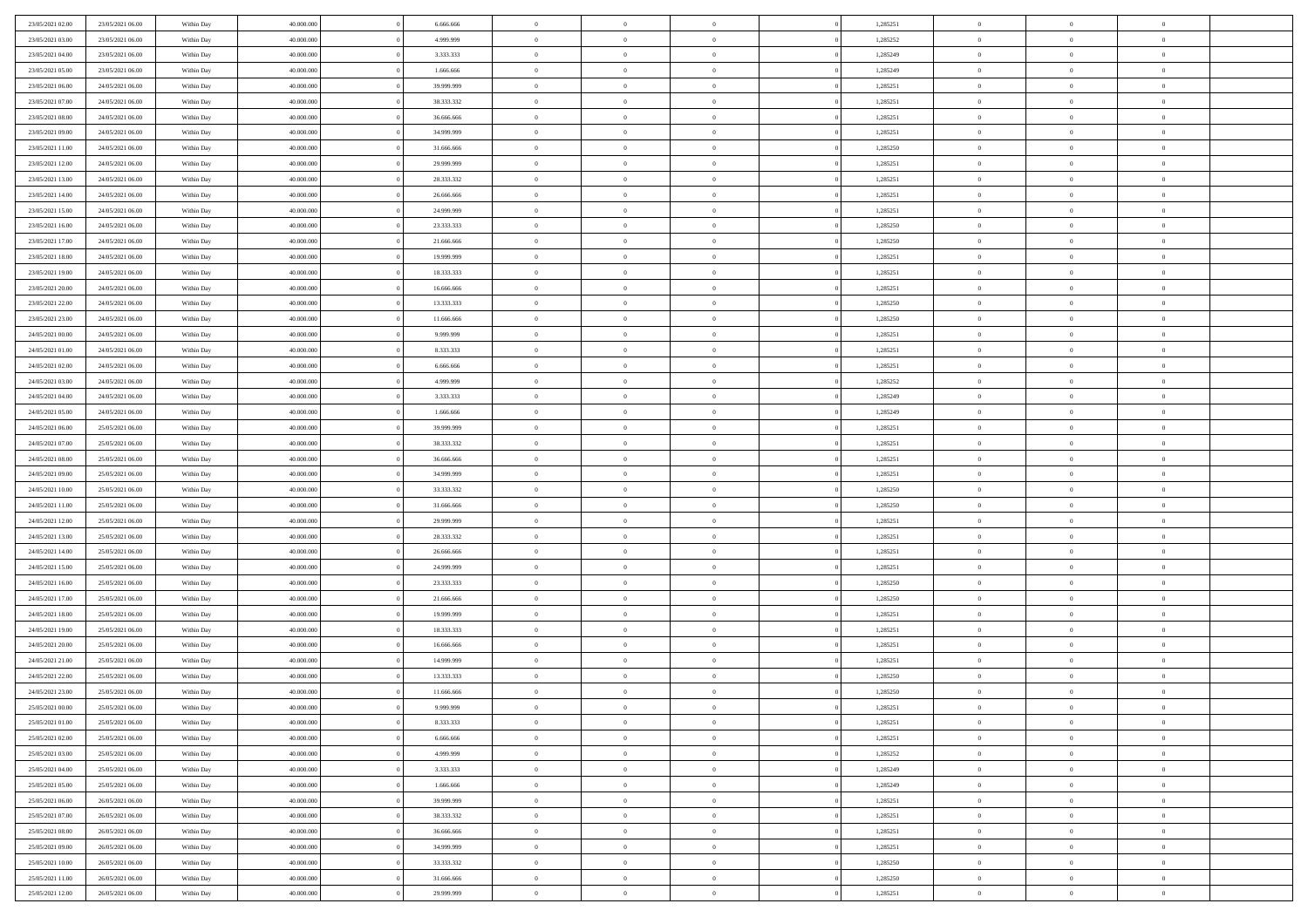| 25/05/2021 13:00                     | 26/05/2021 06:00                     | Within Day               | 40,000,000               | 28.333.332             | $\overline{0}$             | $\overline{0}$             | $\Omega$                         |          | 1,285251             | $\bf{0}$                   | $\mathbf{0}$                     | $\overline{0}$            |  |
|--------------------------------------|--------------------------------------|--------------------------|--------------------------|------------------------|----------------------------|----------------------------|----------------------------------|----------|----------------------|----------------------------|----------------------------------|---------------------------|--|
| 25/05/2021 14:00                     | 26/05/2021 06:00                     | Within Day               | 40.000.000               | 26.666.666             | $\mathbf{0}$               | $\overline{0}$             | $\overline{0}$                   |          | 1,285251             | $\mathbf{0}$               | $\overline{0}$                   | $\overline{0}$            |  |
| 25/05/2021 15:00                     | 26/05/2021 06:00                     | Within Day               | 40.000.000               | 24.999.999             | $\bf{0}$                   | $\overline{0}$             | $\bf{0}$                         |          | 1,285251             | $\,$ 0                     | $\overline{0}$                   | $\,$ 0 $\,$               |  |
| 25/05/2021 16:00                     | 26/05/2021 06:00                     | Within Day               | 40.000.000               | 23.333.333             | $\bf{0}$                   | $\overline{0}$             | $\Omega$                         |          | 1,285250             | $\bf{0}$                   | $\mathbf{0}$                     | $\theta$                  |  |
| 25/05/2021 17:00                     | 26/05/2021 06:00                     | Within Day               | 40.000.000               | 21.666.666             | $\bf{0}$                   | $\overline{0}$             | $\overline{0}$                   |          | 1,285250             | $\mathbf{0}$               | $\bf{0}$                         | $\overline{0}$            |  |
| 25/05/2021 18:00                     | 26/05/2021 06:00                     | Within Day               | 40.000.000               | 19.999.999             | $\bf{0}$                   | $\overline{0}$             | $\bf{0}$                         |          | 1,285251             | $\,$ 0                     | $\overline{0}$                   | $\,$ 0 $\,$               |  |
| 25/05/2021 19:00                     | 26/05/2021 06:00                     | Within Day               | 40.000.000               | 18.333.333             | $\bf{0}$                   | $\overline{0}$             | $\overline{0}$                   |          | 1,285251             | $\bf{0}$                   | $\mathbf{0}$                     | $\theta$                  |  |
| 25/05/2021 20:00                     | 26/05/2021 06:00                     | Within Day               | 40.000.000               | 16.666.666             | $\overline{0}$             | $\overline{0}$             | $\overline{0}$                   |          | 1,285251             | $\mathbf{0}$               | $\overline{0}$                   | $\overline{0}$            |  |
| 25/05/2021 21:00                     | 26/05/2021 06:00                     | Within Day               | 40.000.000               | 14.999.999             | $\bf{0}$                   | $\overline{0}$             | $\bf{0}$                         |          | 1,285251             | $\,$ 0                     | $\overline{0}$                   | $\,$ 0 $\,$               |  |
| 25/05/2021 22.00                     | 26/05/2021 06:00                     | Within Day               | 40.000.000               | 13.333.333             | $\bf{0}$                   | $\overline{0}$             | $\Omega$                         |          | 1,285250             | $\theta$                   | $\mathbf{0}$                     | $\theta$                  |  |
| 25/05/2021 23:00                     | 26/05/2021 06:00                     | Within Day               | 40.000.000               | 11.666.666             | $\overline{0}$             | $\overline{0}$             | $\overline{0}$                   |          | 1,285250             | $\mathbf{0}$               | $\overline{0}$                   | $\overline{0}$            |  |
| 26/05/2021 00:00                     | 26/05/2021 06:00                     | Within Day               | 40.000.000               | 9.999.999              | $\bf{0}$                   | $\overline{0}$             | $\bf{0}$                         |          | 1,285251             | $\,$ 0                     | $\overline{0}$                   | $\,$ 0 $\,$               |  |
| 26/05/2021 01:00                     | 26/05/2021 06:00                     | Within Day               | 40.000.000               | 8.333.333              | $\bf{0}$                   | $\overline{0}$             | $\Omega$                         |          | 1,285251             | $\theta$                   | $\mathbf{0}$                     | $\theta$                  |  |
| 26/05/2021 02:00                     | 26/05/2021 06:00                     | Within Day               | 40.000.000               | 6.666.666              | $\overline{0}$             | $\overline{0}$             | $\overline{0}$                   |          | 1,285251             | $\overline{0}$             | $\overline{0}$                   | $\overline{0}$            |  |
| 26/05/2021 03:00                     | 26/05/2021 06:00                     | Within Day               | 40.000.000               | 4.999.999              | $\bf{0}$                   | $\overline{0}$             | $\bf{0}$                         |          | 1,285252             | $\,$ 0                     | $\overline{0}$                   | $\,$ 0 $\,$               |  |
| 26/05/2021 04:00                     | 26/05/2021 06:00                     | Within Day               | 40.000.000               | 3.333.333              | $\bf{0}$                   | $\overline{0}$             | $\overline{0}$                   |          | 1,285249             | $\bf{0}$                   | $\mathbf{0}$                     | $\theta$                  |  |
| 26/05/2021 05:00                     | 26/05/2021 06:00                     | Within Day               | 40.000.000               | 1.666.666              | $\overline{0}$             | $\overline{0}$             | $\overline{0}$                   |          | 1,285249             | $\mathbf{0}$               | $\overline{0}$                   | $\overline{0}$            |  |
| 26/05/2021 06:00                     | 27/05/2021 06:00                     | Within Day               | 40.000.000               | 39.999.999             | $\bf{0}$                   | $\overline{0}$             | $\bf{0}$                         |          | 1,285251             | $\,$ 0                     | $\overline{0}$                   | $\,$ 0 $\,$               |  |
| 26/05/2021 07:00                     | 27/05/2021 06:00                     | Within Day               | 40.000.000               | 38.333.332             | $\bf{0}$                   | $\overline{0}$             | $\Omega$                         |          | 1,285251             | $\theta$                   | $\mathbf{0}$                     | $\theta$                  |  |
| 26/05/2021 08:00                     | 27/05/2021 06:00                     | Within Day               | 40.000.000               | 36.666.666             | $\overline{0}$             | $\overline{0}$             | $\overline{0}$                   |          | 1,285251             | $\mathbf{0}$               | $\overline{0}$                   | $\overline{0}$            |  |
| 26/05/2021 09:00                     | 27/05/2021 06:00                     | Within Day               | 40.000.000               | 34.999.999             | $\bf{0}$                   | $\overline{0}$             | $\bf{0}$                         |          | 1,285251             | $\,$ 0                     | $\overline{0}$                   | $\,$ 0 $\,$               |  |
| 26/05/2021 10:00                     | 27/05/2021 06:00                     | Within Day               | 40.000.000               | 33.333.332             | $\bf{0}$                   | $\overline{0}$             | $\Omega$                         |          | 1,285250             | $\theta$                   | $\mathbf{0}$                     | $\theta$                  |  |
| 26/05/2021 11:00                     | 27/05/2021 06:00                     | Within Day               | 40.000.000               | 31.666.666             | $\overline{0}$             | $\overline{0}$             | $\overline{0}$                   |          | 1,285250             | $\overline{0}$             | $\overline{0}$                   | $\overline{0}$            |  |
| 26/05/2021 12:00                     | 27/05/2021 06:00                     | Within Day               | 40.000.000               | 29.999.999             | $\bf{0}$                   | $\overline{0}$             | $\bf{0}$                         |          | 1,285251             | $\,$ 0                     | $\overline{0}$                   | $\,$ 0 $\,$               |  |
| 26/05/2021 13:00                     | 27/05/2021 06:00                     | Within Day               | 40.000.000               | 28.333.332             | $\bf{0}$                   | $\overline{0}$             | $\overline{0}$                   |          | 1,285251             | $\bf{0}$                   | $\overline{0}$                   | $\theta$                  |  |
| 26/05/2021 14:00                     | 27/05/2021 06:00                     | Within Day               | 40.000.000               | 26.666.666             | $\overline{0}$             | $\overline{0}$             | $\overline{0}$                   |          | 1,285251             | $\mathbf{0}$               | $\overline{0}$                   | $\overline{0}$            |  |
| 26/05/2021 15:00                     | 27/05/2021 06:00                     | Within Day               | 40.000.000               | 24.999.999             | $\bf{0}$                   | $\overline{0}$             | $\bf{0}$                         |          | 1,285251             | $\,$ 0                     | $\overline{0}$                   | $\,$ 0 $\,$               |  |
| 26/05/2021 16:00                     | 27/05/2021 06:00                     | Within Day               | 40.000.000               | 23.333.333             | $\bf{0}$                   | $\overline{0}$             | $\Omega$                         |          | 1.285250             | $\theta$                   | $\mathbf{0}$                     | $\theta$                  |  |
| 26/05/2021 17:00                     | 27/05/2021 06:00                     | Within Day               | 40.000.000               | 21.666.666             | $\overline{0}$             | $\overline{0}$             | $\overline{0}$                   |          | 1,285250             | $\overline{0}$             | $\overline{0}$                   | $\overline{0}$            |  |
| 26/05/2021 18:00                     | 27/05/2021 06:00                     | Within Day               | 40.000.000               | 19.999.999             | $\bf{0}$                   | $\overline{0}$             | $\bf{0}$                         |          | 1,285251             | $\,$ 0                     | $\overline{0}$                   | $\,$ 0 $\,$               |  |
| 26/05/2021 19:00                     | 27/05/2021 06:00                     | Within Day               | 40.000.000               | 18.333.333             | $\,$ 0                     | $\bf{0}$                   | $\overline{0}$                   |          | 1,285251             | $\bf{0}$                   | $\overline{0}$                   | $\,0\,$                   |  |
| 26/05/2021 20:00                     | 27/05/2021 06:00                     | Within Day               | 40.000.000               | 16.666.666             | $\overline{0}$             | $\overline{0}$             | $\overline{0}$                   |          | 1,285251             | $\mathbf{0}$               | $\overline{0}$                   | $\overline{0}$            |  |
| 26/05/2021 21:00                     | 27/05/2021 06:00                     | Within Day               | 40.000.000               | 14.999.999             | $\bf{0}$                   | $\overline{0}$             | $\bf{0}$                         |          | 1,285251             | $\,$ 0                     | $\overline{0}$                   | $\,$ 0 $\,$               |  |
| 26/05/2021 22.00                     | 27/05/2021 06:00                     | Within Day               | 40.000.000               | 13.333.333             | $\bf{0}$                   | $\overline{0}$             | $\bf{0}$                         |          | 1,285250             | $\bf{0}$                   | $\overline{0}$                   | $\bf{0}$                  |  |
| 26/05/2021 23:00                     | 27/05/2021 06:00                     | Within Day               | 40.000.000               | 11.666.666             | $\overline{0}$             | $\overline{0}$             | $\overline{0}$                   |          | 1,285250             | $\mathbf{0}$               | $\overline{0}$                   | $\overline{0}$            |  |
| 27/05/2021 00:00                     | 27/05/2021 06:00                     | Within Day               | 40.000.000               | 9.999.999              | $\bf{0}$                   | $\overline{0}$             | $\bf{0}$                         |          | 1,285251             | $\,$ 0                     | $\overline{0}$                   | $\,$ 0 $\,$               |  |
| 27/05/2021 01:00<br>27/05/2021 02:00 | 27/05/2021 06:00<br>27/05/2021 06:00 | Within Day               | 40.000.000<br>40.000.000 | 8.333.333<br>6.666.666 | $\bf{0}$<br>$\overline{0}$ | $\bf{0}$<br>$\overline{0}$ | $\overline{0}$<br>$\overline{0}$ |          | 1,285251<br>1,285251 | $\bf{0}$<br>$\overline{0}$ | $\overline{0}$<br>$\overline{0}$ | $\,0\,$<br>$\overline{0}$ |  |
|                                      |                                      | Within Day               |                          |                        |                            |                            |                                  |          |                      |                            |                                  |                           |  |
| 27/05/2021 03:00                     | 27/05/2021 06:00                     | Within Day               | 40.000.000               | 4.999.999              | $\bf{0}$                   | $\overline{0}$             | $\bf{0}$                         |          | 1,285252             | $\,$ 0                     | $\overline{0}$                   | $\,$ 0 $\,$               |  |
| 27/05/2021 04:00<br>27/05/2021 05:00 | 27/05/2021 06:00<br>27/05/2021 06:00 | Within Day<br>Within Day | 40.000.000<br>40.000.000 | 3.333.333<br>1.666.666 | $\bf{0}$<br>$\overline{0}$ | $\bf{0}$<br>$\overline{0}$ | $\overline{0}$<br>$\overline{0}$ |          | 1,285249<br>1,285249 | $\bf{0}$<br>$\mathbf{0}$   | $\overline{0}$<br>$\overline{0}$ | $\,0\,$<br>$\overline{0}$ |  |
| 27/05/2021 06:00                     | 28/05/2021 06:00                     | Within Day               | 40.000.000               | 39.999.999             | $\bf{0}$                   | $\overline{0}$             | $\bf{0}$                         |          | 1,285251             | $\,$ 0                     | $\overline{0}$                   | $\,$ 0 $\,$               |  |
| 27/05/2021 07:00                     | 28/05/2021 06:00                     | Within Day               | 40.000.000               | 38.333.332             | $\bf{0}$                   | $\overline{0}$             | $\bf{0}$                         |          | 1,285251             | $\bf{0}$                   | $\overline{0}$                   | $\bf{0}$                  |  |
| 27/05/2021 08:00                     | 28/05/2021 06:00                     | Within Day               | 40.000.000               | 36.666.666             | $\mathbf{0}$               | $\overline{0}$             | $\overline{0}$                   |          | 1,285251             | $\mathbf{0}$               | $\overline{0}$                   | $\overline{0}$            |  |
| 27/05/2021 09:00                     | 28/05/2021 06:00                     | Within Day               | 40.000.000               | 34.999.999             | $\bf{0}$                   | $\overline{0}$             | $\theta$                         |          | 1,285251             | $\overline{0}$             | $\overline{0}$                   | $\theta$                  |  |
| 27/05/2021 10:00                     | 28/05/2021 06:00                     | Within Day               | 40.000.000               | 33.333.332             | $\bf{0}$                   | $\bf{0}$                   | $\overline{0}$                   |          | 1,285250             | $\bf{0}$                   | $\overline{0}$                   | $\bf{0}$                  |  |
| 27/05/2021 11:00                     | 28/05/2021 06:00                     | Within Day               | 40.000.000               | 31.666.666             | $\overline{0}$             | $\overline{0}$             | $\overline{0}$                   |          | 1,285250             | $\overline{0}$             | $\overline{0}$                   | $\overline{0}$            |  |
| 27/05/2021 12:00                     | 28/05/2021 06:00                     | Within Day               | 40.000.000               | 29.999.999             | $\,$ 0 $\,$                | $\overline{0}$             | $\overline{0}$                   |          | 1,285251             | $\mathbf{0}$               | $\,$ 0 $\,$                      | $\,$ 0 $\,$               |  |
| 27/05/2021 13:00                     | 28/05/2021 06:00                     | Within Day               | 40.000.000               | 28.333.332             | $\bf{0}$                   | $\overline{0}$             | $\overline{0}$                   |          | 1,285251             | $\bf{0}$                   | $\overline{0}$                   | $\bf{0}$                  |  |
| 27/05/2021 14:00                     | 28/05/2021 06:00                     | Within Day               | 40.000.000               | 26.666.666             | $\bf{0}$                   | $\overline{0}$             | $\overline{0}$                   |          | 1,285251             | $\overline{0}$             | $\bf{0}$                         | $\overline{0}$            |  |
| 27/05/2021 15:00                     | 28/05/2021 06:00                     | Within Day               | 40.000.000               | 24.999.999             | $\,$ 0 $\,$                | $\overline{0}$             | $\overline{0}$                   |          | 1,285251             | $\,$ 0 $\,$                | $\overline{0}$                   | $\,$ 0 $\,$               |  |
| 27/05/2021 16:00                     | 28/05/2021 06:00                     | Within Day               | 40.000.000               | 23.333.333             | $\overline{0}$             | $\overline{0}$             | $\overline{0}$                   | $\Omega$ | 1,285250             | $\bf{0}$                   | $\overline{0}$                   | $\overline{0}$            |  |
| 27/05/2021 17:00                     | 28/05/2021 06:00                     | Within Day               | 40.000.000               | 21.666.666             | $\overline{0}$             | $\overline{0}$             | $\overline{0}$                   |          | 1,285250             | $\overline{0}$             | $\bf{0}$                         | $\overline{0}$            |  |
| 27/05/2021 18:00                     | 28/05/2021 06:00                     | Within Day               | 40.000.000               | 19.999.999             | $\,$ 0 $\,$                | $\overline{0}$             | $\overline{0}$                   |          | 1,285251             | $\,$ 0 $\,$                | $\,$ 0 $\,$                      | $\,$ 0 $\,$               |  |
| 27/05/2021 19:00                     | 28/05/2021 06:00                     | Within Day               | 40.000.000               | 18.333.333             | $\bf{0}$                   | $\overline{0}$             | $\overline{0}$                   |          | 1,285251             | $\mathbf{0}$               | $\overline{0}$                   | $\bf{0}$                  |  |
| 27/05/2021 20:00                     | 28/05/2021 06:00                     | Within Day               | 40.000.000               | 16.666.666             | $\overline{0}$             | $\overline{0}$             | $\overline{0}$                   |          | 1,285251             | $\mathbf{0}$               | $\bf{0}$                         | $\overline{0}$            |  |
| 27/05/2021 21:00                     | 28/05/2021 06:00                     | Within Day               | 40.000.000               | 14.999.999             | $\,0\,$                    | $\overline{0}$             | $\overline{0}$                   |          | 1,285251             | $\,$ 0                     | $\overline{0}$                   | $\,$ 0 $\,$               |  |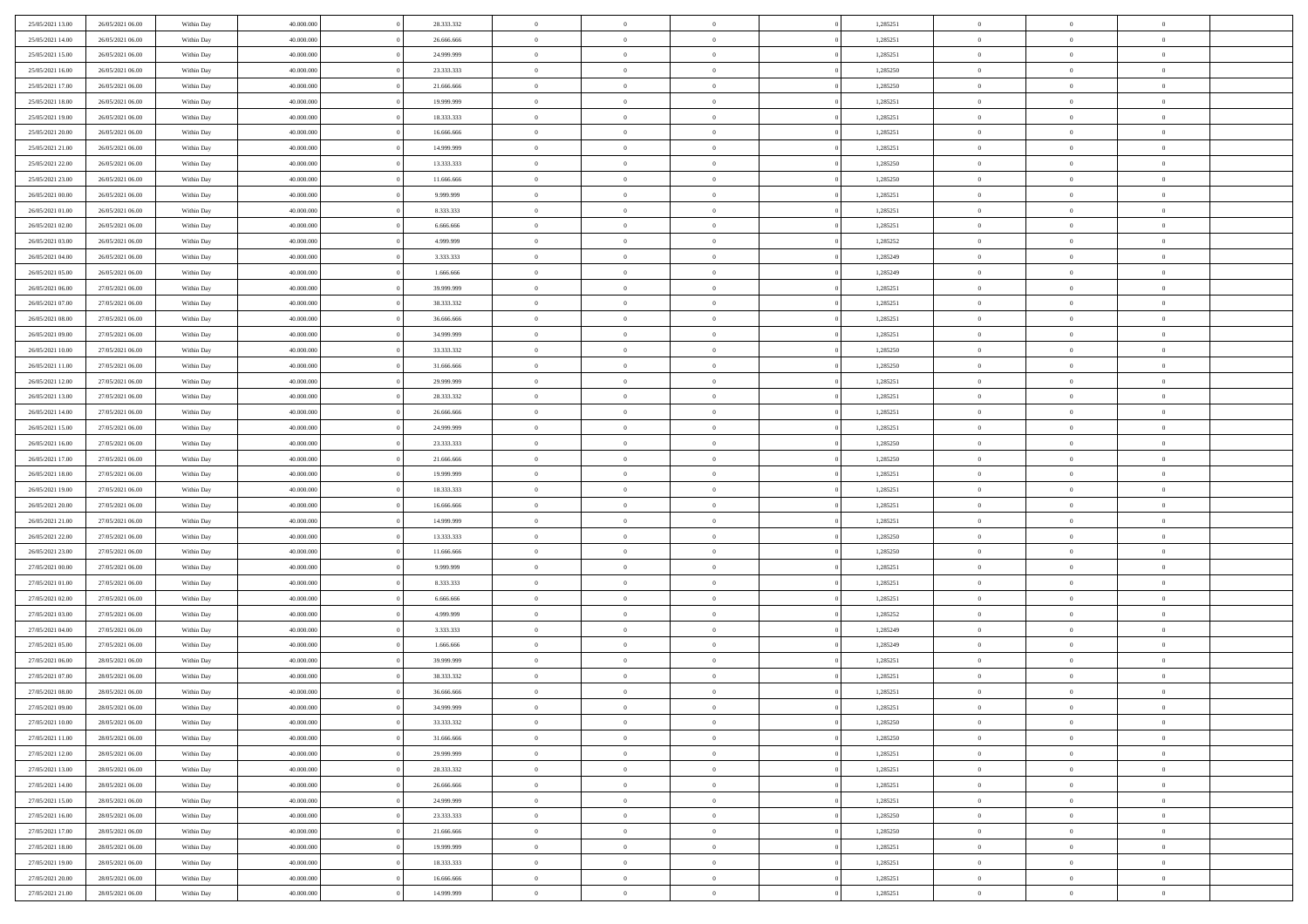| 27/05/2021 22:00 | 28/05/2021 06:00 | Within Day | 40.000.000 | 13.333.333 | $\bf{0}$       | $\overline{0}$ | $\theta$       |          | 1,285250 | $\bf{0}$       | $\overline{0}$ | $\,0\,$        |  |
|------------------|------------------|------------|------------|------------|----------------|----------------|----------------|----------|----------|----------------|----------------|----------------|--|
| 27/05/2021 23:00 | 28/05/2021 06:00 | Within Day | 40,000,000 | 11.666.666 | $\overline{0}$ | $\overline{0}$ | $\overline{0}$ |          | 1,285250 | $\theta$       | $\overline{0}$ | $\theta$       |  |
| 28/05/2021 00:00 | 28/05/2021 06:00 | Within Day | 40.000.000 | 9.999.999  | $\mathbf{0}$   | $\overline{0}$ | $\overline{0}$ |          | 1,285251 | $\mathbf{0}$   | $\overline{0}$ | $\overline{0}$ |  |
| 28/05/2021 01:00 | 28/05/2021 06:00 | Within Day | 40.000.000 | 8.333.333  | $\bf{0}$       | $\overline{0}$ | $\overline{0}$ |          | 1,285251 | $\bf{0}$       | $\overline{0}$ | $\overline{0}$ |  |
| 28/05/2021 02:00 | 28/05/2021 06:00 | Within Day | 40,000,000 | 6.666.666  | $\bf{0}$       | $\overline{0}$ | $\overline{0}$ |          | 1,285251 | $\bf{0}$       | $\overline{0}$ | $\,0\,$        |  |
| 28/05/2021 03:00 | 28/05/2021 06:00 | Within Dav | 40.000.000 | 4.999.999  | $\overline{0}$ | $\overline{0}$ | $\overline{0}$ |          | 1,285252 | $\mathbf{0}$   | $\overline{0}$ | $\overline{0}$ |  |
| 28/05/2021 04:00 | 28/05/2021 06:00 | Within Day | 40.000.000 | 3.333.333  | $\bf{0}$       | $\overline{0}$ | $\overline{0}$ |          | 1,285249 | $\bf{0}$       | $\overline{0}$ | $\bf{0}$       |  |
| 28/05/2021 05:00 | 28/05/2021 06:00 | Within Day | 40,000,000 | 1.666.666  | $\overline{0}$ | $\overline{0}$ | $\overline{0}$ |          | 1,285249 | $\,$ 0 $\,$    | $\overline{0}$ | $\theta$       |  |
| 28/05/2021 06:00 | 29/05/2021 06:00 | Within Day | 40.000.000 | 39.999.999 | $\mathbf{0}$   | $\overline{0}$ | $\overline{0}$ |          | 1,285251 | $\mathbf{0}$   | $\overline{0}$ | $\overline{0}$ |  |
| 28/05/2021 07:00 | 29/05/2021 06:00 | Within Day | 40.000.000 | 38.333.332 | $\bf{0}$       | $\overline{0}$ | $\overline{0}$ |          | 1,285251 | $\bf{0}$       | $\overline{0}$ | $\,0\,$        |  |
| 28/05/2021 08:00 | 29/05/2021 06:00 | Within Day | 40,000,000 | 36,666,666 | $\overline{0}$ | $\overline{0}$ | $\overline{0}$ |          | 1,285251 | $\bf{0}$       | $\overline{0}$ | $\overline{0}$ |  |
| 28/05/2021 09:00 | 29/05/2021 06:00 | Within Dav | 40.000.000 | 34.999.999 | $\mathbf{0}$   | $\overline{0}$ | $\overline{0}$ |          | 1,285251 | $\mathbf{0}$   | $\overline{0}$ | $\overline{0}$ |  |
| 28/05/2021 10:00 | 29/05/2021 06:00 | Within Day | 40.000.000 | 33.333.332 | $\bf{0}$       | $\overline{0}$ | $\overline{0}$ |          | 1,285250 | $\bf{0}$       | $\overline{0}$ | $\overline{0}$ |  |
| 28/05/2021 11:00 | 29/05/2021 06:00 | Within Day | 40.000.000 | 31.666.666 | $\bf{0}$       | $\overline{0}$ | $\overline{0}$ |          | 1,285250 | $\bf{0}$       | $\mathbf{0}$   | $\,0\,$        |  |
| 28/05/2021 12:00 | 29/05/2021 06:00 | Within Dav | 40.000.000 | 29.999.999 | $\overline{0}$ | $\overline{0}$ | $\overline{0}$ |          | 1,285251 | $\mathbf{0}$   | $\overline{0}$ | $\overline{0}$ |  |
| 28/05/2021 13:00 | 29/05/2021 06:00 | Within Day | 40.000.000 | 28.333.332 | $\bf{0}$       | $\overline{0}$ | $\overline{0}$ |          | 1,285251 | $\bf{0}$       | $\overline{0}$ | $\bf{0}$       |  |
| 28/05/2021 14:00 | 29/05/2021 06:00 | Within Day | 40,000,000 | 26.666.666 | $\overline{0}$ | $\overline{0}$ | $\overline{0}$ |          | 1,285251 | $\bf{0}$       | $\mathbf{0}$   | $\overline{0}$ |  |
| 28/05/2021 15:00 | 29/05/2021 06:00 | Within Day | 40.000.000 | 24.999.999 | $\mathbf{0}$   | $\overline{0}$ | $\overline{0}$ |          | 1,285251 | $\mathbf{0}$   | $\overline{0}$ | $\overline{0}$ |  |
| 28/05/2021 16:00 | 29/05/2021 06:00 | Within Day | 40.000.000 | 23.333.333 | $\bf{0}$       | $\bf{0}$       | $\overline{0}$ |          | 1,285250 | $\bf{0}$       | $\overline{0}$ | $\,0\,$        |  |
| 28/05/2021 17:00 | 29/05/2021 06:00 | Within Day | 40,000,000 | 21.666.666 | $\overline{0}$ | $\overline{0}$ | $\overline{0}$ |          | 1,285250 | $\bf{0}$       | $\overline{0}$ | $\overline{0}$ |  |
| 28/05/2021 18:00 | 29/05/2021 06:00 | Within Day | 40.000.000 | 19.999.999 | $\mathbf{0}$   | $\overline{0}$ | $\overline{0}$ |          | 1,285251 | $\mathbf{0}$   | $\overline{0}$ | $\overline{0}$ |  |
| 28/05/2021 19:00 | 29/05/2021 06:00 | Within Day | 40.000.000 | 18.333.333 | $\bf{0}$       | $\overline{0}$ | $\overline{0}$ |          | 1,285251 | $\bf{0}$       | $\overline{0}$ | $\bf{0}$       |  |
| 28/05/2021 20:00 | 29/05/2021 06:00 | Within Day | 40,000,000 | 16.666.666 | $\bf{0}$       | $\bf{0}$       | $\overline{0}$ |          | 1,285251 | $\,$ 0 $\,$    | $\overline{0}$ | $\bf{0}$       |  |
| 28/05/2021 21:00 | 29/05/2021 06:00 | Within Dav | 40.000.000 | 14.999.999 | $\mathbf{0}$   | $\overline{0}$ | $\overline{0}$ |          | 1,285251 | $\mathbf{0}$   | $\overline{0}$ | $\overline{0}$ |  |
| 28/05/2021 22:00 | 29/05/2021 06:00 | Within Day | 40.000.000 | 13.333.333 | $\bf{0}$       | $\bf{0}$       | $\overline{0}$ |          | 1,285250 | $\bf{0}$       | $\overline{0}$ | $\bf{0}$       |  |
| 28/05/2021 23:00 | 29/05/2021 06:00 | Within Day | 40,000,000 | 11.666.666 | $\overline{0}$ | $\overline{0}$ | $\overline{0}$ |          | 1,285250 | $\bf{0}$       | $\mathbf{0}$   | $\overline{0}$ |  |
| 29/05/2021 00:00 | 29/05/2021 06:00 | Within Day | 40.000.000 | 9.999.999  | $\mathbf{0}$   | $\overline{0}$ | $\overline{0}$ |          | 1,285251 | $\mathbf{0}$   | $\overline{0}$ | $\overline{0}$ |  |
| 29/05/2021 01:00 | 29/05/2021 06:00 | Within Day | 40.000.000 | 8.333.333  | $\bf{0}$       | $\bf{0}$       | $\overline{0}$ |          | 1,285251 | $\bf{0}$       | $\overline{0}$ | $\,0\,$        |  |
| 29/05/2021 02:00 | 29/05/2021 06:00 | Within Day | 40,000,000 | 6.666.666  | $\bf{0}$       | $\overline{0}$ | $\overline{0}$ |          | 1,285251 | $\bf{0}$       | $\mathbf{0}$   | $\overline{0}$ |  |
| 29/05/2021 03:00 | 29/05/2021 06:00 | Within Day | 40.000.000 | 4.999.999  | $\mathbf{0}$   | $\overline{0}$ | $\overline{0}$ |          | 1,285252 | $\mathbf{0}$   | $\overline{0}$ | $\overline{0}$ |  |
| 29/05/2021 04:00 | 29/05/2021 06:00 | Within Day | 40.000.000 | 3.333.333  | $\bf{0}$       | $\overline{0}$ | $\overline{0}$ |          | 1,285249 | $\,$ 0         | $\overline{0}$ | $\,$ 0 $\,$    |  |
| 29/05/2021 05:00 | 29/05/2021 06:00 | Within Day | 40,000,000 | 1.666.666  | $\bf{0}$       | $\overline{0}$ | $\overline{0}$ |          | 1,285249 | $\bf{0}$       | $\bf{0}$       | $\overline{0}$ |  |
| 29/05/2021 06:00 | 30/05/2021 06:00 | Within Dav | 40.000.000 | 39.999.999 | $\overline{0}$ | $\overline{0}$ | $\overline{0}$ |          | 1,285251 | $\mathbf{0}$   | $\overline{0}$ | $\overline{0}$ |  |
| 29/05/2021 07:00 | 30/05/2021 06:00 | Within Day | 40.000.000 | 38.333.332 | $\bf{0}$       | $\overline{0}$ | $\theta$       |          | 1,285251 | $\,$ 0         | $\overline{0}$ | $\theta$       |  |
| 29/05/2021 08:00 | 30/05/2021 06:00 | Within Day | 40,000,000 | 36.666.666 | $\overline{0}$ | $\overline{0}$ | $\overline{0}$ |          | 1,285251 | $\bf{0}$       | $\overline{0}$ | $\overline{0}$ |  |
| 29/05/2021 09:00 | 30/05/2021 06:00 | Within Day | 40.000.000 | 34.999.999 | $\mathbf{0}$   | $\overline{0}$ | $\overline{0}$ |          | 1,285251 | $\mathbf{0}$   | $\overline{0}$ | $\overline{0}$ |  |
| 29/05/2021 10:00 | 30/05/2021 06:00 | Within Day | 40.000.000 | 33.333.332 | $\bf{0}$       | $\overline{0}$ | $\theta$       |          | 1,285250 | $\,$ 0         | $\overline{0}$ | $\theta$       |  |
| 29/05/2021 11:00 | 30/05/2021 06:00 | Within Day | 40,000,000 | 31.666.666 | $\bf{0}$       | $\overline{0}$ | $\overline{0}$ |          | 1,285250 | $\bf{0}$       | $\mathbf{0}$   | $\overline{0}$ |  |
| 29/05/2021 12:00 | 30/05/2021 06:00 | Within Day | 40.000.000 | 29.999.999 | $\mathbf{0}$   | $\overline{0}$ | $\overline{0}$ |          | 1,285251 | $\mathbf{0}$   | $\overline{0}$ | $\overline{0}$ |  |
| 29/05/2021 13:00 | 30/05/2021 06:00 | Within Day | 40.000.000 | 28.333.332 | $\,0\,$        | $\overline{0}$ | $\theta$       |          | 1,285251 | $\,$ 0         | $\overline{0}$ | $\,$ 0 $\,$    |  |
| 29/05/2021 14:00 | 30/05/2021 06:00 | Within Day | 40,000,000 | 26.666.666 | $\bf{0}$       | $\overline{0}$ | $\overline{0}$ |          | 1,285251 | $\bf{0}$       | $\overline{0}$ | $\overline{0}$ |  |
| 29/05/2021 15:00 | 30/05/2021 06:00 | Within Dav | 40.000.000 | 24.999.999 | $\mathbf{0}$   | $\overline{0}$ | $\overline{0}$ |          | 1,285251 | $\mathbf{0}$   | $\overline{0}$ | $\overline{0}$ |  |
| 29/05/2021 16:00 | 30/05/2021 06:00 | Within Day | 40.000.000 | 23.333.333 | $\bf{0}$       | $\overline{0}$ | $\theta$       |          | 1,285250 | $\,$ 0         | $\overline{0}$ | $\theta$       |  |
| 29/05/2021 17:00 | 30/05/2021 06:00 | Within Day | 40,000,000 | 21.666.666 | $\bf{0}$       | $\overline{0}$ | $\overline{0}$ |          | 1,285250 | $\bf{0}$       | $\overline{0}$ | $\overline{0}$ |  |
| 29/05/2021 18:00 | 30/05/2021 06:00 | Within Day | 40.000.000 | 19.999.999 | $\bf{0}$       | $\overline{0}$ | $\Omega$       |          | 1,285251 | $\overline{0}$ | $\bf{0}$       | $\theta$       |  |
| 29/05/2021 19:00 | 30/05/2021 06:00 | Within Day | 40.000.000 | 18.333.333 | $\,0\,$        | $\overline{0}$ | $\overline{0}$ |          | 1,285251 | $\,$ 0 $\,$    | $\bf{0}$       | $\theta$       |  |
| 29/05/2021 20:00 | 30/05/2021 06:00 | Within Day | 40.000.000 | 16.666.666 | $\overline{0}$ | $\overline{0}$ | $\overline{0}$ |          | 1,285251 | $\overline{0}$ | $\overline{0}$ | $\overline{0}$ |  |
| 29/05/2021 21:00 | 30/05/2021 06:00 | Within Day | 40.000.000 | 14.999.999 | $\bf{0}$       | $\overline{0}$ | $\overline{0}$ |          | 1,285251 | $\overline{0}$ | $\bf{0}$       | $\overline{0}$ |  |
| 29/05/2021 22:00 | 30/05/2021 06:00 | Within Day | 40.000.000 | 13.333.333 | $\bf{0}$       | $\overline{0}$ | $\overline{0}$ | $\theta$ | 1,285250 | $\,$ 0 $\,$    | $\bf{0}$       | $\,$ 0 $\,$    |  |
| 29/05/2021 23:00 | 30/05/2021 06:00 | Within Day | 40.000.000 | 11.666.666 | $\bf{0}$       | $\overline{0}$ | $\overline{0}$ |          | 1,285250 | $\,$ 0 $\,$    | $\overline{0}$ | $\overline{0}$ |  |
| 30/05/2021 00:00 | 30/05/2021 06:00 | Within Day | 40.000.000 | 9.999.999  | $\bf{0}$       | $\overline{0}$ | $\overline{0}$ |          | 1,285251 | $\mathbf{0}$   | $\overline{0}$ | $\overline{0}$ |  |
| 30/05/2021 01:00 | 30/05/2021 06:00 | Within Day | 40.000.000 | 8.333.333  | $\,$ 0 $\,$    | $\overline{0}$ | $\overline{0}$ | $\theta$ | 1,285251 | $\,$ 0 $\,$    | $\bf{0}$       | $\,$ 0 $\,$    |  |
| 30/05/2021 02:00 | 30/05/2021 06:00 | Within Day | 40.000.000 | 6.666.666  | $\bf{0}$       | $\overline{0}$ | $\overline{0}$ |          | 1,285251 | $\overline{0}$ | $\overline{0}$ | $\overline{0}$ |  |
| 30/05/2021 03:00 | 30/05/2021 06:00 | Within Day | 40.000.000 | 4.999.999  | $\bf{0}$       | $\overline{0}$ | $\overline{0}$ |          | 1,285252 | $\mathbf{0}$   | $\bf{0}$       | $\overline{0}$ |  |
| 30/05/2021 04:00 | 30/05/2021 06:00 | Within Day | 40.000.000 | 3.333.333  | $\,$ 0 $\,$    | $\overline{0}$ | $\overline{0}$ |          | 1,285249 | $\,$ 0 $\,$    | $\overline{0}$ | $\,$ 0 $\,$    |  |
| 30/05/2021 05:00 | 30/05/2021 06:00 | Within Day | 40,000,000 | 1.666.666  | $\overline{0}$ | $\overline{0}$ | $\overline{0}$ |          | 1,285249 | $\mathbf 0$    | $\mathbf{0}$   | $\overline{0}$ |  |
| 30/05/2021 06:00 | 31/05/2021 06:00 | Within Day | 40.000.000 | 39.999.999 | $\bf{0}$       | $\overline{0}$ | $\overline{0}$ |          | 1,285251 | $\mathbf{0}$   | $\overline{0}$ | $\overline{0}$ |  |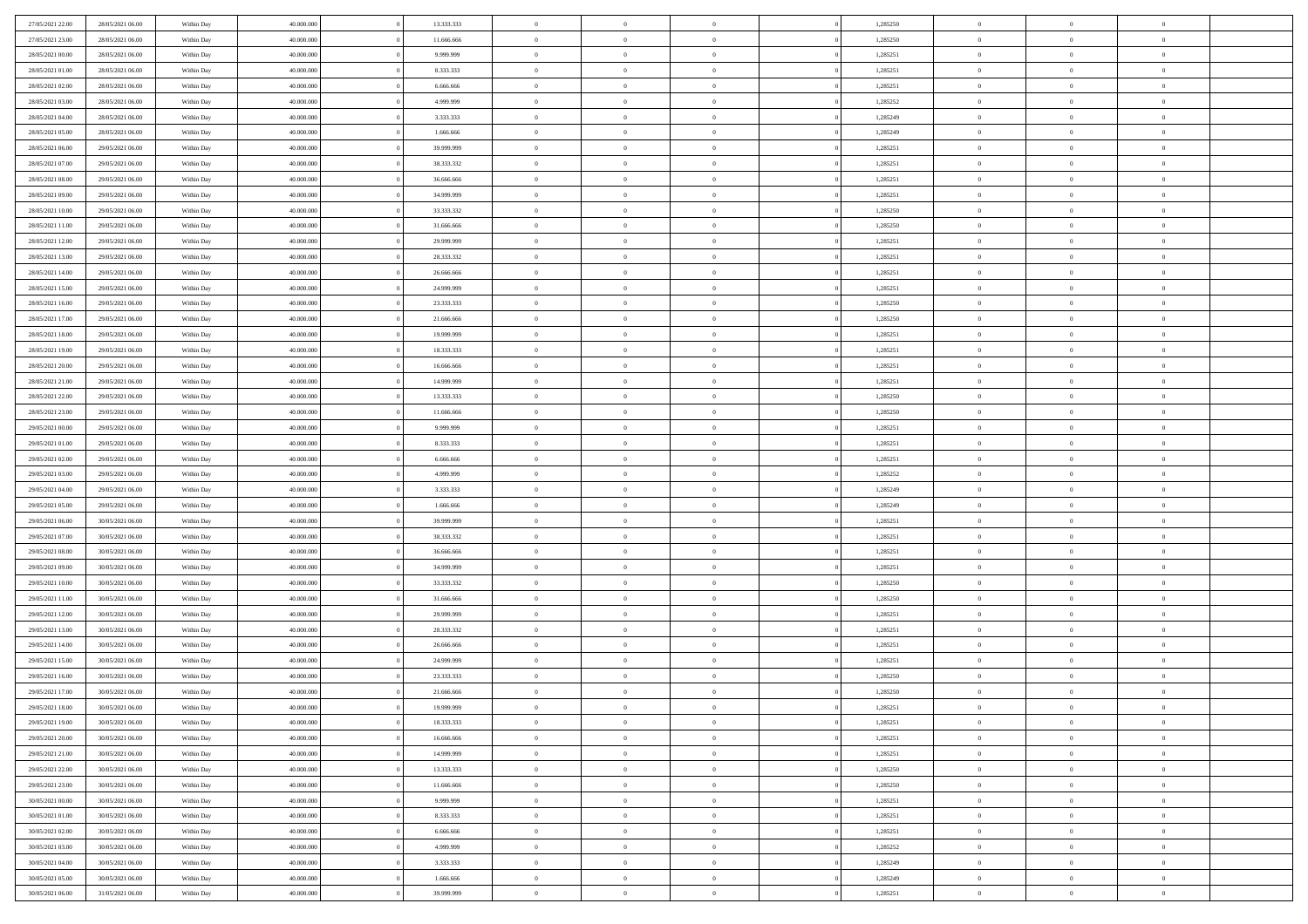| 30/05/2021 07:00 | 31/05/2021 06:00 | Within Day | 40,000,000 | 38.333.332 |                | $\Omega$       |          | 1,285251 |              |                |          |  |
|------------------|------------------|------------|------------|------------|----------------|----------------|----------|----------|--------------|----------------|----------|--|
| 30/05/2021 08:00 | 31/05/2021 06:00 | Within Day | 40,000,000 | 36,666,666 |                | $\Omega$       |          | 1,285251 |              |                |          |  |
| 30/05/2021 09:00 | 31/05/2021 06:00 | Within Day | 40,000,000 | 34.999.999 | $\theta$       | $\Omega$       | $\Omega$ | 1,285251 | $\Omega$     | $\Omega$       | $\Omega$ |  |
| 30/05/2021 11:00 | 31/05/2021 06:00 | Within Day | 40,000,000 | 31,666,666 | $\Omega$       | $\Omega$       | $\Omega$ | 1,285250 | $\Omega$     | $\theta$       | $\Omega$ |  |
| 30/05/2021 12:00 | 31/05/2021 06:00 | Within Day | 40,000,000 | 29.999.999 | $\Omega$       | $\Omega$       | $\Omega$ | 1.285251 | $\Omega$     |                | $\Omega$ |  |
| 30/05/2021 13:00 | 31/05/2021 06:00 | Within Day | 40,000,000 | 28.333.332 | $\theta$       | $\Omega$       | $\Omega$ | 1,285251 | $\Omega$     |                | $\Omega$ |  |
| 30/05/2021 14:00 | 31/05/2021 06:00 | Within Day | 40,000,000 | 26,666,666 | $\Omega$       | $\Omega$       | $\Omega$ | 1,285251 | $\Omega$     | $\Omega$       | $\Omega$ |  |
| 30/05/2021 15:00 | 31/05/2021 06:00 | Within Day | 40,000,000 | 24.999.999 |                | $\Omega$       |          | 1,285251 |              |                | $\Omega$ |  |
| 30/05/2021 16:00 | 31/05/2021 06:00 | Within Day | 40,000,000 | 23.333.333 | $\Omega$       | $\Omega$       | $\Omega$ | 1,285250 | $\Omega$     |                | $\Omega$ |  |
| 30/05/2021 17:00 | 31/05/2021 06:00 | Within Day | 40,000,000 | 21.666.666 | $\Omega$       | $\Omega$       | $\Omega$ | 1,285250 | $\Omega$     | $\theta$       | $\Omega$ |  |
| 30/05/2021 18:00 | 31/05/2021 06:00 | Within Day | 40,000,000 | 19,999,999 | $\overline{0}$ | $\Omega$       | $\Omega$ | 1,285251 | $\bf{0}$     | $^{\circ}$     | $\theta$ |  |
| 30/05/2021 19:00 | 31/05/2021 06:00 | Within Day | 40,000,000 | 18.333.333 | $\Omega$       | $\Omega$       | $\Omega$ | 1,285251 | $\Omega$     |                | $\Omega$ |  |
| 30/05/2021 20:00 | 31/05/2021 06:00 | Within Day | 40,000,000 | 16,666,666 | $\theta$       | $\Omega$       | $\Omega$ | 1,285251 | $\Omega$     | $\Omega$       | $\Omega$ |  |
| 30/05/2021 21:00 | 31/05/2021 06:00 | Within Day | 40,000,000 | 14.999.999 |                | $\Omega$       | $\Omega$ | 1,285251 | $\Omega$     |                | $\Omega$ |  |
| 30/05/2021 22:00 | 31/05/2021 06:00 | Within Day | 40,000,000 | 13.333.333 | $\Omega$       | $\Omega$       | $\Omega$ | 1,285250 | $\Omega$     |                | $\Omega$ |  |
| 30/05/2021 23:00 | 31/05/2021 06:00 | Within Day | 40,000,000 | 11.666.666 | $\Omega$       | $\Omega$       | $\Omega$ | 1,285250 | $\Omega$     | $\Omega$       | $\Omega$ |  |
| 31/05/2021 00:00 | 31/05/2021 06:00 | Within Day | 40,000,000 | 9.999.999  | $\Omega$       | $\Omega$       | $\Omega$ | 1,285251 | $\mathbf{0}$ |                | $\Omega$ |  |
| 31/05/2021 01:00 | 31/05/2021 06:00 | Within Day | 40,000,000 | 8.333.333  | $\Omega$       | $\Omega$       | $\Omega$ | 1,285251 | $\Omega$     |                | $\Omega$ |  |
| 31/05/2021 02:00 | 31/05/2021 06:00 | Within Day | 40,000,000 | 6.666.666  | $\theta$       | $\overline{0}$ | $\Omega$ | 1,285251 | $\theta$     | $\overline{0}$ | $\Omega$ |  |
| 31/05/2021 03:00 | 31/05/2021 06:00 | Within Day | 40,000,000 | 4.999.999  | $\Omega$       | $\Omega$       | $\Omega$ | 1,285252 | $\mathbf{0}$ |                | $\Omega$ |  |
| 31/05/2021 04:00 | 31/05/2021 06:00 | Within Day | 40.000.000 | 3.333.333  | $\Omega$       | $\theta$       |          | 1,285249 | $\Omega$     |                |          |  |
| 31/05/2021 06:00 | 01/06/2021 06:00 | Within Day | 40.000.000 | 39.999.999 |                | $\Omega$       |          | 1,285251 |              |                |          |  |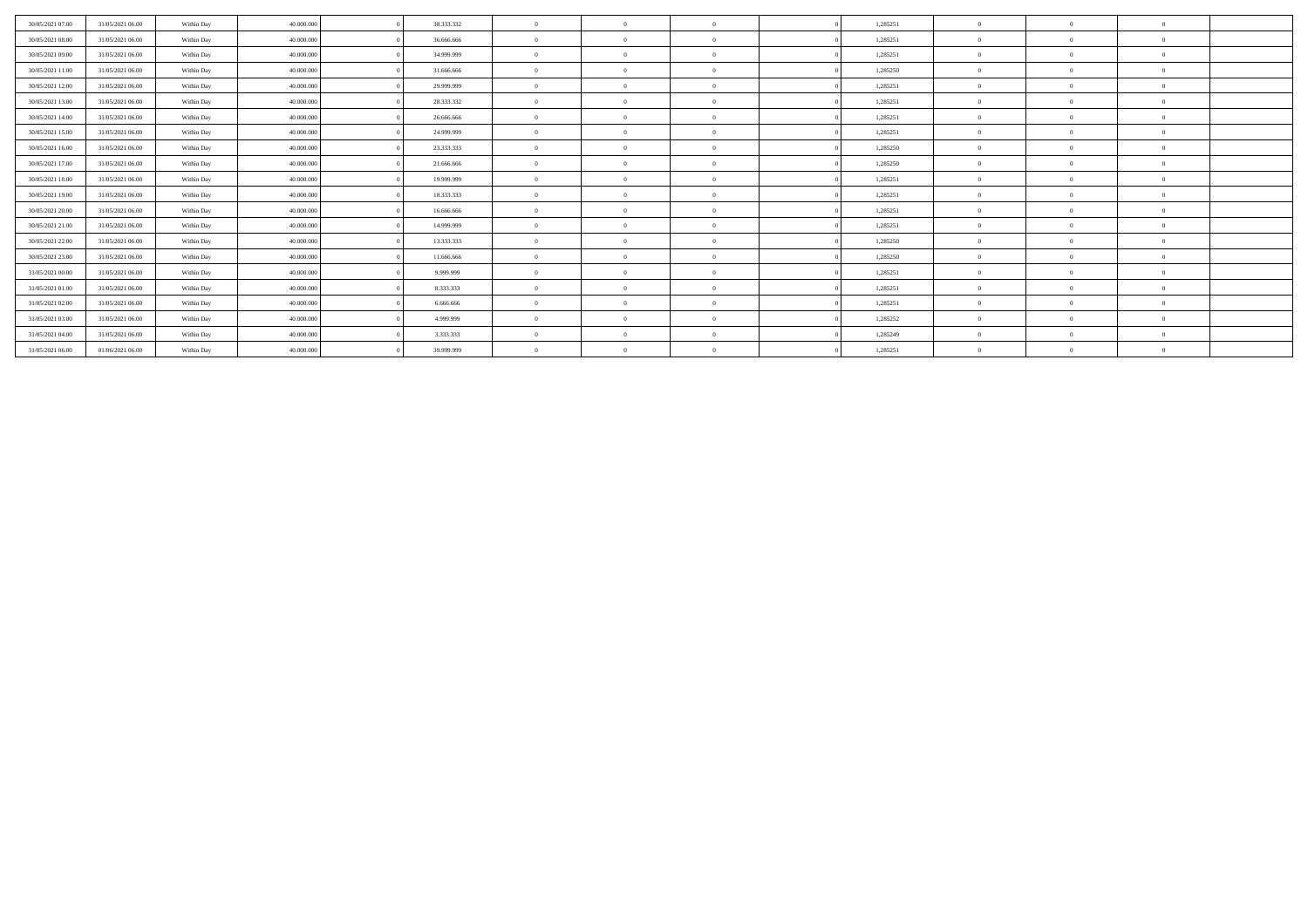## **SNAM RETE GAS**

**Transportation capacity at Exit Point interconnected with foreign pipelines**

**Update to 30/05/2021 of offered and assigned capacity in auction day-ahead and within-day**

**Thermal Year 2020/2021**

(Values in Ncm/day (0° C; 1,01325 bar) - 1 Scm=0,94794378 Ncm; Prices in c/Ncm)

**Exit Point**

**PASSO-GRIES**

|                  | Timeframe        |                     |                            |                                       |            | <b>Offered capacity</b> |                | <b>Assigned capacity</b> | Day-Ahead                                    |                      | Prices                        |                           |                                         |             |
|------------------|------------------|---------------------|----------------------------|---------------------------------------|------------|-------------------------|----------------|--------------------------|----------------------------------------------|----------------------|-------------------------------|---------------------------|-----------------------------------------|-------------|
| From             | To               | <b>Auction type</b> | Transportation<br>capacity | Assigned capacity<br>(before auction) | Firm       | Interruptible           | Firm           | Interruptible            | <b>Interrupted Capacity</b><br>Interruptible | Reserve price - Firm | <b>Auction premium - Firm</b> | Reserve price -           | <b>Auction premium</b><br>Interruptible | <b>Note</b> |
| 01/05/2021 06:00 | 02/05/2021 06:00 | Day Ahead           | 42.196.595                 |                                       | 42.196.595 | $\bf{0}$                | $\theta$       | $\overline{0}$           |                                              | 0,012183             | $\overline{0}$                | Interruptible<br>0,012183 | $\overline{0}$                          |             |
| 02/05/2021 06:00 | 03/05/2021 06:00 | Day Ahead           | 42.196.595                 |                                       | 42.196.595 | $\Omega$                | $\theta$       | $\theta$                 |                                              | 0.012183             | $\theta$                      | 0.012183                  | $\Omega$                                |             |
| 03/05/2021 06:00 | 04/05/2021 06:00 | Day Ahead           | 42.196.595                 |                                       | 42.196.595 | $\theta$                | $\theta$       | $\overline{0}$           |                                              | 0,012183             | $\overline{0}$                | 0,012183                  | $\Omega$                                |             |
| 04/05/2021 06:00 | 05/05/2021 06:00 | Day Ahead           | 42.196.595                 |                                       | 42.196.595 | $\theta$                | $\theta$       | $\overline{0}$           |                                              | 0,012183             | $\overline{0}$                | 0,012183                  | $\theta$                                |             |
| 05/05/2021 06:00 | 06/05/2021 06:00 | Day Ahead           | 42.196.595                 |                                       | 42.196.595 | $\theta$                | $\theta$       | $\overline{0}$           |                                              | 0,012183             | $\overline{0}$                | 0,012183                  | $\overline{0}$                          |             |
| 06/05/2021 06:00 | 07/05/2021 06:00 | Day Ahead           | 42.196.595                 |                                       | 42.196.595 | $\overline{0}$          | $\overline{0}$ | $\overline{0}$           |                                              | 0.012183             | $\overline{0}$                | 0,012183                  | $\mathbf{0}$                            |             |
| 07/05/2021 06:00 | 08/05/2021 06:00 | Day Ahead           | 42.196.595                 |                                       | 42.196.595 | $\mathbf{0}$            | $\Omega$       | $\overline{0}$           |                                              | 0,012183             | $\theta$                      | 0,012183                  | $\theta$                                |             |
| 08/05/2021 06:00 | 09/05/2021 06:00 | Day Ahead           | 42.196.595                 |                                       | 42.196.595 | $\mathbf{0}$            | $\overline{0}$ | $\overline{0}$           |                                              | 0,012183             | $\mathbf{0}$                  | 0,012183                  | $\mathbf{0}$                            |             |
| 09/05/2021 06:00 | 10/05/2021 06:00 | Day Ahead           | 42.196.595                 |                                       | 42.196.595 | $\bf{0}$                | $\overline{0}$ | $\overline{0}$           |                                              | 0,012183             | $\mathbf{0}$                  | 0,012183                  | $\theta$                                |             |
| 10/05/2021 06:00 | 11/05/2021 06:00 | Day Ahead           | 42.196.595                 |                                       | 42.196.595 | $\theta$                | $\overline{0}$ | $\overline{0}$           |                                              | 0,012183             | $\mathbf{0}$                  | 0,012183                  | $\theta$                                |             |
| 11/05/2021 06:00 | 12/05/2021 06:00 | Day Ahead           | 42.196.595                 |                                       | 42.196.595 | $\Omega$                | $\theta$       | $\overline{0}$           |                                              | 0,012183             | $\overline{0}$                | 0,012183                  | $\overline{0}$                          |             |
| 12/05/2021 06:00 | 13/05/2021 06:00 | Day Ahead           | 42.196.595                 |                                       | 42.196.595 | $\theta$                | $\overline{0}$ | $\overline{0}$           |                                              | 0,012183             | $\overline{0}$                | 0,012183                  | $\mathbf{0}$                            |             |
| 13/05/2021 06:00 | 14/05/2021 06:00 | Day Ahead           | 42.196.595                 |                                       | 42.196.595 | $\Omega$                | $\Omega$       | $\overline{0}$           |                                              | 0.012183             | $\overline{0}$                | 0.012183                  | $\Omega$                                |             |
| 14/05/2021 06:00 | 15/05/2021 06:00 | Day Ahead           | 42.196.595                 |                                       | 42.196.595 | $\Omega$                | $\theta$       | $\overline{0}$           |                                              | 0,012183             | $\overline{0}$                | 0,012183                  | $\Omega$                                |             |
| 15/05/2021 06:00 | 16/05/2021 06:00 | Day Ahead           | 42.196.595                 |                                       | 42.196.595 | $\Omega$                | $\overline{0}$ | $\theta$                 |                                              | 0,012183             | $\mathbf{0}$                  | 0,012183                  | $\theta$                                |             |
| 16/05/2021 06:00 | 17/05/2021 06:00 | Day Ahead           | 42.196.595                 |                                       | 42.196.595 | $\theta$                | $\overline{0}$ | $\Omega$                 |                                              | 0,012183             | $\overline{0}$                | 0,012183                  | $\overline{0}$                          |             |
| 17/05/2021 06:00 | 18/05/2021 06:00 | Day Ahead           | 42.196.595                 |                                       | 42.196.595 | $\theta$                | $\overline{0}$ | $\overline{0}$           |                                              | 0.012183             | $\overline{0}$                | 0,012183                  | $\mathbf{0}$                            |             |
| 18/05/2021 06:00 | 19/05/2021 06:00 | Day Ahead           | 42.196.595                 |                                       | 42.196.595 | $\Omega$                | $\theta$       | $\overline{0}$           |                                              | 0,012183             | $\overline{0}$                | 0,012183                  | $\overline{0}$                          |             |
| 19/05/2021 06:00 | 20/05/2021 06:00 | Day Ahead           | 42.196.595                 |                                       | 42.196.595 | $\theta$                | $\overline{0}$ | $\overline{0}$           |                                              | 0,012183             | $\mathbf{0}$                  | 0,012183                  | $\mathbf{0}$                            |             |
| 20/05/2021 06:00 | 21/05/2021 06:00 | Day Ahead           | 42.196.595                 |                                       | 42.196.595 | $\theta$                | 2.347          | $\overline{0}$           |                                              | 0,012183             | $\mathbf{0}$                  | 0,012183                  | $\Omega$                                |             |
| 21/05/2021 06:00 | 22/05/2021 06:00 | Day Ahead           | 42.196.595                 |                                       | 42.196.595 | $\overline{0}$          | 2.347          | $\overline{0}$           |                                              | 0,012183             | $\bf{0}$                      | 0,012183                  | $\bf{0}$                                |             |
| 22/05/2021 06:00 | 23/05/2021 06:00 | Day Ahead           | 42.196.595                 |                                       | 42.196.595 | $\Omega$                | $\overline{0}$ | $\overline{0}$           |                                              | 0,012183             | $\overline{0}$                | 0,012183                  | $\overline{0}$                          |             |
| 23/05/2021 06:00 | 24/05/2021 06:00 | Day Ahead           | 42.196.595                 |                                       | 42.196.595 | $\Omega$                | $\theta$       | $\overline{0}$           |                                              | 0,012183             | $\overline{0}$                | 0,012183                  | $\mathbf{0}$                            |             |
| 24/05/2021 06:00 | 25/05/2021 06:00 | Day Ahead           | 42.196.595                 |                                       | 42.196.595 | $\Omega$                | $\theta$       | $\alpha$                 |                                              | 0,012183             | $\Omega$                      | 0,012183                  | $\Omega$                                |             |
| 25/05/2021 06:00 | 26/05/2021 06:00 | Day Ahead           | 42.196.595                 |                                       | 42.196.595 | $\Omega$                | $\theta$       | $\alpha$                 |                                              | 0,012183             | $\overline{0}$                | 0,012183                  | $\Omega$                                |             |
| 26/05/2021 06:00 | 27/05/2021 06:00 | Day Ahead           | 42.196.595                 |                                       | 42.196.595 | $\Omega$                | $\overline{0}$ | $\theta$                 |                                              | 0,012183             | $\mathbf{0}$                  | 0,012183                  | $\theta$                                |             |
| 27/05/2021 06:00 | 28/05/2021 06:00 | Day Ahead           | 42.196.595                 |                                       | 42.196.595 | $\mathbf{0}$            | $\theta$       | $\overline{0}$           |                                              | 0,012183             | $\overline{0}$                | 0,012183                  | $\mathbf{0}$                            |             |
| 28/05/2021 06:00 | 29/05/2021 06:00 | Day Ahead           | 42.196.595                 |                                       | 42.196.595 | $\theta$                | $\overline{0}$ | $\overline{0}$           |                                              | 0,012183             | $\mathbf{0}$                  | 0,012183                  | $\theta$                                |             |
| 29/05/2021 06:00 | 30/05/2021 06:00 | Day Ahead           | 42.196.595                 |                                       | 42.196.595 | $\bf{0}$                | $\theta$       | $\overline{0}$           |                                              | 0,012183             | $\overline{0}$                | 0,012183                  | $\overline{0}$                          |             |
| 30/05/2021 06:00 | 31/05/2021 06:00 | Day Ahead           | 42.196.595                 |                                       | 42.196.595 | $\theta$                | $\overline{0}$ | $\theta$                 |                                              | 0,012183             | $\mathbf{0}$                  | 0,012183                  | $\mathbf{0}$                            |             |
| 31/05/2021 06:00 | 01/06/2021 06:00 | Day Ahead           | 42.196.595                 |                                       | 42.196.595 | $\overline{0}$          | $\theta$       | $\overline{0}$           |                                              | 0,012183             | $\overline{0}$                | 0.012183                  | $\Omega$                                |             |
| 01/05/2021 06:00 | 02/05/2021 06:00 | Within Day          | 42.196.595                 |                                       | 42.196.594 | $\bf{0}$                | $\overline{0}$ | $\overline{0}$           |                                              | 1,218345             | $\mathbf{0}$                  | $\mathbf{0}$              | $\bf{0}$                                |             |
| 01/05/2021 07:00 | 02/05/2021 06:00 | Within Day          | 42.196.595                 |                                       | 40.438.402 | $\Omega$                | $\overline{0}$ | $\theta$                 |                                              | 1,218345             | $\mathbf{0}$                  | $\theta$                  | $\mathbf{0}$                            |             |
| 01/05/2021 08:00 | 02/05/2021 06:00 | Within Day          | 42.196.595                 |                                       | 38.680.212 | $\theta$                | $\overline{0}$ | $\overline{0}$           |                                              | 1,218345             | $\mathbf{0}$                  | $\theta$                  | $\theta$                                |             |
| 01/05/2021 09:00 | 02/05/2021 06:00 | Within Day          | 42.196.595                 |                                       | 36.922.020 | $\theta$                | $\theta$       | $\overline{0}$           |                                              | 1,218346             | $\theta$                      | $\theta$                  | $\Omega$                                |             |
| 01/05/2021 10:00 | 02/05/2021 06:00 | Within Day          | 42.196.595                 |                                       | 35.163.828 | $\theta$                | $\theta$       | $\overline{0}$           |                                              | 1,218345             | $\overline{0}$                | $\Omega$                  | $\overline{0}$                          |             |
| 01/05/2021 11:00 | 02/05/2021 06:00 | Within Day          | 42.196.595                 |                                       | 33.405.637 | $\theta$                | $\overline{0}$ | $\overline{0}$           |                                              | 1,218345             | $\mathbf{0}$                  | $\overline{0}$            | $\theta$                                |             |
| 01/05/2021 12:00 | 02/05/2021 06:00 | Within Day          | 42.196.595                 |                                       | 31.647.445 | $\theta$                | $\theta$       | $\overline{0}$           |                                              | 1.218345             | $\theta$                      | $\theta$                  | $\Omega$                                |             |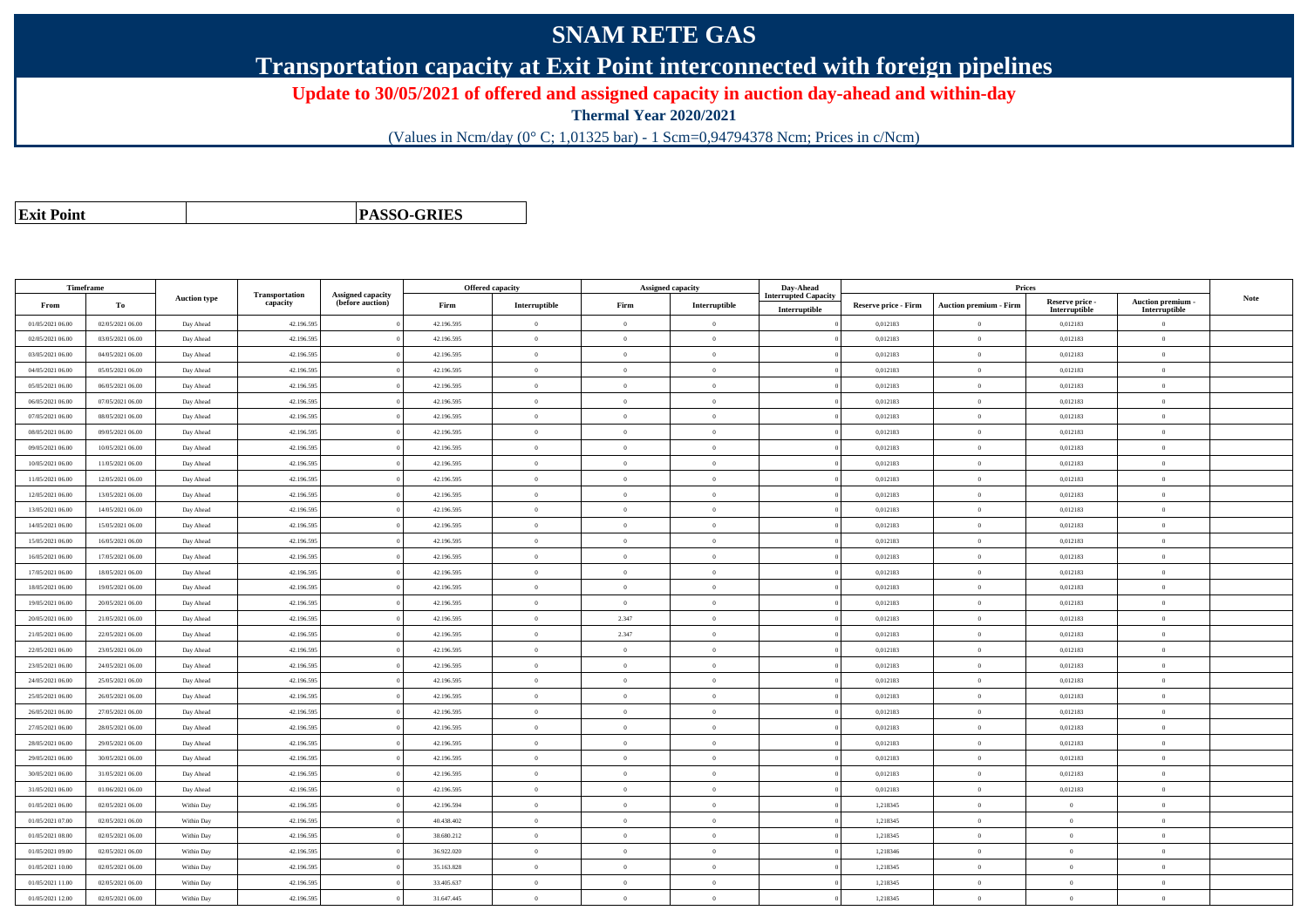| 01/05/2021 13:00 | 02/05/2021 06:00 | Within Day | 42.196.595 | 29.889.254 | $\,$ 0                   | $\bf{0}$       | $\theta$       |          | 1,218345 | $\bf{0}$       | $\overline{0}$ | $\,0\,$                    |  |
|------------------|------------------|------------|------------|------------|--------------------------|----------------|----------------|----------|----------|----------------|----------------|----------------------------|--|
| 01/05/2021 14:00 | 02/05/2021 06:00 | Within Day | 42.196.595 | 28.131.063 | $\overline{0}$           | $\overline{0}$ | $\overline{0}$ |          | 1,218345 | $\overline{0}$ | $\overline{0}$ | $\theta$                   |  |
| 01/05/2021 15:00 | 02/05/2021 06:00 | Within Day | 42.196.595 | 26.372.871 | $\mathbf{0}$             | $\overline{0}$ | $\overline{0}$ |          | 1,218346 | $\mathbf{0}$   | $\overline{0}$ | $\overline{0}$             |  |
| 01/05/2021 16:00 | 02/05/2021 06:00 | Within Day | 42.196.595 | 24.614.680 | $\bf{0}$                 | $\overline{0}$ | $\overline{0}$ |          | 1,218345 | $\bf{0}$       | $\overline{0}$ | $\overline{0}$             |  |
| 01/05/2021 17:00 | 02/05/2021 06:00 | Within Day | 42.196.595 | 22.856.488 | $\bf{0}$                 | $\bf{0}$       | $\overline{0}$ |          | 1,218345 | $\bf{0}$       | $\bf{0}$       | $\,0\,$                    |  |
| 01/05/2021 18:00 | 02/05/2021 06:00 | Within Dav | 42.196.595 | 21.098.297 | $\overline{0}$           | $\overline{0}$ | $\overline{0}$ |          | 1,218345 | $\mathbf{0}$   | $\overline{0}$ | $\overline{0}$             |  |
|                  |                  |            |            |            |                          |                |                |          |          |                |                |                            |  |
| 01/05/2021 19:00 | 02/05/2021 06:00 | Within Day | 42.196.595 | 19.340.106 | $\bf{0}$                 | $\overline{0}$ | $\overline{0}$ |          | 1,218345 | $\bf{0}$       | $\overline{0}$ | $\bf{0}$                   |  |
| 01/05/2021 20:00 | 02/05/2021 06:00 | Within Day | 42.196.595 | 17.581.914 | $\overline{0}$           | $\overline{0}$ | $\overline{0}$ |          | 1,218346 | $\,$ 0 $\,$    | $\overline{0}$ | $\theta$                   |  |
| 01/05/2021 21:00 | 02/05/2021 06:00 | Within Day | 42.196.595 | 15.823.722 | $\mathbf{0}$             | $\overline{0}$ | $\overline{0}$ |          | 1,218346 | $\mathbf{0}$   | $\overline{0}$ | $\overline{0}$             |  |
| 01/05/2021 22:00 | 02/05/2021 06:00 | Within Day | 42.196.595 | 14.065.531 | $\bf{0}$                 | $\overline{0}$ | $\overline{0}$ |          | 1,218345 | $\bf{0}$       | $\overline{0}$ | $\,0\,$                    |  |
| 01/05/2021 23.00 | 02/05/2021 06:00 | Within Day | 42.196.595 | 12.307.340 | $\overline{0}$           | $\overline{0}$ | $\overline{0}$ |          | 1,218345 | $\bf{0}$       | $\overline{0}$ | $\overline{0}$             |  |
| 02/05/2021 00:00 | 02/05/2021 06:00 | Within Dav | 42.196.595 | 10.549.148 | $\mathbf{0}$             | $\overline{0}$ | $\overline{0}$ |          | 1,218345 | $\mathbf{0}$   | $\overline{0}$ | $\overline{0}$             |  |
| 02/05/2021 01:00 | 02/05/2021 06:00 | Within Day | 42.196.595 | 8.790.957  | $\bf{0}$                 | $\overline{0}$ | $\overline{0}$ |          | 1,218346 | $\bf{0}$       | $\overline{0}$ | $\overline{0}$             |  |
| 02/05/2021 02:00 | 02/05/2021 06:00 | Within Day | 42.196.595 | 7.032.765  | $\bf{0}$                 | $\overline{0}$ | $\overline{0}$ |          | 1,218346 | $\bf{0}$       | $\mathbf{0}$   | $\,0\,$                    |  |
| 02/05/2021 03:00 | 02/05/2021 06:00 | Within Dav | 42.196.595 | 5.274.573  | $\overline{0}$           | $\overline{0}$ | $\overline{0}$ |          | 1,218347 | $\mathbf{0}$   | $\overline{0}$ | $\overline{0}$             |  |
| 02/05/2021 04:00 | 02/05/2021 06:00 | Within Day | 42.196.595 | 3.516.383  | $\bf{0}$                 | $\overline{0}$ | $\overline{0}$ |          | 1,218344 | $\bf{0}$       | $\overline{0}$ | $\bf{0}$                   |  |
| 02/05/2021 05:00 | 02/05/2021 06:00 | Within Day | 42.196.595 | 1.758.191  | $\overline{0}$           | $\overline{0}$ | $\overline{0}$ |          | 1,218344 | $\bf{0}$       | $\overline{0}$ | $\overline{0}$             |  |
| 02/05/2021 06:00 | 03/05/2021 06:00 | Within Day | 42.196.595 | 42.196.594 | $\mathbf{0}$             | $\overline{0}$ | $\overline{0}$ |          | 1,218345 | $\mathbf{0}$   | $\overline{0}$ | $\overline{0}$             |  |
| 02/05/2021 07:00 | 03/05/2021 06:00 | Within Day | 42.196.595 | 40.438.402 | $\bf{0}$                 | $\overline{0}$ | $\overline{0}$ |          | 1,218345 | $\bf{0}$       | $\overline{0}$ | $\,0\,$                    |  |
| 02/05/2021 08:00 | 03/05/2021 06:00 | Within Day | 42.196.595 | 38.680.212 | $\overline{0}$           | $\overline{0}$ | $\overline{0}$ |          | 1,218345 | $\bf{0}$       | $\overline{0}$ | $\overline{0}$             |  |
| 02/05/2021 09:00 | 03/05/2021 06:00 | Within Day | 42.196.595 | 36.922.020 | $\overline{0}$           | $\overline{0}$ | $\overline{0}$ |          | 1,218346 | $\mathbf{0}$   | $\overline{0}$ | $\overline{0}$             |  |
| 02/05/2021 11:00 | 03/05/2021 06:00 | Within Day | 42.196.595 | 33.405.637 | $\bf{0}$                 | $\overline{0}$ | $\overline{0}$ |          | 1,218345 | $\bf{0}$       | $\overline{0}$ | $\bf{0}$                   |  |
| 02/05/2021 12:00 | 03/05/2021 06:00 | Within Day | 42.196.595 | 31.647.445 | $\bf{0}$                 | $\overline{0}$ | $\overline{0}$ |          | 1,218345 | $\bf{0}$       | $\overline{0}$ | $\,0\,$                    |  |
| 02/05/2021 13:00 | 03/05/2021 06:00 | Within Dav | 42.196.595 | 29.889.254 | $\mathbf{0}$             | $\overline{0}$ | $\overline{0}$ |          | 1,218345 | $\mathbf{0}$   | $\overline{0}$ | $\overline{0}$             |  |
| 02/05/2021 14:00 | 03/05/2021 06:00 | Within Day | 42.196.595 | 28.131.063 | $\bf{0}$                 | $\overline{0}$ | $\overline{0}$ |          | 1,218345 | $\bf{0}$       | $\overline{0}$ | $\,0\,$                    |  |
| 02/05/2021 15:00 | 03/05/2021 06:00 | Within Day | 42.196.595 | 26.372.871 | $\overline{0}$           | $\overline{0}$ | $\overline{0}$ |          | 1,218346 | $\bf{0}$       | $\mathbf{0}$   | $\overline{0}$             |  |
| 02/05/2021 16:00 | 03/05/2021 06:00 | Within Day | 42.196.595 | 24.614.680 | $\overline{0}$           | $\overline{0}$ | $\overline{0}$ |          | 1,218345 | $\mathbf{0}$   | $\overline{0}$ | $\overline{0}$             |  |
| 02/05/2021 17:00 | 03/05/2021 06:00 | Within Day | 42.196.595 | 22.856.488 | $\bf{0}$                 | $\overline{0}$ | $\overline{0}$ |          | 1,218345 | $\bf{0}$       | $\overline{0}$ | $\,0\,$                    |  |
| 02/05/2021 18:00 | 03/05/2021 06:00 | Within Day | 42.196.595 | 21.098.297 | $\bf{0}$                 | $\overline{0}$ | $\overline{0}$ |          | 1,218345 | $\bf{0}$       | $\mathbf{0}$   | $\overline{0}$             |  |
| 02/05/2021 19:00 | 03/05/2021 06:00 | Within Day | 42.196.595 | 19.340.106 | $\mathbf{0}$             | $\overline{0}$ | $\overline{0}$ |          | 1,218345 | $\mathbf{0}$   | $\overline{0}$ | $\overline{0}$             |  |
| 02/05/2021 20:00 | 03/05/2021 06:00 | Within Day | 42.196.595 | 17.581.914 | $\bf{0}$                 | $\overline{0}$ | $\overline{0}$ |          | 1,218346 | $\,$ 0         | $\overline{0}$ | $\,$ 0 $\,$                |  |
| 02/05/2021 21:00 | 03/05/2021 06:00 | Within Day | 42.196.595 | 15.823.722 | $\bf{0}$                 | $\overline{0}$ | $\overline{0}$ |          | 1,218346 | $\bf{0}$       | $\overline{0}$ | $\overline{0}$             |  |
| 02/05/2021 22:00 | 03/05/2021 06:00 | Within Dav | 42.196.595 | 14.065.531 | $\overline{0}$           | $\overline{0}$ | $\overline{0}$ |          | 1,218345 | $\mathbf{0}$   | $\overline{0}$ | $\overline{0}$             |  |
| 02/05/2021 23:00 | 03/05/2021 06:00 | Within Day | 42.196.595 | 12.307.340 | $\bf{0}$                 | $\overline{0}$ | $\theta$       |          | 1,218345 | $\,$ 0         | $\overline{0}$ | $\theta$                   |  |
| 03/05/2021 00:00 | 03/05/2021 06:00 | Within Day | 42.196.595 | 10.549.148 | $\overline{0}$           | $\overline{0}$ | $\overline{0}$ |          | 1,218345 | $\bf{0}$       | $\overline{0}$ | $\overline{0}$             |  |
| 03/05/2021 01:00 | 03/05/2021 06:00 | Within Day | 42.196.595 | 8.790.957  | $\mathbf{0}$             | $\overline{0}$ | $\overline{0}$ |          | 1,218346 | $\mathbf{0}$   | $\overline{0}$ | $\overline{0}$             |  |
| 03/05/2021 02:00 | 03/05/2021 06:00 | Within Day | 42.196.595 | 7.032.765  | $\bf{0}$                 | $\overline{0}$ | $\theta$       |          | 1,218346 | $\,$ 0         | $\overline{0}$ | $\theta$                   |  |
| 03/05/2021 03:00 | 03/05/2021 06:00 |            | 42.196.595 | 5.274.573  | $\bf{0}$                 | $\overline{0}$ | $\overline{0}$ |          | 1,218347 | $\bf{0}$       | $\overline{0}$ | $\overline{0}$             |  |
| 03/05/2021 04:00 | 03/05/2021 06:00 | Within Day | 42.196.595 | 3.516.383  | $\mathbf{0}$             | $\overline{0}$ | $\overline{0}$ |          | 1,218344 | $\mathbf{0}$   | $\overline{0}$ | $\overline{0}$             |  |
|                  |                  | Within Day |            |            |                          |                |                |          |          |                |                |                            |  |
| 03/05/2021 05:00 | 03/05/2021 06:00 | Within Day | 42.196.595 | 1.758.191  | $\,0\,$                  | $\overline{0}$ | $\theta$       |          | 1,218344 | $\,$ 0         | $\overline{0}$ | $\theta$                   |  |
| 03/05/2021 06:00 | 04/05/2021 06:00 | Within Day | 42.196.595 | 42.196.594 | $\bf{0}$                 | $\overline{0}$ | $\overline{0}$ |          | 1,218345 | $\bf{0}$       | $\overline{0}$ | $\overline{0}$             |  |
| 03/05/2021 07:00 | 04/05/2021 06:00 | Within Day | 42.196.595 | 40.438.402 | $\mathbf{0}$<br>$\bf{0}$ | $\overline{0}$ | $\overline{0}$ |          | 1,218345 | $\mathbf{0}$   | $\overline{0}$ | $\overline{0}$<br>$\theta$ |  |
| 03/05/2021 08:00 | 04/05/2021 06:00 | Within Day | 42.196.595 | 38.680.212 |                          | $\overline{0}$ | $\theta$       |          | 1,218345 | $\,$ 0         | $\overline{0}$ |                            |  |
| 03/05/2021 09:00 | 04/05/2021 06:00 | Within Day | 42.196.595 | 36.922.020 | $\bf{0}$                 | $\overline{0}$ | $\overline{0}$ |          | 1,218346 | $\bf{0}$       | $\overline{0}$ | $\overline{0}$             |  |
| 03/05/2021 10:00 | 04/05/2021 06:00 | Within Day | 42.196.595 | 35.163.828 | $\bf{0}$                 | $\overline{0}$ | $\Omega$       |          | 1,218345 | $\overline{0}$ | $\theta$       | $\theta$                   |  |
| 03/05/2021 11:00 | 04/05/2021 06:00 | Within Day | 42.196.595 | 33.405.637 | $\,0\,$                  | $\overline{0}$ | $\theta$       |          | 1,218345 | $\,$ 0 $\,$    | $\bf{0}$       | $\theta$                   |  |
| 03/05/2021 12:00 | 04/05/2021 06:00 | Within Day | 42.196.595 | 31.647.445 | $\overline{0}$           | $\overline{0}$ | $\overline{0}$ |          | 1,218345 | $\overline{0}$ | $\overline{0}$ | $\overline{0}$             |  |
| 03/05/2021 13:00 | 04/05/2021 06:00 | Within Day | 42.196.595 | 29.889.254 | $\bf{0}$                 | $\overline{0}$ | $\overline{0}$ |          | 1,218345 | $\overline{0}$ | $\bf{0}$       | $\mathbf{0}$               |  |
| 03/05/2021 14:00 | 04/05/2021 06:00 | Within Day | 42.196.595 | 28.131.063 | $\bf{0}$                 | $\overline{0}$ | $\overline{0}$ | $\theta$ | 1,218345 | $\,$ 0 $\,$    | $\bf{0}$       | $\,$ 0 $\,$                |  |
| 03/05/2021 15:00 | 04/05/2021 06:00 | Within Day | 42.196.595 | 26.372.871 | $\bf{0}$                 | $\overline{0}$ | $\overline{0}$ |          | 1,218346 | $\,$ 0 $\,$    | $\overline{0}$ | $\overline{0}$             |  |
| 03/05/2021 16:00 | 04/05/2021 06:00 | Within Day | 42.196.595 | 24.614.680 | $\bf{0}$                 | $\overline{0}$ | $\overline{0}$ |          | 1,218345 | $\mathbf{0}$   | $\overline{0}$ | $\overline{0}$             |  |
| 03/05/2021 17:00 | 04/05/2021 06:00 | Within Day | 42.196.595 | 22.856.488 | $\,$ 0 $\,$              | $\overline{0}$ | $\overline{0}$ | $\theta$ | 1,218345 | $\,$ 0 $\,$    | $\overline{0}$ | $\,$ 0 $\,$                |  |
| 03/05/2021 18:00 | 04/05/2021 06:00 | Within Day | 42.196.595 | 21.098.297 | $\bf{0}$                 | $\overline{0}$ | $\overline{0}$ |          | 1,218345 | $\overline{0}$ | $\overline{0}$ | $\overline{0}$             |  |
| 03/05/2021 19:00 | 04/05/2021 06:00 | Within Day | 42.196.595 | 19.340.106 | $\bf{0}$                 | $\overline{0}$ | $\overline{0}$ |          | 1,218345 | $\mathbf{0}$   | $\overline{0}$ | $\overline{0}$             |  |
| 03/05/2021 20:00 | 04/05/2021 06:00 | Within Day | 42.196.595 | 17.581.914 | $\,0\,$                  | $\overline{0}$ | $\overline{0}$ |          | 1,218346 | $\,$ 0 $\,$    | $\mathbf{0}$   | $\,$ 0 $\,$                |  |
| 03/05/2021 21:00 | 04/05/2021 06:00 | Within Day | 42.196.595 | 15.823.722 | $\overline{0}$           | $\overline{0}$ | $\overline{0}$ |          | 1,218346 | $\bf{0}$       | $\mathbf{0}$   | $\overline{0}$             |  |
| 03/05/2021 22:00 | 04/05/2021 06:00 | Within Day | 42.196.595 | 14.065.531 | $\overline{0}$           | $\overline{0}$ | $\overline{0}$ |          | 1,218345 | $\mathbf{0}$   | $\overline{0}$ | $\overline{0}$             |  |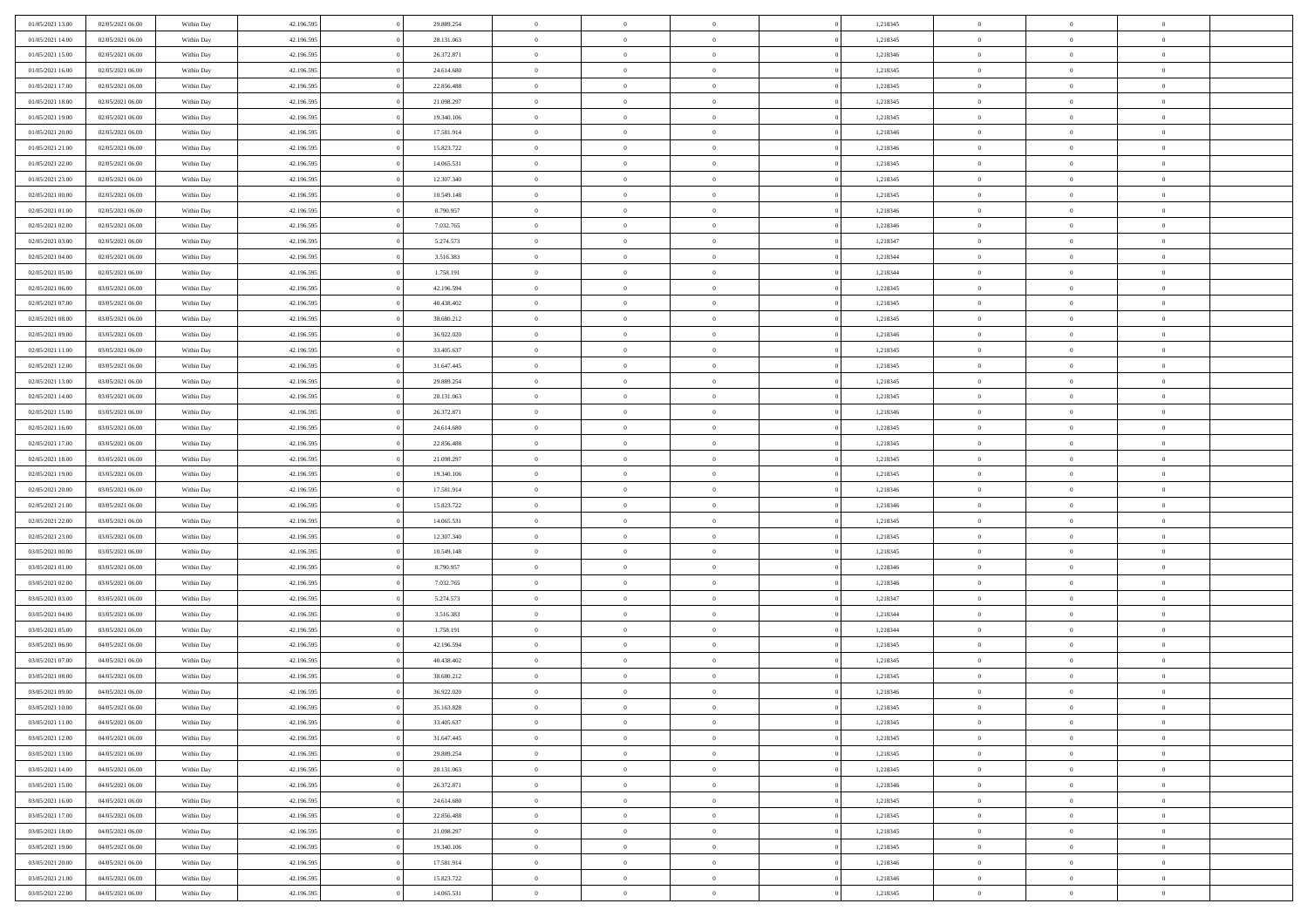| 03/05/2021 23:00 | 04/05/2021 06:00 | Within Day               | 42.196.595 | 12.307.340 | $\,$ 0 $\,$    | $\overline{0}$                    | $\overline{0}$ |          | 1,218345 | $\bf{0}$       | $\overline{0}$ | $\,0\,$        |  |
|------------------|------------------|--------------------------|------------|------------|----------------|-----------------------------------|----------------|----------|----------|----------------|----------------|----------------|--|
| 04/05/2021 00:00 | 04/05/2021 06:00 | Within Day               | 42.196.595 | 10.549.148 | $\overline{0}$ | $\overline{0}$                    | $\mathbf{0}$   |          | 1,218345 | $\theta$       | $\overline{0}$ | $\theta$       |  |
| 04/05/2021 01:00 | 04/05/2021 06:00 | Within Day               | 42.196.595 | 8.790.957  | $\theta$       | $\overline{0}$                    | $\overline{0}$ |          | 1,218346 | $\mathbf{0}$   | $\overline{0}$ | $\overline{0}$ |  |
| 04/05/2021 02:00 | 04/05/2021 06:00 | Within Day               | 42.196.595 | 7.032.765  | $\,$ 0 $\,$    | $\overline{0}$                    | $\overline{0}$ |          | 1,218346 | $\bf{0}$       | $\overline{0}$ | $\bf{0}$       |  |
| 04/05/2021 03:00 | 04/05/2021 06:00 | Within Day               | 42.196.595 | 5.274.573  | $\bf{0}$       | $\overline{0}$                    | $\mathbf{0}$   |          | 1,218347 | $\bf{0}$       | $\overline{0}$ | $\,0\,$        |  |
| 04/05/2021 04:00 | 04/05/2021 06:00 | Within Day               | 42.196.595 | 3.516.383  | $\theta$       | $\overline{0}$                    | $\mathbf{0}$   |          | 1,218344 | $\mathbf{0}$   | $\overline{0}$ | $\overline{0}$ |  |
| 04/05/2021 05:00 | 04/05/2021 06:00 | Within Day               | 42.196.595 | 1.758.191  | $\,$ 0 $\,$    | $\overline{0}$                    | $\overline{0}$ |          | 1,218344 | $\bf{0}$       | $\overline{0}$ | $\bf{0}$       |  |
| 04/05/2021 06:00 | 05/05/2021 06:00 | Within Day               | 42.196.595 | 42.196.594 | $\overline{0}$ | $\overline{0}$                    | $\mathbf{0}$   |          | 1,218345 | $\,$ 0 $\,$    | $\overline{0}$ | $\overline{0}$ |  |
| 04/05/2021 07:00 | 05/05/2021 06:00 | Within Day               | 42.196.595 | 40.438.402 | $\theta$       | $\overline{0}$                    | $\mathbf{0}$   |          | 1,218345 | $\mathbf{0}$   | $\overline{0}$ | $\overline{0}$ |  |
|                  |                  |                          |            |            | $\,$ 0 $\,$    |                                   | $\Omega$       |          | 1,218345 | $\bf{0}$       | $\overline{0}$ | $\bf{0}$       |  |
| 04/05/2021 08:00 | 05/05/2021 06:00 | Within Day               | 42.196.595 | 38.680.212 |                | $\overline{0}$                    |                |          |          |                | $\overline{0}$ |                |  |
| 04/05/2021 09:00 | 05/05/2021 06:00 | Within Day               | 42.196.595 | 36.922.020 | $\bf{0}$       | $\overline{0}$                    | $\mathbf{0}$   |          | 1,218346 | $\bf{0}$       |                | $\theta$       |  |
| 04/05/2021 10:00 | 05/05/2021 06:00 | Within Day               | 42.196.595 | 35.163.828 | $\theta$       | $\overline{0}$                    | $\overline{0}$ |          | 1,218345 | $\mathbf{0}$   | $\overline{0}$ | $\overline{0}$ |  |
| 04/05/2021 11:00 | 05/05/2021 06:00 | Within Day               | 42.196.595 | 33.405.637 | $\,$ 0 $\,$    | $\overline{0}$                    | $\overline{0}$ |          | 1,218345 | $\bf{0}$       | $\overline{0}$ | $\overline{0}$ |  |
| 04/05/2021 12:00 | 05/05/2021 06:00 | Within Day               | 42.196.595 | 31.647.445 | $\bf{0}$       | $\overline{0}$                    | $\mathbf{0}$   |          | 1,218345 | $\bf{0}$       | $\mathbf{0}$   | $\,0\,$        |  |
| 04/05/2021 13:00 | 05/05/2021 06:00 | Within Day               | 42.196.595 | 29.889.254 | $\overline{0}$ | $\overline{0}$                    | $\overline{0}$ |          | 1,218345 | $\mathbf{0}$   | $\overline{0}$ | $\overline{0}$ |  |
| 04/05/2021 14:00 | 05/05/2021 06:00 | Within Day               | 42.196.595 | 28.131.063 | $\,$ 0 $\,$    | $\overline{0}$                    | $\Omega$       |          | 1,218345 | $\bf{0}$       | $\overline{0}$ | $\bf{0}$       |  |
| 04/05/2021 15:00 | 05/05/2021 06:00 | Within Day               | 42.196.595 | 26.372.871 | $\,$ 0         | $\overline{0}$                    | $\mathbf{0}$   |          | 1,218346 | $\,$ 0 $\,$    | $\overline{0}$ | $\theta$       |  |
| 04/05/2021 16:00 | 05/05/2021 06:00 | Within Day               | 42.196.595 | 24.614.680 | $\theta$       | $\overline{0}$                    | $\mathbf{0}$   |          | 1,218345 | $\mathbf{0}$   | $\overline{0}$ | $\overline{0}$ |  |
| 04/05/2021 17:00 | 05/05/2021 06:00 | Within Day               | 42.196.595 | 22.856.488 | $\,$ 0 $\,$    | $\overline{0}$                    | $\Omega$       |          | 1,218345 | $\bf{0}$       | $\overline{0}$ | $\bf{0}$       |  |
| 04/05/2021 18:00 | 05/05/2021 06:00 | Within Day               | 42.196.595 | 21.098.297 | $\bf{0}$       | $\overline{0}$                    | $\mathbf{0}$   |          | 1,218345 | $\bf{0}$       | $\overline{0}$ | $\overline{0}$ |  |
| 04/05/2021 19:00 | 05/05/2021 06:00 | Within Day               | 42.196.595 | 19.340.106 | $\theta$       | $\overline{0}$                    | $\overline{0}$ |          | 1,218345 | $\mathbf{0}$   | $\overline{0}$ | $\overline{0}$ |  |
| 04/05/2021 20:00 | 05/05/2021 06:00 | Within Day               | 42.196.595 | 17.581.914 | $\,$ 0 $\,$    | $\overline{0}$                    | $\overline{0}$ |          | 1,218346 | $\bf{0}$       | $\overline{0}$ | $\bf{0}$       |  |
| 04/05/2021 21:00 | 05/05/2021 06:00 | Within Day               | 42.196.595 | 15.823.722 | $\bf{0}$       | $\overline{0}$                    | $\mathbf{0}$   |          | 1,218346 | $\,$ 0 $\,$    | $\overline{0}$ | $\,0\,$        |  |
| 04/05/2021 22:00 | 05/05/2021 06:00 | Within Day               | 42.196.595 | 14.065.531 | $\theta$       | $\overline{0}$                    | $\mathbf{0}$   |          | 1,218345 | $\mathbf{0}$   | $\overline{0}$ | $\overline{0}$ |  |
| 04/05/2021 23:00 | 05/05/2021 06:00 | Within Day               | 42.196.595 | 12.307.340 | $\,$ 0 $\,$    | $\overline{0}$                    | $\overline{0}$ |          | 1,218345 | $\bf{0}$       | $\overline{0}$ | $\bf{0}$       |  |
| 05/05/2021 00:00 | 05/05/2021 06:00 | Within Day               | 42.196.595 | 10.549.148 | $\,$ 0         | $\overline{0}$                    | $\mathbf{0}$   |          | 1,218345 | $\bf{0}$       | $\overline{0}$ | $\overline{0}$ |  |
| 05/05/2021 01:00 | 05/05/2021 06:00 | Within Day               | 42.196.595 | 8.790.957  | $\theta$       | $\overline{0}$                    | $\mathbf{0}$   |          | 1,218346 | $\mathbf{0}$   | $\overline{0}$ | $\overline{0}$ |  |
| 05/05/2021 02:00 | 05/05/2021 06:00 | Within Day               | 42.196.595 | 7.032.765  | $\,$ 0 $\,$    | $\overline{0}$                    | $\Omega$       |          | 1,218346 | $\bf{0}$       | $\overline{0}$ | $\bf{0}$       |  |
| 05/05/2021 03:00 | 05/05/2021 06:00 | Within Day               | 42.196.595 | 5.274.573  | $\bf{0}$       | $\overline{0}$                    | $\mathbf{0}$   |          | 1,218347 | $\bf{0}$       | $\overline{0}$ | $\overline{0}$ |  |
| 05/05/2021 04:00 | 05/05/2021 06:00 | Within Day               | 42.196.595 | 3.516.383  | $\theta$       | $\overline{0}$                    | $\overline{0}$ |          | 1,218344 | $\mathbf{0}$   | $\overline{0}$ | $\overline{0}$ |  |
| 05/05/2021 05:00 | 05/05/2021 06:00 | Within Day               | 42.196.595 | 1.758.191  | $\,$ 0 $\,$    | $\overline{0}$                    | $\overline{0}$ |          | 1,218344 | $\,$ 0         | $\overline{0}$ | $\,$ 0 $\,$    |  |
| 05/05/2021 06:00 | 06/05/2021 06:00 | Within Day               | 42.196.595 | 42.196.594 | $\bf{0}$       | $\overline{0}$                    | $\mathbf{0}$   |          | 1,218345 | $\bf{0}$       | $\overline{0}$ | $\overline{0}$ |  |
| 05/05/2021 07:00 | 06/05/2021 06:00 | Within Day               | 42.196.595 | 40.438.402 | $\theta$       | $\overline{0}$                    | $\overline{0}$ |          | 1,218345 | $\mathbf{0}$   | $\overline{0}$ | $\overline{0}$ |  |
| 05/05/2021 08:00 | 06/05/2021 06:00 | Within Day               | 42.196.595 | 38.680.212 | $\theta$       | $\overline{0}$                    | $\overline{0}$ |          | 1,218345 | $\,$ 0         | $\overline{0}$ | $\theta$       |  |
| 05/05/2021 09:00 | 06/05/2021 06:00 | Within Day               | 42.196.595 | 36.922.020 | $\bf{0}$       | $\overline{0}$                    | $\mathbf{0}$   |          | 1,218346 | $\overline{0}$ | $\overline{0}$ | $\overline{0}$ |  |
| 05/05/2021 10:00 | 06/05/2021 06:00 | Within Day               | 42.196.595 | 35.163.828 | $\theta$       | $\overline{0}$                    | $\mathbf{0}$   |          | 1,218345 | $\mathbf{0}$   | $\overline{0}$ | $\overline{0}$ |  |
| 05/05/2021 11:00 | 06/05/2021 06:00 | Within Day               | 42.196.595 | 33.405.637 | $\theta$       | $\overline{0}$                    | $\overline{0}$ |          | 1,218345 | $\,$ 0         | $\overline{0}$ | $\theta$       |  |
| 05/05/2021 12:00 | 06/05/2021 06:00 | Within Day               | 42.196.595 | 31.647.445 | $\bf{0}$       | $\overline{0}$                    | $\mathbf{0}$   |          | 1,218345 | $\bf{0}$       | $\mathbf{0}$   | $\overline{0}$ |  |
| 05/05/2021 13:00 | 06/05/2021 06:00 | Within Day               | 42.196.595 | 29.889.254 | $\theta$       | $\overline{0}$                    | $\overline{0}$ |          | 1,218345 | $\mathbf{0}$   | $\overline{0}$ | $\overline{0}$ |  |
| 05/05/2021 14:00 | 06/05/2021 06:00 | Within Day               | 42.196.595 | 28.131.063 | $\,$ 0 $\,$    | $\overline{0}$                    | $\overline{0}$ |          | 1,218345 | $\,$ 0         | $\overline{0}$ | $\,$ 0 $\,$    |  |
| 05/05/2021 15:00 | 06/05/2021 06:00 | Within Day               | 42.196.595 | 26.372.871 | $\bf{0}$       | $\,$ 0 $\,$                       | $\overline{0}$ |          | 1,218346 | $\,$ 0 $\,$    | $\overline{0}$ | $\overline{0}$ |  |
| 05/05/2021 16:00 | 06/05/2021 06:00 | Within Day               | 42.196.595 | 24.614.680 | $\theta$       | $\overline{0}$                    | $\mathbf{0}$   |          | 1,218345 | $\mathbf{0}$   | $\overline{0}$ | $\overline{0}$ |  |
| 05/05/2021 17:00 | 06/05/2021 06:00 | Within Day               | 42.196.595 | 22.856.488 | $\theta$       | $\overline{0}$                    | $\overline{0}$ |          | 1,218345 | $\,$ 0         | $\overline{0}$ | $\theta$       |  |
| 05/05/2021 18:00 | 06/05/2021 06:00 | Within Day               | 42.196.595 | 21.098.297 | $\bf{0}$       | $\,$ 0 $\,$                       | $\mathbf{0}$   |          | 1,218345 | $\,$ 0 $\,$    | $\overline{0}$ | $\overline{0}$ |  |
| 05/05/2021 19:00 | 06/05/2021 06:00 | Within Day               | 42.196.595 | 19.340.106 | $\overline{0}$ | $\theta$                          |                |          | 1,218345 | $\overline{0}$ | $\theta$       | $\theta$       |  |
| 05/05/2021 20:00 | 06/05/2021 06:00 | Within Day               | 42.196.595 | 17.581.914 | $\,$ 0 $\,$    | $\overline{0}$                    | $\overline{0}$ |          | 1,218346 | $\,$ 0 $\,$    | $\bf{0}$       | $\,$ 0 $\,$    |  |
| 05/05/2021 21:00 | 06/05/2021 06:00 | Within Day               | 42.196.595 | 15.823.722 | $\overline{0}$ | $\hspace{0.1cm} 0 \hspace{0.1cm}$ | $\overline{0}$ |          | 1,218346 | $\,$ 0 $\,$    | $\overline{0}$ | $\overline{0}$ |  |
| 05/05/2021 22:00 | 06/05/2021 06:00 | Within Day               | 42.196.595 | 14.065.531 | $\mathbf{0}$   | $\overline{0}$                    | $\overline{0}$ |          | 1,218345 | $\,$ 0 $\,$    | $\bf{0}$       | $\mathbf{0}$   |  |
| 05/05/2021 23:00 | 06/05/2021 06:00 | Within Day               | 42.196.595 | 12.307.340 | $\,$ 0 $\,$    | $\overline{0}$                    | $\overline{0}$ | $\theta$ | 1,218345 | $\,$ 0 $\,$    | $\bf{0}$       | $\,$ 0 $\,$    |  |
| 06/05/2021 00:00 | 06/05/2021 06:00 |                          | 42.196.595 | 10.549.148 | $\,$ 0 $\,$    | $\,$ 0 $\,$                       | $\overline{0}$ |          | 1,218345 | $\,$ 0 $\,$    | $\overline{0}$ | $\overline{0}$ |  |
| 06/05/2021 01:00 | 06/05/2021 06:00 | Within Day<br>Within Day | 42.196.595 | 8.790.957  | $\overline{0}$ | $\overline{0}$                    | $\overline{0}$ |          | 1,218346 | $\mathbf{0}$   | $\bf{0}$       | $\overline{0}$ |  |
|                  |                  |                          |            |            |                |                                   |                |          |          |                |                |                |  |
| 06/05/2021 02:00 | 06/05/2021 06:00 | Within Day               | 42.196.595 | 7.032.765  | $\,$ 0 $\,$    | $\overline{0}$                    | $\overline{0}$ |          | 1,218346 | $\,$ 0 $\,$    | $\bf{0}$       | $\,$ 0 $\,$    |  |
| 06/05/2021 03:00 | 06/05/2021 06:00 | Within Day               | 42.196.595 | 5.274.573  | $\overline{0}$ | $\overline{0}$                    | $\overline{0}$ |          | 1,218347 | $\,$ 0 $\,$    | $\overline{0}$ | $\mathbf{0}$   |  |
| 06/05/2021 04:00 | 06/05/2021 06:00 | Within Day               | 42.196.595 | 3.516.383  | $\mathbf{0}$   | $\overline{0}$                    | $\overline{0}$ |          | 1,218344 | $\,$ 0 $\,$    | $\bf{0}$       | $\overline{0}$ |  |
| 06/05/2021 05:00 | 06/05/2021 06:00 | Within Day               | 42.196.595 | 1.758.191  | $\,$ 0 $\,$    | $\overline{0}$                    | $\overline{0}$ |          | 1,218344 | $\,$ 0 $\,$    | $\bf{0}$       | $\,$ 0 $\,$    |  |
| 06/05/2021 06:00 | 07/05/2021 06:00 | Within Day               | 42.196.595 | 42.196.594 | $\,$ 0 $\,$    | $\,$ 0 $\,$                       | $\overline{0}$ |          | 1,218345 | $\,$ 0 $\,$    | $\overline{0}$ | $\overline{0}$ |  |
| 06/05/2021 07:00 | 07/05/2021 06:00 | Within Day               | 42.196.595 | 40.438.402 | $\theta$       | $\overline{0}$                    | $\overline{0}$ |          | 1,218345 | $\,$ 0 $\,$    | $\mathbf{0}$   | $\overline{0}$ |  |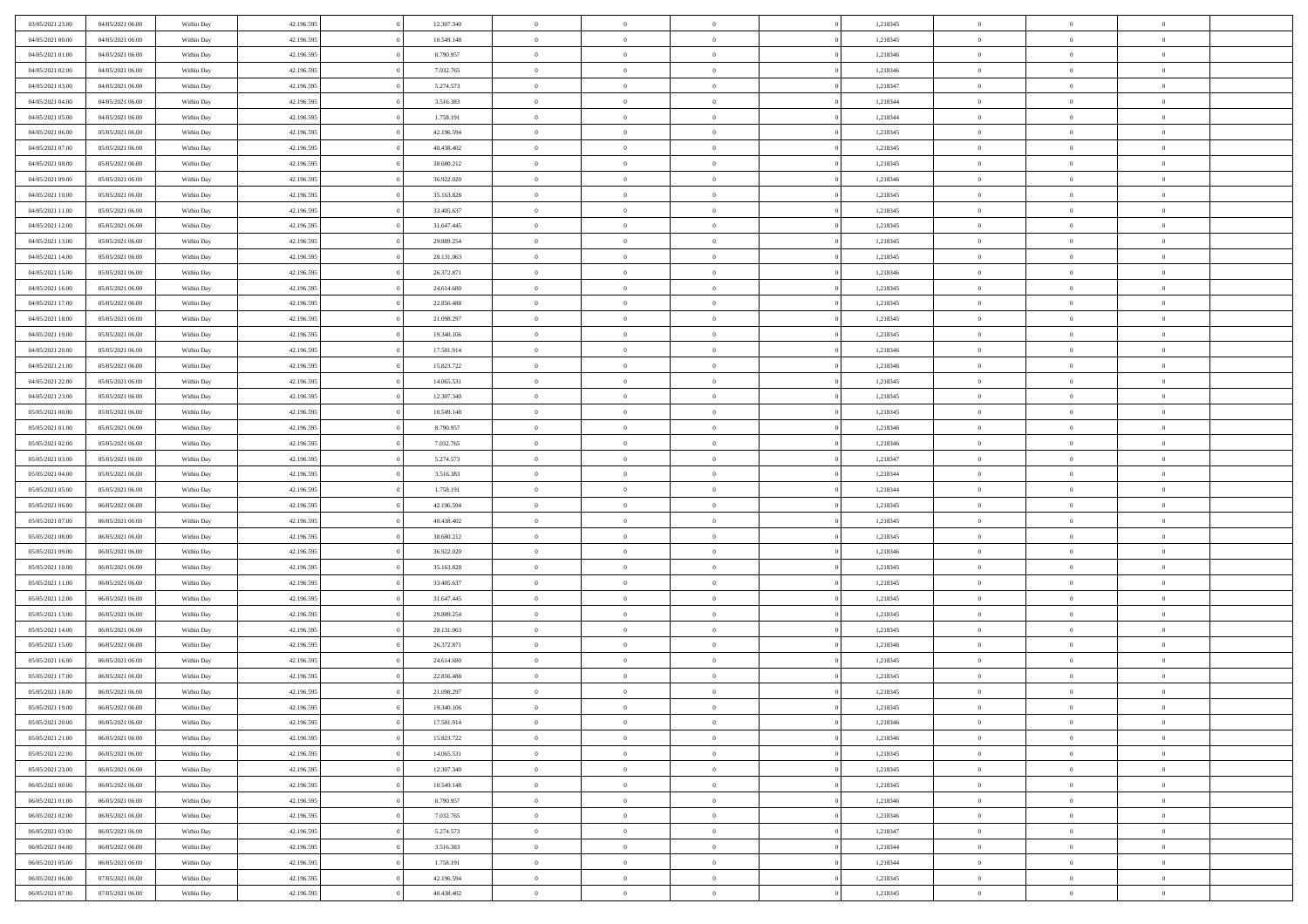| 06/05/2021 08:00 | 07/05/2021 06:00 | Within Day | 42.196.595 | 38.680.212 | $\bf{0}$       | $\bf{0}$       | $\theta$       |          | 1,218345 | $\bf{0}$                 | $\overline{0}$ | $\,0\,$        |  |
|------------------|------------------|------------|------------|------------|----------------|----------------|----------------|----------|----------|--------------------------|----------------|----------------|--|
| 06/05/2021 09:00 | 07/05/2021 06:00 | Within Day | 42.196.595 | 36.922.020 | $\overline{0}$ | $\overline{0}$ | $\overline{0}$ |          | 1,218346 | $\overline{0}$           | $\overline{0}$ | $\theta$       |  |
| 06/05/2021 10:00 | 07/05/2021 06:00 | Within Day | 42.196.595 | 35.163.828 | $\mathbf{0}$   | $\overline{0}$ | $\overline{0}$ |          | 1,218345 | $\mathbf{0}$             | $\overline{0}$ | $\overline{0}$ |  |
| 06/05/2021 11:00 | 07/05/2021 06:00 | Within Day | 42.196.595 | 33.405.637 | $\bf{0}$       | $\overline{0}$ | $\overline{0}$ |          | 1,218345 | $\bf{0}$                 | $\overline{0}$ | $\overline{0}$ |  |
| 06/05/2021 12:00 | 07/05/2021 06:00 | Within Day | 42.196.595 | 31.647.445 | $\bf{0}$       | $\bf{0}$       | $\overline{0}$ |          | 1,218345 | $\bf{0}$                 | $\overline{0}$ | $\,0\,$        |  |
| 06/05/2021 13:00 | 07/05/2021 06:00 | Within Dav | 42.196.595 | 29.889.254 | $\overline{0}$ | $\overline{0}$ | $\overline{0}$ |          | 1,218345 | $\mathbf{0}$             | $\overline{0}$ | $\overline{0}$ |  |
| 06/05/2021 14:00 | 07/05/2021 06:00 | Within Day | 42.196.595 | 28.131.063 | $\bf{0}$       | $\bf{0}$       | $\overline{0}$ |          | 1,218345 | $\bf{0}$                 | $\overline{0}$ | $\bf{0}$       |  |
| 06/05/2021 15:00 | 07/05/2021 06:00 | Within Day | 42.196.595 | 26.372.871 | $\overline{0}$ | $\overline{0}$ | $\overline{0}$ |          | 1,218346 | $\,$ 0 $\,$              | $\overline{0}$ | $\theta$       |  |
| 06/05/2021 16:00 | 07/05/2021 06:00 | Within Day | 42.196.595 | 24.614.680 | $\mathbf{0}$   | $\overline{0}$ | $\overline{0}$ |          | 1,218345 | $\mathbf{0}$             | $\overline{0}$ | $\overline{0}$ |  |
|                  | 07/05/2021 06:00 |            | 42.196.595 | 22.856.488 | $\bf{0}$       | $\bf{0}$       | $\overline{0}$ |          | 1,218345 | $\bf{0}$                 | $\overline{0}$ | $\,0\,$        |  |
| 06/05/2021 17:00 |                  | Within Day |            |            | $\overline{0}$ | $\overline{0}$ |                |          |          |                          | $\overline{0}$ | $\overline{0}$ |  |
| 06/05/2021 18:00 | 07/05/2021 06:00 | Within Day | 42.196.595 | 21.098.297 | $\mathbf{0}$   |                | $\overline{0}$ |          | 1,218345 | $\bf{0}$<br>$\mathbf{0}$ |                | $\overline{0}$ |  |
| 06/05/2021 19:00 | 07/05/2021 06:00 | Within Dav | 42.196.595 | 19.340.106 |                | $\overline{0}$ | $\overline{0}$ |          | 1,218345 |                          | $\overline{0}$ |                |  |
| 06/05/2021 20:00 | 07/05/2021 06:00 | Within Day | 42.196.595 | 17.581.914 | $\bf{0}$       | $\overline{0}$ | $\overline{0}$ |          | 1,218346 | $\bf{0}$                 | $\overline{0}$ | $\overline{0}$ |  |
| 06/05/2021 21:00 | 07/05/2021 06:00 | Within Day | 42.196.595 | 15.823.722 | $\bf{0}$       | $\overline{0}$ | $\overline{0}$ |          | 1,218346 | $\bf{0}$                 | $\mathbf{0}$   | $\,0\,$        |  |
| 06/05/2021 22:00 | 07/05/2021 06:00 | Within Dav | 42.196.595 | 14.065.531 | $\overline{0}$ | $\overline{0}$ | $\overline{0}$ |          | 1,218345 | $\mathbf{0}$             | $\overline{0}$ | $\overline{0}$ |  |
| 06/05/2021 23.00 | 07/05/2021 06:00 | Within Day | 42.196.595 | 12.307.340 | $\bf{0}$       | $\bf{0}$       | $\overline{0}$ |          | 1,218345 | $\bf{0}$                 | $\overline{0}$ | $\bf{0}$       |  |
| 07/05/2021 00:00 | 07/05/2021 06:00 | Within Day | 42.196.595 | 10.549.148 | $\overline{0}$ | $\overline{0}$ | $\overline{0}$ |          | 1,218345 | $\bf{0}$                 | $\overline{0}$ | $\overline{0}$ |  |
| 07/05/2021 01:00 | 07/05/2021 06:00 | Within Day | 42.196.595 | 8.790.957  | $\mathbf{0}$   | $\overline{0}$ | $\overline{0}$ |          | 1,218346 | $\mathbf{0}$             | $\overline{0}$ | $\overline{0}$ |  |
| 07/05/2021 02.00 | 07/05/2021 06:00 | Within Day | 42.196.595 | 7.032.765  | $\bf{0}$       | $\bf{0}$       | $\overline{0}$ |          | 1,218346 | $\bf{0}$                 | $\overline{0}$ | $\,0\,$        |  |
| 07/05/2021 03:00 | 07/05/2021 06:00 | Within Day | 42.196.595 | 5.274.573  | $\overline{0}$ | $\overline{0}$ | $\overline{0}$ |          | 1,218347 | $\bf{0}$                 | $\mathbf{0}$   | $\overline{0}$ |  |
| 07/05/2021 04:00 | 07/05/2021 06:00 | Within Day | 42.196.595 | 3.516.383  | $\mathbf{0}$   | $\overline{0}$ | $\overline{0}$ |          | 1,218344 | $\mathbf{0}$             | $\overline{0}$ | $\overline{0}$ |  |
| 07/05/2021 05:00 | 07/05/2021 06:00 | Within Day | 42.196.595 | 1.758.191  | $\bf{0}$       | $\overline{0}$ | $\overline{0}$ |          | 1,218344 | $\bf{0}$                 | $\overline{0}$ | $\bf{0}$       |  |
| 07/05/2021 06:00 | 08/05/2021 06:00 | Within Day | 42.196.595 | 42.196.594 | $\bf{0}$       | $\bf{0}$       | $\overline{0}$ |          | 1,218345 | $\bf{0}$                 | $\overline{0}$ | $\bf{0}$       |  |
| 07/05/2021 07:00 | 08/05/2021 06:00 | Within Dav | 42.196.595 | 40.438.402 | $\mathbf{0}$   | $\overline{0}$ | $\overline{0}$ |          | 1,218345 | $\mathbf{0}$             | $\overline{0}$ | $\overline{0}$ |  |
| 07/05/2021 08:00 | 08/05/2021 06:00 | Within Day | 42.196.595 | 38.680.212 | $\bf{0}$       | $\bf{0}$       | $\overline{0}$ |          | 1,218345 | $\bf{0}$                 | $\overline{0}$ | $\,0\,$        |  |
| 07/05/2021 09:00 | 08/05/2021 06:00 | Within Day | 42.196.595 | 36.922.020 | $\overline{0}$ | $\overline{0}$ | $\overline{0}$ |          | 1,218346 | $\bf{0}$                 | $\mathbf{0}$   | $\overline{0}$ |  |
| 07/05/2021 10:00 | 08/05/2021 06:00 | Within Day | 42.196.595 | 35.163.828 | $\overline{0}$ | $\overline{0}$ | $\overline{0}$ |          | 1,218345 | $\mathbf{0}$             | $\overline{0}$ | $\overline{0}$ |  |
| 07/05/2021 11:00 | 08/05/2021 06:00 | Within Day | 42.196.595 | 33.405.637 | $\bf{0}$       | $\bf{0}$       | $\overline{0}$ |          | 1,218345 | $\bf{0}$                 | $\overline{0}$ | $\,0\,$        |  |
| 07/05/2021 12:00 | 08/05/2021 06:00 | Within Day | 42.196.595 | 31.647.445 | $\bf{0}$       | $\overline{0}$ | $\overline{0}$ |          | 1,218345 | $\bf{0}$                 | $\mathbf{0}$   | $\overline{0}$ |  |
| 07/05/2021 13:00 | 08/05/2021 06:00 | Within Day | 42.196.595 | 29.889.254 | $\mathbf{0}$   | $\overline{0}$ | $\overline{0}$ |          | 1,218345 | $\mathbf{0}$             | $\overline{0}$ | $\overline{0}$ |  |
| 07/05/2021 14:00 | 08/05/2021 06:00 | Within Day | 42.196.595 | 28.131.063 | $\bf{0}$       | $\overline{0}$ | $\overline{0}$ |          | 1,218345 | $\,$ 0                   | $\overline{0}$ | $\,$ 0 $\,$    |  |
| 07/05/2021 15:00 | 08/05/2021 06:00 | Within Day | 42.196.595 | 26.372.871 | $\bf{0}$       | $\overline{0}$ | $\overline{0}$ |          | 1,218346 | $\bf{0}$                 | $\mathbf{0}$   | $\bf{0}$       |  |
| 07/05/2021 16:00 | 08/05/2021 06:00 | Within Dav | 42.196.595 | 24.614.680 | $\overline{0}$ | $\overline{0}$ | $\overline{0}$ |          | 1,218345 | $\mathbf{0}$             | $\overline{0}$ | $\overline{0}$ |  |
| 07/05/2021 17:00 | 08/05/2021 06:00 | Within Day | 42.196.595 | 22.856.488 | $\bf{0}$       | $\overline{0}$ | $\theta$       |          | 1,218345 | $\,$ 0                   | $\overline{0}$ | $\theta$       |  |
| 07/05/2021 18:00 | 08/05/2021 06:00 | Within Day | 42.196.595 | 21.098.297 | $\overline{0}$ | $\overline{0}$ | $\overline{0}$ |          | 1,218345 | $\bf{0}$                 | $\overline{0}$ | $\overline{0}$ |  |
| 07/05/2021 19:00 | 08/05/2021 06:00 | Within Day | 42.196.595 | 19.340.106 | $\mathbf{0}$   | $\overline{0}$ | $\overline{0}$ |          | 1,218345 | $\mathbf{0}$             | $\overline{0}$ | $\overline{0}$ |  |
| 07/05/2021 20:00 | 08/05/2021 06:00 | Within Day | 42.196.595 | 17.581.914 | $\bf{0}$       | $\overline{0}$ | $\theta$       |          | 1,218346 | $\,$ 0                   | $\overline{0}$ | $\theta$       |  |
| 07/05/2021 21:00 | 08/05/2021 06:00 | Within Day | 42.196.595 | 15.823.722 | $\bf{0}$       | $\overline{0}$ | $\overline{0}$ |          | 1,218346 | $\bf{0}$                 | $\overline{0}$ | $\bf{0}$       |  |
| 07/05/2021 22:00 | 08/05/2021 06:00 | Within Day | 42.196.595 | 14.065.531 | $\mathbf{0}$   | $\overline{0}$ | $\overline{0}$ |          | 1,218345 | $\mathbf{0}$             | $\overline{0}$ | $\overline{0}$ |  |
| 07/05/2021 23:00 | 08/05/2021 06:00 | Within Day | 42.196.595 | 12.307.340 | $\,0\,$        | $\overline{0}$ | $\theta$       |          | 1,218345 | $\,$ 0                   | $\overline{0}$ | $\,$ 0 $\,$    |  |
| 08/05/2021 00:00 | 08/05/2021 06:00 | Within Day | 42.196.595 | 10.549.148 | $\bf{0}$       | $\overline{0}$ | $\overline{0}$ |          | 1,218345 | $\bf{0}$                 | $\overline{0}$ | $\bf{0}$       |  |
| 08/05/2021 01:00 | 08/05/2021 06:00 | Within Day | 42.196.595 | 8.790.957  | $\mathbf{0}$   | $\overline{0}$ | $\overline{0}$ |          | 1,218346 | $\mathbf{0}$             | $\overline{0}$ | $\overline{0}$ |  |
| 08/05/2021 02:00 | 08/05/2021 06:00 | Within Day | 42.196.595 | 7.032.765  | $\bf{0}$       | $\overline{0}$ | $\theta$       |          | 1,218346 | $\,$ 0                   | $\overline{0}$ | $\theta$       |  |
| 08/05/2021 03:00 | 08/05/2021 06:00 | Within Day | 42.196.595 | 5.274.573  | $\bf{0}$       | $\overline{0}$ | $\overline{0}$ |          | 1,218347 | $\bf{0}$                 | $\overline{0}$ | $\bf{0}$       |  |
| 08/05/2021 04:00 | 08/05/2021 06:00 | Within Day | 42.196.595 | 3.516.383  | $\bf{0}$       | $\overline{0}$ | $\Omega$       |          | 1,218344 | $\overline{0}$           | $\theta$       | $\theta$       |  |
| 08/05/2021 05:00 | 08/05/2021 06:00 | Within Day | 42.196.595 | 1.758.191  | $\,0\,$        | $\overline{0}$ | $\theta$       |          | 1,218344 | $\,$ 0 $\,$              | $\bf{0}$       | $\theta$       |  |
| 08/05/2021 06:00 | 09/05/2021 06:00 | Within Day | 42.196.595 | 42.196.594 | $\overline{0}$ | $\overline{0}$ | $\overline{0}$ |          | 1,218345 | $\overline{0}$           | $\overline{0}$ | $\overline{0}$ |  |
| 08/05/2021 07:00 | 09/05/2021 06:00 | Within Day | 42.196.595 | 40.438.402 | $\bf{0}$       | $\overline{0}$ | $\overline{0}$ |          | 1,218345 | $\overline{0}$           | $\bf{0}$       | $\mathbf{0}$   |  |
| 08/05/2021 08:00 | 09/05/2021 06:00 | Within Day | 42.196.595 | 38.680.212 | $\bf{0}$       | $\overline{0}$ | $\overline{0}$ | $\theta$ | 1,218345 | $\,$ 0 $\,$              | $\bf{0}$       | $\,$ 0 $\,$    |  |
| 08/05/2021 09:00 | 09/05/2021 06:00 | Within Day | 42.196.595 | 36.922.020 | $\bf{0}$       | $\overline{0}$ | $\overline{0}$ |          | 1,218346 | $\,$ 0 $\,$              | $\overline{0}$ | $\overline{0}$ |  |
| 08/05/2021 10:00 | 09/05/2021 06:00 | Within Day | 42.196.595 | 35.163.828 | $\bf{0}$       | $\overline{0}$ | $\overline{0}$ |          | 1,218345 | $\mathbf{0}$             | $\overline{0}$ | $\overline{0}$ |  |
|                  |                  |            |            |            |                |                |                |          |          |                          | $\overline{0}$ |                |  |
| 08/05/2021 11:00 | 09/05/2021 06:00 | Within Day | 42.196.595 | 33.405.637 | $\,0\,$        | $\overline{0}$ | $\overline{0}$ | $\theta$ | 1,218345 | $\,$ 0 $\,$              |                | $\,$ 0 $\,$    |  |
| 08/05/2021 12:00 | 09/05/2021 06:00 | Within Day | 42.196.595 | 31.647.445 | $\bf{0}$       | $\overline{0}$ | $\overline{0}$ |          | 1,218345 | $\overline{0}$           | $\overline{0}$ | $\overline{0}$ |  |
| 08/05/2021 13:00 | 09/05/2021 06:00 | Within Day | 42.196.595 | 29.889.254 | $\bf{0}$       | $\overline{0}$ | $\overline{0}$ |          | 1,218345 | $\mathbf{0}$             | $\overline{0}$ | $\overline{0}$ |  |
| 08/05/2021 14:00 | 09/05/2021 06:00 | Within Day | 42.196.595 | 28.131.063 | $\,0\,$        | $\overline{0}$ | $\overline{0}$ |          | 1,218345 | $\,$ 0 $\,$              | $\mathbf{0}$   | $\,$ 0 $\,$    |  |
| 08/05/2021 15:00 | 09/05/2021 06:00 | Within Day | 42.196.595 | 26.372.871 | $\overline{0}$ | $\overline{0}$ | $\overline{0}$ |          | 1,218346 | $\mathbf{0}$             | $\mathbf{0}$   | $\overline{0}$ |  |
| 08/05/2021 16:00 | 09/05/2021 06:00 | Within Day | 42.196.595 | 24.614.680 | $\overline{0}$ | $\overline{0}$ | $\overline{0}$ |          | 1,218345 | $\mathbf{0}$             | $\overline{0}$ | $\overline{0}$ |  |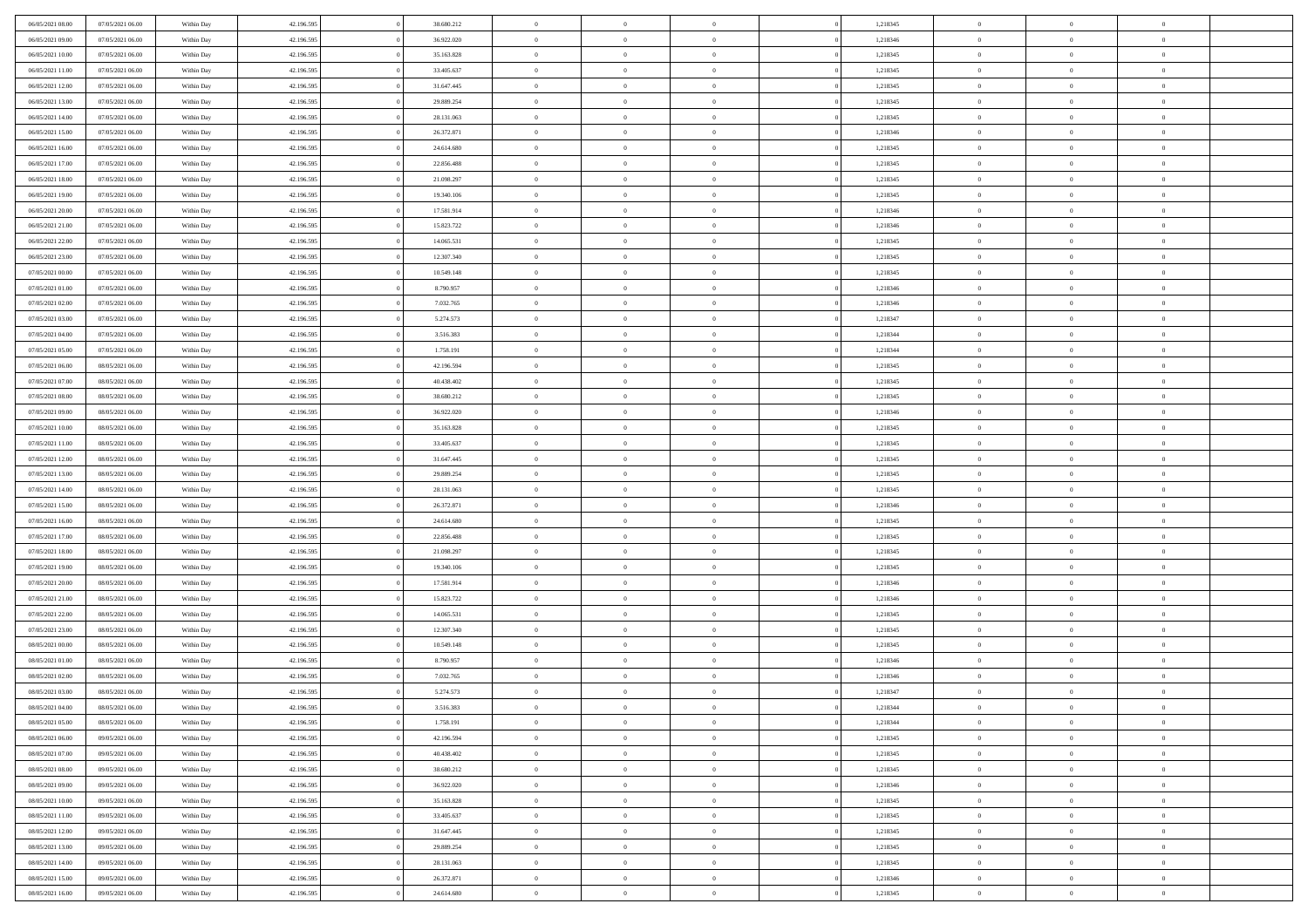| 08/05/2021 17:00 | 09/05/2021 06:00                     | Within Day | 42.196.595 | 22.856.488 | $\,$ 0 $\,$    | $\overline{0}$                    | $\overline{0}$ |          | 1,218345 | $\bf{0}$       | $\overline{0}$ | $\,0\,$        |  |
|------------------|--------------------------------------|------------|------------|------------|----------------|-----------------------------------|----------------|----------|----------|----------------|----------------|----------------|--|
| 08/05/2021 18:00 | 09/05/2021 06:00                     | Within Day | 42.196.595 | 21.098.297 | $\overline{0}$ | $\overline{0}$                    | $\mathbf{0}$   |          | 1,218345 | $\theta$       | $\overline{0}$ | $\theta$       |  |
| 08/05/2021 19:00 | 09/05/2021 06:00                     | Within Day | 42.196.595 | 19.340.106 | $\theta$       | $\overline{0}$                    | $\overline{0}$ |          | 1,218345 | $\mathbf{0}$   | $\overline{0}$ | $\overline{0}$ |  |
| 08/05/2021 20:00 | 09/05/2021 06:00                     | Within Day | 42.196.595 | 17.581.914 | $\,$ 0 $\,$    | $\overline{0}$                    | $\overline{0}$ |          | 1,218346 | $\bf{0}$       | $\overline{0}$ | $\bf{0}$       |  |
| 08/05/2021 21:00 | 09/05/2021 06:00                     | Within Day | 42.196.595 | 15.823.722 | $\bf{0}$       | $\overline{0}$                    | $\mathbf{0}$   |          | 1,218346 | $\bf{0}$       | $\overline{0}$ | $\,0\,$        |  |
| 08/05/2021 22:00 | 09/05/2021 06:00                     | Within Day | 42.196.595 | 14.065.531 | $\theta$       | $\overline{0}$                    | $\mathbf{0}$   |          | 1,218345 | $\mathbf{0}$   | $\overline{0}$ | $\overline{0}$ |  |
| 08/05/2021 23:00 | 09/05/2021 06:00                     | Within Day | 42.196.595 | 12.307.340 | $\,$ 0 $\,$    | $\overline{0}$                    | $\overline{0}$ |          | 1,218345 | $\bf{0}$       | $\overline{0}$ | $\bf{0}$       |  |
| 09/05/2021 00:00 | 09/05/2021 06:00                     | Within Day | 42.196.595 | 10.549.148 | $\overline{0}$ | $\overline{0}$                    | $\mathbf{0}$   |          | 1,218345 | $\,$ 0 $\,$    | $\overline{0}$ | $\overline{0}$ |  |
| 09/05/2021 01:00 | 09/05/2021 06:00                     | Within Day | 42.196.595 | 8.790.957  | $\theta$       | $\overline{0}$                    | $\mathbf{0}$   |          | 1,218346 | $\mathbf{0}$   | $\overline{0}$ | $\overline{0}$ |  |
|                  | 09/05/2021 06:00                     |            | 42.196.595 | 7.032.765  | $\,$ 0 $\,$    | $\overline{0}$                    | $\Omega$       |          | 1,218346 | $\bf{0}$       | $\overline{0}$ | $\bf{0}$       |  |
| 09/05/2021 02:00 |                                      | Within Day |            |            |                |                                   |                |          |          |                | $\overline{0}$ | $\theta$       |  |
| 09/05/2021 03:00 | 09/05/2021 06:00<br>09/05/2021 06:00 | Within Day | 42.196.595 | 5.274.573  | $\bf{0}$       | $\overline{0}$                    | $\mathbf{0}$   |          | 1,218347 | $\bf{0}$       |                |                |  |
| 09/05/2021 04:00 |                                      | Within Day | 42.196.595 | 3.516.383  | $\theta$       | $\overline{0}$                    | $\overline{0}$ |          | 1,218344 | $\mathbf{0}$   | $\overline{0}$ | $\overline{0}$ |  |
| 09/05/2021 05:00 | 09/05/2021 06:00                     | Within Day | 42.196.595 | 1.758.191  | $\,$ 0 $\,$    | $\overline{0}$                    | $\overline{0}$ |          | 1,218344 | $\bf{0}$       | $\overline{0}$ | $\overline{0}$ |  |
| 09/05/2021 06:00 | 10/05/2021 06:00                     | Within Day | 42.196.595 | 42.196.594 | $\bf{0}$       | $\overline{0}$                    | $\mathbf{0}$   |          | 1,218345 | $\bf{0}$       | $\mathbf{0}$   | $\,0\,$        |  |
| 09/05/2021 07:00 | 10/05/2021 06:00                     | Within Day | 42.196.595 | 40.438.402 | $\overline{0}$ | $\overline{0}$                    | $\overline{0}$ |          | 1,218345 | $\mathbf{0}$   | $\overline{0}$ | $\overline{0}$ |  |
| 09/05/2021 08:00 | 10/05/2021 06:00                     | Within Day | 42.196.595 | 38.680.212 | $\,$ 0 $\,$    | $\overline{0}$                    | $\Omega$       |          | 1,218345 | $\bf{0}$       | $\overline{0}$ | $\bf{0}$       |  |
| 09/05/2021 09:00 | 10/05/2021 06:00                     | Within Day | 42.196.595 | 36.922.020 | $\,$ 0         | $\overline{0}$                    | $\mathbf{0}$   |          | 1,218346 | $\,$ 0 $\,$    | $\overline{0}$ | $\theta$       |  |
| 09/05/2021 11:00 | 10/05/2021 06:00                     | Within Day | 42.196.595 | 33.405.637 | $\theta$       | $\overline{0}$                    | $\mathbf{0}$   |          | 1,218345 | $\mathbf{0}$   | $\overline{0}$ | $\overline{0}$ |  |
| 09/05/2021 12:00 | 10/05/2021 06:00                     | Within Day | 42.196.595 | 31.647.445 | $\,$ 0 $\,$    | $\overline{0}$                    | $\Omega$       |          | 1,218345 | $\bf{0}$       | $\overline{0}$ | $\bf{0}$       |  |
| 09/05/2021 13:00 | 10/05/2021 06:00                     | Within Day | 42.196.595 | 29.889.254 | $\bf{0}$       | $\overline{0}$                    | $\mathbf{0}$   |          | 1,218345 | $\bf{0}$       | $\overline{0}$ | $\overline{0}$ |  |
| 09/05/2021 14:00 | 10/05/2021 06:00                     | Within Day | 42.196.595 | 28.131.063 | $\theta$       | $\overline{0}$                    | $\overline{0}$ |          | 1,218345 | $\mathbf{0}$   | $\overline{0}$ | $\overline{0}$ |  |
| 09/05/2021 15:00 | 10/05/2021 06:00                     | Within Day | 42.196.595 | 26.372.871 | $\,$ 0 $\,$    | $\overline{0}$                    | $\overline{0}$ |          | 1,218346 | $\bf{0}$       | $\overline{0}$ | $\bf{0}$       |  |
| 09/05/2021 16:00 | 10/05/2021 06:00                     | Within Day | 42.196.595 | 24.614.680 | $\bf{0}$       | $\overline{0}$                    | $\mathbf{0}$   |          | 1,218345 | $\,$ 0 $\,$    | $\overline{0}$ | $\bf{0}$       |  |
| 09/05/2021 17:00 | 10/05/2021 06:00                     | Within Day | 42.196.595 | 22.856.488 | $\theta$       | $\overline{0}$                    | $\mathbf{0}$   |          | 1,218345 | $\mathbf{0}$   | $\overline{0}$ | $\overline{0}$ |  |
| 09/05/2021 18:00 | 10/05/2021 06:00                     | Within Day | 42.196.595 | 21.098.297 | $\,$ 0 $\,$    | $\overline{0}$                    | $\overline{0}$ |          | 1,218345 | $\bf{0}$       | $\overline{0}$ | $\bf{0}$       |  |
| 09/05/2021 19:00 | 10/05/2021 06:00                     | Within Day | 42.196.595 | 19.340.106 | $\,$ 0         | $\overline{0}$                    | $\mathbf{0}$   |          | 1,218345 | $\bf{0}$       | $\overline{0}$ | $\overline{0}$ |  |
| 09/05/2021 20:00 | 10/05/2021 06:00                     | Within Day | 42.196.595 | 17.581.914 | $\theta$       | $\overline{0}$                    | $\mathbf{0}$   |          | 1,218346 | $\mathbf{0}$   | $\overline{0}$ | $\overline{0}$ |  |
| 09/05/2021 21:00 | 10/05/2021 06:00                     | Within Day | 42.196.595 | 15.823.722 | $\,$ 0 $\,$    | $\overline{0}$                    | $\Omega$       |          | 1,218346 | $\bf{0}$       | $\overline{0}$ | $\bf{0}$       |  |
| 09/05/2021 22:00 | 10/05/2021 06:00                     | Within Day | 42.196.595 | 14.065.531 | $\bf{0}$       | $\overline{0}$                    | $\mathbf{0}$   |          | 1,218345 | $\bf{0}$       | $\overline{0}$ | $\overline{0}$ |  |
| 09/05/2021 23:00 | 10/05/2021 06:00                     | Within Day | 42.196.595 | 12.307.340 | $\theta$       | $\overline{0}$                    | $\overline{0}$ |          | 1,218345 | $\mathbf{0}$   | $\overline{0}$ | $\overline{0}$ |  |
| 10/05/2021 00:00 | 10/05/2021 06:00                     | Within Day | 42.196.595 | 10.549.148 | $\,$ 0 $\,$    | $\overline{0}$                    | $\overline{0}$ |          | 1,218345 | $\,$ 0         | $\overline{0}$ | $\,$ 0 $\,$    |  |
| 10/05/2021 01:00 | 10/05/2021 06:00                     | Within Day | 42.196.595 | 8.790.957  | $\bf{0}$       | $\overline{0}$                    | $\mathbf{0}$   |          | 1,218346 | $\bf{0}$       | $\overline{0}$ | $\bf{0}$       |  |
| 10/05/2021 02:00 | 10/05/2021 06:00                     | Within Day | 42.196.595 | 7.032.765  | $\overline{0}$ | $\overline{0}$                    | $\overline{0}$ |          | 1,218346 | $\mathbf{0}$   | $\overline{0}$ | $\overline{0}$ |  |
| 10/05/2021 03:00 | 10/05/2021 06:00                     | Within Day | 42.196.595 | 5.274.573  | $\theta$       | $\overline{0}$                    | $\overline{0}$ |          | 1,218347 | $\,$ 0         | $\overline{0}$ | $\theta$       |  |
| 10/05/2021 04:00 | 10/05/2021 06:00                     | Within Day | 42.196.595 | 3.516.383  | $\overline{0}$ | $\overline{0}$                    | $\mathbf{0}$   |          | 1,218344 | $\overline{0}$ | $\overline{0}$ | $\overline{0}$ |  |
| 10/05/2021 05:00 | 10/05/2021 06:00                     | Within Day | 42.196.595 | 1.758.191  | $\theta$       | $\overline{0}$                    | $\mathbf{0}$   |          | 1,218344 | $\mathbf{0}$   | $\overline{0}$ | $\overline{0}$ |  |
| 10/05/2021 06:00 | 11/05/2021 06:00                     | Within Day | 42.196.595 | 42.196.594 | $\theta$       | $\overline{0}$                    | $\overline{0}$ |          | 1,218345 | $\,$ 0         | $\overline{0}$ | $\,$ 0 $\,$    |  |
| 10/05/2021 07:00 | 11/05/2021 06:00                     | Within Day | 42.196.595 | 40.438.402 | $\bf{0}$       | $\overline{0}$                    | $\mathbf{0}$   |          | 1,218345 | $\bf{0}$       | $\mathbf{0}$   | $\bf{0}$       |  |
| 10/05/2021 08:00 | 11/05/2021 06:00                     | Within Day | 42.196.595 | 38.680.212 | $\theta$       | $\overline{0}$                    | $\overline{0}$ |          | 1,218345 | $\mathbf{0}$   | $\overline{0}$ | $\overline{0}$ |  |
| 10/05/2021 09:00 | 11/05/2021 06:00                     | Within Day | 42.196.595 | 36.922.020 | $\,$ 0 $\,$    | $\overline{0}$                    | $\overline{0}$ |          | 1,218346 | $\,$ 0         | $\overline{0}$ | $\,$ 0 $\,$    |  |
| 10/05/2021 10:00 | 11/05/2021 06:00                     | Within Day | 42.196.595 | 35.163.828 | $\bf{0}$       | $\,$ 0 $\,$                       | $\overline{0}$ |          | 1,218345 | $\,$ 0 $\,$    | $\overline{0}$ | $\bf{0}$       |  |
| 10/05/2021 11:00 | 11/05/2021 06:00                     | Within Day | 42.196.595 | 33.405.637 | $\theta$       | $\overline{0}$                    | $\mathbf{0}$   |          | 1,218345 | $\mathbf{0}$   | $\overline{0}$ | $\overline{0}$ |  |
| 10/05/2021 12:00 | 11/05/2021 06:00                     | Within Day | 42.196.595 | 31.647.445 | $\theta$       | $\overline{0}$                    | $\overline{0}$ |          | 1,218345 | $\,$ 0         | $\overline{0}$ | $\theta$       |  |
| 10/05/2021 13:00 | 11/05/2021 06:00                     | Within Day | 42.196.595 | 29.889.254 | $\bf{0}$       | $\,$ 0 $\,$                       | $\mathbf{0}$   |          | 1,218345 | $\,$ 0 $\,$    | $\overline{0}$ | $\bf{0}$       |  |
| 10/05/2021 14:00 | 11/05/2021 06:00                     | Within Day | 42.196.595 | 28.131.063 | $\overline{0}$ | $\theta$                          |                |          | 1,218345 | $\overline{0}$ | $\theta$       | $\theta$       |  |
| 10/05/2021 15:00 | 11/05/2021 06:00                     | Within Day | 42.196.595 | 26.372.871 | $\,$ 0 $\,$    | $\overline{0}$                    | $\overline{0}$ |          | 1,218346 | $\,$ 0 $\,$    | $\bf{0}$       | $\,$ 0 $\,$    |  |
| 10/05/2021 16:00 | 11/05/2021 06:00                     | Within Day | 42.196.595 | 24.614.680 | $\bf{0}$       | $\hspace{0.1cm} 0 \hspace{0.1cm}$ | $\overline{0}$ |          | 1,218345 | $\,$ 0 $\,$    | $\overline{0}$ | $\overline{0}$ |  |
| 10/05/2021 17:00 | 11/05/2021 06:00                     | Within Day | 42.196.595 | 22.856.488 | $\,$ 0 $\,$    | $\overline{0}$                    | $\overline{0}$ |          | 1,218345 | $\,$ 0 $\,$    | $\bf{0}$       | $\mathbf{0}$   |  |
|                  |                                      |            |            |            |                |                                   |                |          |          |                |                |                |  |
| 10/05/2021 18:00 | 11/05/2021 06:00                     | Within Day | 42.196.595 | 21.098.297 | $\,$ 0 $\,$    | $\overline{0}$                    | $\overline{0}$ | $\theta$ | 1,218345 | $\,$ 0 $\,$    | $\bf{0}$       | $\,$ 0 $\,$    |  |
| 10/05/2021 19:00 | 11/05/2021 06:00                     | Within Day | 42.196.595 | 19.340.106 | $\,$ 0 $\,$    | $\,$ 0 $\,$                       | $\overline{0}$ |          | 1,218345 | $\,$ 0 $\,$    | $\overline{0}$ | $\overline{0}$ |  |
| 10/05/2021 20:00 | 11/05/2021 06:00                     | Within Day | 42.196.595 | 17.581.914 | $\mathbf{0}$   | $\overline{0}$                    | $\overline{0}$ |          | 1,218346 | $\mathbf{0}$   | $\bf{0}$       | $\overline{0}$ |  |
| 10/05/2021 21:00 | 11/05/2021 06:00                     | Within Day | 42.196.595 | 15.823.722 | $\,$ 0 $\,$    | $\overline{0}$                    | $\overline{0}$ |          | 1,218346 | $\,$ 0 $\,$    | $\bf{0}$       | $\,$ 0 $\,$    |  |
| 10/05/2021 22:00 | 11/05/2021 06:00                     | Within Day | 42.196.595 | 14.065.531 | $\bf{0}$       | $\overline{0}$                    | $\overline{0}$ |          | 1,218345 | $\,$ 0 $\,$    | $\overline{0}$ | $\mathbf{0}$   |  |
| 10/05/2021 23:00 | 11/05/2021 06:00                     | Within Day | 42.196.595 | 12.307.340 | $\,$ 0 $\,$    | $\overline{0}$                    | $\overline{0}$ |          | 1,218345 | $\,$ 0 $\,$    | $\bf{0}$       | $\overline{0}$ |  |
| 11/05/2021 00:00 | 11/05/2021 06:00                     | Within Day | 42.196.595 | 10.549.148 | $\,$ 0 $\,$    | $\overline{0}$                    | $\overline{0}$ |          | 1,218345 | $\,$ 0 $\,$    | $\bf{0}$       | $\,$ 0 $\,$    |  |
| 11/05/2021 01:00 | 11/05/2021 06:00                     | Within Day | 42.196.595 | 8.790.957  | $\,$ 0 $\,$    | $\,$ 0 $\,$                       | $\overline{0}$ |          | 1,218346 | $\,$ 0 $\,$    | $\overline{0}$ | $\overline{0}$ |  |
| 11/05/2021 02:00 | 11/05/2021 06:00                     | Within Day | 42.196.595 | 7.032.765  | $\theta$       | $\overline{0}$                    | $\overline{0}$ |          | 1,218346 | $\mathbf{0}$   | $\mathbf{0}$   | $\overline{0}$ |  |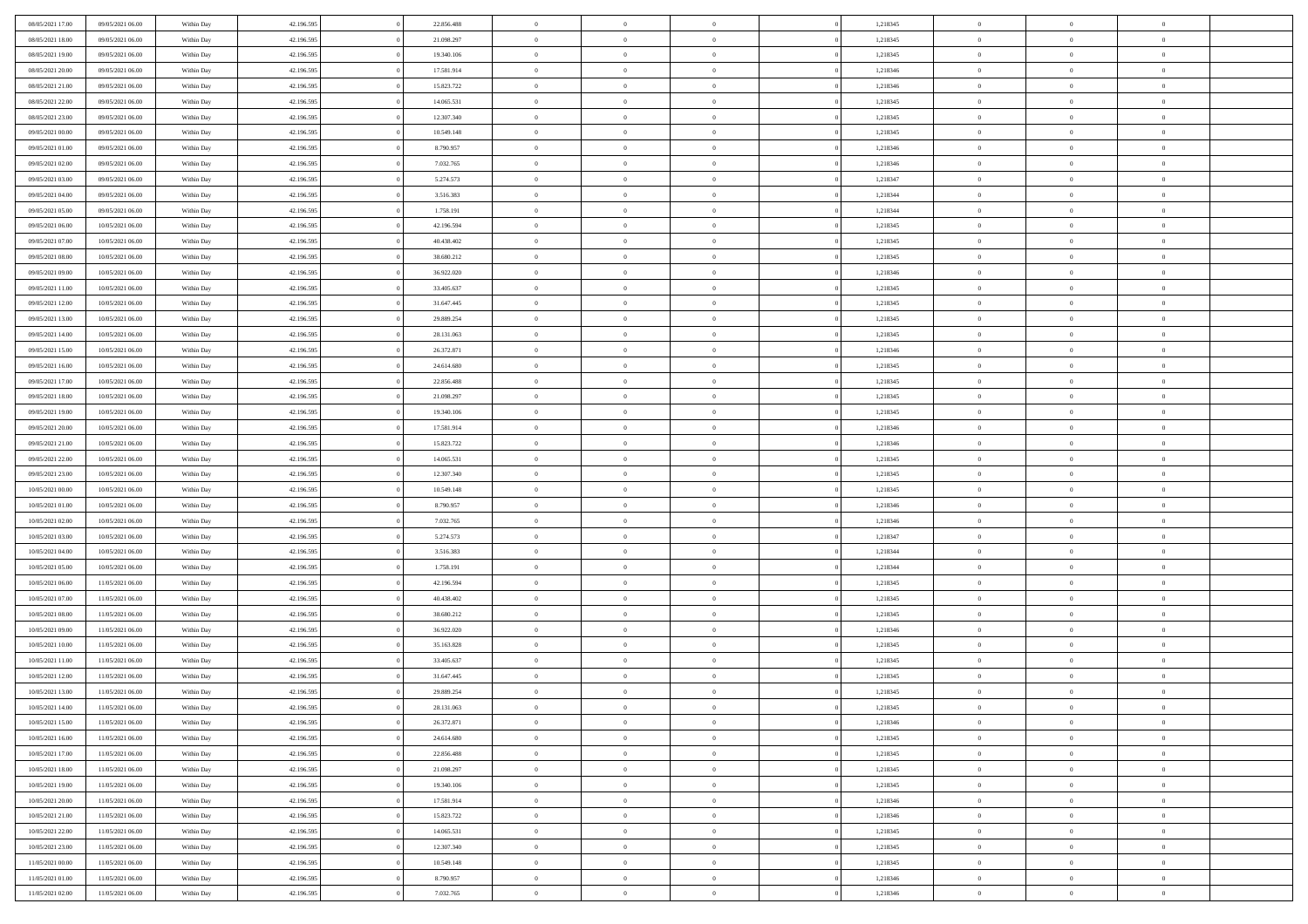| 11/05/2021 03:00 | 11/05/2021 06:00                     | Within Day | 42.196.595 | 5.274.573  | $\,$ 0 $\,$    | $\overline{0}$                    | $\overline{0}$ |          | 1,218347 | $\bf{0}$       | $\overline{0}$ | $\,0\,$        |  |
|------------------|--------------------------------------|------------|------------|------------|----------------|-----------------------------------|----------------|----------|----------|----------------|----------------|----------------|--|
| 11/05/2021 04:00 | 11/05/2021 06:00                     | Within Day | 42.196.595 | 3.516.383  | $\overline{0}$ | $\overline{0}$                    | $\mathbf{0}$   |          | 1,218344 | $\theta$       | $\overline{0}$ | $\theta$       |  |
| 11/05/2021 05:00 | 11/05/2021 06:00                     | Within Day | 42.196.595 | 1.758.191  | $\theta$       | $\overline{0}$                    | $\overline{0}$ |          | 1,218344 | $\mathbf{0}$   | $\overline{0}$ | $\overline{0}$ |  |
| 11/05/2021 06:00 | 12/05/2021 06:00                     | Within Day | 42.196.595 | 42.196.594 | $\,$ 0 $\,$    | $\overline{0}$                    | $\overline{0}$ |          | 1,218345 | $\mathbf{0}$   | $\overline{0}$ | $\bf{0}$       |  |
| 11/05/2021 07:00 | 12/05/2021 06:00                     | Within Day | 42.196.595 | 40.438.402 | $\bf{0}$       | $\overline{0}$                    | $\mathbf{0}$   |          | 1,218345 | $\bf{0}$       | $\overline{0}$ | $\bf{0}$       |  |
| 11/05/2021 08:00 | 12/05/2021 06:00                     | Within Day | 42.196.595 | 38.680.212 | $\overline{0}$ | $\overline{0}$                    | $\overline{0}$ |          | 1,218345 | $\mathbf{0}$   | $\overline{0}$ | $\overline{0}$ |  |
| 11/05/2021 09:00 | 12/05/2021 06:00                     | Within Day | 42.196.595 | 36.922.020 | $\,$ 0 $\,$    | $\overline{0}$                    | $\overline{0}$ |          | 1,218346 | $\bf{0}$       | $\overline{0}$ | $\bf{0}$       |  |
| 11/05/2021 10:00 | 12/05/2021 06:00                     | Within Day | 42.196.595 | 35.163.828 | $\overline{0}$ | $\overline{0}$                    | $\mathbf{0}$   |          | 1,218345 | $\,$ 0 $\,$    | $\overline{0}$ | $\overline{0}$ |  |
| 11/05/2021 11:00 | 12/05/2021 06:00                     | Within Day | 42.196.595 | 33.405.637 | $\theta$       | $\overline{0}$                    | $\mathbf{0}$   |          | 1,218345 | $\mathbf{0}$   | $\overline{0}$ | $\overline{0}$ |  |
|                  |                                      |            | 42.196.595 | 31.647.445 | $\,$ 0 $\,$    | $\overline{0}$                    | $\Omega$       |          | 1,218345 | $\bf{0}$       | $\overline{0}$ | $\bf{0}$       |  |
| 11/05/2021 12:00 | 12/05/2021 06:00                     | Within Day |            |            |                |                                   |                |          |          |                | $\overline{0}$ | $\overline{0}$ |  |
| 11/05/2021 13:00 | 12/05/2021 06:00<br>12/05/2021 06:00 | Within Day | 42.196.595 | 29.889.254 | $\bf{0}$       | $\overline{0}$                    | $\mathbf{0}$   |          | 1,218345 | $\bf{0}$       |                |                |  |
| 11/05/2021 14:00 |                                      | Within Day | 42.196.595 | 28.131.063 | $\theta$       | $\overline{0}$                    | $\overline{0}$ |          | 1,218345 | $\mathbf{0}$   | $\overline{0}$ | $\overline{0}$ |  |
| 11/05/2021 15:00 | 12/05/2021 06:00                     | Within Day | 42.196.595 | 26.372.871 | $\bf{0}$       | $\overline{0}$                    | $\overline{0}$ |          | 1,218346 | $\bf{0}$       | $\overline{0}$ | $\bf{0}$       |  |
| 11/05/2021 16:00 | 12/05/2021 06:00                     | Within Day | 42.196.595 | 24.614.680 | $\bf{0}$       | $\overline{0}$                    | $\mathbf{0}$   |          | 1,218345 | $\bf{0}$       | $\mathbf{0}$   | $\bf{0}$       |  |
| 11/05/2021 17:00 | 12/05/2021 06:00                     | Within Day | 42.196.595 | 22.856.488 | $\overline{0}$ | $\overline{0}$                    | $\overline{0}$ |          | 1,218345 | $\mathbf{0}$   | $\overline{0}$ | $\overline{0}$ |  |
| 11/05/2021 18:00 | 12/05/2021 06:00                     | Within Day | 42.196.595 | 21.098.297 | $\,$ 0 $\,$    | $\overline{0}$                    | $\Omega$       |          | 1,218345 | $\bf{0}$       | $\overline{0}$ | $\bf{0}$       |  |
| 11/05/2021 19:00 | 12/05/2021 06:00                     | Within Day | 42.196.595 | 19.340.106 | $\,$ 0         | $\overline{0}$                    | $\mathbf{0}$   |          | 1,218345 | $\,$ 0 $\,$    | $\overline{0}$ | $\overline{0}$ |  |
| 11/05/2021 20:00 | 12/05/2021 06:00                     | Within Day | 42.196.595 | 17.581.914 | $\theta$       | $\overline{0}$                    | $\mathbf{0}$   |          | 1,218346 | $\mathbf{0}$   | $\overline{0}$ | $\overline{0}$ |  |
| 11/05/2021 21:00 | 12/05/2021 06:00                     | Within Day | 42.196.595 | 15.823.722 | $\,$ 0 $\,$    | $\overline{0}$                    | $\Omega$       |          | 1,218346 | $\bf{0}$       | $\overline{0}$ | $\bf{0}$       |  |
| 11/05/2021 22:00 | 12/05/2021 06:00                     | Within Day | 42.196.595 | 14.065.531 | $\bf{0}$       | $\overline{0}$                    | $\mathbf{0}$   |          | 1,218345 | $\bf{0}$       | $\overline{0}$ | $\overline{0}$ |  |
| 11/05/2021 23:00 | 12/05/2021 06:00                     | Within Day | 42.196.595 | 12.307.340 | $\theta$       | $\overline{0}$                    | $\overline{0}$ |          | 1,218345 | $\mathbf{0}$   | $\overline{0}$ | $\overline{0}$ |  |
| 12/05/2021 00:00 | 12/05/2021 06:00                     | Within Day | 42.196.595 | 10.549.148 | $\,$ 0 $\,$    | $\overline{0}$                    | $\overline{0}$ |          | 1,218345 | $\bf{0}$       | $\overline{0}$ | $\bf{0}$       |  |
| 12/05/2021 01:00 | 12/05/2021 06:00                     | Within Day | 42.196.595 | 8.790.957  | $\bf{0}$       | $\overline{0}$                    | $\mathbf{0}$   |          | 1,218346 | $\,$ 0 $\,$    | $\overline{0}$ | $\bf{0}$       |  |
| 12/05/2021 02:00 | 12/05/2021 06:00                     | Within Day | 42.196.595 | 7.032.765  | $\theta$       | $\overline{0}$                    | $\mathbf{0}$   |          | 1,218346 | $\mathbf{0}$   | $\overline{0}$ | $\overline{0}$ |  |
| 12/05/2021 03:00 | 12/05/2021 06:00                     | Within Day | 42.196.595 | 5.274.573  | $\,$ 0 $\,$    | $\overline{0}$                    | $\overline{0}$ |          | 1,218347 | $\bf{0}$       | $\overline{0}$ | $\bf{0}$       |  |
| 12/05/2021 04:00 | 12/05/2021 06:00                     | Within Day | 42.196.595 | 3.516.383  | $\,$ 0         | $\overline{0}$                    | $\mathbf{0}$   |          | 1,218344 | $\mathbf{0}$   | $\overline{0}$ | $\overline{0}$ |  |
| 12/05/2021 05:00 | 12/05/2021 06:00                     | Within Day | 42.196.595 | 1.758.191  | $\theta$       | $\overline{0}$                    | $\mathbf{0}$   |          | 1,218344 | $\mathbf{0}$   | $\overline{0}$ | $\overline{0}$ |  |
| 12/05/2021 06:00 | 13/05/2021 06:00                     | Within Day | 42.196.595 | 42.196.594 | $\,$ 0 $\,$    | $\overline{0}$                    | $\Omega$       |          | 1,218345 | $\bf{0}$       | $\overline{0}$ | $\bf{0}$       |  |
| 12/05/2021 07:00 | 13/05/2021 06:00                     | Within Day | 42.196.595 | 40.438.402 | $\bf{0}$       | $\overline{0}$                    | $\mathbf{0}$   |          | 1,218345 | $\bf{0}$       | $\overline{0}$ | $\overline{0}$ |  |
| 12/05/2021 08:00 | 13/05/2021 06:00                     | Within Day | 42.196.595 | 38.680.212 | $\theta$       | $\overline{0}$                    | $\overline{0}$ |          | 1,218345 | $\mathbf{0}$   | $\overline{0}$ | $\overline{0}$ |  |
| 12/05/2021 09:00 | 13/05/2021 06:00                     | Within Day | 42.196.595 | 36.922.020 | $\,$ 0 $\,$    | $\overline{0}$                    | $\overline{0}$ |          | 1,218346 | $\,$ 0         | $\overline{0}$ | $\,$ 0 $\,$    |  |
| 12/05/2021 10:00 | 13/05/2021 06:00                     | Within Day | 42.196.595 | 35.163.828 | $\bf{0}$       | $\overline{0}$                    | $\overline{0}$ |          | 1,218345 | $\bf{0}$       | $\overline{0}$ | $\bf{0}$       |  |
| 12/05/2021 11:00 | 13/05/2021 06:00                     | Within Day | 42.196.595 | 33.405.637 | $\overline{0}$ | $\overline{0}$                    | $\overline{0}$ |          | 1,218345 | $\mathbf{0}$   | $\overline{0}$ | $\overline{0}$ |  |
| 12/05/2021 12:00 | 13/05/2021 06:00                     | Within Day | 42.196.595 | 31.647.445 | $\theta$       | $\overline{0}$                    | $\overline{0}$ |          | 1,218345 | $\,$ 0         | $\overline{0}$ | $\theta$       |  |
| 12/05/2021 13:00 | 13/05/2021 06:00                     | Within Day | 42.196.595 | 29.889.254 | $\overline{0}$ | $\overline{0}$                    | $\mathbf{0}$   |          | 1,218345 | $\overline{0}$ | $\overline{0}$ | $\overline{0}$ |  |
| 12/05/2021 14:00 | 13/05/2021 06:00                     | Within Day | 42.196.595 | 28.131.063 | $\theta$       | $\overline{0}$                    | $\overline{0}$ |          | 1,218345 | $\mathbf{0}$   | $\overline{0}$ | $\overline{0}$ |  |
| 12/05/2021 15:00 | 13/05/2021 06:00                     | Within Day | 42.196.595 | 26.372.871 | $\theta$       | $\overline{0}$                    | $\overline{0}$ |          | 1,218346 | $\,$ 0         | $\overline{0}$ | $\,$ 0 $\,$    |  |
| 12/05/2021 16:00 | 13/05/2021 06:00                     | Within Day | 42.196.595 | 24.614.680 | $\bf{0}$       | $\overline{0}$                    | $\mathbf{0}$   |          | 1,218345 | $\bf{0}$       | $\overline{0}$ | $\bf{0}$       |  |
| 12/05/2021 17:00 | 13/05/2021 06:00                     | Within Day | 42.196.595 | 22.856.488 | $\theta$       | $\overline{0}$                    | $\overline{0}$ |          | 1,218345 | $\mathbf{0}$   | $\overline{0}$ | $\overline{0}$ |  |
| 12/05/2021 18:00 | 13/05/2021 06:00                     | Within Day | 42.196.595 | 21.098.297 | $\,$ 0 $\,$    | $\overline{0}$                    | $\overline{0}$ |          | 1,218345 | $\,$ 0         | $\overline{0}$ | $\,$ 0 $\,$    |  |
| 12/05/2021 19:00 | 13/05/2021 06:00                     | Within Day | 42.196.595 | 19.340.106 | $\bf{0}$       | $\,$ 0 $\,$                       | $\overline{0}$ |          | 1,218345 | $\,$ 0 $\,$    | $\overline{0}$ | $\bf{0}$       |  |
| 12/05/2021 20:00 | 13/05/2021 06:00                     | Within Day | 42.196.595 | 17.581.914 | $\theta$       | $\overline{0}$                    | $\mathbf{0}$   |          | 1,218346 | $\mathbf{0}$   | $\overline{0}$ | $\overline{0}$ |  |
| 12/05/2021 21:00 | 13/05/2021 06:00                     | Within Day | 42.196.595 | 15.823.722 | $\theta$       | $\overline{0}$                    | $\overline{0}$ |          | 1,218346 | $\,$ 0         | $\overline{0}$ | $\,$ 0 $\,$    |  |
| 12/05/2021 22:00 | 13/05/2021 06:00                     | Within Day | 42.196.595 | 14.065.531 | $\bf{0}$       | $\,$ 0 $\,$                       | $\mathbf{0}$   |          | 1,218345 | $\mathbf{0}$   | $\overline{0}$ | $\overline{0}$ |  |
| 12/05/2021 23:00 | 13/05/2021 06:00                     | Within Day | 42.196.595 | 12.307.340 | $\overline{0}$ | $\theta$                          |                |          | 1,218345 | $\overline{0}$ | $\theta$       | $\theta$       |  |
| 13/05/2021 00:00 | 13/05/2021 06:00                     | Within Day | 42.196.595 | 10.549.148 | $\,$ 0 $\,$    | $\overline{0}$                    | $\overline{0}$ |          | 1,218345 | $\,$ 0 $\,$    | $\bf{0}$       | $\,$ 0 $\,$    |  |
| 13/05/2021 01:00 | 13/05/2021 06:00                     | Within Day | 42.196.595 | 8.790.957  | $\bf{0}$       | $\hspace{0.1cm} 0 \hspace{0.1cm}$ | $\overline{0}$ |          | 1,218346 | $\,$ 0 $\,$    | $\overline{0}$ | $\overline{0}$ |  |
| 13/05/2021 02:00 | 13/05/2021 06:00                     | Within Day | 42.196.595 | 7.032.765  | $\mathbf{0}$   | $\overline{0}$                    | $\overline{0}$ |          | 1,218346 | $\,$ 0 $\,$    | $\bf{0}$       | $\mathbf{0}$   |  |
| 13/05/2021 03:00 | 13/05/2021 06:00                     | Within Day | 42.196.595 | 5.274.573  | $\,$ 0 $\,$    | $\overline{0}$                    | $\overline{0}$ | $\theta$ | 1,218347 | $\,$ 0 $\,$    | $\bf{0}$       | $\,$ 0 $\,$    |  |
| 13/05/2021 04:00 | 13/05/2021 06:00                     | Within Day | 42.196.595 | 3.516.383  | $\,$ 0 $\,$    | $\,$ 0 $\,$                       | $\overline{0}$ |          | 1,218344 | $\,$ 0 $\,$    | $\overline{0}$ | $\overline{0}$ |  |
| 13/05/2021 05:00 | 13/05/2021 06:00                     | Within Day | 42.196.595 | 1.758.191  | $\overline{0}$ |                                   | $\overline{0}$ |          | 1,218344 | $\mathbf{0}$   | $\bf{0}$       | $\overline{0}$ |  |
|                  |                                      |            |            |            |                | $\overline{0}$                    |                |          |          |                |                |                |  |
| 13/05/2021 06:00 | 14/05/2021 06:00                     | Within Day | 42.196.595 | 42.196.594 | $\,$ 0 $\,$    | $\overline{0}$                    | $\overline{0}$ |          | 1,218345 | $\,$ 0 $\,$    | $\bf{0}$       | $\,$ 0 $\,$    |  |
| 13/05/2021 07:00 | 14/05/2021 06:00                     | Within Day | 42.196.595 | 40.438.402 | $\overline{0}$ | $\overline{0}$                    | $\overline{0}$ |          | 1,218345 | $\,$ 0 $\,$    | $\overline{0}$ | $\mathbf{0}$   |  |
| 13/05/2021 08:00 | 14/05/2021 06:00                     | Within Day | 42.196.595 | 38.680.212 | $\,$ 0 $\,$    | $\overline{0}$                    | $\overline{0}$ |          | 1,218345 | $\,$ 0 $\,$    | $\bf{0}$       | $\overline{0}$ |  |
| 13/05/2021 09:00 | 14/05/2021 06:00                     | Within Day | 42.196.595 | 36.922.020 | $\,$ 0 $\,$    | $\overline{0}$                    | $\overline{0}$ |          | 1,218346 | $\,$ 0 $\,$    | $\bf{0}$       | $\,$ 0 $\,$    |  |
| 13/05/2021 10:00 | 14/05/2021 06:00                     | Within Day | 42.196.595 | 35.163.828 | $\mathbf{0}$   | $\,$ 0 $\,$                       | $\overline{0}$ |          | 1,218345 | $\,$ 0 $\,$    | $\overline{0}$ | $\overline{0}$ |  |
| 13/05/2021 11:00 | 14/05/2021 06:00                     | Within Day | 42.196.595 | 33.405.637 | $\theta$       | $\overline{0}$                    | $\overline{0}$ |          | 1,218345 | $\,$ 0 $\,$    | $\mathbf{0}$   | $\overline{0}$ |  |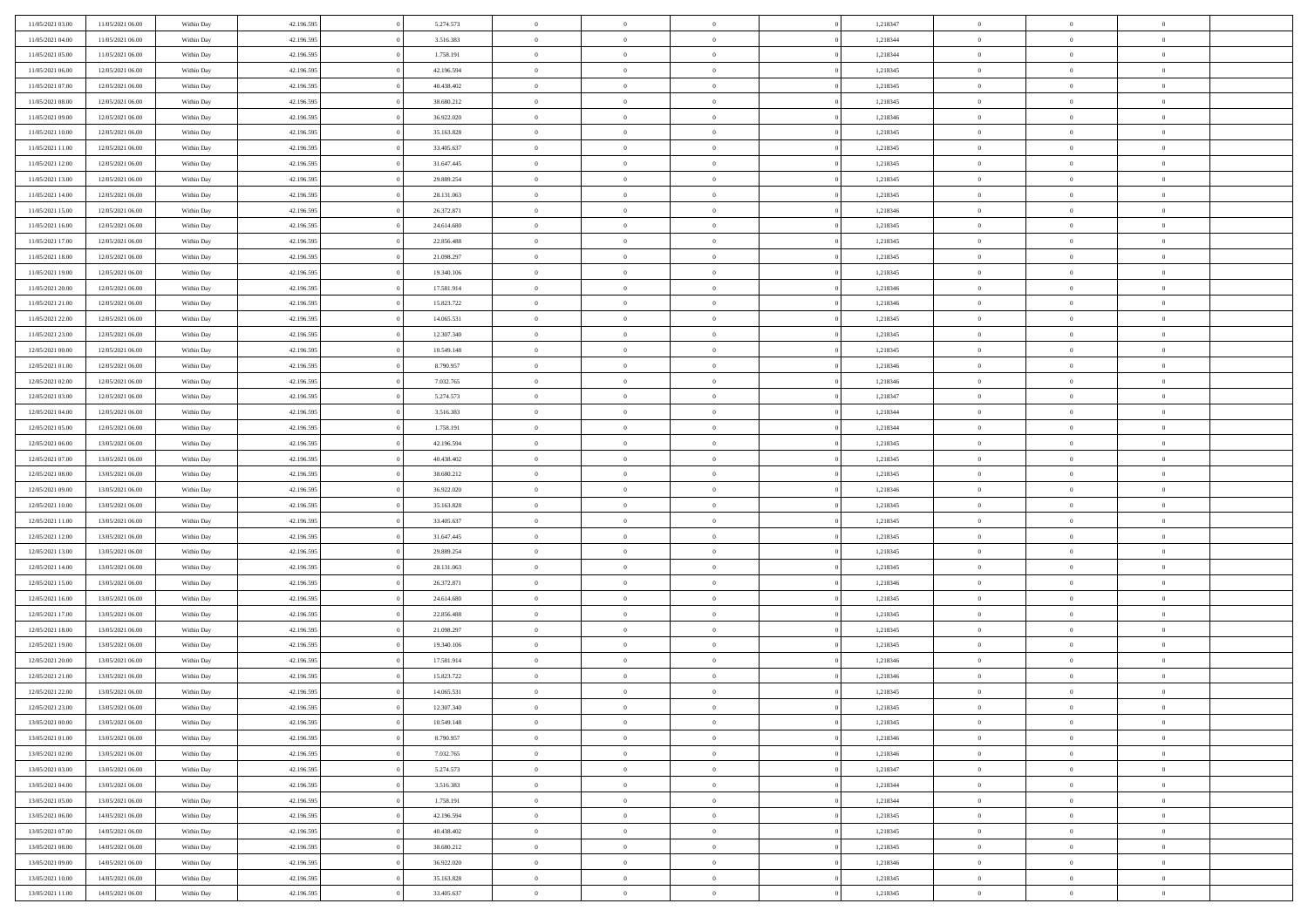| 13/05/2021 12:00 | 14/05/2021 06:00 | Within Day | 42.196.595 | 31.647.445 | $\,$ 0 $\,$    | $\overline{0}$                    | $\overline{0}$           |          | 1,218345 | $\bf{0}$       | $\overline{0}$ | $\,0\,$        |  |
|------------------|------------------|------------|------------|------------|----------------|-----------------------------------|--------------------------|----------|----------|----------------|----------------|----------------|--|
| 13/05/2021 13:00 | 14/05/2021 06:00 | Within Day | 42.196.595 | 29.889.254 | $\overline{0}$ | $\overline{0}$                    | $\mathbf{0}$             |          | 1,218345 | $\theta$       | $\overline{0}$ | $\theta$       |  |
| 13/05/2021 14:00 | 14/05/2021 06:00 | Within Day | 42.196.595 | 28.131.063 | $\theta$       | $\overline{0}$                    | $\overline{0}$           |          | 1,218345 | $\mathbf{0}$   | $\overline{0}$ | $\overline{0}$ |  |
| 13/05/2021 15:00 | 14/05/2021 06:00 | Within Day | 42.196.595 | 26.372.871 | $\bf{0}$       | $\overline{0}$                    | $\overline{0}$           |          | 1,218346 | $\mathbf{0}$   | $\overline{0}$ | $\overline{0}$ |  |
| 13/05/2021 16:00 | 14/05/2021 06:00 | Within Day | 42.196.595 | 24.614.680 | $\bf{0}$       | $\overline{0}$                    | $\mathbf{0}$             |          | 1,218345 | $\bf{0}$       | $\overline{0}$ | $\,0\,$        |  |
| 13/05/2021 17:00 | 14/05/2021 06:00 | Within Day | 42.196.595 | 22.856.488 | $\overline{0}$ | $\overline{0}$                    | $\overline{0}$           |          | 1,218345 | $\mathbf{0}$   | $\overline{0}$ | $\overline{0}$ |  |
| 13/05/2021 18:00 | 14/05/2021 06:00 | Within Day | 42.196.595 | 21.098.297 | $\,$ 0 $\,$    | $\overline{0}$                    | $\overline{0}$           |          | 1,218345 | $\bf{0}$       | $\overline{0}$ | $\bf{0}$       |  |
|                  |                  |            |            |            | $\overline{0}$ | $\overline{0}$                    | $\mathbf{0}$             |          |          | $\,$ 0 $\,$    | $\overline{0}$ | $\overline{0}$ |  |
| 13/05/2021 19:00 | 14/05/2021 06:00 | Within Day | 42.196.595 | 19.340.106 | $\theta$       |                                   |                          |          | 1,218345 | $\mathbf{0}$   |                | $\overline{0}$ |  |
| 13/05/2021 20:00 | 14/05/2021 06:00 | Within Day | 42.196.595 | 17.581.914 |                | $\overline{0}$                    | $\mathbf{0}$<br>$\Omega$ |          | 1,218346 |                | $\overline{0}$ |                |  |
| 13/05/2021 21:00 | 14/05/2021 06:00 | Within Day | 42.196.595 | 15.823.722 | $\,$ 0 $\,$    | $\overline{0}$                    |                          |          | 1,218346 | $\bf{0}$       | $\overline{0}$ | $\bf{0}$       |  |
| 13/05/2021 22:00 | 14/05/2021 06:00 | Within Day | 42.196.595 | 14.065.531 | $\bf{0}$       | $\overline{0}$                    | $\mathbf{0}$             |          | 1,218345 | $\bf{0}$       | $\overline{0}$ | $\overline{0}$ |  |
| 13/05/2021 23:00 | 14/05/2021 06:00 | Within Day | 42.196.595 | 12.307.340 | $\theta$       | $\overline{0}$                    | $\overline{0}$           |          | 1,218345 | $\mathbf{0}$   | $\overline{0}$ | $\overline{0}$ |  |
| 14/05/2021 00:00 | 14/05/2021 06:00 | Within Day | 42.196.595 | 10.549.148 | $\bf{0}$       | $\overline{0}$                    | $\overline{0}$           |          | 1,218345 | $\bf{0}$       | $\overline{0}$ | $\overline{0}$ |  |
| 14/05/2021 01:00 | 14/05/2021 06:00 | Within Day | 42.196.595 | 8.790.957  | $\bf{0}$       | $\overline{0}$                    | $\mathbf{0}$             |          | 1,218346 | $\bf{0}$       | $\mathbf{0}$   | $\bf{0}$       |  |
| 14/05/2021 02:00 | 14/05/2021 06:00 | Within Day | 42.196.595 | 7.032.765  | $\overline{0}$ | $\overline{0}$                    | $\overline{0}$           |          | 1,218346 | $\mathbf{0}$   | $\overline{0}$ | $\overline{0}$ |  |
| 14/05/2021 03:00 | 14/05/2021 06:00 | Within Day | 42.196.595 | 5.274.573  | $\,$ 0 $\,$    | $\overline{0}$                    | $\Omega$                 |          | 1,218347 | $\bf{0}$       | $\overline{0}$ | $\bf{0}$       |  |
| 14/05/2021 04:00 | 14/05/2021 06:00 | Within Day | 42.196.595 | 3.516.383  | $\,$ 0 $\,$    | $\overline{0}$                    | $\mathbf{0}$             |          | 1,218344 | $\,$ 0 $\,$    | $\overline{0}$ | $\overline{0}$ |  |
| 14/05/2021 05:00 | 14/05/2021 06:00 | Within Day | 42.196.595 | 1.758.191  | $\theta$       | $\overline{0}$                    | $\mathbf{0}$             |          | 1,218344 | $\mathbf{0}$   | $\overline{0}$ | $\overline{0}$ |  |
| 14/05/2021 06:00 | 15/05/2021 06:00 | Within Day | 42.196.595 | 42.196.594 | $\,$ 0 $\,$    | $\overline{0}$                    | $\Omega$                 |          | 1,218345 | $\bf{0}$       | $\overline{0}$ | $\bf{0}$       |  |
| 14/05/2021 07:00 | 15/05/2021 06:00 | Within Day | 42.196.595 | 40.438.402 | $\bf{0}$       | $\overline{0}$                    | $\mathbf{0}$             |          | 1,218345 | $\bf{0}$       | $\overline{0}$ | $\overline{0}$ |  |
| 14/05/2021 08:00 | 15/05/2021 06:00 | Within Day | 42.196.595 | 38.680.212 | $\theta$       | $\overline{0}$                    | $\overline{0}$           |          | 1,218345 | $\mathbf{0}$   | $\overline{0}$ | $\overline{0}$ |  |
| 14/05/2021 09:00 | 15/05/2021 06:00 | Within Day | 42.196.595 | 36.922.020 | $\,$ 0 $\,$    | $\overline{0}$                    | $\overline{0}$           |          | 1,218346 | $\bf{0}$       | $\overline{0}$ | $\bf{0}$       |  |
| 14/05/2021 10:00 | 15/05/2021 06:00 | Within Day | 42.196.595 | 35.163.828 | $\bf{0}$       | $\overline{0}$                    | $\mathbf{0}$             |          | 1,218345 | $\,$ 0 $\,$    | $\overline{0}$ | $\bf{0}$       |  |
| 14/05/2021 11:00 | 15/05/2021 06:00 | Within Day | 42.196.595 | 33.405.637 | $\theta$       | $\overline{0}$                    | $\mathbf{0}$             |          | 1,218345 | $\mathbf{0}$   | $\overline{0}$ | $\overline{0}$ |  |
| 14/05/2021 12:00 | 15/05/2021 06:00 | Within Day | 42.196.595 | 31.647.445 | $\,$ 0 $\,$    | $\overline{0}$                    | $\overline{0}$           |          | 1,218345 | $\bf{0}$       | $\overline{0}$ | $\bf{0}$       |  |
| 14/05/2021 13:00 | 15/05/2021 06:00 | Within Day | 42.196.595 | 29.889.254 | $\,$ 0         | $\overline{0}$                    | $\mathbf{0}$             |          | 1,218345 | $\mathbf{0}$   | $\overline{0}$ | $\overline{0}$ |  |
| 14/05/2021 14:00 | 15/05/2021 06:00 | Within Day | 42.196.595 | 28.131.063 | $\theta$       | $\overline{0}$                    | $\mathbf{0}$             |          | 1,218345 | $\mathbf{0}$   | $\overline{0}$ | $\overline{0}$ |  |
| 14/05/2021 15:00 | 15/05/2021 06:00 | Within Day | 42.196.595 | 26.372.871 | $\,$ 0 $\,$    | $\overline{0}$                    | $\Omega$                 |          | 1,218346 | $\bf{0}$       | $\overline{0}$ | $\bf{0}$       |  |
| 14/05/2021 16:00 | 15/05/2021 06:00 | Within Day | 42.196.595 | 24.614.680 | $\bf{0}$       | $\overline{0}$                    | $\mathbf{0}$             |          | 1,218345 | $\bf{0}$       | $\overline{0}$ | $\overline{0}$ |  |
| 14/05/2021 17:00 | 15/05/2021 06:00 | Within Day | 42.196.595 | 22.856.488 | $\theta$       | $\overline{0}$                    | $\overline{0}$           |          | 1,218345 | $\mathbf{0}$   | $\overline{0}$ | $\overline{0}$ |  |
| 14/05/2021 18:00 | 15/05/2021 06:00 | Within Day | 42.196.595 | 21.098.297 | $\,$ 0 $\,$    | $\overline{0}$                    | $\overline{0}$           |          | 1,218345 | $\,$ 0         | $\overline{0}$ | $\,$ 0 $\,$    |  |
| 14/05/2021 19:00 | 15/05/2021 06:00 | Within Day | 42.196.595 | 19.340.106 | $\bf{0}$       | $\overline{0}$                    | $\overline{0}$           |          | 1,218345 | $\bf{0}$       | $\overline{0}$ | $\overline{0}$ |  |
| 14/05/2021 20:00 | 15/05/2021 06:00 | Within Day | 42.196.595 | 17.581.914 | $\overline{0}$ | $\overline{0}$                    | $\overline{0}$           |          | 1,218346 | $\mathbf{0}$   | $\overline{0}$ | $\overline{0}$ |  |
| 14/05/2021 21:00 | 15/05/2021 06:00 | Within Day | 42.196.595 | 15.823.722 | $\theta$       | $\overline{0}$                    | $\overline{0}$           |          | 1,218346 | $\,$ 0         | $\overline{0}$ | $\theta$       |  |
| 14/05/2021 22:00 | 15/05/2021 06:00 | Within Day | 42.196.595 | 14.065.531 | $\overline{0}$ | $\overline{0}$                    | $\mathbf{0}$             |          | 1,218345 | $\overline{0}$ | $\overline{0}$ | $\overline{0}$ |  |
| 14/05/2021 23:00 | 15/05/2021 06:00 | Within Day | 42.196.595 | 12.307.340 | $\theta$       | $\overline{0}$                    | $\overline{0}$           |          | 1,218345 | $\mathbf{0}$   | $\overline{0}$ | $\overline{0}$ |  |
| 15/05/2021 00:00 | 15/05/2021 06:00 | Within Day | 42.196.595 | 10.549.148 | $\theta$       | $\overline{0}$                    | $\overline{0}$           |          | 1,218345 | $\,$ 0 $\,$    | $\overline{0}$ | $\,$ 0 $\,$    |  |
| 15/05/2021 01:00 | 15/05/2021 06:00 | Within Day | 42.196.595 | 8.790.957  | $\bf{0}$       | $\overline{0}$                    | $\mathbf{0}$             |          | 1,218346 | $\bf{0}$       | $\overline{0}$ | $\overline{0}$ |  |
| 15/05/2021 02:00 | 15/05/2021 06:00 | Within Day | 42.196.595 | 7.032.765  | $\theta$       | $\overline{0}$                    | $\overline{0}$           |          | 1,218346 | $\mathbf{0}$   | $\overline{0}$ | $\overline{0}$ |  |
| 15/05/2021 03:00 | 15/05/2021 06:00 | Within Day | 42.196.595 | 5.274.573  | $\,$ 0 $\,$    | $\overline{0}$                    | $\overline{0}$           |          | 1,218347 | $\,$ 0         | $\overline{0}$ | $\,$ 0 $\,$    |  |
| 15/05/2021 04:00 | 15/05/2021 06:00 | Within Day | 42.196.595 | 3.516.383  | $\bf{0}$       | $\,$ 0 $\,$                       | $\overline{0}$           |          | 1,218344 | $\,$ 0 $\,$    | $\overline{0}$ | $\overline{0}$ |  |
| 15/05/2021 05:00 | 15/05/2021 06:00 | Within Day | 42.196.595 | 1.758.191  | $\theta$       | $\overline{0}$                    | $\mathbf{0}$             |          | 1,218344 | $\mathbf{0}$   | $\overline{0}$ | $\overline{0}$ |  |
| 15/05/2021 06:00 | 16/05/2021 06:00 | Within Day | 42.196.595 | 42.196.594 | $\theta$       | $\overline{0}$                    | $\overline{0}$           |          | 1,218345 | $\,$ 0         | $\overline{0}$ | $\,$ 0 $\,$    |  |
| 15/05/2021 07:00 | 16/05/2021 06:00 | Within Day | 42.196.595 | 40.438.402 | $\bf{0}$       | $\,$ 0 $\,$                       | $\mathbf{0}$             |          | 1,218345 | $\,$ 0 $\,$    | $\overline{0}$ | $\bf{0}$       |  |
| 15/05/2021 08:00 | 16/05/2021 06:00 | Within Day | 42.196.595 | 38.680.212 | $\overline{0}$ | $\theta$                          |                          |          | 1,218345 | $\overline{0}$ | $\theta$       | $\theta$       |  |
| 15/05/2021 09:00 | 16/05/2021 06:00 | Within Day | 42.196.595 | 36.922.020 | $\,$ 0 $\,$    | $\overline{0}$                    | $\overline{0}$           |          | 1,218346 | $\,$ 0 $\,$    | $\bf{0}$       | $\,$ 0 $\,$    |  |
| 15/05/2021 10:00 | 16/05/2021 06:00 | Within Day | 42.196.595 | 35.163.828 | $\overline{0}$ | $\hspace{0.1cm} 0 \hspace{0.1cm}$ | $\overline{0}$           |          | 1,218345 | $\,$ 0 $\,$    | $\overline{0}$ | $\overline{0}$ |  |
| 15/05/2021 11:00 | 16/05/2021 06:00 | Within Day | 42.196.595 | 33.405.637 | $\,$ 0 $\,$    | $\overline{0}$                    | $\overline{0}$           |          | 1,218345 | $\,$ 0 $\,$    | $\bf{0}$       | $\mathbf{0}$   |  |
| 15/05/2021 12:00 | 16/05/2021 06:00 | Within Day | 42.196.595 | 31.647.445 | $\,$ 0 $\,$    | $\overline{0}$                    | $\overline{0}$           | $\theta$ | 1,218345 | $\,$ 0 $\,$    | $\bf{0}$       | $\,$ 0 $\,$    |  |
| 15/05/2021 13:00 | 16/05/2021 06:00 | Within Day | 42.196.595 | 29.889.254 | $\,$ 0 $\,$    | $\,$ 0 $\,$                       | $\overline{0}$           |          | 1,218345 | $\,$ 0 $\,$    | $\overline{0}$ | $\overline{0}$ |  |
| 15/05/2021 14:00 | 16/05/2021 06:00 | Within Day | 42.196.595 | 28.131.063 | $\mathbf{0}$   | $\overline{0}$                    | $\overline{0}$           |          | 1,218345 | $\mathbf{0}$   | $\bf{0}$       | $\overline{0}$ |  |
|                  |                  |            |            |            |                |                                   |                          |          |          |                |                |                |  |
| 15/05/2021 15:00 | 16/05/2021 06:00 | Within Day | 42.196.595 | 26.372.871 | $\,$ 0 $\,$    | $\overline{0}$                    | $\overline{0}$           |          | 1,218346 | $\,$ 0 $\,$    | $\bf{0}$       | $\,$ 0 $\,$    |  |
| 15/05/2021 16:00 | 16/05/2021 06:00 | Within Day | 42.196.595 | 24.614.680 | $\bf{0}$       | $\overline{0}$                    | $\overline{0}$           |          | 1,218345 | $\,$ 0 $\,$    | $\overline{0}$ | $\mathbf{0}$   |  |
| 15/05/2021 17:00 | 16/05/2021 06:00 | Within Day | 42.196.595 | 22.856.488 | $\,$ 0 $\,$    | $\overline{0}$                    | $\overline{0}$           |          | 1,218345 | $\,$ 0 $\,$    | $\bf{0}$       | $\overline{0}$ |  |
| 15/05/2021 18:00 | 16/05/2021 06:00 | Within Day | 42.196.595 | 21.098.297 | $\,$ 0 $\,$    | $\overline{0}$                    | $\overline{0}$           |          | 1,218345 | $\,$ 0 $\,$    | $\bf{0}$       | $\,$ 0 $\,$    |  |
| 15/05/2021 19:00 | 16/05/2021 06:00 | Within Day | 42.196.595 | 19.340.106 | $\,$ 0 $\,$    | $\,$ 0 $\,$                       | $\overline{0}$           |          | 1,218345 | $\,$ 0 $\,$    | $\overline{0}$ | $\overline{0}$ |  |
| 15/05/2021 20:00 | 16/05/2021 06:00 | Within Day | 42.196.595 | 17.581.914 | $\theta$       | $\overline{0}$                    | $\overline{0}$           |          | 1,218346 | $\mathbf{0}$   | $\mathbf{0}$   | $\overline{0}$ |  |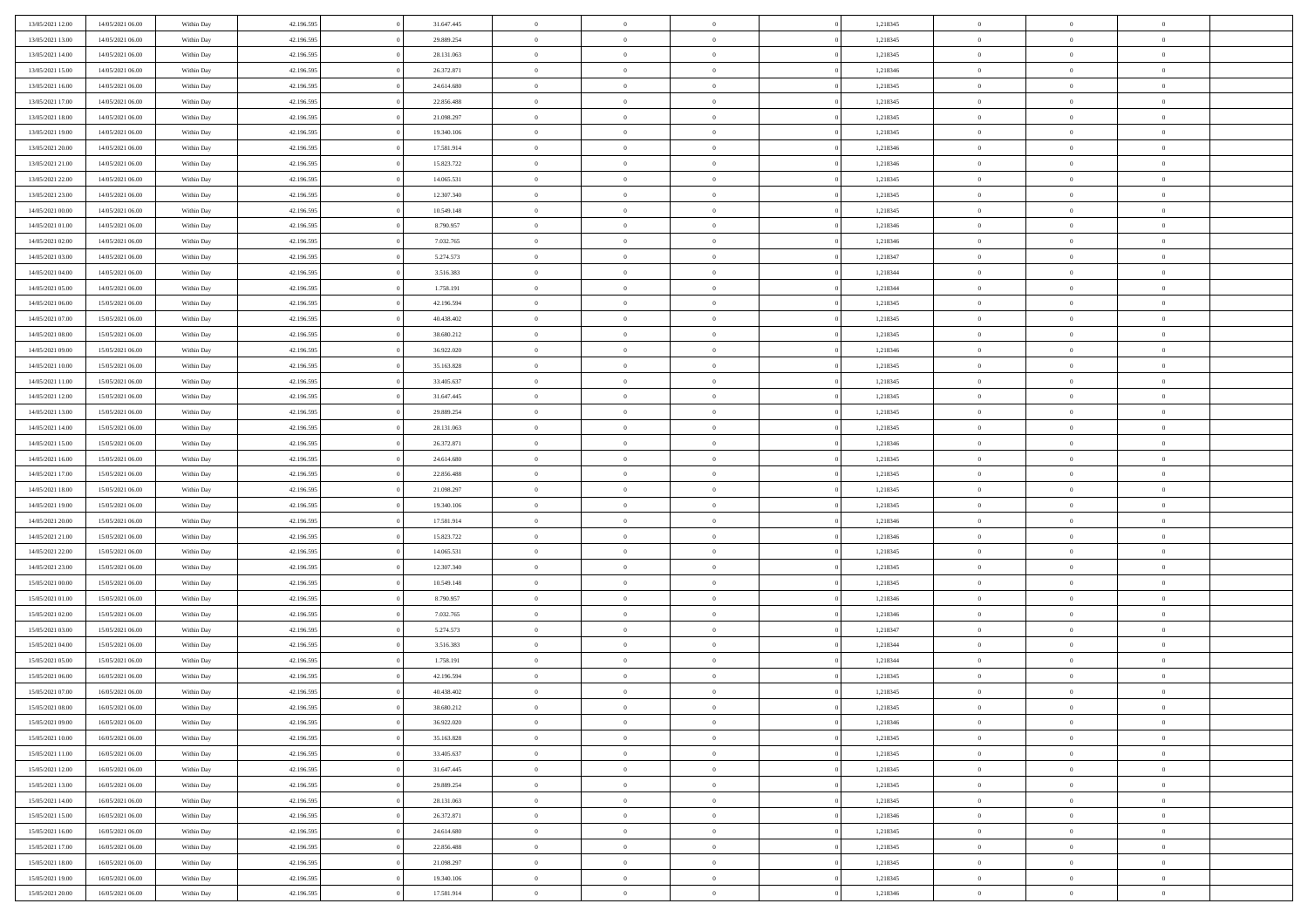| 15/05/2021 21:00 | 16/05/2021 06:00 | Within Day | 42.196.595 | 15.823.722 | $\,$ 0 $\,$    | $\overline{0}$                    | $\overline{0}$ |          | 1,218346 | $\bf{0}$       | $\overline{0}$ | $\,0\,$        |  |
|------------------|------------------|------------|------------|------------|----------------|-----------------------------------|----------------|----------|----------|----------------|----------------|----------------|--|
| 15/05/2021 22:00 | 16/05/2021 06:00 | Within Day | 42.196.595 | 14.065.531 | $\overline{0}$ | $\overline{0}$                    | $\mathbf{0}$   |          | 1,218345 | $\theta$       | $\overline{0}$ | $\theta$       |  |
| 15/05/2021 23:00 | 16/05/2021 06:00 | Within Day | 42.196.595 | 12.307.340 | $\theta$       | $\overline{0}$                    | $\overline{0}$ |          | 1,218345 | $\mathbf{0}$   | $\overline{0}$ | $\overline{0}$ |  |
| 16/05/2021 00:00 | 16/05/2021 06:00 | Within Day | 42.196.595 | 10.549.148 | $\bf{0}$       | $\overline{0}$                    | $\overline{0}$ |          | 1,218345 | $\mathbf{0}$   | $\overline{0}$ | $\bf{0}$       |  |
| 16/05/2021 01:00 | 16/05/2021 06:00 | Within Day | 42.196.595 | 8.790.957  | $\bf{0}$       | $\overline{0}$                    | $\mathbf{0}$   |          | 1,218346 | $\bf{0}$       | $\overline{0}$ | $\,0\,$        |  |
| 16/05/2021 02:00 | 16/05/2021 06:00 | Within Day | 42.196.595 | 7.032.765  | $\theta$       | $\overline{0}$                    | $\overline{0}$ |          | 1,218346 | $\mathbf{0}$   | $\overline{0}$ | $\overline{0}$ |  |
| 16/05/2021 03:00 | 16/05/2021 06:00 | Within Day | 42.196.595 | 5.274.573  | $\,$ 0 $\,$    | $\overline{0}$                    | $\overline{0}$ |          | 1,218347 | $\bf{0}$       | $\overline{0}$ | $\bf{0}$       |  |
|                  |                  |            |            |            | $\overline{0}$ |                                   |                |          |          |                | $\overline{0}$ | $\overline{0}$ |  |
| 16/05/2021 04:00 | 16/05/2021 06:00 | Within Day | 42.196.595 | 3.516.383  |                | $\overline{0}$                    | $\mathbf{0}$   |          | 1,218344 | $\,$ 0 $\,$    |                |                |  |
| 16/05/2021 05:00 | 16/05/2021 06:00 | Within Day | 42.196.595 | 1.758.191  | $\theta$       | $\overline{0}$                    | $\mathbf{0}$   |          | 1,218344 | $\mathbf{0}$   | $\overline{0}$ | $\overline{0}$ |  |
| 16/05/2021 06:00 | 17/05/2021 06:00 | Within Day | 42.196.595 | 42.196.594 | $\,$ 0 $\,$    | $\overline{0}$                    | $\Omega$       |          | 1,218345 | $\bf{0}$       | $\overline{0}$ | $\bf{0}$       |  |
| 16/05/2021 07:00 | 17/05/2021 06:00 | Within Day | 42.196.595 | 40.438.402 | $\bf{0}$       | $\overline{0}$                    | $\mathbf{0}$   |          | 1,218345 | $\bf{0}$       | $\overline{0}$ | $\theta$       |  |
| 16/05/2021 08:00 | 17/05/2021 06:00 | Within Day | 42.196.595 | 38.680.212 | $\theta$       | $\overline{0}$                    | $\overline{0}$ |          | 1,218345 | $\mathbf{0}$   | $\overline{0}$ | $\overline{0}$ |  |
| 16/05/2021 11:00 | 17/05/2021 06:00 | Within Day | 42.196.595 | 33.405.637 | $\bf{0}$       | $\overline{0}$                    | $\overline{0}$ |          | 1,218345 | $\bf{0}$       | $\overline{0}$ | $\overline{0}$ |  |
| 16/05/2021 12:00 | 17/05/2021 06:00 | Within Day | 42.196.595 | 31.647.445 | $\bf{0}$       | $\overline{0}$                    | $\mathbf{0}$   |          | 1,218345 | $\bf{0}$       | $\mathbf{0}$   | $\bf{0}$       |  |
| 16/05/2021 13:00 | 17/05/2021 06:00 | Within Day | 42.196.595 | 29.889.254 | $\overline{0}$ | $\overline{0}$                    | $\overline{0}$ |          | 1,218345 | $\mathbf{0}$   | $\overline{0}$ | $\overline{0}$ |  |
| 16/05/2021 14:00 | 17/05/2021 06:00 | Within Day | 42.196.595 | 28.131.063 | $\,$ 0 $\,$    | $\overline{0}$                    | $\Omega$       |          | 1,218345 | $\bf{0}$       | $\overline{0}$ | $\bf{0}$       |  |
| 16/05/2021 15:00 | 17/05/2021 06:00 | Within Day | 42.196.595 | 26.372.871 | $\,$ 0         | $\overline{0}$                    | $\mathbf{0}$   |          | 1,218346 | $\,$ 0 $\,$    | $\overline{0}$ | $\overline{0}$ |  |
| 16/05/2021 16:00 | 17/05/2021 06:00 | Within Day | 42.196.595 | 24.614.680 | $\theta$       | $\overline{0}$                    | $\mathbf{0}$   |          | 1,218345 | $\mathbf{0}$   | $\overline{0}$ | $\overline{0}$ |  |
| 16/05/2021 17:00 | 17/05/2021 06:00 | Within Day | 42.196.595 | 22.856.488 | $\,$ 0 $\,$    | $\overline{0}$                    | $\Omega$       |          | 1,218345 | $\bf{0}$       | $\overline{0}$ | $\bf{0}$       |  |
| 16/05/2021 18:00 | 17/05/2021 06:00 | Within Day | 42.196.595 | 21.098.297 | $\bf{0}$       | $\overline{0}$                    | $\mathbf{0}$   |          | 1,218345 | $\bf{0}$       | $\overline{0}$ | $\overline{0}$ |  |
| 16/05/2021 19:00 | 17/05/2021 06:00 | Within Day | 42.196.595 | 19.340.106 | $\theta$       | $\overline{0}$                    | $\overline{0}$ |          | 1,218345 | $\mathbf{0}$   | $\overline{0}$ | $\overline{0}$ |  |
| 16/05/2021 20:00 | 17/05/2021 06:00 | Within Day | 42.196.595 | 17.581.914 | $\,$ 0 $\,$    | $\overline{0}$                    | $\overline{0}$ |          | 1,218346 | $\bf{0}$       | $\overline{0}$ | $\bf{0}$       |  |
| 16/05/2021 21:00 | 17/05/2021 06:00 | Within Day | 42.196.595 | 15.823.722 | $\bf{0}$       | $\overline{0}$                    | $\mathbf{0}$   |          | 1,218346 | $\,$ 0 $\,$    | $\overline{0}$ | $\bf{0}$       |  |
| 16/05/2021 22:00 | 17/05/2021 06:00 | Within Day | 42.196.595 | 14.065.531 | $\theta$       | $\overline{0}$                    | $\mathbf{0}$   |          | 1,218345 | $\mathbf{0}$   | $\overline{0}$ | $\overline{0}$ |  |
| 16/05/2021 23:00 | 17/05/2021 06:00 | Within Day | 42.196.595 | 12.307.340 | $\,$ 0 $\,$    | $\overline{0}$                    | $\overline{0}$ |          | 1,218345 | $\bf{0}$       | $\overline{0}$ | $\bf{0}$       |  |
| 17/05/2021 00:00 | 17/05/2021 06:00 | Within Day | 42.196.595 | 10.549.148 | $\,$ 0         | $\overline{0}$                    | $\mathbf{0}$   |          | 1,218345 | $\mathbf{0}$   | $\overline{0}$ | $\overline{0}$ |  |
| 17/05/2021 01:00 | 17/05/2021 06:00 | Within Day | 42.196.595 | 8.790.957  | $\theta$       | $\overline{0}$                    | $\mathbf{0}$   |          | 1,218346 | $\mathbf{0}$   | $\overline{0}$ | $\overline{0}$ |  |
| 17/05/2021 02:00 | 17/05/2021 06:00 | Within Day | 42.196.595 | 7.032.765  | $\,$ 0 $\,$    | $\overline{0}$                    | $\Omega$       |          | 1,218346 | $\bf{0}$       | $\overline{0}$ | $\bf{0}$       |  |
| 17/05/2021 03:00 | 17/05/2021 06:00 | Within Day | 42.196.595 | 5.274.573  | $\bf{0}$       | $\overline{0}$                    | $\mathbf{0}$   |          | 1,218347 | $\bf{0}$       | $\overline{0}$ | $\overline{0}$ |  |
| 17/05/2021 04:00 | 17/05/2021 06:00 | Within Day | 42.196.595 | 3.516.383  | $\theta$       | $\overline{0}$                    | $\overline{0}$ |          | 1,218344 | $\mathbf{0}$   | $\overline{0}$ | $\overline{0}$ |  |
| 17/05/2021 05:00 | 17/05/2021 06:00 | Within Day | 42.196.595 | 1.758.191  | $\,$ 0 $\,$    | $\overline{0}$                    | $\overline{0}$ |          | 1,218344 | $\,$ 0         | $\overline{0}$ | $\,$ 0 $\,$    |  |
| 17/05/2021 06:00 | 18/05/2021 06:00 | Within Day | 42.196.595 | 42.196.594 | $\bf{0}$       | $\overline{0}$                    | $\mathbf{0}$   |          | 1,218345 | $\bf{0}$       | $\overline{0}$ | $\bf{0}$       |  |
| 17/05/2021 07:00 | 18/05/2021 06:00 | Within Day | 42.196.595 | 40.438.402 | $\overline{0}$ | $\overline{0}$                    | $\overline{0}$ |          | 1,218345 | $\mathbf{0}$   | $\overline{0}$ | $\overline{0}$ |  |
|                  |                  |            |            |            | $\theta$       | $\overline{0}$                    | $\overline{0}$ |          |          | $\,$ 0         | $\overline{0}$ | $\theta$       |  |
| 17/05/2021 08:00 | 18/05/2021 06:00 | Within Day | 42.196.595 | 38.680.212 |                |                                   |                |          | 1,218345 |                | $\overline{0}$ | $\overline{0}$ |  |
| 17/05/2021 09:00 | 18/05/2021 06:00 | Within Day | 42.196.595 | 36.922.020 | $\overline{0}$ | $\overline{0}$                    | $\mathbf{0}$   |          | 1,218346 | $\overline{0}$ |                |                |  |
| 17/05/2021 10:00 | 18/05/2021 06:00 | Within Day | 42.196.595 | 35.163.828 | $\theta$       | $\overline{0}$                    | $\mathbf{0}$   |          | 1,218345 | $\mathbf{0}$   | $\overline{0}$ | $\overline{0}$ |  |
| 17/05/2021 11:00 | 18/05/2021 06:00 | Within Day | 42.196.595 | 33.405.637 | $\theta$       | $\overline{0}$                    | $\overline{0}$ |          | 1,218345 | $\,$ 0         | $\overline{0}$ | $\,$ 0 $\,$    |  |
| 17/05/2021 12:00 | 18/05/2021 06:00 | Within Day | 42.196.595 | 31.647.445 | $\bf{0}$       | $\overline{0}$                    | $\mathbf{0}$   |          | 1,218345 | $\bf{0}$       | $\overline{0}$ | $\bf{0}$       |  |
| 17/05/2021 13:00 | 18/05/2021 06:00 | Within Day | 42.196.595 | 29.889.254 | $\theta$       | $\overline{0}$                    | $\overline{0}$ |          | 1,218345 | $\mathbf{0}$   | $\overline{0}$ | $\overline{0}$ |  |
| 17/05/2021 14:00 | 18/05/2021 06:00 | Within Day | 42.196.595 | 28.131.063 | $\,$ 0 $\,$    | $\overline{0}$                    | $\overline{0}$ |          | 1,218345 | $\,$ 0         | $\overline{0}$ | $\,$ 0 $\,$    |  |
| 17/05/2021 15:00 | 18/05/2021 06:00 | Within Day | 42.196.595 | 26.372.871 | $\bf{0}$       | $\,$ 0 $\,$                       | $\overline{0}$ |          | 1,218346 | $\,$ 0 $\,$    | $\overline{0}$ | $\bf{0}$       |  |
| 17/05/2021 16:00 | 18/05/2021 06:00 | Within Day | 42.196.595 | 24.614.680 | $\theta$       | $\overline{0}$                    | $\mathbf{0}$   |          | 1,218345 | $\mathbf{0}$   | $\overline{0}$ | $\overline{0}$ |  |
| 17/05/2021 17:00 | 18/05/2021 06:00 | Within Day | 42.196.595 | 22.856.488 | $\theta$       | $\overline{0}$                    | $\overline{0}$ |          | 1,218345 | $\,$ 0         | $\overline{0}$ | $\,$ 0 $\,$    |  |
| 17/05/2021 18:00 | 18/05/2021 06:00 | Within Day | 42.196.595 | 21.098.297 | $\bf{0}$       | $\,$ 0 $\,$                       | $\mathbf{0}$   |          | 1,218345 | $\,$ 0 $\,$    | $\overline{0}$ | $\bf{0}$       |  |
| 17/05/2021 19:00 | 18/05/2021 06:00 | Within Day | 42.196.595 | 19.340.106 | $\overline{0}$ | $\theta$                          |                |          | 1,218345 | $\overline{0}$ | $\theta$       | $\theta$       |  |
| 17/05/2021 20:00 | 18/05/2021 06:00 | Within Day | 42.196.595 | 17.581.914 | $\,$ 0 $\,$    | $\overline{0}$                    | $\overline{0}$ |          | 1,218346 | $\,$ 0 $\,$    | $\bf{0}$       | $\,$ 0 $\,$    |  |
| 17/05/2021 21:00 | 18/05/2021 06:00 | Within Day | 42.196.595 | 15.823.722 | $\overline{0}$ | $\hspace{0.1cm} 0 \hspace{0.1cm}$ | $\overline{0}$ |          | 1,218346 | $\,$ 0 $\,$    | $\overline{0}$ | $\overline{0}$ |  |
| 17/05/2021 22:00 | 18/05/2021 06:00 | Within Day | 42.196.595 | 14.065.531 | $\,$ 0 $\,$    | $\overline{0}$                    | $\overline{0}$ |          | 1,218345 | $\,$ 0 $\,$    | $\bf{0}$       | $\mathbf{0}$   |  |
| 17/05/2021 23:00 | 18/05/2021 06:00 | Within Day | 42.196.595 | 12.307.340 | $\,$ 0 $\,$    | $\overline{0}$                    | $\overline{0}$ | $\theta$ | 1,218345 | $\,$ 0 $\,$    | $\bf{0}$       | $\,$ 0 $\,$    |  |
| 18/05/2021 00:00 | 18/05/2021 06:00 | Within Day | 42.196.595 | 10.549.148 | $\,$ 0 $\,$    | $\,$ 0 $\,$                       | $\overline{0}$ |          | 1,218345 | $\,$ 0 $\,$    | $\overline{0}$ | $\overline{0}$ |  |
| 18/05/2021 01:00 | 18/05/2021 06:00 | Within Day | 42.196.595 | 8.790.957  | $\mathbf{0}$   | $\overline{0}$                    | $\overline{0}$ |          | 1,218346 | $\mathbf{0}$   | $\bf{0}$       | $\overline{0}$ |  |
| 18/05/2021 02:00 | 18/05/2021 06:00 | Within Day | 42.196.595 | 7.032.765  | $\,$ 0 $\,$    | $\overline{0}$                    | $\overline{0}$ |          | 1,218346 | $\,$ 0 $\,$    | $\bf{0}$       | $\,$ 0 $\,$    |  |
| 18/05/2021 03:00 | 18/05/2021 06:00 | Within Day | 42.196.595 | 5.274.573  | $\overline{0}$ | $\overline{0}$                    | $\overline{0}$ |          | 1,218347 | $\,$ 0 $\,$    | $\overline{0}$ | $\mathbf{0}$   |  |
| 18/05/2021 04:00 | 18/05/2021 06:00 | Within Day | 42.196.595 | 3.516.383  | $\,$ 0 $\,$    | $\overline{0}$                    | $\overline{0}$ |          | 1,218344 | $\,$ 0 $\,$    | $\bf{0}$       | $\overline{0}$ |  |
| 18/05/2021 05:00 | 18/05/2021 06:00 | Within Day | 42.196.595 | 1.758.191  | $\,$ 0 $\,$    | $\overline{0}$                    | $\overline{0}$ |          | 1,218344 | $\,$ 0 $\,$    | $\bf{0}$       | $\,$ 0 $\,$    |  |
| 18/05/2021 06:00 | 19/05/2021 06:00 | Within Day | 42.196.595 | 42.196.594 | $\,$ 0 $\,$    | $\,$ 0 $\,$                       | $\overline{0}$ |          | 1,218345 | $\,$ 0 $\,$    | $\overline{0}$ | $\overline{0}$ |  |
| 18/05/2021 07:00 | 19/05/2021 06:00 | Within Day | 42.196.595 | 40.438.402 | $\theta$       | $\overline{0}$                    | $\overline{0}$ |          | 1,218345 | $\,$ 0 $\,$    | $\mathbf{0}$   | $\overline{0}$ |  |
|                  |                  |            |            |            |                |                                   |                |          |          |                |                |                |  |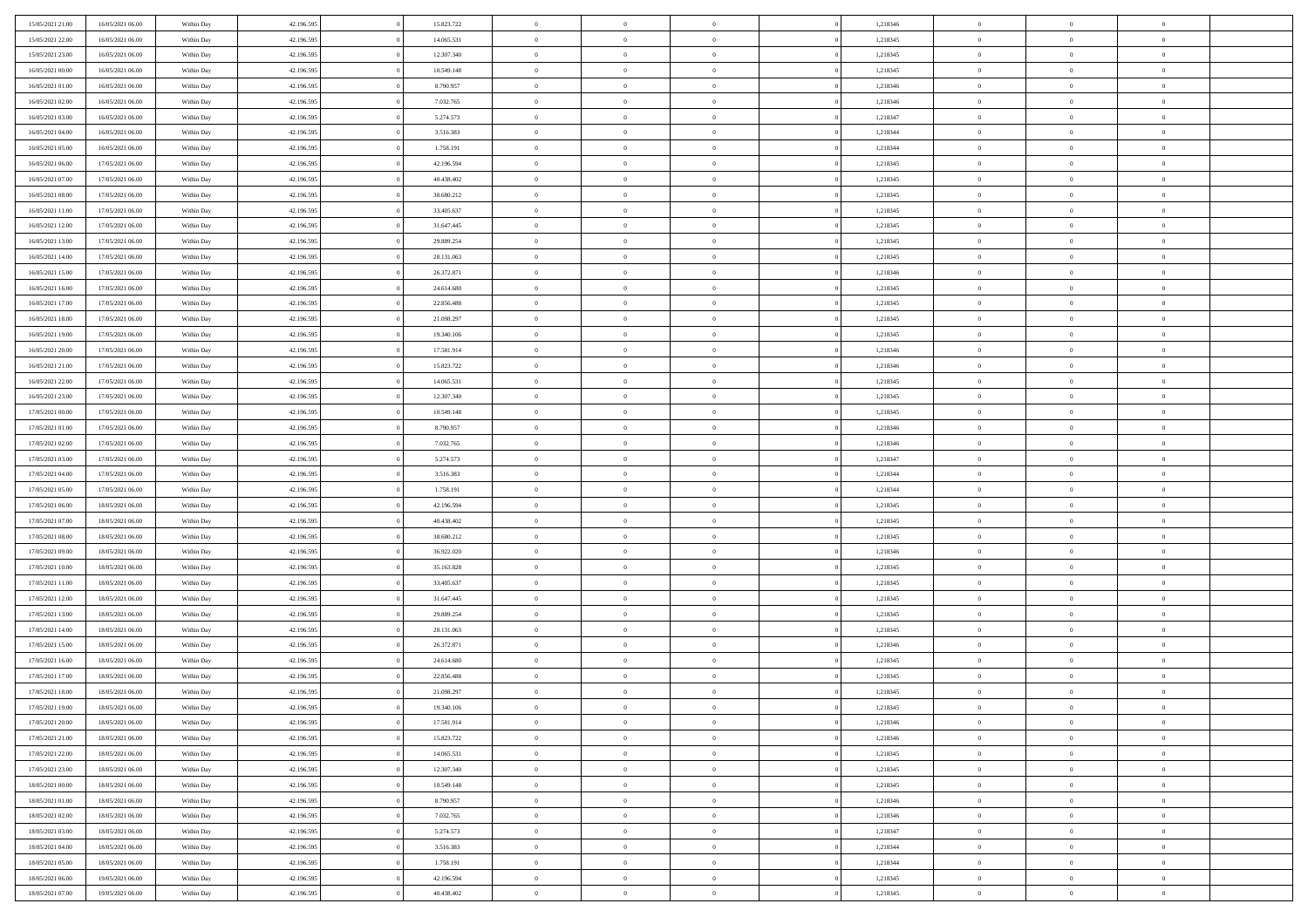| 18/05/2021 08:00 | 19/05/2021 06:00 | Within Day | 42.196.595 |       | 38.680.212 | $\bf{0}$       | $\bf{0}$       | $\theta$       |          | 1,218345 | $\bf{0}$       | $\overline{0}$ | $\,0\,$        |  |
|------------------|------------------|------------|------------|-------|------------|----------------|----------------|----------------|----------|----------|----------------|----------------|----------------|--|
| 18/05/2021 09:00 | 19/05/2021 06:00 | Within Day | 42.196.595 |       | 36.922.020 | $\overline{0}$ | $\overline{0}$ | $\overline{0}$ |          | 1,218346 | $\overline{0}$ | $\overline{0}$ | $\theta$       |  |
| 18/05/2021 10:00 | 19/05/2021 06:00 | Within Day | 42.196.595 |       | 35.163.828 | $\mathbf{0}$   | $\overline{0}$ | $\overline{0}$ |          | 1,218345 | $\mathbf{0}$   | $\overline{0}$ | $\overline{0}$ |  |
| 18/05/2021 11:00 | 19/05/2021 06:00 | Within Day | 42.196.595 |       | 33.405.637 | $\bf{0}$       | $\overline{0}$ | $\overline{0}$ |          | 1,218345 | $\bf{0}$       | $\overline{0}$ | $\bf{0}$       |  |
| 18/05/2021 12:00 | 19/05/2021 06:00 | Within Day | 42.196.595 |       | 31.647.445 | $\bf{0}$       | $\bf{0}$       | $\overline{0}$ |          | 1,218345 | $\bf{0}$       | $\overline{0}$ | $\,0\,$        |  |
| 18/05/2021 13:00 | 19/05/2021 06:00 | Within Dav | 42.196.595 |       | 29.889.254 | $\overline{0}$ | $\overline{0}$ | $\overline{0}$ |          | 1,218345 | $\mathbf{0}$   | $\overline{0}$ | $\overline{0}$ |  |
| 18/05/2021 14:00 | 19/05/2021 06:00 | Within Day | 42.196.595 |       | 28.131.063 | $\bf{0}$       | $\bf{0}$       | $\overline{0}$ |          | 1,218345 | $\bf{0}$       | $\overline{0}$ | $\bf{0}$       |  |
| 18/05/2021 15:00 | 19/05/2021 06:00 | Within Day | 42.196.595 |       | 26.372.871 | $\overline{0}$ | $\overline{0}$ | $\overline{0}$ |          | 1,218346 | $\,$ 0 $\,$    | $\overline{0}$ | $\theta$       |  |
| 18/05/2021 16:00 | 19/05/2021 06:00 | Within Day | 42.196.595 |       | 24.614.680 | $\mathbf{0}$   | $\overline{0}$ | $\overline{0}$ |          | 1,218345 | $\mathbf{0}$   | $\overline{0}$ | $\overline{0}$ |  |
| 18/05/2021 17:00 | 19/05/2021 06:00 | Within Day | 42.196.595 |       | 22.856.488 | $\bf{0}$       | $\bf{0}$       | $\overline{0}$ |          | 1,218345 | $\bf{0}$       | $\overline{0}$ | $\,0\,$        |  |
| 18/05/2021 18:00 | 19/05/2021 06:00 | Within Day | 42.196.595 |       | 21.098.297 | $\overline{0}$ | $\overline{0}$ | $\overline{0}$ |          | 1,218345 | $\bf{0}$       | $\overline{0}$ | $\overline{0}$ |  |
| 18/05/2021 19:00 | 19/05/2021 06:00 | Within Dav | 42.196.595 |       | 19.340.106 | $\mathbf{0}$   | $\overline{0}$ | $\overline{0}$ |          | 1,218345 | $\mathbf{0}$   | $\overline{0}$ | $\overline{0}$ |  |
| 18/05/2021 20:00 | 19/05/2021 06:00 | Within Day | 42.196.595 |       | 17.581.914 | $\bf{0}$       | $\overline{0}$ | $\overline{0}$ |          | 1,218346 | $\bf{0}$       | $\overline{0}$ | $\bf{0}$       |  |
| 18/05/2021 21:00 | 19/05/2021 06:00 | Within Day | 42.196.595 |       | 15.823.722 | $\bf{0}$       | $\overline{0}$ | $\overline{0}$ |          | 1,218346 | $\bf{0}$       | $\mathbf{0}$   | $\,0\,$        |  |
| 18/05/2021 22:00 | 19/05/2021 06:00 | Within Dav | 42.196.595 |       | 14.065.531 | $\overline{0}$ | $\overline{0}$ | $\overline{0}$ |          | 1,218345 | $\mathbf{0}$   | $\overline{0}$ | $\overline{0}$ |  |
|                  |                  |            |            |       |            | $\bf{0}$       |                | $\overline{0}$ |          |          | $\bf{0}$       | $\overline{0}$ | $\bf{0}$       |  |
| 18/05/2021 23:00 | 19/05/2021 06:00 | Within Day | 42.196.595 |       | 12.307.340 |                | $\bf{0}$       |                |          | 1,218345 |                | $\overline{0}$ |                |  |
| 19/05/2021 00:00 | 19/05/2021 06:00 | Within Day | 42.196.595 |       | 10.549.148 | $\overline{0}$ | $\overline{0}$ | $\overline{0}$ |          | 1,218345 | $\bf{0}$       |                | $\overline{0}$ |  |
| 19/05/2021 01:00 | 19/05/2021 06:00 | Within Day | 42.196.595 |       | 8.790.957  | $\mathbf{0}$   | $\overline{0}$ | $\overline{0}$ |          | 1,218346 | $\mathbf{0}$   | $\overline{0}$ | $\overline{0}$ |  |
| 19/05/2021 02:00 | 19/05/2021 06:00 | Within Day | 42.196.595 |       | 7.032.765  | $\bf{0}$       | $\bf{0}$       | $\overline{0}$ |          | 1,218346 | $\bf{0}$       | $\overline{0}$ | $\,0\,$        |  |
| 19/05/2021 03:00 | 19/05/2021 06:00 | Within Day | 42.196.595 |       | 5.274.573  | $\overline{0}$ | $\overline{0}$ | $\overline{0}$ |          | 1,218347 | $\bf{0}$       | $\overline{0}$ | $\overline{0}$ |  |
| 19/05/2021 04:00 | 19/05/2021 06:00 | Within Day | 42.196.595 |       | 3.516.383  | $\overline{0}$ | $\overline{0}$ | $\overline{0}$ |          | 1,218344 | $\mathbf{0}$   | $\overline{0}$ | $\overline{0}$ |  |
| 19/05/2021 05:00 | 19/05/2021 06:00 | Within Day | 42.196.595 |       | 1.758.191  | $\bf{0}$       | $\overline{0}$ | $\overline{0}$ |          | 1,218344 | $\bf{0}$       | $\overline{0}$ | $\bf{0}$       |  |
| 19/05/2021 06:00 | 20/05/2021 06:00 | Within Day | 42.196.595 |       | 42.196.594 | $\bf{0}$       | $\bf{0}$       | $\overline{0}$ |          | 1,218345 | $\bf{0}$       | $\overline{0}$ | $\bf{0}$       |  |
| 19/05/2021 07:00 | 20/05/2021 06:00 | Within Dav | 42.196.595 |       | 40.438.402 | $\mathbf{0}$   | $\overline{0}$ | $\overline{0}$ |          | 1,218345 | $\mathbf{0}$   | $\overline{0}$ | $\overline{0}$ |  |
| 19/05/2021 08:00 | 20/05/2021 06:00 | Within Day | 42.196.595 |       | 38.680.212 | $\bf{0}$       | $\bf{0}$       | $\overline{0}$ |          | 1,218345 | $\bf{0}$       | $\overline{0}$ | $\bf{0}$       |  |
| 19/05/2021 09:00 | 20/05/2021 06:00 | Within Day | 42.196.595 |       | 36.922.020 | $\overline{0}$ | $\overline{0}$ | $\overline{0}$ |          | 1,218346 | $\bf{0}$       | $\mathbf{0}$   | $\overline{0}$ |  |
| 19/05/2021 10:00 | 20/05/2021 06:00 | Within Day | 42.196.595 |       | 35.163.828 | $\overline{0}$ | $\overline{0}$ | $\overline{0}$ |          | 1,218345 | $\mathbf{0}$   | $\overline{0}$ | $\overline{0}$ |  |
| 19/05/2021 11:00 | 20/05/2021 06:00 | Within Day | 42.196.595 |       | 33.405.637 | $\bf{0}$       | $\bf{0}$       | $\overline{0}$ |          | 1,218345 | $\bf{0}$       | $\overline{0}$ | $\,0\,$        |  |
| 19/05/2021 12:00 | 20/05/2021 06:00 | Within Day | 42.196.595 |       | 31.647.445 | $\bf{0}$       | $\overline{0}$ | $\overline{0}$ |          | 1,218345 | $\bf{0}$       | $\mathbf{0}$   | $\overline{0}$ |  |
| 19/05/2021 13:00 | 20/05/2021 06:00 | Within Day | 42.196.595 |       | 29.889.254 | $\mathbf{0}$   | $\overline{0}$ | $\overline{0}$ |          | 1,218345 | $\mathbf{0}$   | $\overline{0}$ | $\overline{0}$ |  |
| 19/05/2021 14:00 | 20/05/2021 06:00 | Within Day | 42.196.595 |       | 28.131.063 | $\bf{0}$       | $\overline{0}$ | $\overline{0}$ |          | 1,218345 | $\,$ 0         | $\overline{0}$ | $\,$ 0 $\,$    |  |
| 19/05/2021 15:00 | 20/05/2021 06:00 | Within Day | 42.196.595 |       | 26.372.871 | $\bf{0}$       | $\overline{0}$ | $\overline{0}$ |          | 1,218346 | $\bf{0}$       | $\overline{0}$ | $\overline{0}$ |  |
| 19/05/2021 16:00 | 20/05/2021 06:00 | Within Dav | 42.196.595 |       | 24.614.680 | $\overline{0}$ | $\overline{0}$ | $\overline{0}$ |          | 1,218345 | $\mathbf{0}$   | $\overline{0}$ | $\overline{0}$ |  |
| 19/05/2021 17:00 | 20/05/2021 06:00 | Within Day | 42.196.595 |       | 22.856.488 | $\bf{0}$       | $\overline{0}$ | $\theta$       |          | 1,218345 | $\,$ 0         | $\overline{0}$ | $\theta$       |  |
| 19/05/2021 18:00 | 20/05/2021 06:00 | Within Day | 42.196.595 |       | 21.098.297 | $\overline{0}$ | $\overline{0}$ | $\overline{0}$ |          | 1,218345 | $\bf{0}$       | $\overline{0}$ | $\overline{0}$ |  |
| 19/05/2021 19:00 | 20/05/2021 06:00 | Within Day | 42.196.595 |       | 19.340.106 | $\mathbf{0}$   | $\overline{0}$ | $\overline{0}$ |          | 1,218345 | $\mathbf{0}$   | $\overline{0}$ | $\overline{0}$ |  |
| 19/05/2021 20:00 | 20/05/2021 06:00 | Within Day | 42.196.595 |       | 17.581.914 | $\bf{0}$       | $\overline{0}$ | $\theta$       |          | 1,218346 | $\,$ 0         | $\overline{0}$ | $\theta$       |  |
| 19/05/2021 21:00 | 20/05/2021 06:00 | Within Day | 42.196.595 |       | 15.823.722 | $\bf{0}$       | $\overline{0}$ | $\overline{0}$ |          | 1,218346 | $\bf{0}$       | $\overline{0}$ | $\overline{0}$ |  |
| 19/05/2021 22:00 | 20/05/2021 06:00 | Within Day | 42.196.595 |       | 14.065.531 | $\mathbf{0}$   | $\overline{0}$ | $\overline{0}$ |          | 1,218345 | $\mathbf{0}$   | $\overline{0}$ | $\overline{0}$ |  |
| 19/05/2021 23:00 | 20/05/2021 06:00 | Within Day | 42.196.595 |       | 12.307.340 | $\,0\,$        | $\overline{0}$ | $\theta$       |          | 1,218345 | $\,$ 0         | $\overline{0}$ | $\theta$       |  |
| 20/05/2021 00:00 | 20/05/2021 06:00 | Within Day | 42.196.595 |       | 10.549.148 | $\bf{0}$       | $\overline{0}$ | $\overline{0}$ |          | 1,218345 | $\bf{0}$       | $\overline{0}$ | $\overline{0}$ |  |
| 20/05/2021 01:00 | 20/05/2021 06:00 | Within Dav | 42.196.595 |       | 8.790.957  | $\mathbf{0}$   | $\overline{0}$ | $\overline{0}$ |          | 1,218346 | $\mathbf{0}$   | $\overline{0}$ | $\overline{0}$ |  |
| 20/05/2021 02:00 | 20/05/2021 06:00 | Within Day | 42.196.595 |       | 7.032.765  | $\bf{0}$       | $\overline{0}$ | $\theta$       |          | 1,218346 | $\,$ 0         | $\overline{0}$ | $\theta$       |  |
| 20/05/2021 03:00 | 20/05/2021 06:00 | Within Day | 42.196.595 |       | 5.274.573  | $\bf{0}$       | $\overline{0}$ | $\overline{0}$ |          | 1,218347 | $\bf{0}$       | $\overline{0}$ | $\overline{0}$ |  |
| 20/05/2021 04:00 | 20/05/2021 06:00 | Within Day | 42.196.595 |       | 3.516.383  | $\bf{0}$       | $\overline{0}$ | $\Omega$       |          | 1,218344 | $\overline{0}$ | $\bf{0}$       | $\theta$       |  |
| 20/05/2021 05:00 | 20/05/2021 06:00 | Within Day | 42.196.595 |       | 1.758.191  | $\,0\,$        | $\overline{0}$ | $\theta$       |          | 1,218344 | $\,$ 0 $\,$    | $\bf{0}$       | $\theta$       |  |
| 20/05/2021 06:00 | 21/05/2021 06:00 | Within Day | 42.196.595 | 2.347 | 42.194.247 | $\overline{0}$ | $\overline{0}$ | $\overline{0}$ |          | 1,218345 | $\,$ 0 $\,$    | $\overline{0}$ | $\overline{0}$ |  |
| 20/05/2021 07:00 | 21/05/2021 06:00 | Within Day | 42.196.595 | 2.347 | 40.436.153 | $\bf{0}$       | $\overline{0}$ | $\overline{0}$ |          | 1,218345 | $\overline{0}$ | $\bf{0}$       | $\mathbf{0}$   |  |
| 20/05/2021 08:00 | 21/05/2021 06:00 | Within Day | 42.196.595 | 2.347 | 38.678.060 | $\bf{0}$       | $\overline{0}$ | $\overline{0}$ | $\theta$ | 1,218345 | $\mathbf{0}$   | $\bf{0}$       | $\,$ 0 $\,$    |  |
| 20/05/2021 09:00 | 21/05/2021 06:00 | Within Day | 42.196.595 | 2.347 | 36.919.966 | $\bf{0}$       | $\overline{0}$ | $\overline{0}$ |          | 1,218346 | $\,$ 0 $\,$    | $\overline{0}$ | $\overline{0}$ |  |
| 20/05/2021 10:00 | 21/05/2021 06:00 | Within Day | 42.196.595 | 2.347 | 35.161.872 | $\bf{0}$       | $\overline{0}$ | $\overline{0}$ |          | 1,218345 | $\mathbf{0}$   | $\overline{0}$ | $\overline{0}$ |  |
| 20/05/2021 11:00 | 21/05/2021 06:00 | Within Day | 42.196.595 | 2.347 | 33.403.778 | $\,$ 0 $\,$    | $\overline{0}$ | $\overline{0}$ | $\theta$ | 1,218345 | $\,$ 0 $\,$    | $\bf{0}$       | $\,$ 0 $\,$    |  |
| 20/05/2021 12:00 | 21/05/2021 06:00 | Within Day | 42.196.595 | 2.347 | 31.645.685 | $\bf{0}$       | $\overline{0}$ | $\overline{0}$ |          | 1,218345 | $\overline{0}$ | $\overline{0}$ | $\overline{0}$ |  |
| 20/05/2021 13:00 | 21/05/2021 06:00 | Within Day | 42.196.595 | 2.347 | 29.887.591 | $\bf{0}$       | $\overline{0}$ | $\overline{0}$ |          | 1,218345 | $\overline{0}$ | $\bf{0}$       | $\overline{0}$ |  |
| 20/05/2021 14:00 | 21/05/2021 06:00 | Within Day | 42.196.595 | 2.347 | 28.129.497 | $\,0\,$        | $\overline{0}$ | $\overline{0}$ |          | 1,218345 | $\mathbf{0}$   | $\overline{0}$ | $\,$ 0 $\,$    |  |
| 20/05/2021 15:00 | 21/05/2021 06:00 | Within Day | 42.196.595 | 2.347 | 26.371.404 | $\bf{0}$       | $\overline{0}$ | $\overline{0}$ |          | 1,218346 | $\mathbf{0}$   | $\mathbf{0}$   | $\overline{0}$ |  |
| 20/05/2021 16:00 | 21/05/2021 06:00 | Within Day | 42.196.595 | 2.347 | 24.613.310 | $\overline{0}$ | $\overline{0}$ | $\overline{0}$ |          | 1,218345 | $\mathbf{0}$   | $\overline{0}$ | $\overline{0}$ |  |
|                  |                  |            |            |       |            |                |                |                |          |          |                |                |                |  |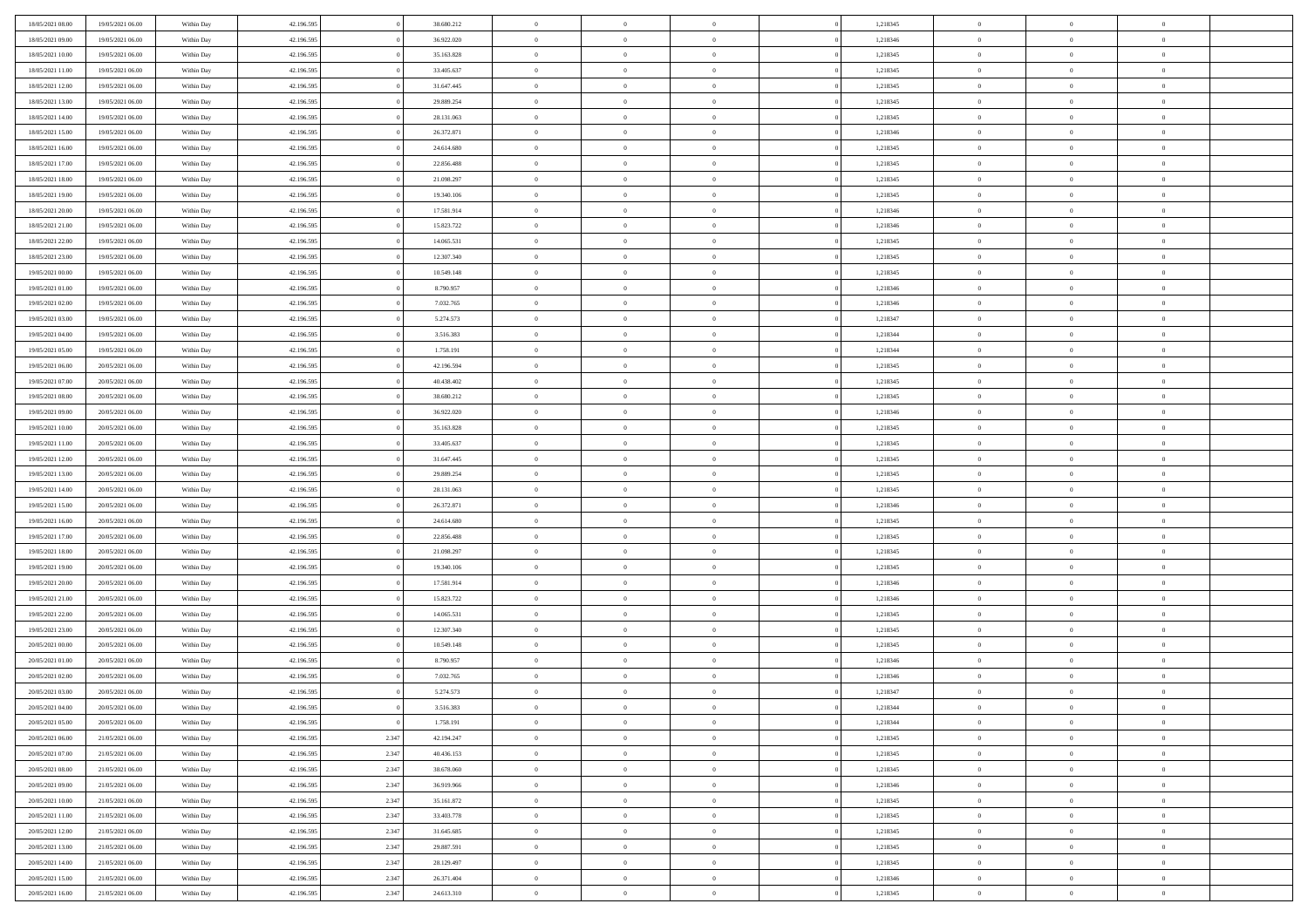| 20/05/2021 17:00 | 21/05/2021 06:00 | Within Day | 42.196.595 | 2.347 | 22.855.217 | $\bf{0}$                 | $\overline{0}$ | $\theta$       |          | 1,218345 | $\bf{0}$                 | $\overline{0}$ | $\,0\,$        |  |
|------------------|------------------|------------|------------|-------|------------|--------------------------|----------------|----------------|----------|----------|--------------------------|----------------|----------------|--|
| 20/05/2021 18:00 | 21/05/2021 06:00 | Within Day | 42.196.595 | 2.347 | 21.097.124 | $\overline{0}$           | $\overline{0}$ | $\overline{0}$ |          | 1,218345 | $\theta$                 | $\overline{0}$ | $\theta$       |  |
| 20/05/2021 19:00 | 21/05/2021 06:00 | Within Day | 42.196.595 | 2.347 | 19.339.030 | $\mathbf{0}$             | $\overline{0}$ | $\overline{0}$ |          | 1,218345 | $\mathbf{0}$             | $\overline{0}$ | $\overline{0}$ |  |
| 20/05/2021 20:00 | 21/05/2021 06:00 | Within Day | 42.196.595 | 2.347 | 17.580.936 | $\bf{0}$                 | $\overline{0}$ | $\overline{0}$ |          | 1,218346 | $\bf{0}$                 | $\overline{0}$ | $\bf{0}$       |  |
| 20/05/2021 21:00 | 21/05/2021 06:00 | Within Day | 42.196.595 | 2.347 | 15.822.842 | $\bf{0}$                 | $\overline{0}$ | $\overline{0}$ |          | 1,218346 | $\bf{0}$                 | $\overline{0}$ | $\,0\,$        |  |
| 20/05/2021 22:00 | 21/05/2021 06:00 | Within Dav | 42.196.595 | 2.347 | 14.064.749 | $\overline{0}$           | $\overline{0}$ | $\overline{0}$ |          | 1,218345 | $\mathbf{0}$             | $\overline{0}$ | $\overline{0}$ |  |
| 20/05/2021 23:00 | 21/05/2021 06:00 | Within Day | 42.196.595 | 2.347 | 12.306.655 | $\bf{0}$                 | $\overline{0}$ | $\overline{0}$ |          | 1,218345 | $\bf{0}$                 | $\overline{0}$ | $\bf{0}$       |  |
| 21/05/2021 00:00 | 21/05/2021 06:00 | Within Day | 42.196.595 | 2.347 | 10.548.561 | $\overline{0}$           | $\overline{0}$ | $\overline{0}$ |          | 1,218345 | $\,$ 0 $\,$              | $\overline{0}$ | $\overline{0}$ |  |
| 21/05/2021 01:00 | 21/05/2021 06:00 | Within Day | 42.196.595 | 2.347 | 8.790.468  | $\mathbf{0}$             | $\overline{0}$ | $\overline{0}$ |          | 1,218346 | $\mathbf{0}$             | $\overline{0}$ | $\overline{0}$ |  |
|                  | 21/05/2021 06:00 |            | 42.196.595 | 2.347 | 7.032.374  | $\bf{0}$                 | $\bf{0}$       | $\overline{0}$ |          | 1,218346 | $\bf{0}$                 | $\overline{0}$ | $\,0\,$        |  |
| 21/05/2021 02:00 |                  | Within Day |            |       |            |                          | $\overline{0}$ |                |          |          |                          | $\overline{0}$ | $\overline{0}$ |  |
| 21/05/2021 03:00 | 21/05/2021 06:00 | Within Day | 42.196.595 | 2.347 | 5.274.280  | $\bf{0}$<br>$\mathbf{0}$ |                | $\overline{0}$ |          | 1,218347 | $\bf{0}$<br>$\mathbf{0}$ |                | $\overline{0}$ |  |
| 21/05/2021 04:00 | 21/05/2021 06:00 | Within Day | 42.196.595 | 2.347 | 3.516.186  |                          | $\overline{0}$ | $\overline{0}$ |          | 1,218344 |                          | $\overline{0}$ |                |  |
| 21/05/2021 05:00 | 21/05/2021 06:00 | Within Day | 42.196.595 | 2.347 | 1.758.093  | $\bf{0}$                 | $\overline{0}$ | $\overline{0}$ |          | 1,218344 | $\bf{0}$                 | $\overline{0}$ | $\overline{0}$ |  |
| 21/05/2021 06:00 | 22/05/2021 06:00 | Within Day | 42.196.595 | 2.347 | 42.194.247 | $\bf{0}$                 | $\bf{0}$       | $\overline{0}$ |          | 1,218345 | $\bf{0}$                 | $\overline{0}$ | $\bf{0}$       |  |
| 21/05/2021 07:00 | 22/05/2021 06:00 | Within Dav | 42.196.595 | 2.347 | 40.436.153 | $\overline{0}$           | $\overline{0}$ | $\overline{0}$ |          | 1,218345 | $\mathbf{0}$             | $\overline{0}$ | $\overline{0}$ |  |
| 21/05/2021 08:00 | 22/05/2021 06:00 | Within Day | 42.196.595 | 2.347 | 38.678.060 | $\bf{0}$                 | $\bf{0}$       | $\overline{0}$ |          | 1,218345 | $\bf{0}$                 | $\overline{0}$ | $\bf{0}$       |  |
| 21/05/2021 09:00 | 22/05/2021 06:00 | Within Day | 42.196.595 | 2.347 | 36.919.966 | $\bf{0}$                 | $\overline{0}$ | $\overline{0}$ |          | 1,218346 | $\,$ 0 $\,$              | $\overline{0}$ | $\overline{0}$ |  |
| 21/05/2021 10:00 | 22/05/2021 06:00 | Within Day | 42.196.595 | 2.347 | 35.161.872 | $\mathbf{0}$             | $\overline{0}$ | $\overline{0}$ |          | 1,218345 | $\mathbf{0}$             | $\overline{0}$ | $\overline{0}$ |  |
| 21/05/2021 11:00 | 22/05/2021 06:00 | Within Day | 42.196.595 | 2.347 | 33.403.778 | $\bf{0}$                 | $\bf{0}$       | $\overline{0}$ |          | 1,218345 | $\bf{0}$                 | $\overline{0}$ | $\,0\,$        |  |
| 21/05/2021 12:00 | 22/05/2021 06:00 | Within Day | 42.196.595 | 2.347 | 31.645.685 | $\bf{0}$                 | $\overline{0}$ | $\overline{0}$ |          | 1,218345 | $\bf{0}$                 | $\overline{0}$ | $\overline{0}$ |  |
| 21/05/2021 13:00 | 22/05/2021 06:00 | Within Day | 42.196.595 | 2.347 | 29.887.591 | $\mathbf{0}$             | $\overline{0}$ | $\overline{0}$ |          | 1,218345 | $\mathbf{0}$             | $\overline{0}$ | $\overline{0}$ |  |
| 21/05/2021 14:00 | 22/05/2021 06:00 | Within Day | 42.196.595 | 2.347 | 28.129.497 | $\bf{0}$                 | $\overline{0}$ | $\overline{0}$ |          | 1,218345 | $\bf{0}$                 | $\overline{0}$ | $\bf{0}$       |  |
| 21/05/2021 15:00 | 22/05/2021 06:00 | Within Day | 42.196.595 | 2.347 | 26.371.404 | $\bf{0}$                 | $\bf{0}$       | $\overline{0}$ |          | 1,218346 | $\,$ 0 $\,$              | $\overline{0}$ | $\bf{0}$       |  |
| 21/05/2021 16:00 | 22/05/2021 06:00 | Within Dav | 42.196.595 | 2.347 | 24.613.310 | $\mathbf{0}$             | $\overline{0}$ | $\overline{0}$ |          | 1,218345 | $\mathbf{0}$             | $\overline{0}$ | $\overline{0}$ |  |
| 21/05/2021 17:00 | 22/05/2021 06:00 | Within Day | 42.196.595 | 2.347 | 22.855.217 | $\bf{0}$                 | $\bf{0}$       | $\overline{0}$ |          | 1,218345 | $\bf{0}$                 | $\overline{0}$ | $\bf{0}$       |  |
| 21/05/2021 18:00 | 22/05/2021 06:00 | Within Day | 42.196.595 | 2.347 | 21.097.124 | $\bf{0}$                 | $\overline{0}$ | $\overline{0}$ |          | 1,218345 | $\bf{0}$                 | $\mathbf{0}$   | $\overline{0}$ |  |
| 21/05/2021 19:00 | 22/05/2021 06:00 | Within Day | 42.196.595 | 2.347 | 19.339.030 | $\overline{0}$           | $\overline{0}$ | $\overline{0}$ |          | 1,218345 | $\mathbf{0}$             | $\overline{0}$ | $\overline{0}$ |  |
| 21/05/2021 20:00 | 22/05/2021 06:00 | Within Day | 42.196.595 | 2.347 | 17.580.936 | $\bf{0}$                 | $\bf{0}$       | $\overline{0}$ |          | 1,218346 | $\bf{0}$                 | $\overline{0}$ | $\bf{0}$       |  |
| 21/05/2021 21:00 | 22/05/2021 06:00 | Within Day | 42.196.595 | 2.347 | 15.822.842 | $\bf{0}$                 | $\overline{0}$ | $\overline{0}$ |          | 1,218346 | $\bf{0}$                 | $\overline{0}$ | $\overline{0}$ |  |
| 21/05/2021 22:00 | 22/05/2021 06:00 | Within Day | 42.196.595 | 2.347 | 14.064.749 | $\mathbf{0}$             | $\overline{0}$ | $\overline{0}$ |          | 1,218345 | $\mathbf{0}$             | $\overline{0}$ | $\overline{0}$ |  |
| 21/05/2021 23:00 | 22/05/2021 06:00 | Within Day | 42.196.595 | 2.347 | 12.306.655 | $\bf{0}$                 | $\overline{0}$ | $\overline{0}$ |          | 1,218345 | $\,$ 0                   | $\overline{0}$ | $\,$ 0 $\,$    |  |
| 22/05/2021 00:00 | 22/05/2021 06:00 | Within Day | 42.196.595 | 2.347 | 10.548.561 | $\bf{0}$                 | $\overline{0}$ | $\overline{0}$ |          | 1,218345 | $\bf{0}$                 | $\overline{0}$ | $\overline{0}$ |  |
| 22/05/2021 01:00 | 22/05/2021 06:00 | Within Dav | 42.196.595 | 2.347 | 8.790.468  | $\overline{0}$           | $\overline{0}$ | $\overline{0}$ |          | 1,218346 | $\mathbf{0}$             | $\overline{0}$ | $\overline{0}$ |  |
| 22/05/2021 02:00 | 22/05/2021 06:00 | Within Day | 42.196.595 | 2.347 | 7.032.374  | $\bf{0}$                 | $\overline{0}$ | $\theta$       |          | 1,218346 | $\,$ 0                   | $\overline{0}$ | $\theta$       |  |
| 22/05/2021 03:00 | 22/05/2021 06:00 | Within Day | 42.196.595 | 2.347 | 5.274.280  | $\overline{0}$           | $\overline{0}$ | $\overline{0}$ |          | 1,218347 | $\bf{0}$                 | $\overline{0}$ | $\overline{0}$ |  |
| 22/05/2021 04:00 | 22/05/2021 06:00 | Within Day | 42.196.595 | 2.347 | 3.516.186  | $\mathbf{0}$             | $\overline{0}$ | $\overline{0}$ |          | 1,218344 | $\mathbf{0}$             | $\overline{0}$ | $\overline{0}$ |  |
| 22/05/2021 05:00 | 22/05/2021 06:00 | Within Day | 42.196.595 | 2.347 | 1.758.093  | $\bf{0}$                 | $\overline{0}$ | $\theta$       |          | 1,218344 | $\,$ 0                   | $\overline{0}$ | $\theta$       |  |
| 22/05/2021 06:00 | 23/05/2021 06:00 | Within Day | 42.196.595 |       | 42.196.594 | $\bf{0}$                 | $\overline{0}$ | $\overline{0}$ |          | 1,218345 | $\bf{0}$                 | $\mathbf{0}$   | $\overline{0}$ |  |
| 22/05/2021 07:00 | 23/05/2021 06:00 | Within Day | 42.196.595 |       | 40.438.402 | $\mathbf{0}$             | $\overline{0}$ | $\overline{0}$ |          | 1,218345 | $\mathbf{0}$             | $\overline{0}$ | $\overline{0}$ |  |
| 22/05/2021 08:00 | 23/05/2021 06:00 | Within Day | 42.196.595 |       | 38.680.212 | $\,0\,$                  | $\overline{0}$ | $\theta$       |          | 1,218345 | $\,$ 0                   | $\overline{0}$ | $\,$ 0 $\,$    |  |
| 22/05/2021 09:00 | 23/05/2021 06:00 | Within Day | 42.196.595 |       | 36.922.020 | $\bf{0}$                 | $\overline{0}$ | $\overline{0}$ |          | 1,218346 | $\bf{0}$                 | $\overline{0}$ | $\overline{0}$ |  |
| 22/05/2021 10:00 | 23/05/2021 06:00 | Within Dav | 42.196.595 |       | 35.163.828 | $\mathbf{0}$             | $\overline{0}$ | $\overline{0}$ |          | 1,218345 | $\mathbf{0}$             | $\overline{0}$ | $\overline{0}$ |  |
| 22/05/2021 11:00 | 23/05/2021 06:00 | Within Day | 42.196.595 |       | 33.405.637 | $\bf{0}$                 | $\overline{0}$ | $\theta$       |          | 1,218345 | $\,$ 0                   | $\overline{0}$ | $\theta$       |  |
| 22/05/2021 12:00 | 23/05/2021 06:00 | Within Day | 42.196.595 |       | 31.647.445 | $\bf{0}$                 | $\overline{0}$ | $\overline{0}$ |          | 1,218345 | $\,$ 0 $\,$              | $\overline{0}$ | $\overline{0}$ |  |
| 22/05/2021 13:00 | 23/05/2021 06:00 | Within Day | 42.196.595 |       | 29.889.254 | $\bf{0}$                 | $\overline{0}$ | $\Omega$       |          | 1,218345 | $\overline{0}$           | $\theta$       | $\theta$       |  |
| 22/05/2021 14:00 | 23/05/2021 06:00 | Within Day | 42.196.595 |       | 28.131.063 | $\,0\,$                  | $\overline{0}$ | $\theta$       |          | 1,218345 | $\,$ 0 $\,$              | $\bf{0}$       | $\theta$       |  |
| 22/05/2021 15:00 | 23/05/2021 06:00 | Within Day | 42.196.595 |       | 26.372.871 | $\overline{0}$           | $\overline{0}$ | $\overline{0}$ |          | 1,218346 | $\overline{0}$           | $\overline{0}$ | $\overline{0}$ |  |
| 22/05/2021 16:00 | 23/05/2021 06:00 | Within Day | 42.196.595 |       | 24.614.680 | $\bf{0}$                 | $\overline{0}$ | $\overline{0}$ |          | 1,218345 | $\overline{0}$           | $\bf{0}$       | $\mathbf{0}$   |  |
| 22/05/2021 17:00 | 23/05/2021 06:00 | Within Day | 42.196.595 |       | 22.856.488 | $\bf{0}$                 | $\overline{0}$ | $\overline{0}$ | $\theta$ | 1,218345 | $\,$ 0 $\,$              | $\bf{0}$       | $\,$ 0 $\,$    |  |
| 22/05/2021 18:00 | 23/05/2021 06:00 | Within Day | 42.196.595 |       | 21.098.297 | $\bf{0}$                 | $\overline{0}$ | $\overline{0}$ |          | 1,218345 | $\,$ 0 $\,$              | $\overline{0}$ | $\overline{0}$ |  |
| 22/05/2021 19:00 | 23/05/2021 06:00 | Within Day | 42.196.595 |       | 19.340.106 | $\bf{0}$                 | $\overline{0}$ | $\overline{0}$ |          | 1,218345 | $\mathbf{0}$             | $\overline{0}$ | $\overline{0}$ |  |
| 22/05/2021 20:00 | 23/05/2021 06:00 | Within Day | 42.196.595 |       | 17.581.914 | $\,0\,$                  | $\overline{0}$ | $\overline{0}$ | $\theta$ | 1,218346 | $\,$ 0 $\,$              | $\overline{0}$ | $\,$ 0 $\,$    |  |
| 22/05/2021 21:00 | 23/05/2021 06:00 | Within Day | 42.196.595 |       | 15.823.722 | $\bf{0}$                 | $\overline{0}$ | $\overline{0}$ |          | 1,218346 | $\overline{0}$           | $\overline{0}$ | $\overline{0}$ |  |
| 22/05/2021 22:00 | 23/05/2021 06:00 | Within Day | 42.196.595 |       | 14.065.531 | $\bf{0}$                 | $\overline{0}$ | $\overline{0}$ |          | 1,218345 | $\mathbf{0}$             | $\overline{0}$ | $\overline{0}$ |  |
|                  |                  |            |            |       |            |                          |                |                |          |          |                          |                |                |  |
| 22/05/2021 23:00 | 23/05/2021 06:00 | Within Day | 42.196.595 |       | 12.307.340 | $\,0\,$                  | $\overline{0}$ | $\overline{0}$ |          | 1,218345 | $\,$ 0 $\,$              | $\mathbf{0}$   | $\,$ 0 $\,$    |  |
| 23/05/2021 00:00 | 23/05/2021 06:00 | Within Day | 42.196.595 |       | 10.549.148 | $\overline{0}$           | $\overline{0}$ | $\overline{0}$ |          | 1,218345 | $\bf{0}$                 | $\mathbf{0}$   | $\overline{0}$ |  |
| 23/05/2021 01:00 | 23/05/2021 06:00 | Within Day | 42.196.595 |       | 8.790.957  | $\bf{0}$                 | $\overline{0}$ | $\overline{0}$ |          | 1,218346 | $\mathbf{0}$             | $\overline{0}$ | $\overline{0}$ |  |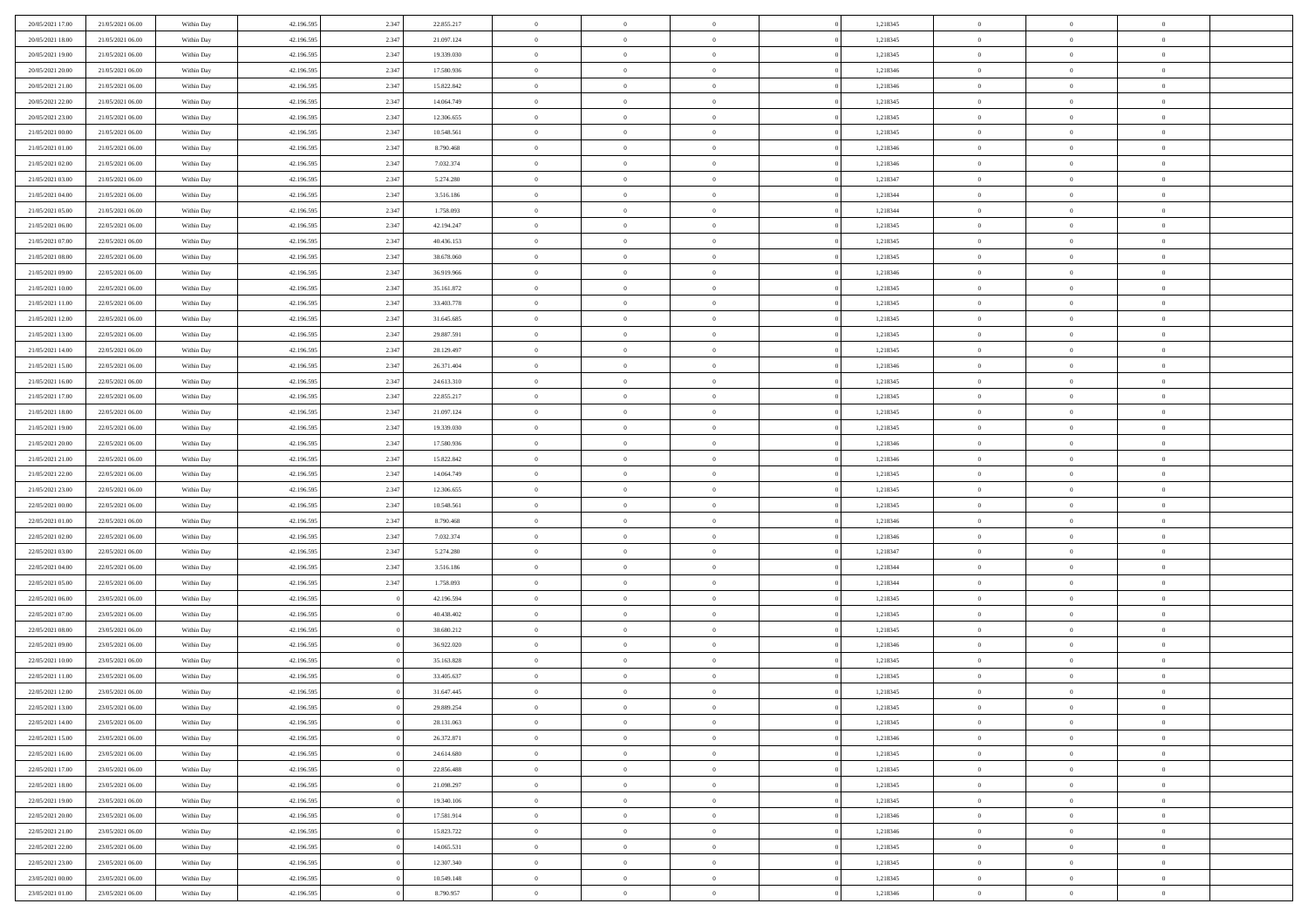| 23/05/2021 02:00 | 23/05/2021 06:00 | Within Day | 42.196.595 | 7.032.765  | $\bf{0}$       | $\bf{0}$       | $\theta$       |          | 1,218346 | $\bf{0}$       | $\overline{0}$ | $\,0\,$        |  |
|------------------|------------------|------------|------------|------------|----------------|----------------|----------------|----------|----------|----------------|----------------|----------------|--|
| 23/05/2021 03:00 | 23/05/2021 06:00 | Within Day | 42.196.595 | 5.274.573  | $\overline{0}$ | $\overline{0}$ | $\overline{0}$ |          | 1,218347 | $\theta$       | $\overline{0}$ | $\theta$       |  |
| 23/05/2021 04:00 | 23/05/2021 06:00 | Within Day | 42.196.595 | 3.516.383  | $\overline{0}$ | $\overline{0}$ | $\overline{0}$ |          | 1,218344 | $\mathbf{0}$   | $\overline{0}$ | $\overline{0}$ |  |
| 23/05/2021 05:00 | 23/05/2021 06:00 | Within Day | 42.196.595 | 1.758.191  | $\bf{0}$       | $\overline{0}$ | $\overline{0}$ |          | 1,218344 | $\bf{0}$       | $\overline{0}$ | $\overline{0}$ |  |
| 23/05/2021 06:00 | 24/05/2021 06:00 | Within Day | 42.196.595 | 42.196.594 | $\bf{0}$       | $\bf{0}$       | $\overline{0}$ |          | 1,218345 | $\bf{0}$       | $\overline{0}$ | $\,0\,$        |  |
| 23/05/2021 07:00 | 24/05/2021 06:00 | Within Dav | 42.196.595 | 40.438.402 | $\overline{0}$ | $\overline{0}$ | $\overline{0}$ |          | 1,218345 | $\mathbf{0}$   | $\overline{0}$ | $\overline{0}$ |  |
|                  |                  |            |            |            |                |                |                |          |          |                |                |                |  |
| 23/05/2021 08:00 | 24/05/2021 06:00 | Within Day | 42.196.595 | 38.680.212 | $\bf{0}$       | $\overline{0}$ | $\overline{0}$ |          | 1,218345 | $\bf{0}$       | $\overline{0}$ | $\bf{0}$       |  |
| 23/05/2021 09:00 | 24/05/2021 06:00 | Within Day | 42.196.595 | 36.922.020 | $\overline{0}$ | $\overline{0}$ | $\overline{0}$ |          | 1,218346 | $\,$ 0 $\,$    | $\overline{0}$ | $\overline{0}$ |  |
| 23/05/2021 11:00 | 24/05/2021 06:00 | Within Day | 42.196.595 | 33.405.637 | $\overline{0}$ | $\overline{0}$ | $\overline{0}$ |          | 1,218345 | $\mathbf{0}$   | $\overline{0}$ | $\overline{0}$ |  |
| 23/05/2021 12:00 | 24/05/2021 06:00 | Within Day | 42.196.595 | 31.647.445 | $\bf{0}$       | $\bf{0}$       | $\overline{0}$ |          | 1,218345 | $\bf{0}$       | $\overline{0}$ | $\,0\,$        |  |
| 23/05/2021 13:00 | 24/05/2021 06:00 | Within Day | 42.196.595 | 29.889.254 | $\bf{0}$       | $\overline{0}$ | $\overline{0}$ |          | 1,218345 | $\bf{0}$       | $\overline{0}$ | $\overline{0}$ |  |
| 23/05/2021 14:00 | 24/05/2021 06:00 | Within Day | 42.196.595 | 28.131.063 | $\mathbf{0}$   | $\overline{0}$ | $\overline{0}$ |          | 1,218345 | $\mathbf{0}$   | $\overline{0}$ | $\overline{0}$ |  |
| 23/05/2021 15:00 | 24/05/2021 06:00 | Within Day | 42.196.595 | 26.372.871 | $\bf{0}$       | $\overline{0}$ | $\overline{0}$ |          | 1,218346 | $\bf{0}$       | $\overline{0}$ | $\overline{0}$ |  |
| 23/05/2021 16:00 | 24/05/2021 06:00 | Within Day | 42.196.595 | 24.614.680 | $\bf{0}$       | $\overline{0}$ | $\overline{0}$ |          | 1,218345 | $\bf{0}$       | $\mathbf{0}$   | $\,0\,$        |  |
| 23/05/2021 17:00 | 24/05/2021 06:00 | Within Dav | 42.196.595 | 22.856.488 | $\overline{0}$ | $\overline{0}$ | $\overline{0}$ |          | 1,218345 | $\mathbf{0}$   | $\overline{0}$ | $\overline{0}$ |  |
| 23/05/2021 18:00 | 24/05/2021 06:00 | Within Day | 42.196.595 | 21.098.297 | $\bf{0}$       | $\bf{0}$       | $\overline{0}$ |          | 1,218345 | $\bf{0}$       | $\overline{0}$ | $\bf{0}$       |  |
| 23/05/2021 19:00 | 24/05/2021 06:00 | Within Day | 42.196.595 | 19.340.106 | $\overline{0}$ | $\overline{0}$ | $\overline{0}$ |          | 1,218345 | $\bf{0}$       | $\mathbf{0}$   | $\overline{0}$ |  |
| 23/05/2021 20:00 | 24/05/2021 06:00 | Within Day | 42.196.595 | 17.581.914 | $\mathbf{0}$   | $\overline{0}$ | $\overline{0}$ |          | 1,218346 | $\mathbf{0}$   | $\overline{0}$ | $\overline{0}$ |  |
| 23/05/2021 22:00 | 24/05/2021 06:00 | Within Day | 42.196.595 | 14.065.531 | $\bf{0}$       | $\bf{0}$       | $\overline{0}$ |          | 1,218345 | $\bf{0}$       | $\overline{0}$ | $\bf{0}$       |  |
| 23/05/2021 23:00 | 24/05/2021 06:00 | Within Day | 42.196.595 | 12.307.340 | $\overline{0}$ | $\overline{0}$ | $\overline{0}$ |          | 1,218345 | $\bf{0}$       | $\overline{0}$ | $\overline{0}$ |  |
| 24/05/2021 00:00 | 24/05/2021 06:00 | Within Day | 42.196.595 | 10.549.148 | $\overline{0}$ | $\overline{0}$ | $\overline{0}$ |          | 1,218345 | $\mathbf{0}$   | $\overline{0}$ | $\overline{0}$ |  |
| 24/05/2021 01:00 | 24/05/2021 06:00 | Within Day | 42.196.595 | 8.790.957  | $\bf{0}$       | $\overline{0}$ | $\overline{0}$ |          | 1,218346 | $\bf{0}$       | $\overline{0}$ | $\bf{0}$       |  |
| 24/05/2021 02:00 | 24/05/2021 06:00 | Within Day | 42.196.595 | 7.032.765  | $\bf{0}$       | $\overline{0}$ | $\overline{0}$ |          | 1,218346 | $\bf{0}$       | $\overline{0}$ | $\overline{0}$ |  |
| 24/05/2021 03:00 | 24/05/2021 06:00 | Within Dav | 42.196.595 | 5.274.573  | $\overline{0}$ | $\overline{0}$ | $\overline{0}$ |          | 1,218347 | $\mathbf{0}$   | $\overline{0}$ | $\overline{0}$ |  |
| 24/05/2021 04:00 | 24/05/2021 06:00 | Within Day | 42.196.595 | 3.516.383  | $\bf{0}$       | $\overline{0}$ | $\overline{0}$ |          | 1,218344 | $\bf{0}$       | $\overline{0}$ | $\bf{0}$       |  |
| 24/05/2021 05:00 | 24/05/2021 06:00 | Within Day | 42.196.595 | 1.758.191  | $\overline{0}$ | $\overline{0}$ | $\overline{0}$ |          | 1,218344 | $\bf{0}$       | $\mathbf{0}$   | $\overline{0}$ |  |
| 24/05/2021 06:00 | 25/05/2021 06:00 | Within Day | 42.196.595 | 42.196.594 | $\overline{0}$ | $\overline{0}$ | $\overline{0}$ |          | 1,218345 | $\mathbf{0}$   | $\overline{0}$ | $\overline{0}$ |  |
| 24/05/2021 07:00 | 25/05/2021 06:00 | Within Day | 42.196.595 | 40.438.402 | $\bf{0}$       | $\overline{0}$ | $\overline{0}$ |          | 1,218345 | $\bf{0}$       | $\overline{0}$ | $\bf{0}$       |  |
| 24/05/2021 08:00 | 25/05/2021 06:00 |            | 42.196.595 | 38.680.212 | $\bf{0}$       | $\overline{0}$ | $\overline{0}$ |          | 1,218345 | $\bf{0}$       | $\mathbf{0}$   | $\overline{0}$ |  |
| 24/05/2021 09:00 | 25/05/2021 06:00 | Within Day | 42.196.595 | 36.922.020 | $\mathbf{0}$   | $\overline{0}$ | $\overline{0}$ |          | 1,218346 | $\mathbf{0}$   | $\overline{0}$ | $\overline{0}$ |  |
|                  |                  | Within Day |            |            |                |                |                |          |          |                |                |                |  |
| 24/05/2021 10:00 | 25/05/2021 06:00 | Within Day | 42.196.595 | 35.163.828 | $\bf{0}$       | $\overline{0}$ | $\overline{0}$ |          | 1,218345 | $\,$ 0         | $\overline{0}$ | $\,$ 0 $\,$    |  |
| 24/05/2021 11:00 | 25/05/2021 06:00 | Within Day | 42.196.595 | 33.405.637 | $\bf{0}$       | $\overline{0}$ | $\overline{0}$ |          | 1,218345 | $\bf{0}$       | $\overline{0}$ | $\overline{0}$ |  |
| 24/05/2021 12:00 | 25/05/2021 06:00 | Within Dav | 42.196.595 | 31.647.445 | $\overline{0}$ | $\overline{0}$ | $\overline{0}$ |          | 1,218345 | $\mathbf{0}$   | $\overline{0}$ | $\overline{0}$ |  |
| 24/05/2021 13:00 | 25/05/2021 06:00 | Within Day | 42.196.595 | 29.889.254 | $\bf{0}$       | $\overline{0}$ | $\theta$       |          | 1,218345 | $\,$ 0         | $\overline{0}$ | $\theta$       |  |
| 24/05/2021 14:00 | 25/05/2021 06:00 | Within Day | 42.196.595 | 28.131.063 | $\overline{0}$ | $\overline{0}$ | $\overline{0}$ |          | 1,218345 | $\bf{0}$       | $\overline{0}$ | $\overline{0}$ |  |
| 24/05/2021 15:00 | 25/05/2021 06:00 | Within Day | 42.196.595 | 26.372.871 | $\mathbf{0}$   | $\overline{0}$ | $\overline{0}$ |          | 1,218346 | $\mathbf{0}$   | $\overline{0}$ | $\overline{0}$ |  |
| 24/05/2021 16:00 | 25/05/2021 06:00 | Within Day | 42.196.595 | 24.614.680 | $\bf{0}$       | $\overline{0}$ | $\theta$       |          | 1,218345 | $\,$ 0         | $\overline{0}$ | $\theta$       |  |
| 24/05/2021 17:00 | 25/05/2021 06:00 | Within Day | 42.196.595 | 22.856.488 | $\bf{0}$       | $\overline{0}$ | $\overline{0}$ |          | 1,218345 | $\bf{0}$       | $\mathbf{0}$   | $\overline{0}$ |  |
| 24/05/2021 18:00 | 25/05/2021 06:00 | Within Day | 42.196.595 | 21.098.297 | $\mathbf{0}$   | $\overline{0}$ | $\overline{0}$ |          | 1,218345 | $\mathbf{0}$   | $\overline{0}$ | $\overline{0}$ |  |
| 24/05/2021 19:00 | 25/05/2021 06:00 | Within Day | 42.196.595 | 19.340.106 | $\,0\,$        | $\overline{0}$ | $\theta$       |          | 1,218345 | $\,$ 0         | $\overline{0}$ | $\,$ 0 $\,$    |  |
| 24/05/2021 20:00 | 25/05/2021 06:00 | Within Day | 42.196.595 | 17.581.914 | $\bf{0}$       | $\overline{0}$ | $\overline{0}$ |          | 1,218346 | $\bf{0}$       | $\overline{0}$ | $\overline{0}$ |  |
| 24/05/2021 21:00 | 25/05/2021 06:00 | Within Dav | 42.196.595 | 15.823.722 | $\mathbf{0}$   | $\overline{0}$ | $\overline{0}$ |          | 1,218346 | $\mathbf{0}$   | $\overline{0}$ | $\overline{0}$ |  |
| 24/05/2021 22:00 | 25/05/2021 06:00 | Within Day | 42.196.595 | 14.065.531 | $\bf{0}$       | $\overline{0}$ | $\theta$       |          | 1,218345 | $\,$ 0         | $\overline{0}$ | $\theta$       |  |
| 24/05/2021 23.00 | 25/05/2021 06:00 | Within Day | 42.196.595 | 12.307.340 | $\bf{0}$       | $\overline{0}$ | $\overline{0}$ |          | 1,218345 | $\bf{0}$       | $\overline{0}$ | $\overline{0}$ |  |
| 25/05/2021 00:00 | 25/05/2021 06:00 | Within Day | 42.196.595 | 10.549.148 | $\bf{0}$       | $\overline{0}$ | $\Omega$       |          | 1,218345 | $\overline{0}$ | $\bf{0}$       | $\theta$       |  |
| 25/05/2021 01:00 | 25/05/2021 06:00 | Within Day | 42.196.595 | 8.790.957  | $\,0\,$        | $\overline{0}$ | $\theta$       |          | 1,218346 | $\,$ 0 $\,$    | $\bf{0}$       | $\theta$       |  |
| 25/05/2021 02:00 | 25/05/2021 06:00 | Within Day | 42.196.595 | 7.032.765  | $\overline{0}$ | $\overline{0}$ | $\overline{0}$ |          | 1,218346 | $\overline{0}$ | $\overline{0}$ | $\overline{0}$ |  |
| 25/05/2021 03:00 | 25/05/2021 06:00 | Within Day | 42.196.595 | 5.274.573  | $\bf{0}$       | $\overline{0}$ | $\overline{0}$ |          | 1,218347 | $\overline{0}$ | $\bf{0}$       | $\mathbf{0}$   |  |
| 25/05/2021 04:00 | 25/05/2021 06:00 | Within Day | 42.196.595 | 3.516.383  | $\bf{0}$       | $\overline{0}$ | $\overline{0}$ | $\theta$ | 1,218344 | $\,$ 0 $\,$    | $\bf{0}$       | $\,$ 0 $\,$    |  |
| 25/05/2021 05:00 | 25/05/2021 06:00 | Within Day | 42.196.595 | 1.758.191  | $\bf{0}$       | $\overline{0}$ | $\overline{0}$ |          | 1,218344 | $\,$ 0 $\,$    | $\overline{0}$ | $\overline{0}$ |  |
| 25/05/2021 06:00 | 26/05/2021 06:00 | Within Day | 42.196.595 | 42.196.594 | $\bf{0}$       | $\overline{0}$ | $\overline{0}$ |          | 1,218345 | $\mathbf{0}$   | $\overline{0}$ | $\overline{0}$ |  |
| 25/05/2021 07:00 | 26/05/2021 06:00 | Within Day | 42.196.595 | 40.438.402 | $\,0\,$        | $\overline{0}$ | $\overline{0}$ | $\theta$ | 1,218345 | $\,$ 0 $\,$    | $\mathbf{0}$   | $\,$ 0 $\,$    |  |
| 25/05/2021 08:00 | 26/05/2021 06:00 | Within Day | 42.196.595 | 38.680.212 | $\bf{0}$       | $\overline{0}$ | $\overline{0}$ |          | 1,218345 | $\overline{0}$ | $\overline{0}$ | $\overline{0}$ |  |
| 25/05/2021 09:00 | 26/05/2021 06:00 | Within Day | 42.196.595 | 36.922.020 | $\bf{0}$       | $\overline{0}$ | $\overline{0}$ |          | 1,218346 | $\mathbf{0}$   | $\overline{0}$ | $\overline{0}$ |  |
| 25/05/2021 10:00 | 26/05/2021 06:00 | Within Day | 42.196.595 | 35.163.828 | $\,0\,$        | $\overline{0}$ | $\overline{0}$ |          | 1,218345 | $\,$ 0 $\,$    | $\mathbf{0}$   | $\,$ 0 $\,$    |  |
| 25/05/2021 11:00 | 26/05/2021 06:00 | Within Day | 42.196.595 | 33.405.637 | $\overline{0}$ | $\overline{0}$ | $\overline{0}$ |          | 1,218345 | $\bf{0}$       | $\mathbf{0}$   | $\overline{0}$ |  |
| 25/05/2021 12:00 | 26/05/2021 06:00 | Within Day | 42.196.595 | 31.647.445 | $\bf{0}$       | $\overline{0}$ | $\overline{0}$ |          | 1,218345 | $\mathbf{0}$   | $\overline{0}$ | $\overline{0}$ |  |
|                  |                  |            |            |            |                |                |                |          |          |                |                |                |  |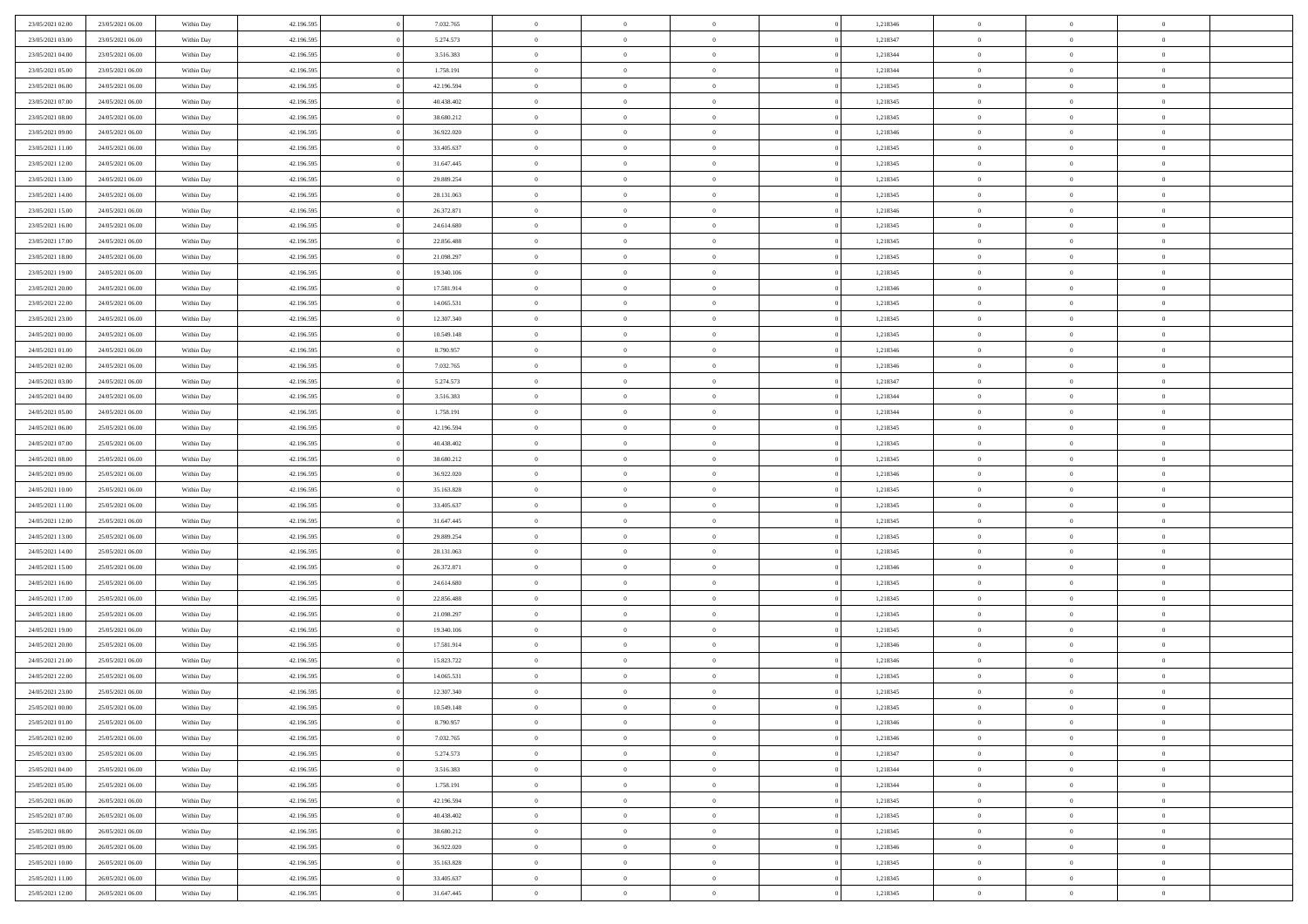| 25/05/2021 13:00 | 26/05/2021 06:00 | Within Day | 42.196.595 | 29.889.254 | $\bf{0}$       | $\bf{0}$       | $\theta$       |          | 1,218345 | $\bf{0}$       | $\overline{0}$ | $\,0\,$        |  |
|------------------|------------------|------------|------------|------------|----------------|----------------|----------------|----------|----------|----------------|----------------|----------------|--|
| 25/05/2021 14:00 | 26/05/2021 06:00 | Within Day | 42.196.595 | 28.131.063 | $\overline{0}$ | $\overline{0}$ | $\overline{0}$ |          | 1,218345 | $\theta$       | $\overline{0}$ | $\theta$       |  |
| 25/05/2021 15:00 | 26/05/2021 06:00 | Within Day | 42.196.595 | 26.372.871 | $\mathbf{0}$   | $\overline{0}$ | $\overline{0}$ |          | 1,218346 | $\mathbf{0}$   | $\overline{0}$ | $\overline{0}$ |  |
| 25/05/2021 16:00 | 26/05/2021 06:00 | Within Day | 42.196.595 | 24.614.680 | $\bf{0}$       | $\overline{0}$ | $\overline{0}$ |          | 1,218345 | $\bf{0}$       | $\overline{0}$ | $\overline{0}$ |  |
| 25/05/2021 17:00 | 26/05/2021 06:00 | Within Day | 42.196.595 | 22.856.488 | $\bf{0}$       | $\bf{0}$       | $\overline{0}$ |          | 1,218345 | $\bf{0}$       | $\overline{0}$ | $\,0\,$        |  |
| 25/05/2021 18:00 | 26/05/2021 06:00 | Within Dav | 42.196.595 | 21.098.297 | $\overline{0}$ | $\overline{0}$ | $\overline{0}$ |          | 1,218345 | $\mathbf{0}$   | $\overline{0}$ | $\overline{0}$ |  |
|                  |                  |            |            |            |                |                |                |          |          |                |                |                |  |
| 25/05/2021 19:00 | 26/05/2021 06:00 | Within Day | 42.196.595 | 19.340.106 | $\bf{0}$       | $\overline{0}$ | $\overline{0}$ |          | 1,218345 | $\bf{0}$       | $\overline{0}$ | $\bf{0}$       |  |
| 25/05/2021 20:00 | 26/05/2021 06:00 | Within Day | 42.196.595 | 17.581.914 | $\overline{0}$ | $\overline{0}$ | $\overline{0}$ |          | 1,218346 | $\,$ 0 $\,$    | $\overline{0}$ | $\overline{0}$ |  |
| 25/05/2021 21:00 | 26/05/2021 06:00 | Within Day | 42.196.595 | 15.823.722 | $\mathbf{0}$   | $\overline{0}$ | $\overline{0}$ |          | 1,218346 | $\mathbf{0}$   | $\overline{0}$ | $\overline{0}$ |  |
| 25/05/2021 22:00 | 26/05/2021 06:00 | Within Day | 42.196.595 | 14.065.531 | $\bf{0}$       | $\overline{0}$ | $\overline{0}$ |          | 1,218345 | $\bf{0}$       | $\overline{0}$ | $\,0\,$        |  |
| 25/05/2021 23:00 | 26/05/2021 06:00 | Within Day | 42.196.595 | 12.307.340 | $\overline{0}$ | $\overline{0}$ | $\overline{0}$ |          | 1,218345 | $\bf{0}$       | $\overline{0}$ | $\overline{0}$ |  |
| 26/05/2021 00:00 | 26/05/2021 06:00 | Within Dav | 42.196.595 | 10.549.148 | $\mathbf{0}$   | $\overline{0}$ | $\overline{0}$ |          | 1,218345 | $\mathbf{0}$   | $\overline{0}$ | $\overline{0}$ |  |
| 26/05/2021 01:00 | 26/05/2021 06:00 | Within Day | 42.196.595 | 8.790.957  | $\bf{0}$       | $\overline{0}$ | $\overline{0}$ |          | 1,218346 | $\bf{0}$       | $\overline{0}$ | $\overline{0}$ |  |
| 26/05/2021 02:00 | 26/05/2021 06:00 | Within Day | 42.196.595 | 7.032.765  | $\bf{0}$       | $\overline{0}$ | $\overline{0}$ |          | 1,218346 | $\bf{0}$       | $\mathbf{0}$   | $\,0\,$        |  |
| 26/05/2021 03:00 | 26/05/2021 06:00 | Within Dav | 42.196.595 | 5.274.573  | $\overline{0}$ | $\overline{0}$ | $\overline{0}$ |          | 1,218347 | $\mathbf{0}$   | $\overline{0}$ | $\overline{0}$ |  |
| 26/05/2021 04:00 | 26/05/2021 06:00 | Within Day | 42.196.595 | 3.516.383  | $\bf{0}$       | $\overline{0}$ | $\overline{0}$ |          | 1,218344 | $\bf{0}$       | $\overline{0}$ | $\bf{0}$       |  |
| 26/05/2021 05:00 | 26/05/2021 06:00 | Within Day | 42.196.595 | 1.758.191  | $\overline{0}$ | $\overline{0}$ | $\overline{0}$ |          | 1,218344 | $\bf{0}$       | $\mathbf{0}$   | $\overline{0}$ |  |
| 26/05/2021 06:00 | 27/05/2021 06:00 | Within Day | 42.196.595 | 42.196.594 | $\mathbf{0}$   | $\overline{0}$ | $\overline{0}$ |          | 1,218345 | $\mathbf{0}$   | $\overline{0}$ | $\overline{0}$ |  |
| 26/05/2021 07:00 | 27/05/2021 06:00 | Within Day | 42.196.595 | 40.438.402 | $\bf{0}$       | $\overline{0}$ | $\overline{0}$ |          | 1,218345 | $\bf{0}$       | $\overline{0}$ | $\,0\,$        |  |
| 26/05/2021 08:00 | 27/05/2021 06:00 | Within Day | 42.196.595 | 38.680.212 | $\overline{0}$ | $\overline{0}$ | $\overline{0}$ |          | 1,218345 | $\bf{0}$       | $\overline{0}$ | $\overline{0}$ |  |
| 26/05/2021 09:00 | 27/05/2021 06:00 | Within Day | 42.196.595 | 36.922.020 | $\overline{0}$ | $\overline{0}$ | $\overline{0}$ |          | 1,218346 | $\mathbf{0}$   | $\overline{0}$ | $\overline{0}$ |  |
| 26/05/2021 10:00 | 27/05/2021 06:00 | Within Day | 42.196.595 | 35.163.828 | $\bf{0}$       | $\overline{0}$ | $\overline{0}$ |          | 1,218345 | $\bf{0}$       | $\overline{0}$ | $\bf{0}$       |  |
| 26/05/2021 11:00 | 27/05/2021 06:00 | Within Day | 42.196.595 | 33.405.637 | $\bf{0}$       | $\overline{0}$ | $\overline{0}$ |          | 1,218345 | $\,$ 0 $\,$    | $\overline{0}$ | $\,0\,$        |  |
| 26/05/2021 12:00 | 27/05/2021 06:00 | Within Dav | 42.196.595 | 31.647.445 | $\mathbf{0}$   | $\overline{0}$ | $\overline{0}$ |          | 1,218345 | $\mathbf{0}$   | $\overline{0}$ | $\overline{0}$ |  |
| 26/05/2021 13:00 | 27/05/2021 06:00 | Within Day | 42.196.595 | 29.889.254 | $\bf{0}$       | $\overline{0}$ | $\overline{0}$ |          | 1,218345 | $\bf{0}$       | $\overline{0}$ | $\bf{0}$       |  |
| 26/05/2021 14:00 | 27/05/2021 06:00 | Within Day | 42.196.595 | 28.131.063 | $\overline{0}$ | $\overline{0}$ | $\overline{0}$ |          | 1,218345 | $\bf{0}$       | $\mathbf{0}$   | $\overline{0}$ |  |
| 26/05/2021 15:00 | 27/05/2021 06:00 | Within Day | 42.196.595 | 26.372.871 | $\overline{0}$ | $\overline{0}$ | $\overline{0}$ |          | 1,218346 | $\mathbf{0}$   | $\overline{0}$ | $\overline{0}$ |  |
| 26/05/2021 16:00 | 27/05/2021 06:00 | Within Day | 42.196.595 | 24.614.680 | $\bf{0}$       | $\bf{0}$       | $\overline{0}$ |          | 1,218345 | $\bf{0}$       | $\overline{0}$ | $\bf{0}$       |  |
|                  |                  |            |            |            | $\bf{0}$       |                | $\overline{0}$ |          |          |                | $\mathbf{0}$   |                |  |
| 26/05/2021 17:00 | 27/05/2021 06:00 | Within Day | 42.196.595 | 22.856.488 |                | $\overline{0}$ |                |          | 1,218345 | $\bf{0}$       |                | $\overline{0}$ |  |
| 26/05/2021 18:00 | 27/05/2021 06:00 | Within Day | 42.196.595 | 21.098.297 | $\mathbf{0}$   | $\overline{0}$ | $\overline{0}$ |          | 1,218345 | $\mathbf{0}$   | $\overline{0}$ | $\overline{0}$ |  |
| 26/05/2021 19:00 | 27/05/2021 06:00 | Within Day | 42.196.595 | 19.340.106 | $\bf{0}$       | $\overline{0}$ | $\overline{0}$ |          | 1,218345 | $\,$ 0         | $\overline{0}$ | $\,$ 0 $\,$    |  |
| 26/05/2021 20:00 | 27/05/2021 06:00 | Within Day | 42.196.595 | 17.581.914 | $\bf{0}$       | $\overline{0}$ | $\overline{0}$ |          | 1,218346 | $\bf{0}$       | $\overline{0}$ | $\overline{0}$ |  |
| 26/05/2021 21:00 | 27/05/2021 06:00 | Within Dav | 42.196.595 | 15.823.722 | $\overline{0}$ | $\overline{0}$ | $\overline{0}$ |          | 1,218346 | $\mathbf{0}$   | $\overline{0}$ | $\overline{0}$ |  |
| 26/05/2021 22:00 | 27/05/2021 06:00 | Within Day | 42.196.595 | 14.065.531 | $\bf{0}$       | $\overline{0}$ | $\theta$       |          | 1,218345 | $\,$ 0         | $\overline{0}$ | $\theta$       |  |
| 26/05/2021 23:00 | 27/05/2021 06:00 | Within Day | 42.196.595 | 12.307.340 | $\overline{0}$ | $\overline{0}$ | $\overline{0}$ |          | 1,218345 | $\bf{0}$       | $\overline{0}$ | $\overline{0}$ |  |
| 27/05/2021 00:00 | 27/05/2021 06:00 | Within Day | 42.196.595 | 10.549.148 | $\mathbf{0}$   | $\overline{0}$ | $\overline{0}$ |          | 1,218345 | $\mathbf{0}$   | $\overline{0}$ | $\overline{0}$ |  |
| 27/05/2021 01:00 | 27/05/2021 06:00 | Within Day | 42.196.595 | 8.790.957  | $\bf{0}$       | $\overline{0}$ | $\theta$       |          | 1,218346 | $\,$ 0         | $\overline{0}$ | $\theta$       |  |
| 27/05/2021 02:00 | 27/05/2021 06:00 | Within Day | 42.196.595 | 7.032.765  | $\bf{0}$       | $\overline{0}$ | $\overline{0}$ |          | 1,218346 | $\bf{0}$       | $\mathbf{0}$   | $\overline{0}$ |  |
| 27/05/2021 03:00 | 27/05/2021 06:00 | Within Day | 42.196.595 | 5.274.573  | $\mathbf{0}$   | $\overline{0}$ | $\overline{0}$ |          | 1,218347 | $\mathbf{0}$   | $\overline{0}$ | $\overline{0}$ |  |
| 27/05/2021 04:00 | 27/05/2021 06:00 | Within Day | 42.196.595 | 3.516.383  | $\,0\,$        | $\overline{0}$ | $\theta$       |          | 1,218344 | $\,$ 0         | $\overline{0}$ | $\,$ 0 $\,$    |  |
| 27/05/2021 05:00 | 27/05/2021 06:00 | Within Day | 42.196.595 | 1.758.191  | $\bf{0}$       | $\overline{0}$ | $\overline{0}$ |          | 1,218344 | $\bf{0}$       | $\overline{0}$ | $\overline{0}$ |  |
| 27/05/2021 06:00 | 28/05/2021 06:00 | Within Dav | 42.196.595 | 42.196.594 | $\mathbf{0}$   | $\overline{0}$ | $\overline{0}$ |          | 1,218345 | $\mathbf{0}$   | $\overline{0}$ | $\overline{0}$ |  |
| 27/05/2021 07:00 | 28/05/2021 06:00 | Within Day | 42.196.595 | 40.438.402 | $\bf{0}$       | $\overline{0}$ | $\theta$       |          | 1,218345 | $\,$ 0         | $\overline{0}$ | $\theta$       |  |
| 27/05/2021 08:00 | 28/05/2021 06:00 | Within Day | 42.196.595 | 38.680.212 | $\bf{0}$       | $\overline{0}$ | $\overline{0}$ |          | 1,218345 | $\bf{0}$       | $\overline{0}$ | $\overline{0}$ |  |
| 27/05/2021 09:00 | 28/05/2021 06:00 | Within Day | 42.196.595 | 36.922.020 | $\bf{0}$       | $\overline{0}$ | $\Omega$       |          | 1,218346 | $\overline{0}$ | $\bf{0}$       | $\theta$       |  |
| 27/05/2021 10:00 | 28/05/2021 06:00 | Within Day | 42.196.595 | 35.163.828 | $\,0\,$        | $\overline{0}$ | $\theta$       |          | 1,218345 | $\,$ 0 $\,$    | $\bf{0}$       | $\theta$       |  |
| 27/05/2021 11:00 | 28/05/2021 06:00 | Within Day | 42.196.595 | 33.405.637 | $\overline{0}$ | $\overline{0}$ | $\overline{0}$ |          | 1,218345 | $\overline{0}$ | $\overline{0}$ | $\overline{0}$ |  |
| 27/05/2021 12:00 | 28/05/2021 06:00 | Within Day | 42.196.595 | 31.647.445 | $\bf{0}$       | $\overline{0}$ | $\overline{0}$ |          | 1,218345 | $\overline{0}$ | $\bf{0}$       | $\mathbf{0}$   |  |
| 27/05/2021 13:00 | 28/05/2021 06:00 | Within Day | 42.196.595 | 29.889.254 | $\bf{0}$       | $\overline{0}$ | $\overline{0}$ | $\theta$ | 1,218345 | $\,$ 0 $\,$    | $\bf{0}$       | $\,$ 0 $\,$    |  |
| 27/05/2021 14:00 | 28/05/2021 06:00 | Within Day | 42.196.595 | 28.131.063 | $\bf{0}$       | $\overline{0}$ | $\overline{0}$ |          | 1,218345 | $\,$ 0 $\,$    | $\overline{0}$ | $\overline{0}$ |  |
| 27/05/2021 15:00 | 28/05/2021 06:00 | Within Day | 42.196.595 | 26.372.871 | $\bf{0}$       | $\overline{0}$ | $\overline{0}$ |          | 1,218346 | $\mathbf{0}$   | $\overline{0}$ | $\overline{0}$ |  |
| 27/05/2021 16:00 | 28/05/2021 06:00 | Within Day | 42.196.595 | 24.614.680 | $\,0\,$        | $\overline{0}$ | $\overline{0}$ | $\theta$ | 1,218345 | $\,$ 0 $\,$    | $\mathbf{0}$   | $\,$ 0 $\,$    |  |
| 27/05/2021 17:00 | 28/05/2021 06:00 | Within Day | 42.196.595 | 22.856.488 | $\bf{0}$       | $\overline{0}$ | $\overline{0}$ |          | 1,218345 | $\overline{0}$ | $\overline{0}$ | $\overline{0}$ |  |
| 27/05/2021 18:00 | 28/05/2021 06:00 | Within Day | 42.196.595 | 21.098.297 | $\bf{0}$       | $\overline{0}$ | $\overline{0}$ |          | 1,218345 | $\mathbf{0}$   | $\bf{0}$       | $\overline{0}$ |  |
| 27/05/2021 19:00 | 28/05/2021 06:00 | Within Day | 42.196.595 | 19.340.106 | $\,0\,$        | $\overline{0}$ | $\overline{0}$ |          | 1,218345 | $\,$ 0 $\,$    | $\overline{0}$ | $\,$ 0 $\,$    |  |
| 27/05/2021 20:00 | 28/05/2021 06:00 | Within Day | 42.196.595 | 17.581.914 | $\overline{0}$ | $\overline{0}$ | $\overline{0}$ |          | 1,218346 | $\bf{0}$       | $\mathbf{0}$   | $\overline{0}$ |  |
| 27/05/2021 21:00 | 28/05/2021 06:00 | Within Day | 42.196.595 | 15.823.722 | $\bf{0}$       | $\overline{0}$ | $\overline{0}$ |          | 1,218346 | $\mathbf{0}$   | $\overline{0}$ | $\overline{0}$ |  |
|                  |                  |            |            |            |                |                |                |          |          |                |                |                |  |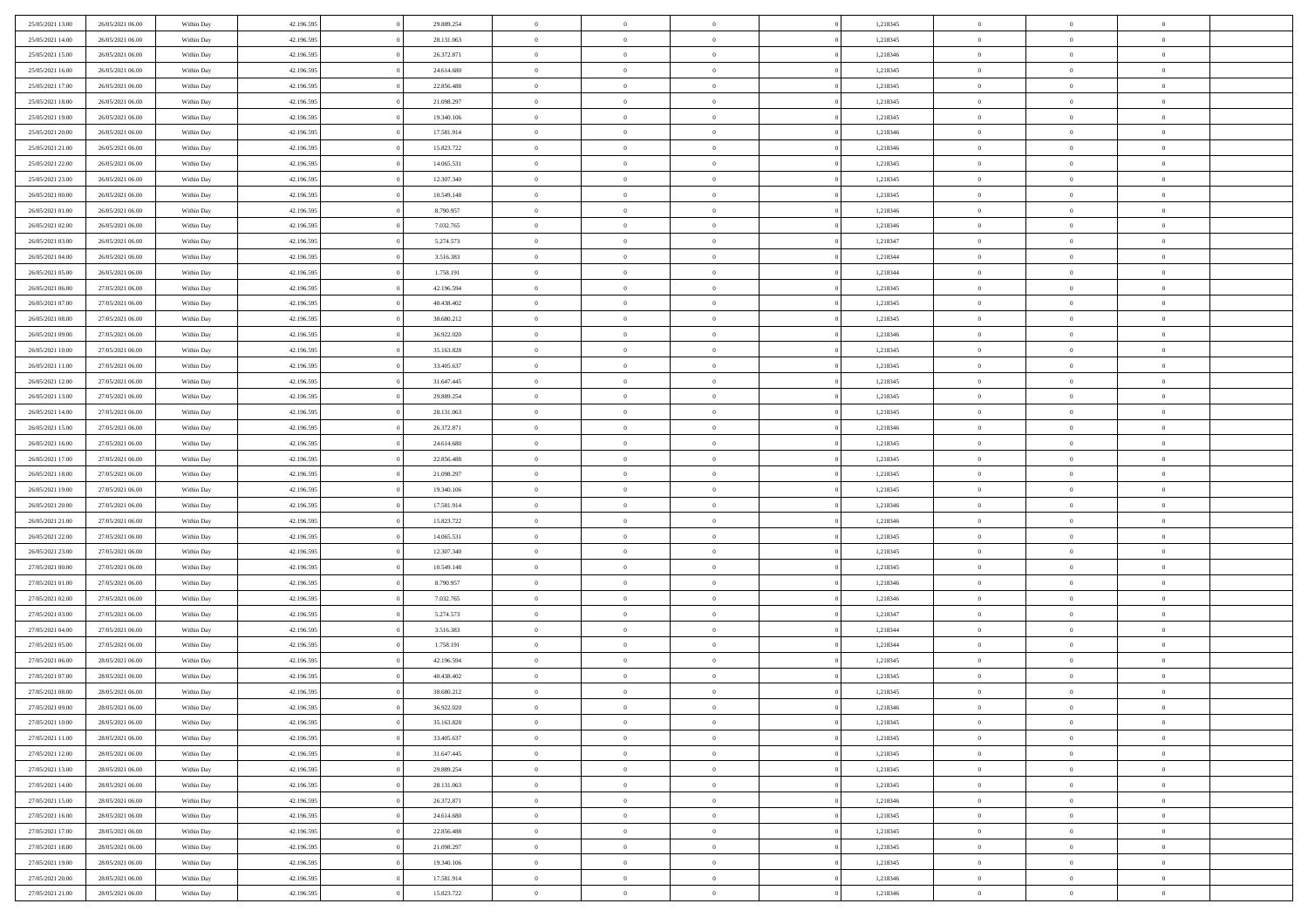| 27/05/2021 22:00 | 28/05/2021 06:00 | Within Day | 42.196.595 | 14.065.531 | $\bf{0}$       | $\overline{0}$ | $\theta$       |          | 1,218345 | $\bf{0}$       | $\overline{0}$ | $\,0\,$        |  |
|------------------|------------------|------------|------------|------------|----------------|----------------|----------------|----------|----------|----------------|----------------|----------------|--|
| 27/05/2021 23:00 | 28/05/2021 06:00 | Within Day | 42.196.595 | 12.307.340 | $\overline{0}$ | $\overline{0}$ | $\overline{0}$ |          | 1,218345 | $\theta$       | $\overline{0}$ | $\theta$       |  |
| 28/05/2021 00:00 | 28/05/2021 06:00 | Within Day | 42.196.595 | 10.549.148 | $\mathbf{0}$   | $\overline{0}$ | $\overline{0}$ |          | 1,218345 | $\mathbf{0}$   | $\overline{0}$ | $\overline{0}$ |  |
| 28/05/2021 01:00 | 28/05/2021 06:00 | Within Day | 42.196.595 | 8.790.957  | $\bf{0}$       | $\overline{0}$ | $\overline{0}$ |          | 1,218346 | $\bf{0}$       | $\overline{0}$ | $\overline{0}$ |  |
| 28/05/2021 02:00 | 28/05/2021 06:00 | Within Day | 42.196.595 | 7.032.765  | $\bf{0}$       | $\overline{0}$ | $\overline{0}$ |          | 1,218346 | $\bf{0}$       | $\overline{0}$ | $\,0\,$        |  |
| 28/05/2021 03:00 | 28/05/2021 06:00 | Within Dav | 42.196.595 | 5.274.573  | $\overline{0}$ | $\overline{0}$ | $\overline{0}$ |          | 1,218347 | $\mathbf{0}$   | $\overline{0}$ | $\overline{0}$ |  |
|                  |                  |            |            |            |                |                |                |          |          |                |                |                |  |
| 28/05/2021 04:00 | 28/05/2021 06:00 | Within Day | 42.196.595 | 3.516.383  | $\bf{0}$       | $\overline{0}$ | $\overline{0}$ |          | 1,218344 | $\bf{0}$       | $\overline{0}$ | $\bf{0}$       |  |
| 28/05/2021 05:00 | 28/05/2021 06:00 | Within Day | 42.196.595 | 1.758.191  | $\overline{0}$ | $\overline{0}$ | $\overline{0}$ |          | 1,218344 | $\,$ 0 $\,$    | $\overline{0}$ | $\overline{0}$ |  |
| 28/05/2021 06:00 | 29/05/2021 06:00 | Within Day | 42.196.595 | 42.196.594 | $\overline{0}$ | $\overline{0}$ | $\overline{0}$ |          | 1,218345 | $\mathbf{0}$   | $\overline{0}$ | $\overline{0}$ |  |
| 28/05/2021 07:00 | 29/05/2021 06:00 | Within Day | 42.196.595 | 40.438.402 | $\bf{0}$       | $\overline{0}$ | $\overline{0}$ |          | 1,218345 | $\bf{0}$       | $\overline{0}$ | $\,0\,$        |  |
| 28/05/2021 08:00 | 29/05/2021 06:00 | Within Day | 42.196.595 | 38.680.212 | $\bf{0}$       | $\overline{0}$ | $\overline{0}$ |          | 1,218345 | $\bf{0}$       | $\overline{0}$ | $\overline{0}$ |  |
| 28/05/2021 09:00 | 29/05/2021 06:00 | Within Day | 42.196.595 | 36.922.020 | $\mathbf{0}$   | $\overline{0}$ | $\overline{0}$ |          | 1,218346 | $\mathbf{0}$   | $\overline{0}$ | $\overline{0}$ |  |
| 28/05/2021 10:00 | 29/05/2021 06:00 | Within Day | 42.196.595 | 35.163.828 | $\bf{0}$       | $\overline{0}$ | $\overline{0}$ |          | 1,218345 | $\bf{0}$       | $\overline{0}$ | $\overline{0}$ |  |
| 28/05/2021 11:00 | 29/05/2021 06:00 | Within Day | 42.196.595 | 33.405.637 | $\bf{0}$       | $\overline{0}$ | $\overline{0}$ |          | 1,218345 | $\bf{0}$       | $\mathbf{0}$   | $\,0\,$        |  |
| 28/05/2021 12:00 | 29/05/2021 06:00 | Within Dav | 42.196.595 | 31.647.445 | $\overline{0}$ | $\overline{0}$ | $\overline{0}$ |          | 1,218345 | $\mathbf{0}$   | $\overline{0}$ | $\overline{0}$ |  |
| 28/05/2021 13:00 | 29/05/2021 06:00 | Within Day | 42.196.595 | 29.889.254 | $\bf{0}$       | $\bf{0}$       | $\overline{0}$ |          | 1,218345 | $\bf{0}$       | $\overline{0}$ | $\bf{0}$       |  |
| 28/05/2021 14:00 | 29/05/2021 06:00 | Within Day | 42.196.595 | 28.131.063 | $\overline{0}$ | $\overline{0}$ | $\overline{0}$ |          | 1,218345 | $\bf{0}$       | $\mathbf{0}$   | $\overline{0}$ |  |
| 28/05/2021 15:00 | 29/05/2021 06:00 | Within Day | 42.196.595 | 26.372.871 | $\mathbf{0}$   | $\overline{0}$ | $\overline{0}$ |          | 1,218346 | $\mathbf{0}$   | $\overline{0}$ | $\overline{0}$ |  |
| 28/05/2021 16:00 | 29/05/2021 06:00 | Within Day | 42.196.595 | 24.614.680 | $\bf{0}$       | $\bf{0}$       | $\overline{0}$ |          | 1,218345 | $\bf{0}$       | $\overline{0}$ | $\,0\,$        |  |
| 28/05/2021 17:00 | 29/05/2021 06:00 | Within Day | 42.196.595 | 22.856.488 | $\overline{0}$ | $\overline{0}$ | $\overline{0}$ |          | 1,218345 | $\bf{0}$       | $\overline{0}$ | $\overline{0}$ |  |
| 28/05/2021 18:00 | 29/05/2021 06:00 | Within Day | 42.196.595 | 21.098.297 | $\overline{0}$ | $\overline{0}$ | $\overline{0}$ |          | 1,218345 | $\mathbf{0}$   | $\overline{0}$ | $\overline{0}$ |  |
| 28/05/2021 19:00 | 29/05/2021 06:00 | Within Day | 42.196.595 | 19.340.106 | $\bf{0}$       | $\overline{0}$ | $\overline{0}$ |          | 1,218345 | $\bf{0}$       | $\overline{0}$ | $\overline{0}$ |  |
| 28/05/2021 20:00 | 29/05/2021 06:00 | Within Day | 42.196.595 | 17.581.914 | $\bf{0}$       | $\bf{0}$       | $\overline{0}$ |          | 1,218346 | $\bf{0}$       | $\overline{0}$ | $\bf{0}$       |  |
| 28/05/2021 21:00 | 29/05/2021 06:00 | Within Dav | 42.196.595 | 15.823.722 | $\mathbf{0}$   | $\overline{0}$ | $\overline{0}$ |          | 1,218346 | $\mathbf{0}$   | $\overline{0}$ | $\overline{0}$ |  |
| 28/05/2021 22:00 | 29/05/2021 06:00 | Within Day | 42.196.595 | 14.065.531 | $\bf{0}$       | $\bf{0}$       | $\overline{0}$ |          | 1,218345 | $\bf{0}$       | $\overline{0}$ | $\bf{0}$       |  |
| 28/05/2021 23:00 | 29/05/2021 06:00 | Within Day | 42.196.595 | 12.307.340 | $\overline{0}$ | $\overline{0}$ | $\overline{0}$ |          | 1,218345 | $\bf{0}$       | $\mathbf{0}$   | $\overline{0}$ |  |
| 29/05/2021 00:00 | 29/05/2021 06:00 | Within Day | 42.196.595 | 10.549.148 | $\overline{0}$ | $\overline{0}$ | $\overline{0}$ |          | 1,218345 | $\mathbf{0}$   | $\overline{0}$ | $\overline{0}$ |  |
| 29/05/2021 01:00 | 29/05/2021 06:00 | Within Day | 42.196.595 | 8.790.957  | $\bf{0}$       | $\bf{0}$       | $\overline{0}$ |          | 1,218346 | $\bf{0}$       | $\overline{0}$ | $\bf{0}$       |  |
|                  |                  |            |            |            | $\bf{0}$       |                | $\overline{0}$ |          |          |                | $\mathbf{0}$   |                |  |
| 29/05/2021 02:00 | 29/05/2021 06:00 | Within Day | 42.196.595 | 7.032.765  |                | $\overline{0}$ |                |          | 1,218346 | $\bf{0}$       |                | $\overline{0}$ |  |
| 29/05/2021 03:00 | 29/05/2021 06:00 | Within Day | 42.196.595 | 5.274.573  | $\mathbf{0}$   | $\overline{0}$ | $\overline{0}$ |          | 1,218347 | $\mathbf{0}$   | $\overline{0}$ | $\overline{0}$ |  |
| 29/05/2021 04:00 | 29/05/2021 06:00 | Within Day | 42.196.595 | 3.516.383  | $\bf{0}$       | $\overline{0}$ | $\overline{0}$ |          | 1,218344 | $\,$ 0         | $\overline{0}$ | $\,$ 0 $\,$    |  |
| 29/05/2021 05:00 | 29/05/2021 06:00 | Within Day | 42.196.595 | 1.758.191  | $\bf{0}$       | $\overline{0}$ | $\overline{0}$ |          | 1,218344 | $\bf{0}$       | $\overline{0}$ | $\overline{0}$ |  |
| 29/05/2021 06:00 | 30/05/2021 06:00 | Within Dav | 42.196.595 | 42.196.594 | $\overline{0}$ | $\overline{0}$ | $\overline{0}$ |          | 1,218345 | $\mathbf{0}$   | $\overline{0}$ | $\overline{0}$ |  |
| 29/05/2021 07:00 | 30/05/2021 06:00 | Within Day | 42.196.595 | 40.438.402 | $\bf{0}$       | $\overline{0}$ | $\theta$       |          | 1,218345 | $\,$ 0         | $\overline{0}$ | $\theta$       |  |
| 29/05/2021 08:00 | 30/05/2021 06:00 | Within Day | 42.196.595 | 38.680.212 | $\overline{0}$ | $\overline{0}$ | $\overline{0}$ |          | 1,218345 | $\bf{0}$       | $\overline{0}$ | $\overline{0}$ |  |
| 29/05/2021 09:00 | 30/05/2021 06:00 | Within Day | 42.196.595 | 36.922.020 | $\mathbf{0}$   | $\overline{0}$ | $\overline{0}$ |          | 1,218346 | $\mathbf{0}$   | $\overline{0}$ | $\overline{0}$ |  |
| 29/05/2021 10:00 | 30/05/2021 06:00 | Within Day | 42.196.595 | 35.163.828 | $\bf{0}$       | $\overline{0}$ | $\theta$       |          | 1,218345 | $\,$ 0         | $\overline{0}$ | $\theta$       |  |
| 29/05/2021 11:00 | 30/05/2021 06:00 | Within Day | 42.196.595 | 33.405.637 | $\bf{0}$       | $\overline{0}$ | $\overline{0}$ |          | 1,218345 | $\bf{0}$       | $\mathbf{0}$   | $\overline{0}$ |  |
| 29/05/2021 12:00 | 30/05/2021 06:00 | Within Day | 42.196.595 | 31.647.445 | $\mathbf{0}$   | $\overline{0}$ | $\overline{0}$ |          | 1,218345 | $\mathbf{0}$   | $\overline{0}$ | $\overline{0}$ |  |
| 29/05/2021 13:00 | 30/05/2021 06:00 | Within Day | 42.196.595 | 29.889.254 | $\,0\,$        | $\overline{0}$ | $\theta$       |          | 1,218345 | $\,$ 0         | $\overline{0}$ | $\,$ 0 $\,$    |  |
| 29/05/2021 14:00 | 30/05/2021 06:00 | Within Day | 42.196.595 | 28.131.063 | $\bf{0}$       | $\overline{0}$ | $\overline{0}$ |          | 1,218345 | $\bf{0}$       | $\overline{0}$ | $\overline{0}$ |  |
| 29/05/2021 15:00 | 30/05/2021 06:00 | Within Day | 42.196.595 | 26.372.871 | $\mathbf{0}$   | $\overline{0}$ | $\overline{0}$ |          | 1,218346 | $\mathbf{0}$   | $\overline{0}$ | $\overline{0}$ |  |
| 29/05/2021 16:00 | 30/05/2021 06:00 | Within Day | 42.196.595 | 24.614.680 | $\bf{0}$       | $\overline{0}$ | $\theta$       |          | 1,218345 | $\,$ 0         | $\overline{0}$ | $\theta$       |  |
| 29/05/2021 17:00 | 30/05/2021 06:00 | Within Day | 42.196.595 | 22.856.488 | $\bf{0}$       | $\overline{0}$ | $\overline{0}$ |          | 1,218345 | $\bf{0}$       | $\overline{0}$ | $\overline{0}$ |  |
| 29/05/2021 18:00 | 30/05/2021 06:00 | Within Day | 42.196.595 | 21.098.297 | $\bf{0}$       | $\overline{0}$ | $\Omega$       |          | 1,218345 | $\overline{0}$ | $\bf{0}$       | $\theta$       |  |
| 29/05/2021 19:00 | 30/05/2021 06:00 | Within Day | 42.196.595 | 19.340.106 | $\,0\,$        | $\overline{0}$ | $\theta$       |          | 1,218345 | $\,$ 0 $\,$    | $\bf{0}$       | $\theta$       |  |
| 29/05/2021 20:00 | 30/05/2021 06:00 | Within Day | 42.196.595 | 17.581.914 | $\overline{0}$ | $\overline{0}$ | $\overline{0}$ |          | 1,218346 | $\overline{0}$ | $\overline{0}$ | $\overline{0}$ |  |
| 29/05/2021 21:00 | 30/05/2021 06:00 | Within Day | 42.196.595 | 15.823.722 | $\bf{0}$       | $\overline{0}$ | $\overline{0}$ |          | 1,218346 | $\overline{0}$ | $\bf{0}$       | $\mathbf{0}$   |  |
| 29/05/2021 22:00 | 30/05/2021 06:00 | Within Day | 42.196.595 | 14.065.531 | $\bf{0}$       | $\overline{0}$ | $\overline{0}$ | $\theta$ | 1,218345 | $\,$ 0 $\,$    | $\bf{0}$       | $\,$ 0 $\,$    |  |
| 29/05/2021 23:00 | 30/05/2021 06:00 | Within Day | 42.196.595 | 12.307.340 | $\bf{0}$       | $\overline{0}$ | $\overline{0}$ |          | 1,218345 | $\,$ 0 $\,$    | $\overline{0}$ | $\overline{0}$ |  |
| 30/05/2021 00:00 | 30/05/2021 06:00 | Within Day | 42.196.595 | 10.549.148 | $\bf{0}$       | $\overline{0}$ | $\overline{0}$ |          | 1,218345 | $\mathbf{0}$   | $\overline{0}$ | $\overline{0}$ |  |
| 30/05/2021 01:00 | 30/05/2021 06:00 | Within Day | 42.196.595 | 8.790.957  | $\,0\,$        | $\overline{0}$ | $\overline{0}$ | $\theta$ | 1,218346 | $\,$ 0 $\,$    | $\overline{0}$ | $\,$ 0 $\,$    |  |
| 30/05/2021 02:00 | 30/05/2021 06:00 | Within Day | 42.196.595 | 7.032.765  | $\bf{0}$       | $\overline{0}$ | $\overline{0}$ |          | 1,218346 | $\overline{0}$ | $\overline{0}$ | $\overline{0}$ |  |
| 30/05/2021 03:00 | 30/05/2021 06:00 | Within Day | 42.196.595 | 5.274.573  | $\bf{0}$       | $\overline{0}$ | $\overline{0}$ |          | 1,218347 | $\mathbf{0}$   | $\overline{0}$ | $\overline{0}$ |  |
| 30/05/2021 04:00 | 30/05/2021 06:00 | Within Day | 42.196.595 | 3.516.383  | $\,$ 0 $\,$    | $\overline{0}$ | $\overline{0}$ |          | 1,218344 | $\,$ 0 $\,$    | $\overline{0}$ | $\,$ 0 $\,$    |  |
| 30/05/2021 05:00 | 30/05/2021 06:00 | Within Day | 42.196.595 | 1.758.191  | $\overline{0}$ | $\overline{0}$ | $\overline{0}$ |          | 1,218344 | $\mathbf{0}$   | $\mathbf{0}$   | $\overline{0}$ |  |
| 30/05/2021 06:00 | 31/05/2021 06:00 | Within Day | 42.196.595 | 42.196.594 | $\bf{0}$       | $\overline{0}$ | $\overline{0}$ |          | 1,218345 | $\mathbf{0}$   | $\overline{0}$ | $\overline{0}$ |  |
|                  |                  |            |            |            |                |                |                |          |          |                |                |                |  |